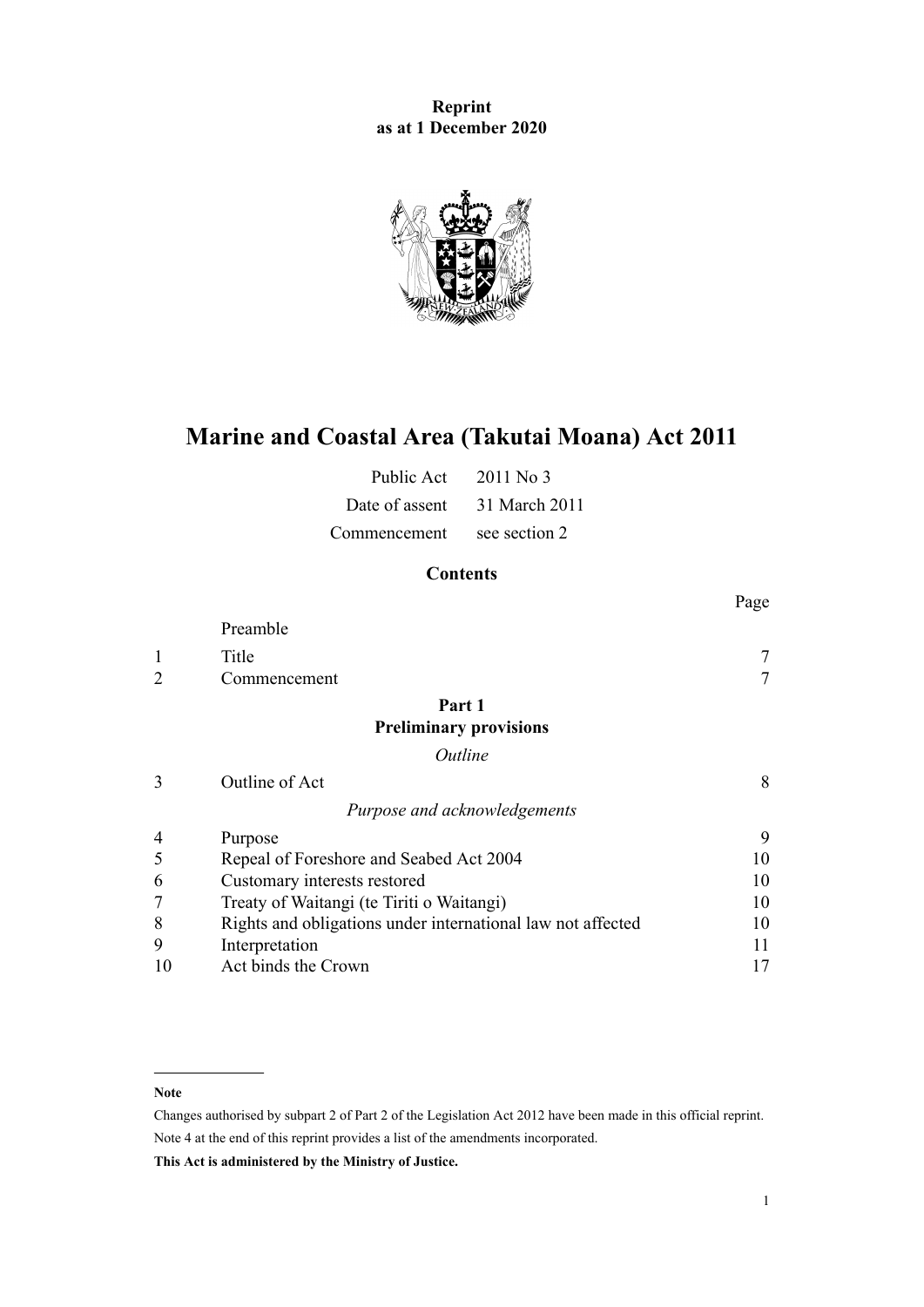### **[Part 2](#page-16-0)**

### **[Common marine and coastal area](#page-16-0)**

[Subpart 1—Interests in common marine and coastal area](#page-16-0)

| 11 | Special status of common marine and coastal area                                                                                   | 17 |
|----|------------------------------------------------------------------------------------------------------------------------------------|----|
| 12 | Areas acquiring status under certain enactments may vest in Crown                                                                  | 18 |
| 13 | Boundary changes of marine and coastal area                                                                                        | 18 |
| 14 | Roads located in marine and coastal area                                                                                           | 18 |
| 15 | No ownership in road that becomes part of common marine and<br>coastal area                                                        | 20 |
| 16 | Continued Crown ownership of minerals                                                                                              | 20 |
| 17 | Additions to common marine and coastal area                                                                                        | 20 |
| 18 | Rights of owners of structures                                                                                                     | 20 |
| 19 | Crown deemed to be owner of abandoned structures                                                                                   | 21 |
| 20 | Act does not affect existing resource consents or lawful activities                                                                | 22 |
| 21 | Certain proprietary interests to continue                                                                                          | 22 |
| 22 | Provisions relating to records of title wholly in common marine<br>and coastal area                                                | 23 |
| 23 | Provisions relating to record of title to land in common marine and<br>coastal area and land above line of mean high-water springs | 24 |
| 24 | Exclusion of interests in marine and coastal area founded on<br>adverse possession or prescriptive title                           | 25 |
| 25 | Local authorities may apply to Minister for redress for loss of<br>divested areas                                                  | 25 |
|    | Subpart 2—Public rights and powers over common marine and<br>coastal area                                                          |    |
|    | Rights of access                                                                                                                   |    |
| 26 | Rights of access                                                                                                                   | 26 |
|    | Rights of navigation                                                                                                               |    |
| 27 | Rights of navigation within marine and coastal area                                                                                | 26 |
|    | Rights of fishing                                                                                                                  |    |
| 28 | Fishing rights preserved                                                                                                           | 27 |
|    | Subpart 3-Reclaimed land                                                                                                           |    |
| 29 | Interpretation                                                                                                                     | 27 |
| 30 | Certain reclaimed land to vest in Crown                                                                                            | 28 |
| 31 | New status of existing reclaimed land                                                                                              | 28 |
| 32 | Minister may declare reclaimed land to be subject to Land Act<br>1948                                                              | 29 |
| 33 | Minister to administer reclaimed land subject to this subpart                                                                      | 29 |
| 34 | Granting and disposition of interests in reclaimed land subject to<br>this subpart                                                 | 29 |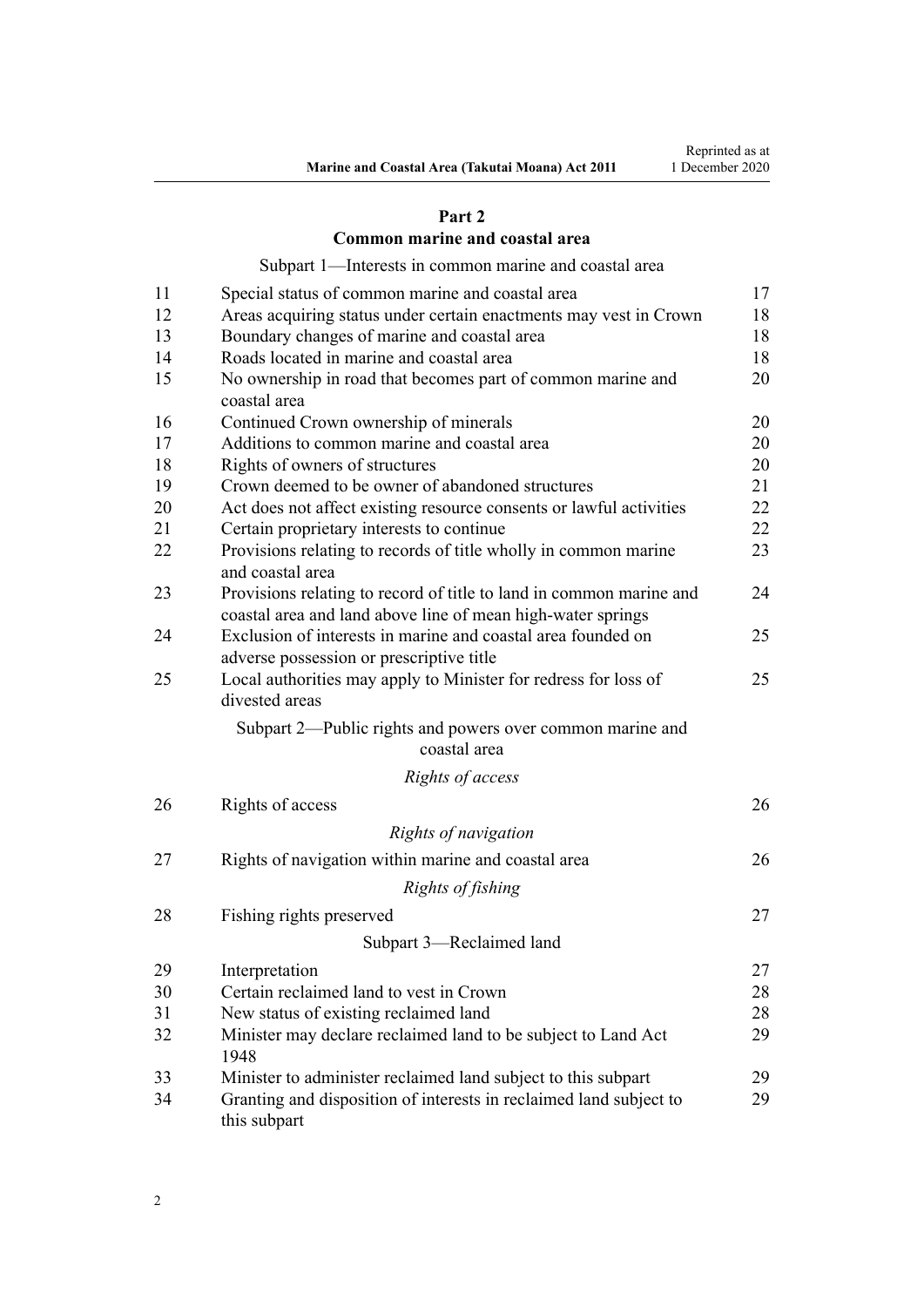|    | Reprinted as at<br>1 December 2020<br>Marine and Coastal Area (Takutai Moana) Act 2011                           |    |
|----|------------------------------------------------------------------------------------------------------------------|----|
| 35 | Eligible applicants for interests in reclaimed land subject to this<br>subpart                                   | 30 |
| 36 | Determination of application by Minister                                                                         | 30 |
| 37 | Presumption that certain applicants to be granted freehold interest<br>in reclaimed land subject to this subpart | 31 |
| 38 | Notification of determination and variation                                                                      | 32 |
| 39 | Vesting of interest in reclaimed land subject to this subpart                                                    | 32 |
| 40 | Application for renewal of interests less than freehold                                                          | 33 |
| 41 | Pending applications under Resource Management Act 1991 that<br>relate to reclaimed land                         | 34 |
| 42 | Savings                                                                                                          | 34 |
| 43 | Land reclaimed from customary marine title areas by customary<br>marine title groups                             | 35 |
|    | Rights of first refusal                                                                                          |    |
| 44 | Restrictions on disposition of freehold interest                                                                 | 36 |
| 45 | Offers to Minister, iwi or hapu, or public                                                                       | 37 |
|    | Part 3                                                                                                           |    |
|    | <b>Customary interests</b>                                                                                       |    |
| 46 | Overview of this Part                                                                                            | 38 |
|    | Subpart 1—Participation in conservation processes in common<br>marine and coastal area                           |    |
| 47 | Participation in conservation processes                                                                          | 38 |
| 48 | Notification of conservation process                                                                             | 39 |
| 49 | Obligation on decision maker                                                                                     | 40 |
| 50 | Stranded marine mammals                                                                                          | 40 |
|    | Subpart 2—Protected customary rights                                                                             |    |
| 51 | Meaning of protected customary rights                                                                            | 40 |
| 52 | Scope and effect of protected customary rights                                                                   | 41 |
| 53 | Delegations and transfers of protected customary rights                                                          | 42 |
| 54 | Limitations on exercise of protected customary rights                                                            | 42 |
| 55 | Effect of protected customary rights on resource consent<br>applications                                         | 43 |
|    | Controls                                                                                                         |    |
| 56 | Controls on exercise of protected customary rights                                                               | 44 |
| 57 | Notification of controls                                                                                         | 44 |
|    | Subpart 3—Customary marine title                                                                                 |    |
|    | Determination of whether customary marine title exists                                                           |    |
| 58 | Customary marine title                                                                                           | 45 |
| 59 | Matters relevant to whether customary marine title exists                                                        | 46 |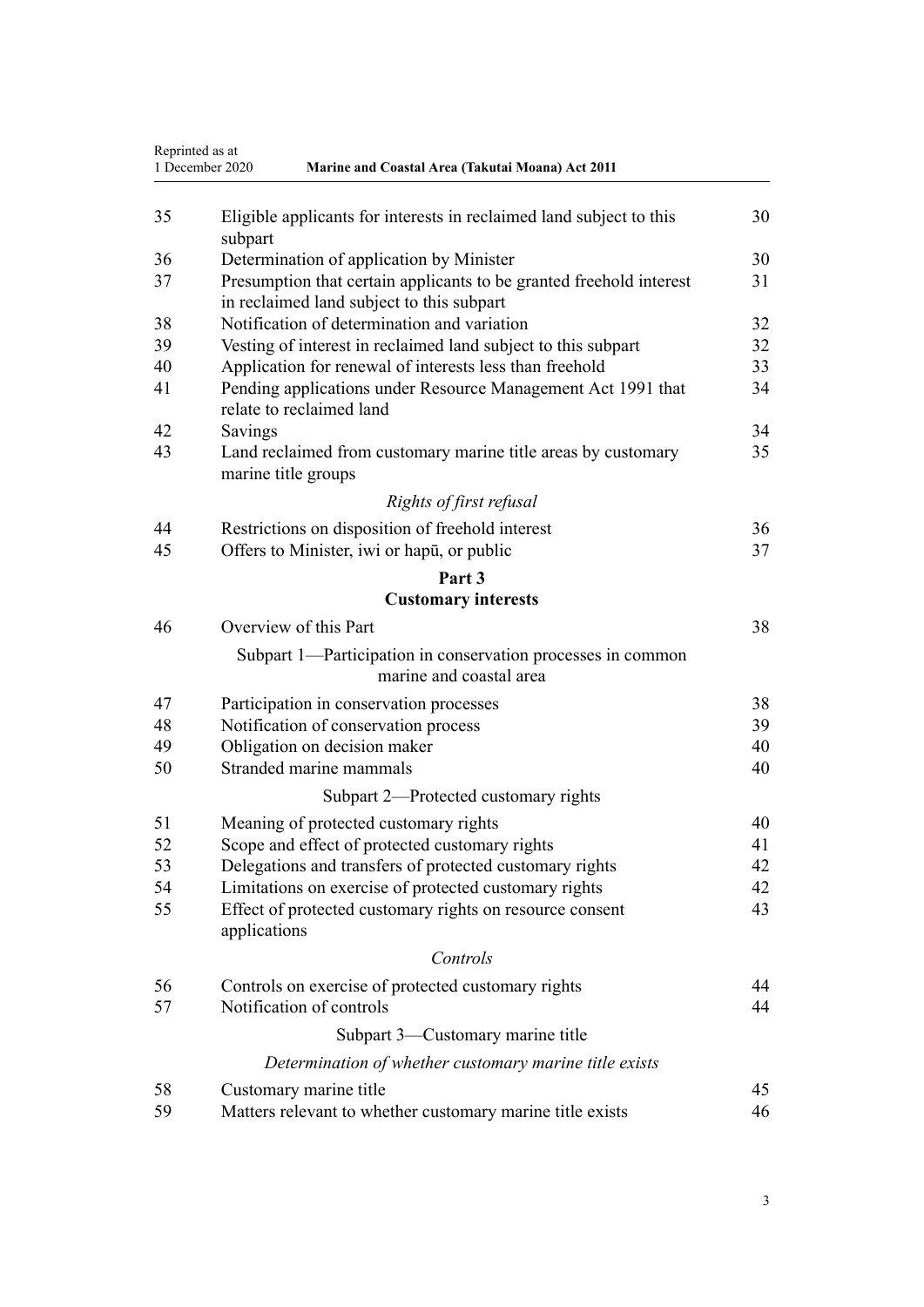|    | Marine and Coastal Area (Takutai Moana) Act 2011                                                    | Reprinted as at<br>1 December 2020 |
|----|-----------------------------------------------------------------------------------------------------|------------------------------------|
|    | Rights under customary marine title                                                                 |                                    |
| 60 | Scope and effect of customary marine title                                                          | 47                                 |
| 61 | Delegation and transfer                                                                             | 48                                 |
| 62 | Rights conferred by customary marine title                                                          | 48                                 |
|    | Accommodated activities                                                                             |                                    |
| 63 | Interpretation                                                                                      | 49                                 |
| 64 | Accommodated activities                                                                             | 51                                 |
| 65 | Deemed accommodated activities                                                                      | 52                                 |
|    | RMA permission right                                                                                |                                    |
| 66 | Scope of Resource Management Act 1991 permission right                                              | 53                                 |
| 67 | Procedural matters relevant to exercise of RMA permission right                                     | 54                                 |
| 68 | Effect of RMA permission right                                                                      | 55                                 |
| 69 | Offence and penalty provision                                                                       | 55                                 |
| 70 | Environment Court may make enforcement orders                                                       | 56                                 |
|    | Conservation permission right                                                                       |                                    |
| 71 | Scope and effect of conservation permission right                                                   | 56                                 |
| 72 | Obligation to refer proposals for conservation activity if<br>conservation permission right applies | 57                                 |
| 73 | Obligations when conservation permission right is exercised                                         | 58                                 |
|    | Protection purposes                                                                                 |                                    |
| 74 | Priority of protection purposes                                                                     | 58                                 |
| 75 | Matters relevant to determining protection purposes                                                 | 58                                 |
|    | Marine mammal watching permits                                                                      |                                    |
| 76 | Decisions on grant of marine mammal permits                                                         | 59                                 |
|    | New Zealand coastal policy statement                                                                |                                    |
| 77 | Consultation                                                                                        | 60                                 |
|    | Wāhi tapu protection right                                                                          |                                    |
| 78 | Protection of wahi tapu and wahi tapu areas                                                         | 60                                 |
| 79 | Wāhi tapu conditions                                                                                | 60                                 |
| 80 | Wardens and fishery officers                                                                        | 61                                 |
| 81 | Compliance                                                                                          | 62                                 |
|    | Ngā taonga tūturu                                                                                   |                                    |
| 82 | Newly found taonga tūturu                                                                           | 63                                 |
|    | Status of minerals                                                                                  |                                    |
| 83 | Status of minerals in customary marine title area                                                   | 64                                 |
| 84 | Status of existing privileges within common marine and coastal<br>area                              | 64                                 |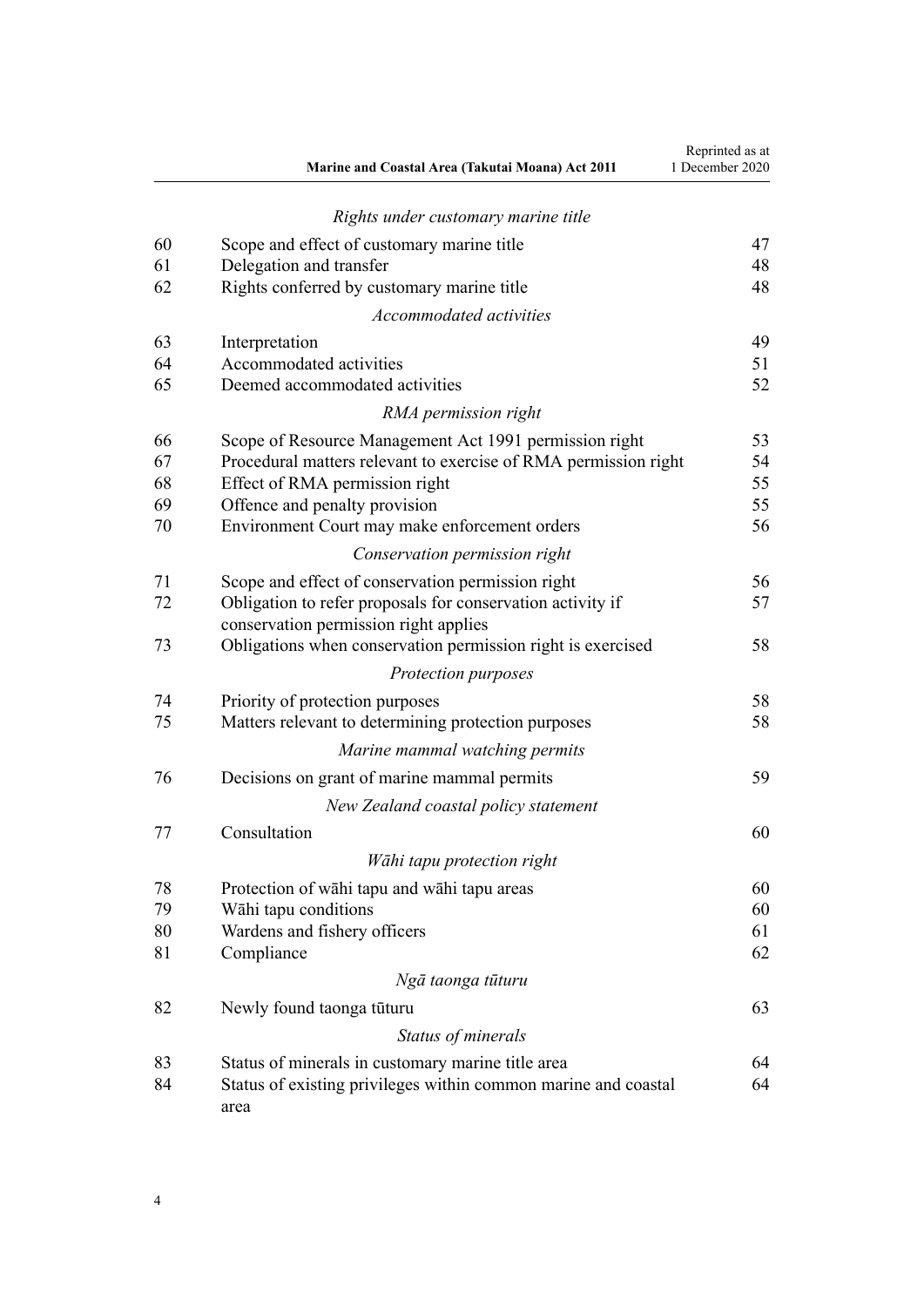Reprinted as at

| 1 December 2020 | <b>Marine and Coastal Area (Takutai Moana) Act 2011</b> |  |
|-----------------|---------------------------------------------------------|--|

| 85  | Planning document                                                                       | 65 |
|-----|-----------------------------------------------------------------------------------------|----|
| 86  | Lodging and registration of planning document                                           | 65 |
| 87  | <b>Transitional provision</b>                                                           | 66 |
|     | Obligations arising in respect of customary marine title planning<br>documents          |    |
| 88  | Obligation on local authorities                                                         | 66 |
| 89  | Obligation on Heritage New Zealand Pouhere Taonga                                       | 66 |
| 90  | Obligation on Director-General                                                          | 67 |
| 91  | Obligation on Minister of Fisheries                                                     | 67 |
| 92  | Interpretation                                                                          | 67 |
| 93  | Obligations on regional councils in relation to planning documents                      | 68 |
|     | Part 4                                                                                  |    |
|     | <b>Administrative and miscellaneous matters</b>                                         |    |
|     | Recognition of customary interests                                                      |    |
| 94  | Recognition of protected customary rights and customary marine<br>title                 | 70 |
|     | Subpart 1—Recognition agreements                                                        |    |
| 95  | Recognition agreements                                                                  | 70 |
| 96  | How recognition agreements to be brought into effect                                    | 70 |
| 97  | Notification of agreement recognising protected customary rights                        | 71 |
|     | Subpart 2—Recognition by order of Court                                                 |    |
| 98  | Court may recognise protected customary right or customary                              | 71 |
|     | marine title                                                                            |    |
| 99  | Court may refer to Māori Appellate Court or pūkenga for opinion<br>or advice on tikanga | 72 |
|     | Application for recognition order                                                       |    |
| 100 | Who may apply                                                                           | 72 |
| 101 | Contents of application                                                                 | 72 |
| 102 | Service of application                                                                  | 73 |
| 103 | Public notice of application                                                            | 73 |
| 104 | Who may appear on application for recognition order                                     | 74 |
| 105 | Evidence                                                                                | 74 |
| 106 | Burden of proof                                                                         | 74 |
| 107 | Court's flexibility in dealing with application                                         | 74 |
| 108 | Rules governing procedure                                                               | 75 |
|     | Recognition orders                                                                      |    |
| 109 | Form of recognition order                                                               | 75 |
| 110 | Requirements for notification of orders                                                 | 76 |
| 111 | Recognition order may be varied or cancelled                                            | 76 |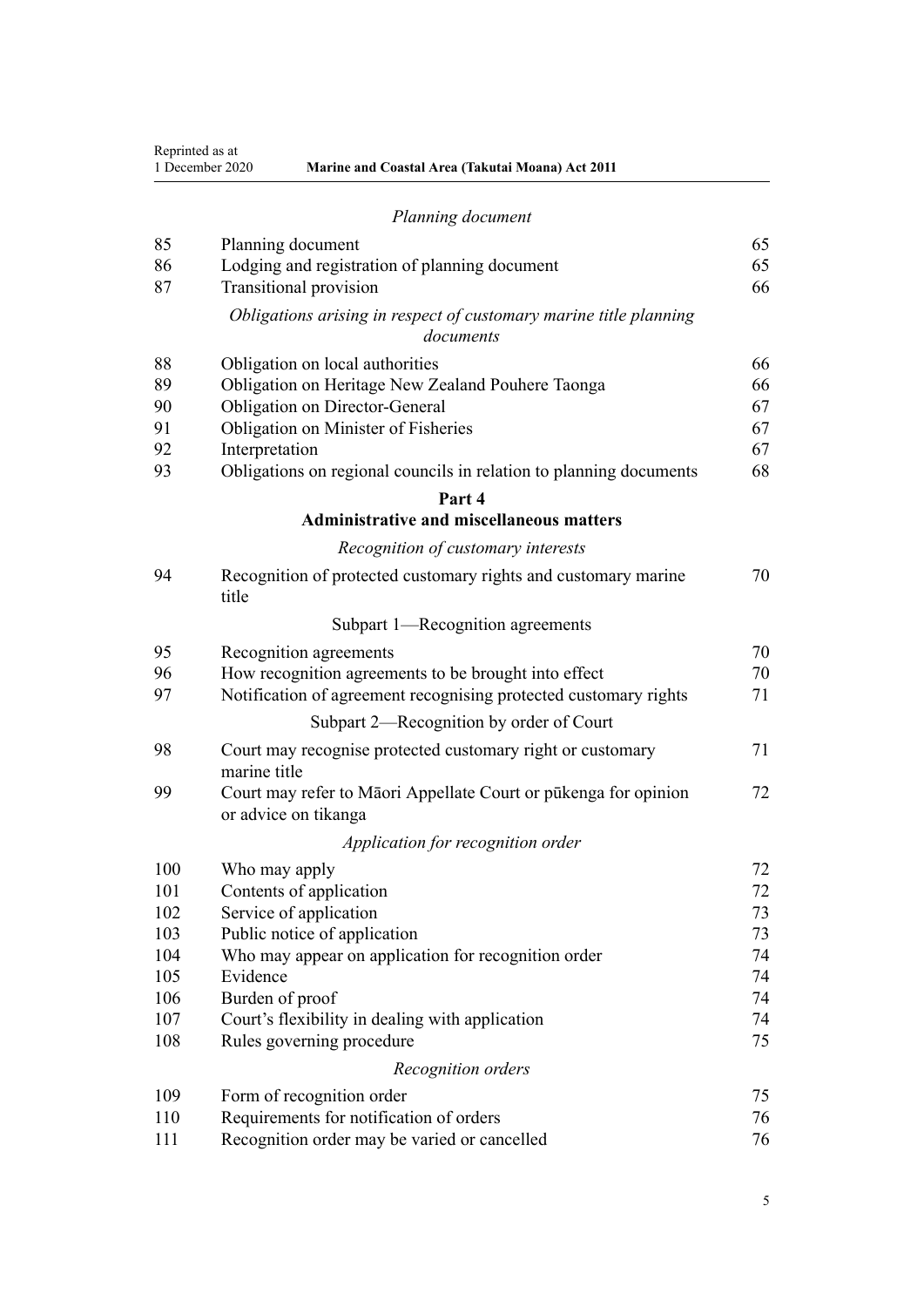|     | Marine and Coastal Area (Takutai Moana) Act 2011                                                                | Reprinted as at<br>1 December 2020 |
|-----|-----------------------------------------------------------------------------------------------------------------|------------------------------------|
|     | Appeal rights                                                                                                   |                                    |
| 112 | Right of appeal against decision of Court                                                                       | 77                                 |
|     | Sealing of recognition orders                                                                                   |                                    |
| 113 | Orders sealed by Court                                                                                          | 78                                 |
|     | Subpart 3—Marine and coastal area register                                                                      |                                    |
| 114 | Marine and coastal area register                                                                                | 78                                 |
| 115 | Requirements for keeping register                                                                               | 78                                 |
| 116 | Inspection and copying                                                                                          | 78                                 |
| 117 | Application of Privacy Act 1993 [Repealed]                                                                      | 79                                 |
|     | Subpart 4—Regulations and miscellaneous matters                                                                 |                                    |
|     | Regulations and bylaws                                                                                          |                                    |
| 118 | Regulations for administrative purposes                                                                         | 79                                 |
| 119 | Minister of Conservation to perform residual management<br>functions                                            | 80                                 |
| 120 | Regulations for management of common marine and coastal area                                                    | 80                                 |
| 121 | <b>Bylaws</b>                                                                                                   | 81                                 |
| 122 | Persons breaching regulations or bylaws may be directed to stop                                                 | 81                                 |
|     | Local Acts                                                                                                      |                                    |
| 123 | Relationship between local Acts and this Act                                                                    | 82                                 |
|     | References                                                                                                      |                                    |
| 124 | References to public foreshore and seabed                                                                       | 83                                 |
|     | Transitional arrangements                                                                                       |                                    |
| 125 | Pending proceedings under Foreshore and Seabed Act 2004                                                         | 83                                 |
|     | <b>Notices</b>                                                                                                  |                                    |
| 126 | Giving of notices                                                                                               | 84                                 |
|     | Amendments to other enactments                                                                                  |                                    |
| 127 | Amendment to section 7 of Conservation Act 1987                                                                 | 84                                 |
| 128 | Consequential amendments to other enactments                                                                    | 84                                 |
|     | <b>Schedule 1</b>                                                                                               | 85                                 |
|     | Resource consents and controls in protected customary rights                                                    |                                    |
|     | area                                                                                                            |                                    |
|     | <b>Schedule 2</b>                                                                                               | 93                                 |
|     | Process by which certain new activities in customary marine<br>title area become deemed accommodated activities |                                    |
|     |                                                                                                                 |                                    |
|     | <b>Schedule 3</b><br><b>Enactments consequentially amended</b>                                                  | 99                                 |
|     |                                                                                                                 |                                    |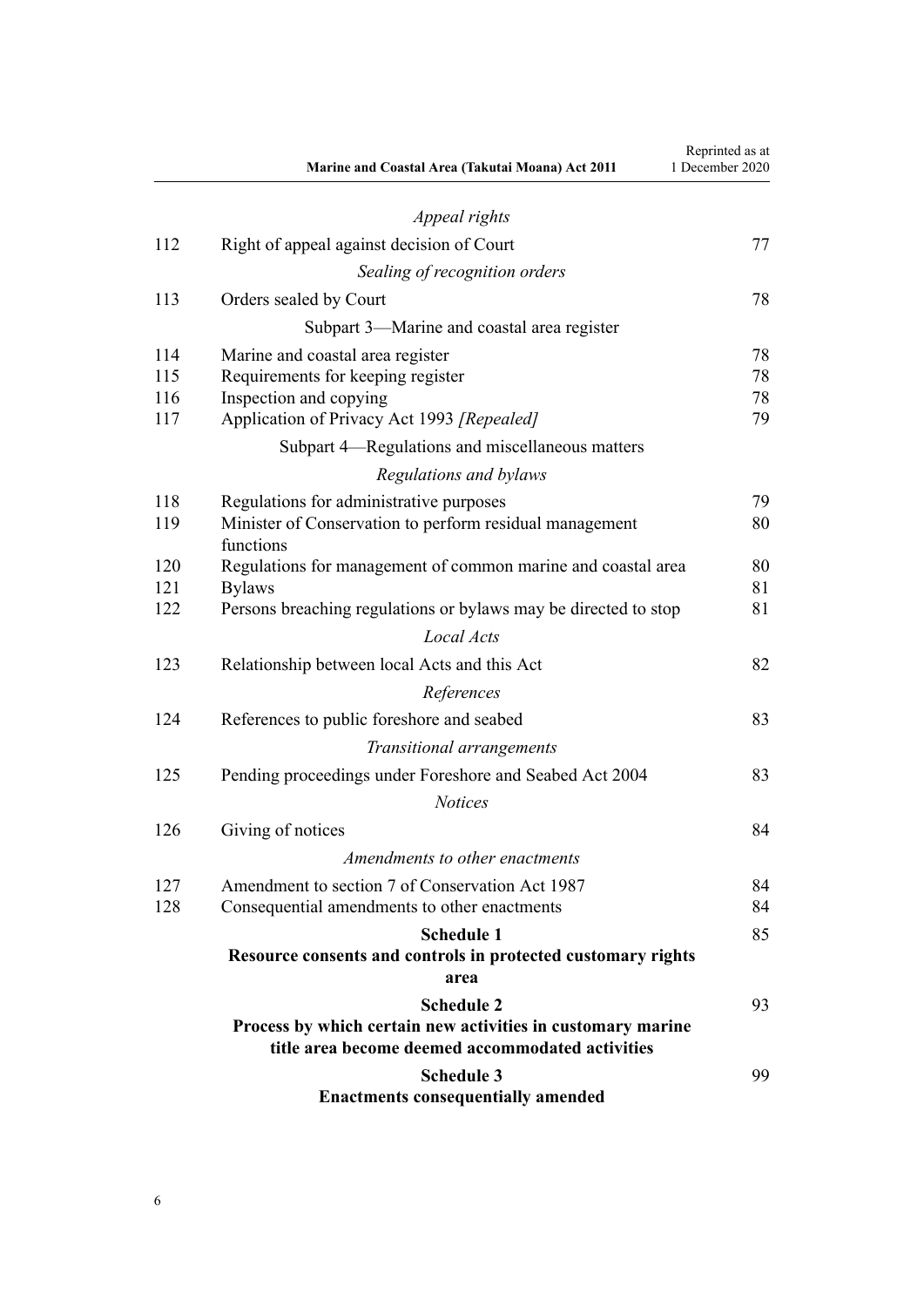# <span id="page-6-0"></span>**Preamble**

- (1) In June 2003, the Court of Appeal held in *Attorney-General v Ngāti Apa* [2003] 3 NZLR 643 that the Māori Land Court had jurisdiction to determine claims of customary ownership to areas of the foreshore and seabed. The [Foreshore and](http://legislation.govt.nz/pdflink.aspx?id=DLM319838) [Seabed Act 2004](http://legislation.govt.nz/pdflink.aspx?id=DLM319838) (the **2004 Act**) was enacted partly in response to the Court of Appeal's decision:
- (2) In its *Report on the Crown's Foreshore and Seabed Policy* (Wai 1071), the Waitangi Tribunal found the policy underpinning the 2004 Act in breach of the Treaty of Waitangi. The Tribunal raised questions as to whether the policy complied with the rule of law and the principles of fairness and non-discrimination against a particular group of people. Criticism was voiced against the discriminatory effect of the 2004 Act on whānau, hapū, and iwi by the United Nations Committee on the Elimination of Racial Discrimination and the United Nations Special Rapporteur:
- (3) In 2009, a Ministerial Review Panel was set up to provide independent advice on the 2004 Act. It, too, viewed the Act as severely discriminatory against whānau, hapū, and iwi. The Panel proposed the repeal of the 2004 Act and engagement with Māori and the public about their interests in the foreshore and seabed, recommending that new legislation be enacted to reflect the Treaty of Waitangi and to recognise and provide for the interests of whānau, hapū, and iwi and for public interests in the foreshore and seabed:
- (4) This Act takes account of the intrinsic, inherited rights of iwi, hapū, and whānau, derived in accordance with tikanga and based on their connection with the foreshore and seabed and on the principle of manaakitanga. It translates those inherited rights into legal rights and interests that are inalienable, enduring, and able to be exercised so as to sustain all the people of New Zealand and the coastal marine environment for future generations:

# **The Parliament of New Zealand therefore enacts as follows:**

# **1 Title**

This Act is the Marine and Coastal Area (Takutai Moana) Act 2011 and may also be cited as—

- (a) the Marine and Coastal Area Act 2011; or
- (b) te Takutai Moana Act 2011.

### **2 Commencement**

This Act comes into force on the day after the date on which it receives the Royal assent.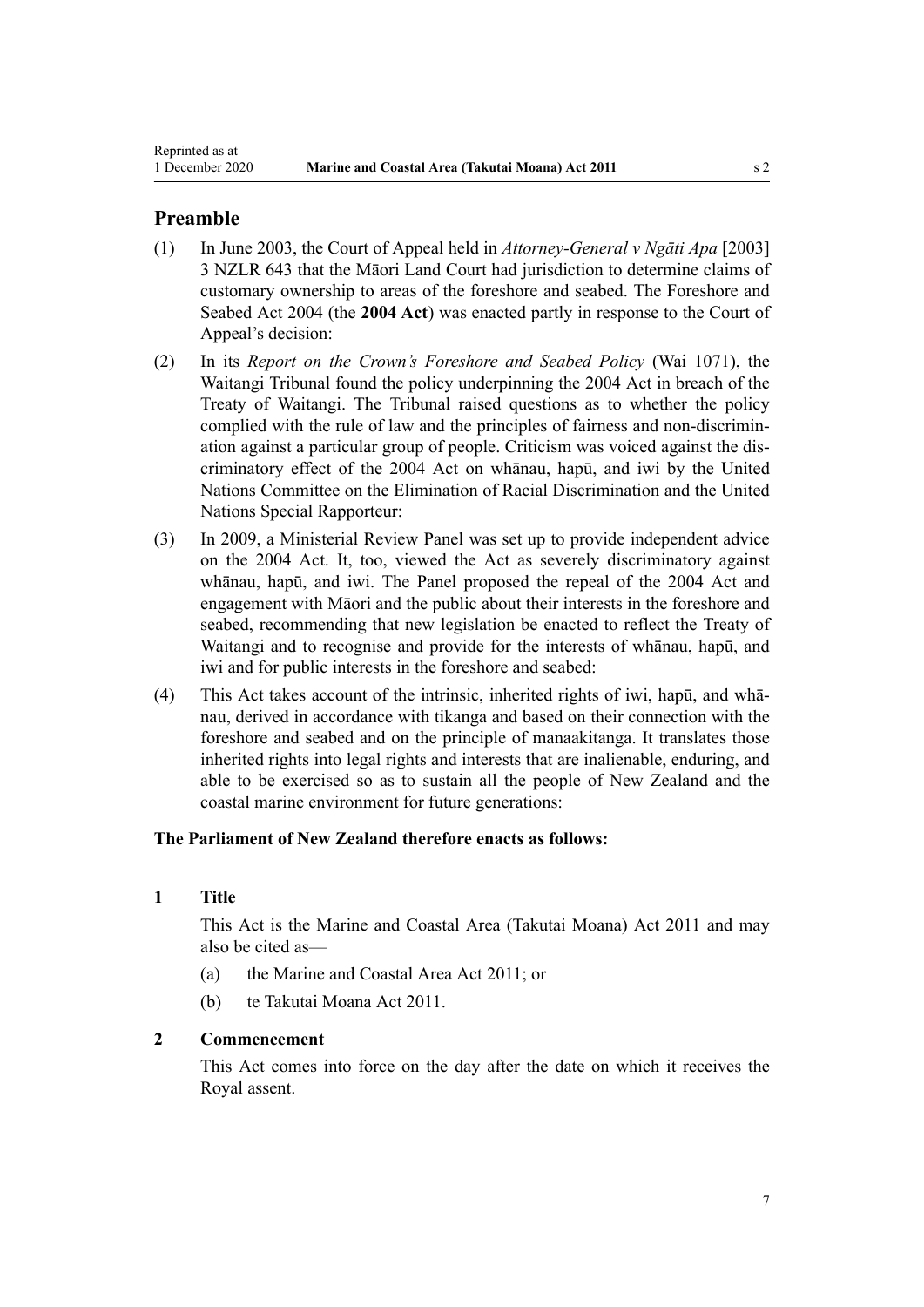# **Part 1 Preliminary provisions**

#### *Outline*

#### <span id="page-7-0"></span>**3 Outline of Act**

- (1) This section is a guide to the overall scheme and effect of this Act, but does not affect the interpretation or application of the other provisions of this Act.
- (2) This Part—
	- (a) sets out the purpose of the Act and acknowledges the importance of the marine and coastal area to all New Zealanders and the customary interests of iwi, hapū, and whānau in that area; and
	- (b) repeals the [Foreshore and Seabed Act 2004](http://legislation.govt.nz/pdflink.aspx?id=DLM319838) and restores any customary interest extinguished by that Act; and
	- (c) states that, in order to take account of the Treaty of Waitangi, the Act recognises, and promotes the exercise of, the customary interests of iwi, hapū, and whānau in the common marine and coastal area of New Zealand; and
	- (d) records the scope of the Crown's sovereignty; and
	- (e) defines terms used in this Act; and
	- (f) provides that the Act binds the Crown.
- (3) [Part 2](#page-16-0) sets out the legal arrangements that are to apply to the common marine and coastal area, including,—
	- (a) in [subpart 1,](#page-16-0) provision for—
		- (i) the special status of the common marine and coastal area as an area that is incapable of ownership; and
		- (ii) matters relevant to the legal status of existing interests in the area, including roads and minerals; and
	- (b) in [subpart 2](#page-25-0), provision for ongoing public rights and powers in the common marine and coastal area, namely,—
		- (i) rights of access; and
		- (ii) rights of navigation; and
		- (iii) rights of fishing; and
	- (c) in [subpart 3](#page-26-0), provisions relating to the reclamation of land from the marine and coastal area.
- (4) [Part 3](#page-37-0) sets out the customary interests that may be recognised in the common marine and coastal area of New Zealand, namely,—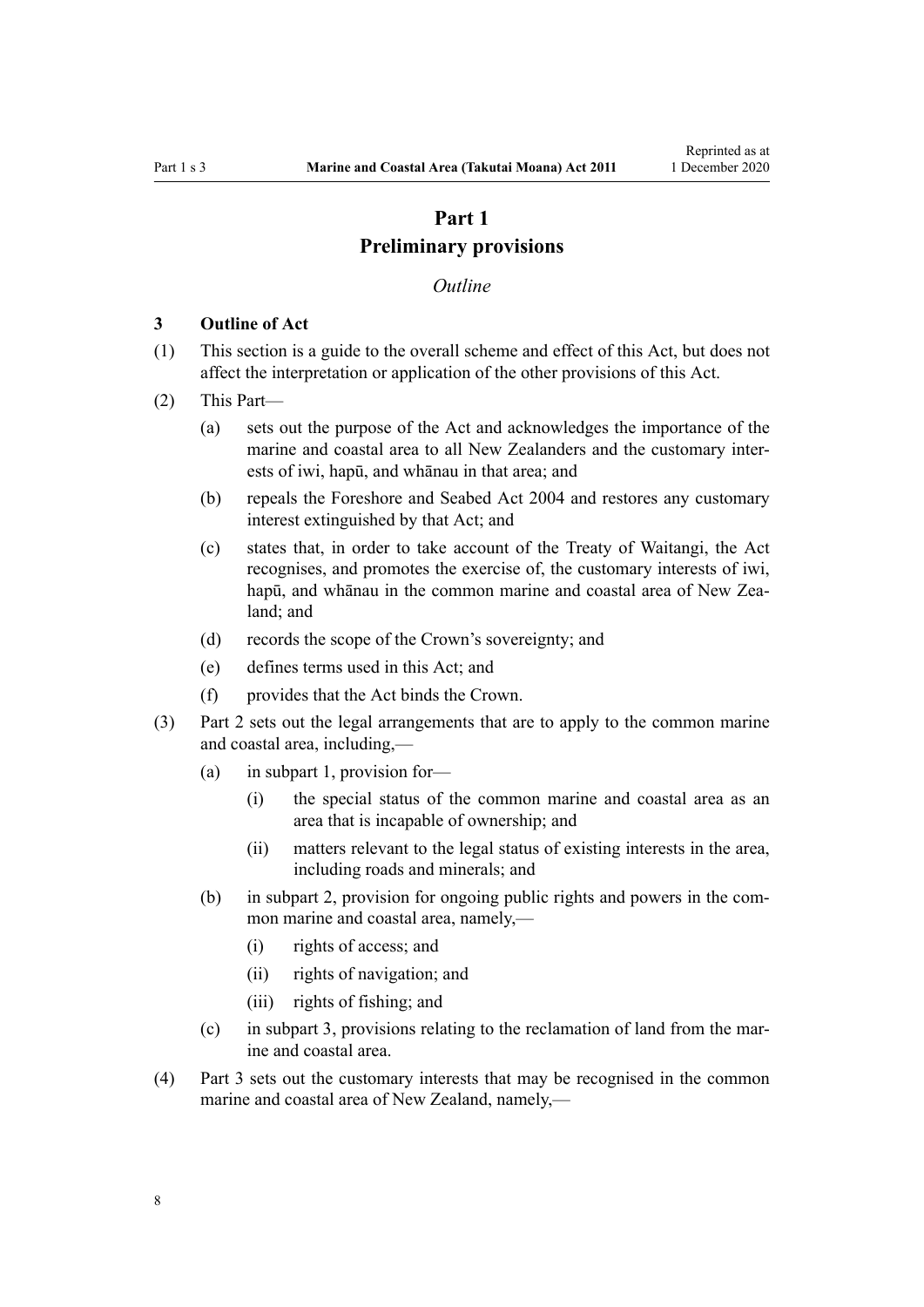- <span id="page-8-0"></span>(a) in [subpart 1,](#page-37-0) the participation of affected iwi and hapū in the specified conservation processes relating to the common marine and coastal area; and
- (b) in [subpart 2](#page-39-0), the scope and effect of protected customary rights that may be recognised by an order of the High Court or under an agreement; and
- (c) in [subpart 3](#page-44-0), the scope and effect of customary marine title that may be recognised by order of the High Court or under an agreement.

(5) [Part 4](#page-69-0) provides,—

- (a) in [subpart 1](#page-69-0), for the responsible Minister, on behalf of the Crown, to enter into agreements with applicant groups for recognition of-
	- (i) protected customary rights, which must be brought into effect by Order in Council; and
	- (ii) customary marine title, which must be brought into effect by an Act of Parliament; and
- (b) in [subpart 2](#page-70-0), for the jurisdiction of the High Court to hear and determine applications for recognition orders; and
- (c) in [subpart 3,](#page-77-0) for a marine and coastal area register to be set up for the recording of orders awarded, and agreements made, under [subparts 1](#page-69-0) and [2;](#page-70-0) and
- (d) in [subpart 4,](#page-78-0) for regulation-making and bylaw-making powers, the giving of notices, transitional matters, and consequential amendments.
- (6) The 3 schedules set out—
	- (a) machinery provisions relevant to—
		- (i) decision making concerning resource consent applications that may adversely affect the exercise of protected customary rights; and
		- (ii) the process relating to how new activities become deemed accommodated activities; and
	- (b) consequential amendments.

# *Purpose and acknowledgements*

### **4 Purpose**

- (1) The purpose of this Act is to—
	- (a) establish a durable scheme to ensure the protection of the legitimate interests of all New Zealanders in the marine and coastal area of New Zealand; and
	- (b) recognise the mana tuku iho exercised in the marine and coastal area by iwi, hapū, and whānau as tangata whenua; and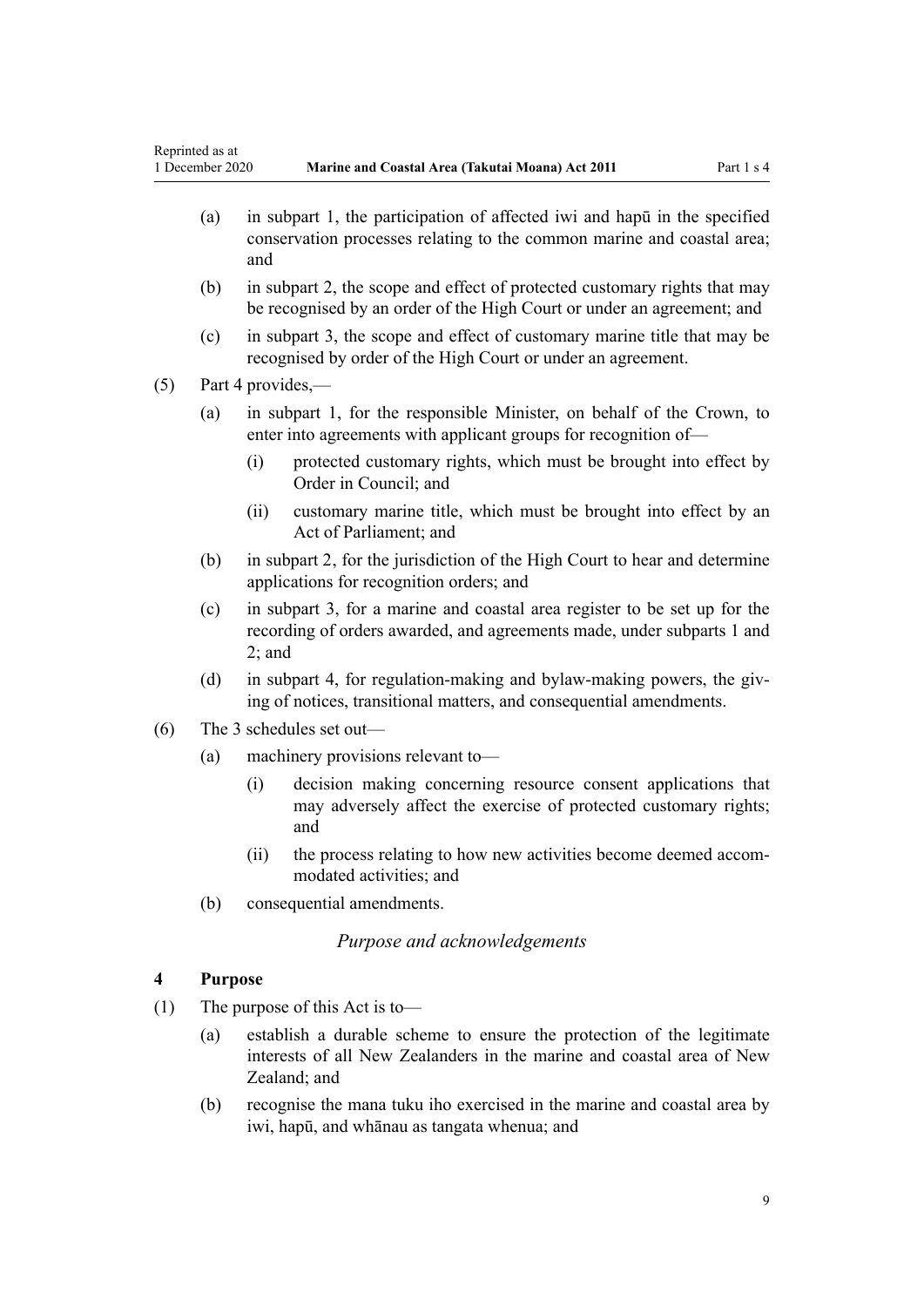- <span id="page-9-0"></span>(c) provide for the exercise of customary interests in the common marine and coastal area; and
- (d) acknowledge the Treaty of Waitangi (te Tiriti o Waitangi).
- (2) To that end, this Act—
	- (a) repeals the [Foreshore and Seabed Act 2004](http://legislation.govt.nz/pdflink.aspx?id=DLM319838) and restores customary interests extinguished by that Act; and
	- (b) contributes to the continuing exercise of mana tuku iho in the marine and coastal area; and
	- (c) gives legal expression to customary interests; and
	- (d) recognises and protects the exercise of existing lawful rights and uses in the marine and coastal area; and
	- (e) recognises, through the protection of public rights of access, navigation, and fishing, the importance of the common marine and coastal area—
		- (i) for its intrinsic worth; and
		- (ii) for the benefit, use, and enjoyment of the public of New Zealand.

# **5 Repeal of Foreshore and Seabed Act 2004**

The [Foreshore and Seabed Act 2004](http://legislation.govt.nz/pdflink.aspx?id=DLM319838) (2004 No 93) is repealed.

### **6 Customary interests restored**

- (1) Any customary interests in the common marine and coastal area that were extinguished by the [Foreshore and Seabed Act 2004](http://legislation.govt.nz/pdflink.aspx?id=DLM319838) are restored and given legal expression in accordance with this Act.
- (2) Any application under this Act for the recognition of customary interests must be considered and determined as if the [Foreshore and Seabed Act 2004](http://legislation.govt.nz/pdflink.aspx?id=DLM319838) had not been enacted.

#### **7 Treaty of Waitangi (te Tiriti o Waitangi)**

In order to take account of the Treaty of Waitangi (te Tiriti o Waitangi), this Act recognises, and promotes the exercise of, customary interests of Māori in the common marine and coastal area by providing,—

- (a) in [subpart 1 of Part 3,](#page-37-0) for the participation of affected iwi, hapū, and whānau in the specified conservation processes relating to the common marine and coastal area; and
- (b) in [subpart 2 of Part 3](#page-39-0), for customary rights to be recognised and protected; and
- (c) in [subpart 3 of Part 3](#page-44-0), for customary marine title to be recognised and exercised.

### **8 Rights and obligations under international law not affected**

To avoid doubt, this Act does not affect—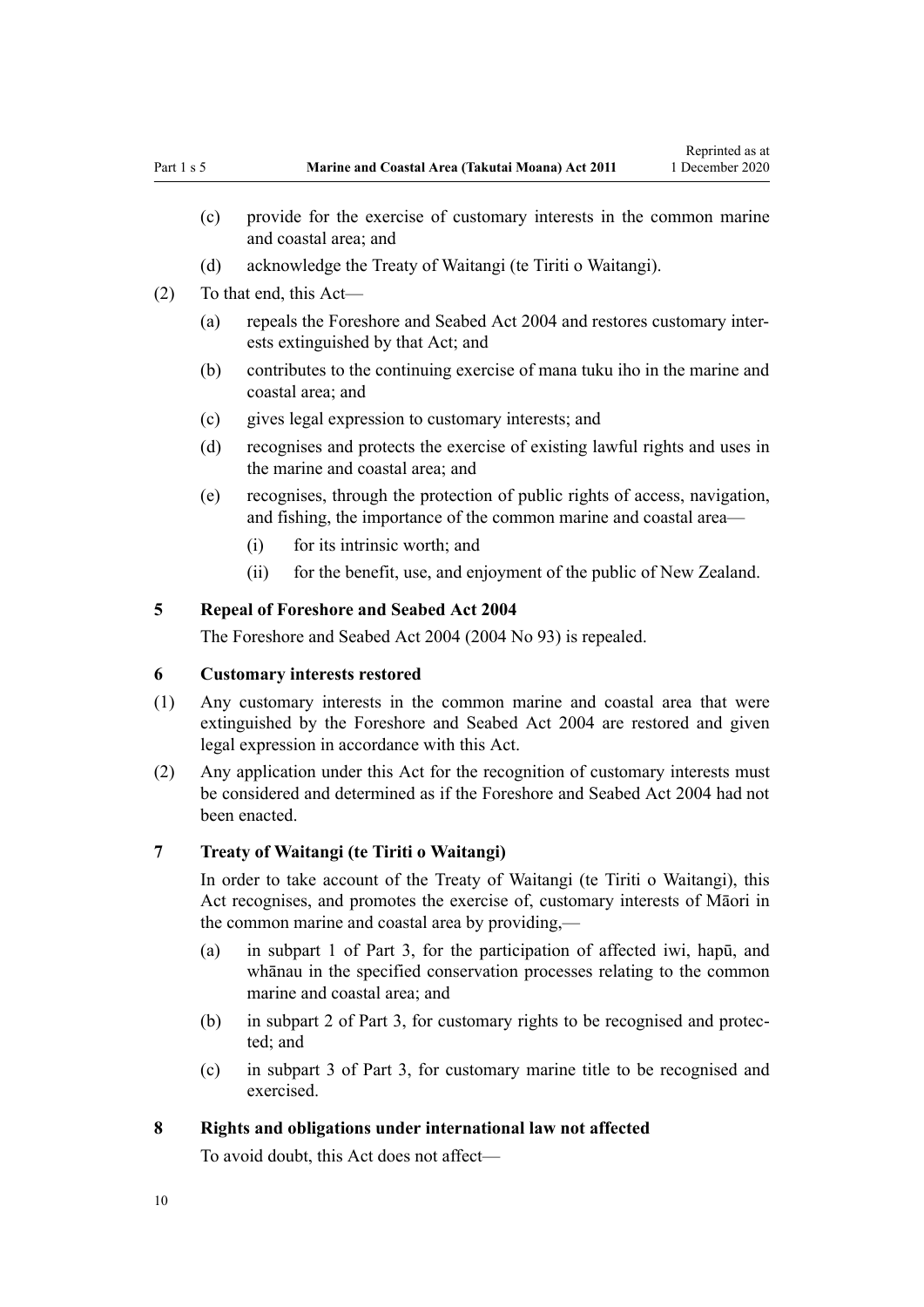- <span id="page-10-0"></span>(a) the sovereignty of New Zealand under international law over the marine and coastal area, including the airspace above it; or
- (b) the rights and obligations of New Zealand under international law pursuant to that sovereignty; or
- (c) the provisions in any other enactment relating to any such rights and obligations under international law.

# **9 Interpretation**

(1) In this Act, unless the context otherwise requires,—

**accommodated activity** has the meaning given in [section 64](#page-50-0)

**affected iwi, hapū, or whānau** has the meaning given in [section 47\(1\)](#page-37-0)

### **agreement** means an agreement—

- (a) made under [section 95](#page-69-0) between an applicant group and the responsible Minister on behalf of the Crown to recognise and provide, as the case may be, for-
	- (i) protected customary rights; or
	- (ii) customary marine title; and
- (b) brought into effect under [section 96](#page-69-0)

### **applicant group**—

- (a) means 1 or more iwi, hapū, or whānau groups that seek recognition under [Part 4](#page-69-0) of their protected customary rights or customary marine title by—
	- (i) a recognition order; or
	- (ii) an agreement; and
- (b) includes a legal entity (whether corporate or unincorporate) or natural person appointed by 1 or more iwi, hapū, or whānau groups to be the representative of that applicant group and to apply for, and hold, an order or enter into an agreement on behalf of the applicant group

**aquaculture activities** has the meaning given in [section 2\(1\)](http://legislation.govt.nz/pdflink.aspx?id=DLM230272) of the Resource Management Act 1991

**chief executive** means the chief executive of Land Information New Zealand

**coastal permit** has the meaning given in [section 87\(c\)](http://legislation.govt.nz/pdflink.aspx?id=DLM233848) of the Resource Management Act 1991

**common marine and coastal area** means the marine and coastal area other than—

- (a) specified freehold land located in that area; and
- (b) any area that is owned by the Crown and has the status of any of the following kinds: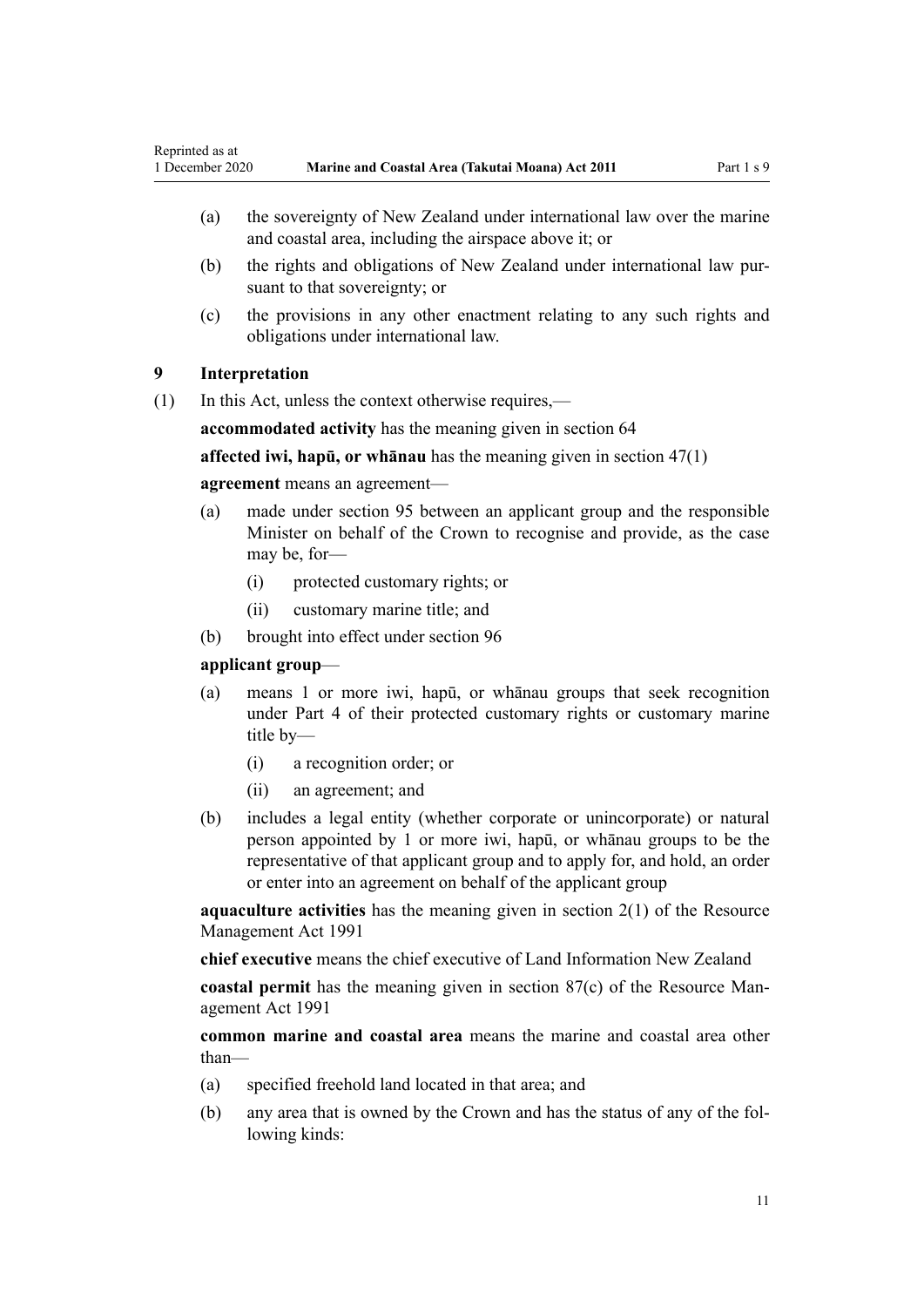- (i) a conservation area within the meaning of section  $2(1)$  of the Conservation Act 1987:
- (ii) a national park within the meaning of [section 2](http://legislation.govt.nz/pdflink.aspx?id=DLM36968) of the National Parks Act 1980:
- (iii) a reserve within the meaning of section  $2(1)$  of the Reserves Act 1977; and
- (c) the bed of Te Whaanga Lagoon in the Chatham Islands

**concession** means a concession granted following the process required by [Part](http://legislation.govt.nz/pdflink.aspx?id=DLM104633) [3B](http://legislation.govt.nz/pdflink.aspx?id=DLM104633) of the Conservation Act 1987

**consent authority** has the meaning given in [section 2\(1\)](http://legislation.govt.nz/pdflink.aspx?id=DLM230272) of the Resource Management Act 1991

**conservation area** has the meaning given in [section 2\(1\)](http://legislation.govt.nz/pdflink.aspx?id=DLM103616) of the Conservation Act 1987

**conservation permission right** means the permission right that a customary marine title group may exercise under a customary marine title order or an agreement in relation to the conservation activities specified in [section 71\(3\)](#page-55-0)

**conservation process** means any of the conservation processes specified in [section 47](#page-37-0)

**conservation protected area**—

- (a) means a part of the marine and coastal area that is protected, primarily for the purposes of conserving natural resources or the historical and cultural heritage of the area, under 1 or more of the following Acts:
	- (i) the [Conservation Act 1987:](http://legislation.govt.nz/pdflink.aspx?id=DLM103609)
	- (ii) the [National Parks Act 1980:](http://legislation.govt.nz/pdflink.aspx?id=DLM36962)
	- $(iii)$  the [Reserves Act 1977](http://legislation.govt.nz/pdflink.aspx?id=DLM444304).
	- (iv) the [Wildlife Act 1953](http://legislation.govt.nz/pdflink.aspx?id=DLM276813); and
- (b) includes any adjoining land that may become part of that conservation protected area, whether or not it is within the marine and coastal area

**contact details**, as applying to an applicant group, protected customary rights group, or customary marine title group, means,—

- (a) in relation to an individual, the full street address where the individual usually lives or where that individual can be contacted; and
- (b) in relation to a body corporate or unincorporate, the full street address of the body's place of business or head office; and
- (c) in every case, an email address or telephone numbers

**council-controlled organisation** has the meaning given in [section 6\(1\)](http://legislation.govt.nz/pdflink.aspx?id=DLM171482) of the Local Government Act 2002

**Court** means the High Court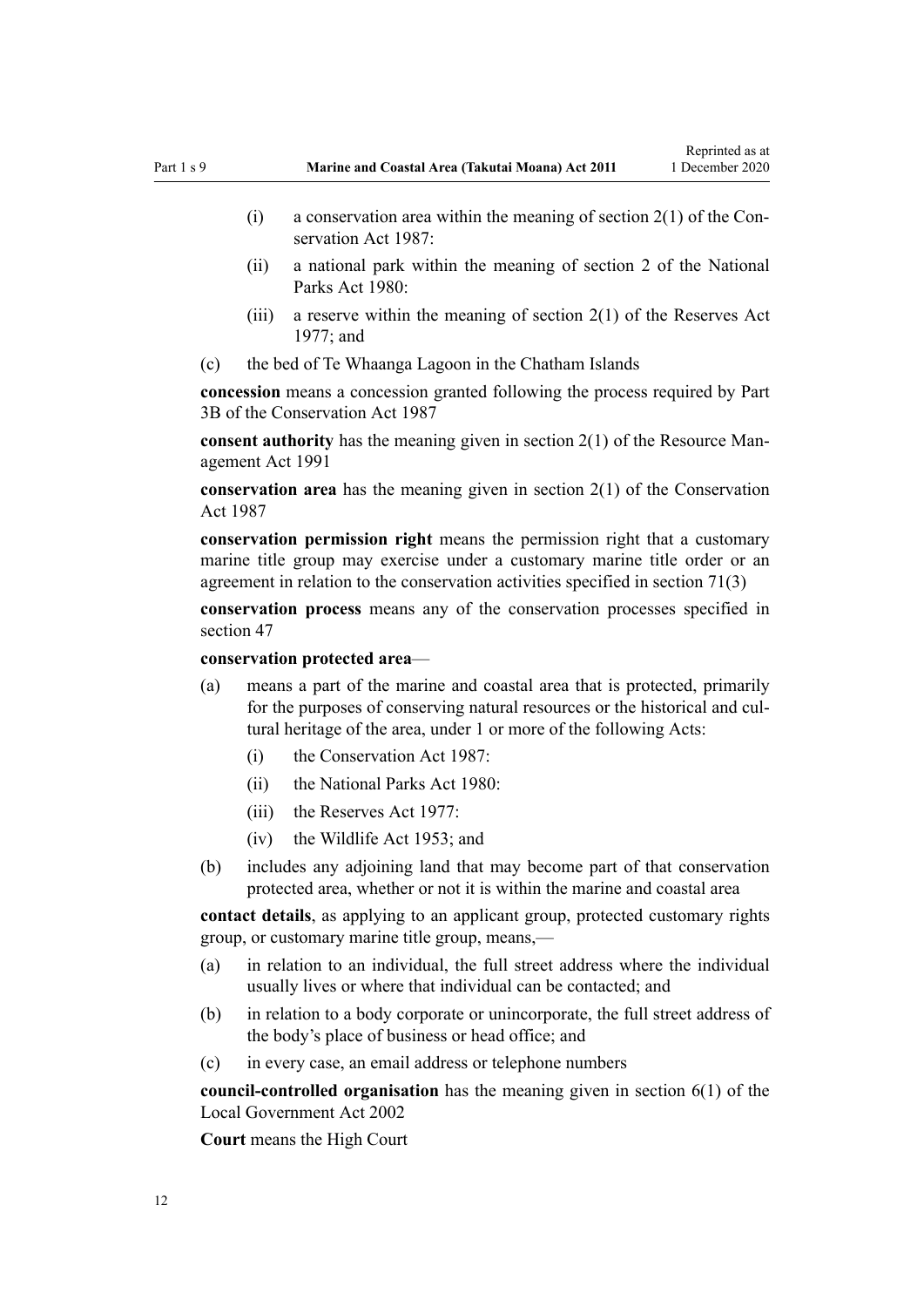**Crown** has the meaning given in [section 2](http://legislation.govt.nz/pdflink.aspx?id=DLM160819) of the Public Finance Act 1989

**Crown entity** has the meaning given in [section 7](http://legislation.govt.nz/pdflink.aspx?id=DLM329641) of the Crown Entities Act 2004

**customary marine title** means the customary interests—

- (a) established by an applicant group in accordance with [subpart 3 of Part 3;](#page-44-0) and
- (b) recognised by—

Reprinted as at

- (i) a customary marine title order; or
- (ii) an agreement

**customary marine title area** means the part of the common marine and coastal area where a customary marine title order applies or in respect of which an agreement is made and brought into effect

#### **customary marine title group** —

- (a) means an applicant group to which a customary marine title order applies or with which an agreement is made and brought into effect; and
- (b) includes a delegate or transferee of the group if the delegation or transfer is made in accordance with tikanga

**customary marine title order** means an order of the Court—

- (a) granted in recognition of a customary marine title of a customary marine title group in respect of a customary marine title area; and
- (b) sealed under [section 113](#page-77-0)

**deemed accommodated activity** has the meaning given in [section 65](#page-51-0)

**Director-General** means the Director-General of Conservation

**effective date** means,—

- (a) in the case of a recognition order made under [section 98,](#page-70-0) the date on which the order is sealed under [section 113;](#page-77-0) and
- (b) in the case of an agreement entered into under [section 95,](#page-69-0) the date on which the agreement is brought into effect under [section 96\(1\)](#page-69-0)

**environment** has the meaning given in [section 2\(1\)](http://legislation.govt.nz/pdflink.aspx?id=DLM230272) of the Resource Management Act 1991

**infrastructure** has the meaning given in [section 2\(1\)](http://legislation.govt.nz/pdflink.aspx?id=DLM230272) of the Resource Management Act 1991

**kaitiakitanga** has the meaning given in [section 2\(1\)](http://legislation.govt.nz/pdflink.aspx?id=DLM230272) of the Resource Management Act 1991

**local authority** has the meaning given in [section 5\(1\)](http://legislation.govt.nz/pdflink.aspx?id=DLM170881) of the Local Government Act 2002

**mana tuku iho** means inherited right or authority derived in accordance with tikanga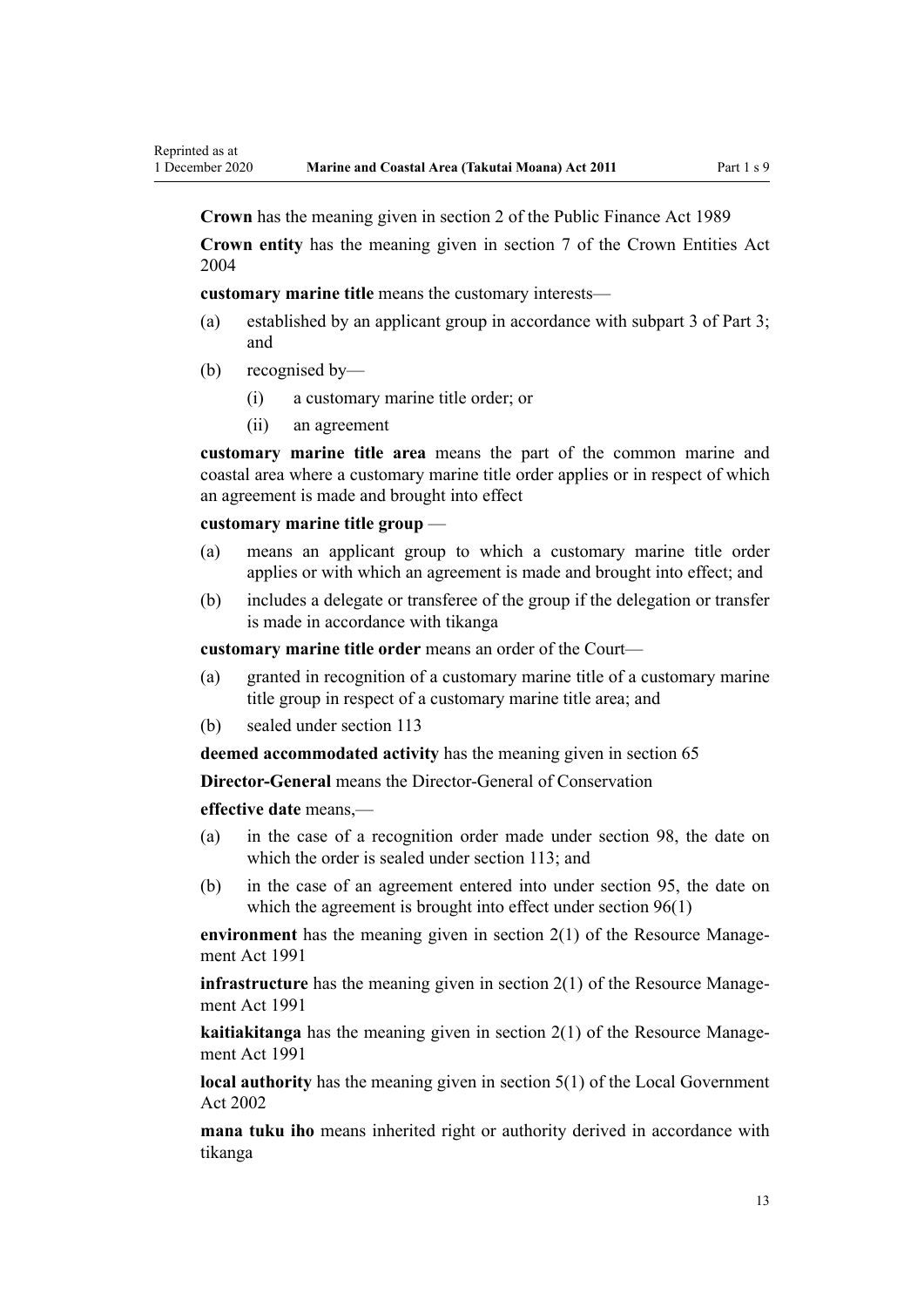**Māori Appellate Court** means the court continued by [section 50](http://legislation.govt.nz/pdflink.aspx?id=DLM290929) of Te Ture Whenua Maori Act 1993

**Māori Land Court** means the court continued by [section 6](http://legislation.govt.nz/pdflink.aspx?id=DLM290517) of Te Ture Whenua Maori Act 1993

### **marine and coastal area**—

- (a) means the area that is bounded,—
	- (i) on the landward side, by the line of mean high-water springs; and
	- (ii) on the seaward side, by the outer limits of the territorial sea; and
- (b) includes the beds of rivers that are part of the coastal marine area (within the meaning of the [Resource Management Act 1991](http://legislation.govt.nz/pdflink.aspx?id=DLM230264)); and
- (c) includes the airspace above, and the water space (but not the water) above, the areas described in paragraphs (a) and (b); and
- (d) includes the subsoil, bedrock, and other matter under the areas described in paragraphs (a) and (b)

**mineral** has the meaning given in [section 2\(1\)](http://legislation.govt.nz/pdflink.aspx?id=DLM242543) of the Crown Minerals Act 1991

**plan** has the meaning given in [section 43AA](http://legislation.govt.nz/pdflink.aspx?id=DLM2412743) of the Resource Management Act 1991, and also includes any proposed plan

**planning document** means the document that may be prepared by a customary marine title group under [section 85](#page-64-0)

**privilege**, in relation to any mineral,—

- (a) has the same meaning as the definition of existing privilege in [section](http://legislation.govt.nz/pdflink.aspx?id=DLM242543) [2\(1\)](http://legislation.govt.nz/pdflink.aspx?id=DLM242543) of the Crown Minerals Act 1991; and
- (b) also means prospecting, exploration, and mining permits granted under that Act, and their associated mining operations (within the meaning of [section 2\(1\)](http://legislation.govt.nz/pdflink.aspx?id=DLM242543) of that Act)

**proposed plan** has the meaning given in [section 43AAC](http://legislation.govt.nz/pdflink.aspx?id=DLM2412769) of the Resource Management Act 1991

**protected customary right** means an activity, use, or practice—

- (a) established by an applicant group in accordance with [subpart 2 of Part 3;](#page-39-0) and
- (b) recognised by—
	- (i) a protected customary rights order; or
	- (ii) an agreement

**protected customary rights area** means the part of the common marine and coastal area where a protected customary rights order or an agreement applies

#### **protected customary rights group**—

(a) means an applicant group to which a protected customary rights order applies or with which an agreement is made; and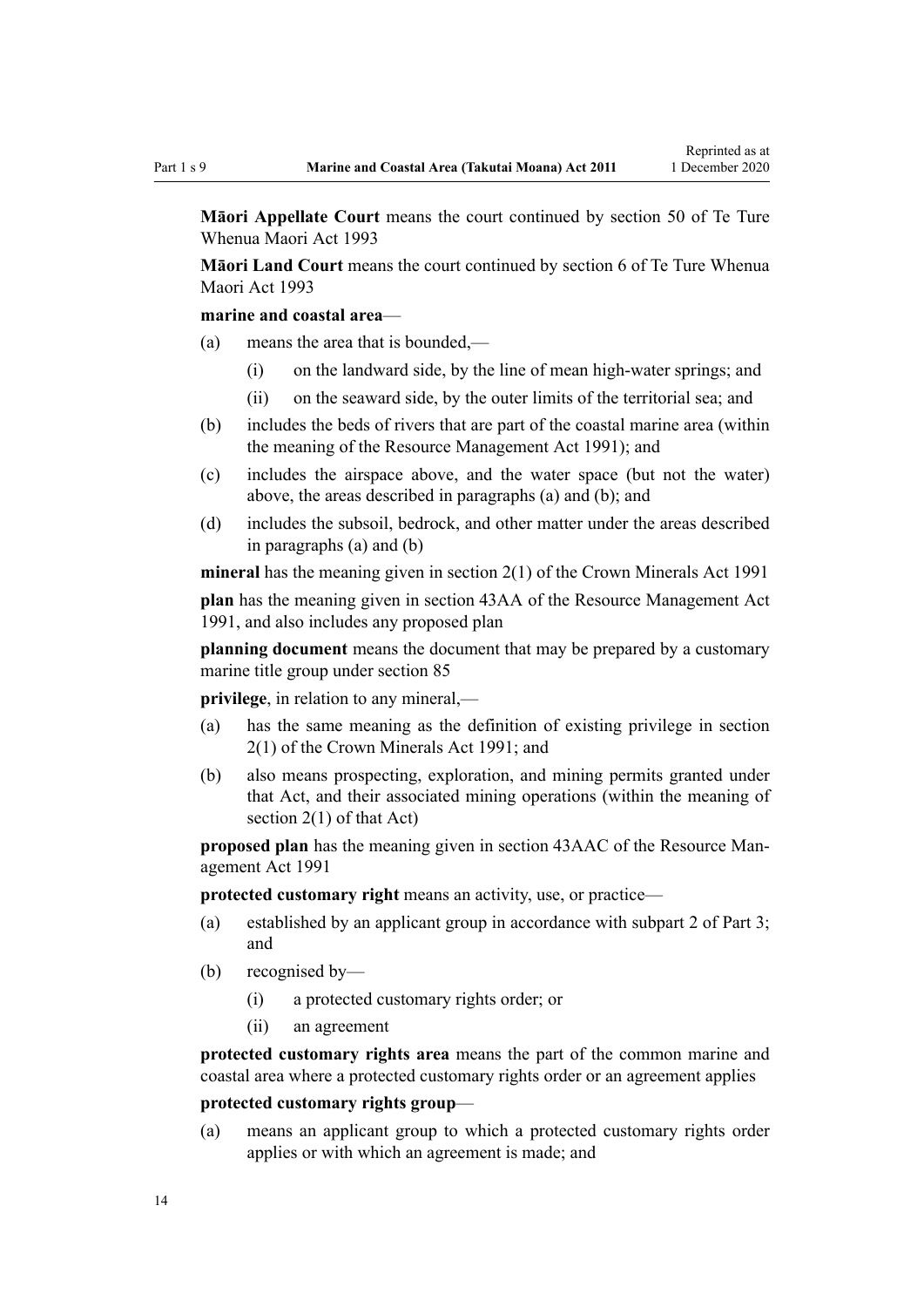(b) includes a delegate or transferee of the group if the delegation or transfer is made in accordance with tikanga

**protected customary rights order** means an order of the Court granted in recognition of the protected customary rights of a protected customary rights group in respect of a protected customary rights area and sealed under [section](#page-77-0) [113](#page-77-0)

**public notice** has the meaning given in [section 2\(1\)](http://legislation.govt.nz/pdflink.aspx?id=DLM230272) of the Resource Management Act 1991

**quota management system** has the meaning given in [section 2\(1\)](http://legislation.govt.nz/pdflink.aspx?id=DLM394199) of the Fisheries Act 1996

**recognition order** means a protected customary rights order or a customary marine title order, as the case requires, made under [section 98\(1\)](#page-70-0)

**regional council** has the meaning given in [section 2\(1\)](http://legislation.govt.nz/pdflink.aspx?id=DLM230272) of the Resource Management Act 1991

**regional document** has the meaning given in [section 92](#page-66-0)

**register** means the marine and coastal area register that must be kept by the chief executive in accordance with [subpart 3 of Part 4](#page-77-0)

**Registrar** means the Registrar-General of Land appointed in accordance with [section 231](http://legislation.govt.nz/pdflink.aspx?id=DLM6731451) of the Land Transfer Act 2017

**resource consent** has the meaning given in [section 2\(1\)](http://legislation.govt.nz/pdflink.aspx?id=DLM230272) of the Resource Management Act 1991

**responsible Minister** means the Minister of the Crown who, with the authority of the Prime Minister, is for the time being responsible for the administration of any provision in this Act

**RMA permission right** means the right held by a customary marine title group under a customary marine title order or agreement as provided for in [sections](#page-52-0) [66 to 68](#page-52-0)

**road** means—

Reprinted as at

- (a) a road within the meaning of [section 315\(1\)](http://legislation.govt.nz/pdflink.aspx?id=DLM420326) of the Local Government Act 1974 or [section 43\(1\)](http://legislation.govt.nz/pdflink.aspx?id=DLM175232) of the Government Roading Powers Act 1989; and
- (b) a motorway within the meaning of [section 2\(1\)](http://legislation.govt.nz/pdflink.aspx?id=DLM173374) of the Government Roading Powers Act 1989; and
- (c) the supporting subsoil of any road described in paragraph (a) or (b)

**sand** has the meaning given in [section 2\(1\)](http://legislation.govt.nz/pdflink.aspx?id=DLM242543) of the Crown Minerals Act 1991 **ship** has the meaning given in [section 2\(1\)](http://legislation.govt.nz/pdflink.aspx?id=DLM334667) of the Maritime Transport Act 1994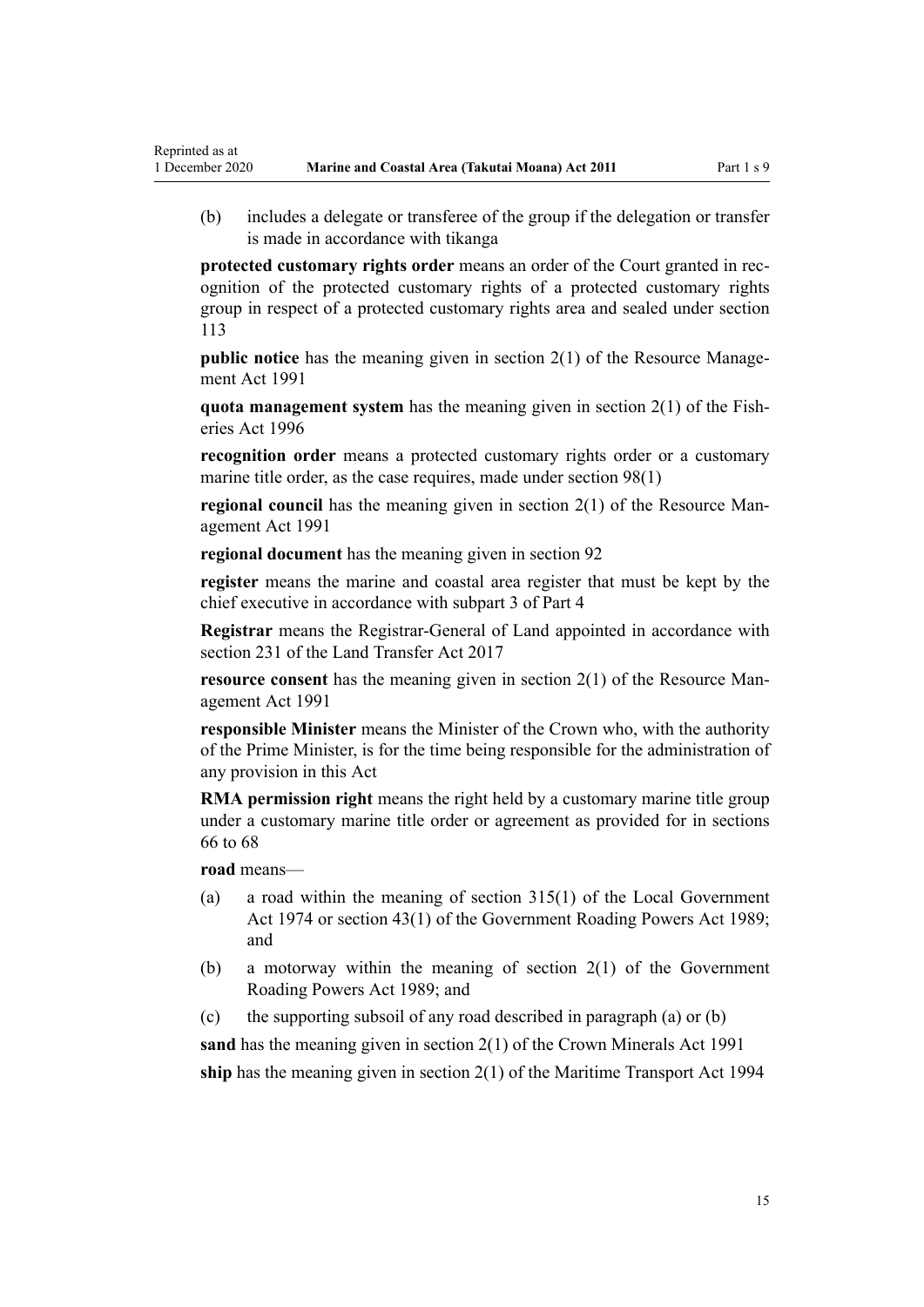**specified freehold land** means any land that, immediately before the commencement of this Act, is—

- (a) Maori freehold land within the meaning of [section 4](http://legislation.govt.nz/pdflink.aspx?id=DLM289897) of Te Ture Whenua Maori Act 1993; or
- (b) set apart as a Maori reservation under [Te Ture Whenua Maori Act 1993;](http://legislation.govt.nz/pdflink.aspx?id=DLM289881) or
- (c) registered under the [Land Transfer Act 2017](http://legislation.govt.nz/pdflink.aspx?id=DLM6731002) and in which a person other than the Crown or a local authority has an estate in fee simple that is registered under that Act; or
- (d) subject to the [Deeds Registration Act 1908](http://legislation.govt.nz/pdflink.aspx?id=DLM141134) and in which a person other than the Crown or a local authority has an estate in fee simple under an instrument that is registered under that Act

#### **structure**—

- (a) has the meaning given in [section 2\(1\)](http://legislation.govt.nz/pdflink.aspx?id=DLM230272) of the Resource Management Act 1991; and
- (b) includes any breakwater, groyne, mole, or other such structure that is made by people and fixed to land

**taonga tūturu** has the meaning given in [section 2\(1\)](http://legislation.govt.nz/pdflink.aspx?id=DLM432125) of the Protected Objects Act 1975

**territorial authority** has the meaning given in [section 5\(1\)](http://legislation.govt.nz/pdflink.aspx?id=DLM170881) of the Local Government Act 2002

**territorial sea** means the territorial sea of New Zealand as defined by [section 3](http://legislation.govt.nz/pdflink.aspx?id=DLM442665) of the Territorial Sea, Contiguous Zone, and Exclusive Economic Zone Act 1977

**tikanga** means Māori customary values and practices

**wāhi tapu** and **wāhi tapu area** have the meanings given to the terms **wahi tapu** and **wahi tapu area** in [section 6](http://legislation.govt.nz/pdflink.aspx?id=DLM4005423) of the Heritage New Zealand Pouhere Taonga Act 2014

**warden** means a person appointed under [section 80](#page-60-0).

(2) In [Schedule 1](#page-84-0) and elsewhere as the context requires, **effect** has the meaning given in [section 3](http://legislation.govt.nz/pdflink.aspx?id=DLM231795) of the Resource Management Act 1991.

Section 9(1) **High Court Rules**: repealed, on 18 October 2016, by [section 183\(c\)](http://legislation.govt.nz/pdflink.aspx?id=DLM5759564) of the Senior Courts Act 2016 (2016 No 48).

Section 9(1) **privilege** paragraph (a): amended, on 24 May 2013, by [section 65](http://legislation.govt.nz/pdflink.aspx?id=DLM5081570) of the Crown Minerals Amendment Act 2013 (2013 No 14).

Section 9(1) **Registrar**: amended, on 12 November 2018, by [section 250](http://legislation.govt.nz/pdflink.aspx?id=DLM6731493) of the Land Transfer Act 2017 (2017 No 30).

Section 9(1) **specified freehold land** paragraph (c): amended, on 12 November 2018, by [section 250](http://legislation.govt.nz/pdflink.aspx?id=DLM6731493) of the Land Transfer Act 2017 (2017 No 30).

Section 9(1) **wāhi tapu** and **wāhi tapu area**: amended, on 20 May 2014, by [section 107](http://legislation.govt.nz/pdflink.aspx?id=DLM4005646) of the Heritage New Zealand Pouhere Taonga Act 2014 (2014 No 26).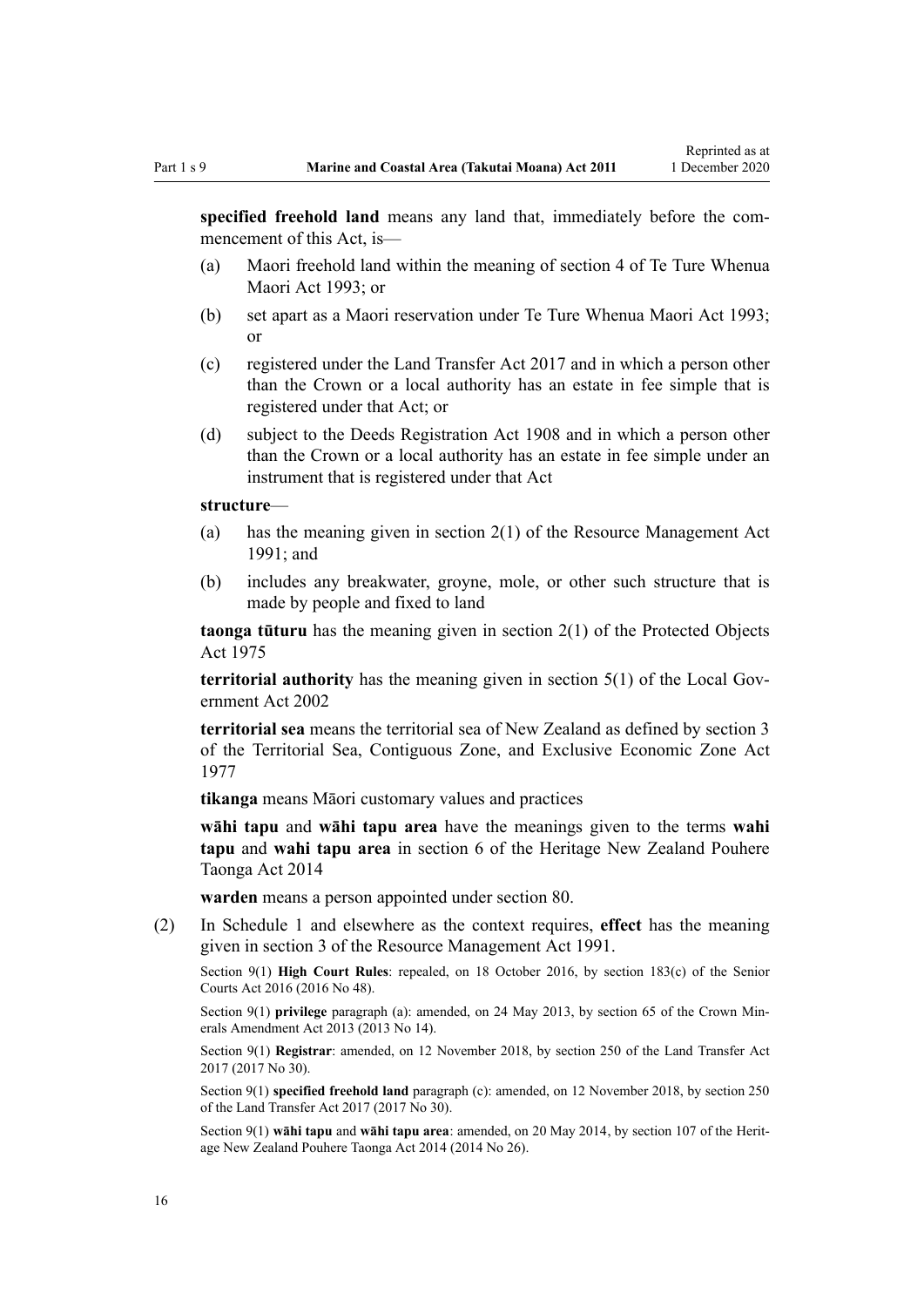# <span id="page-16-0"></span>**10 Act binds the Crown**

This Act binds the Crown.

# **Part 2**

# **Common marine and coastal area**

### Subpart 1—Interests in common marine and coastal area

# **11 Special status of common marine and coastal area**

- (1) The common marine and coastal area is accorded a special status by this section.
- (2) Neither the Crown nor any other person owns, or is capable of owning, the common marine and coastal area, as in existence from time to time after the commencement of this Act.
- (3) On the commencement of this Act, the Crown and every local authority are divested of every title as owner, whether under any enactment or otherwise, of any part of the common marine and coastal area.
- (4) Whenever, after the commencement of this Act, whether as a result of erosion or other natural occurrence, any land owned by the Crown or a local authority becomes part of the common marine and coastal area, the title of the Crown or the local authority as owner of that land is, by this section, divested.
- (5) The special status accorded by this section to the common marine and coastal area does not affect—
	- (a) the recognition of customary interests in accordance with this Act; or
	- (b) any lawful use of any part of the common marine and coastal area or the undertaking of any lawful activity in any part of the common marine and coastal area; or
	- (c) any power to impose, by or under an enactment, a prohibition, limitation, or restriction in respect of a part of the common marine and coastal area; or
	- (d) any power or duty, by or under an enactment, to grant resource consents or permits (including the power to impose charges) within any part of the common marine and coastal area; or
	- (e) any power, by or under an enactment, to accord a status of any kind to a part of the common marine and coastal area, or to set aside a part of the common marine and coastal area for a specific purpose; or
	- (f) any status that is, by or under an enactment, accorded to a part of the common marine and coastal area or a specific purpose for which a part of the common marine and coastal area is, by or under an enactment, set aside, or any rights or powers that may, by or under an enactment, be exercised in relation to that status or purpose.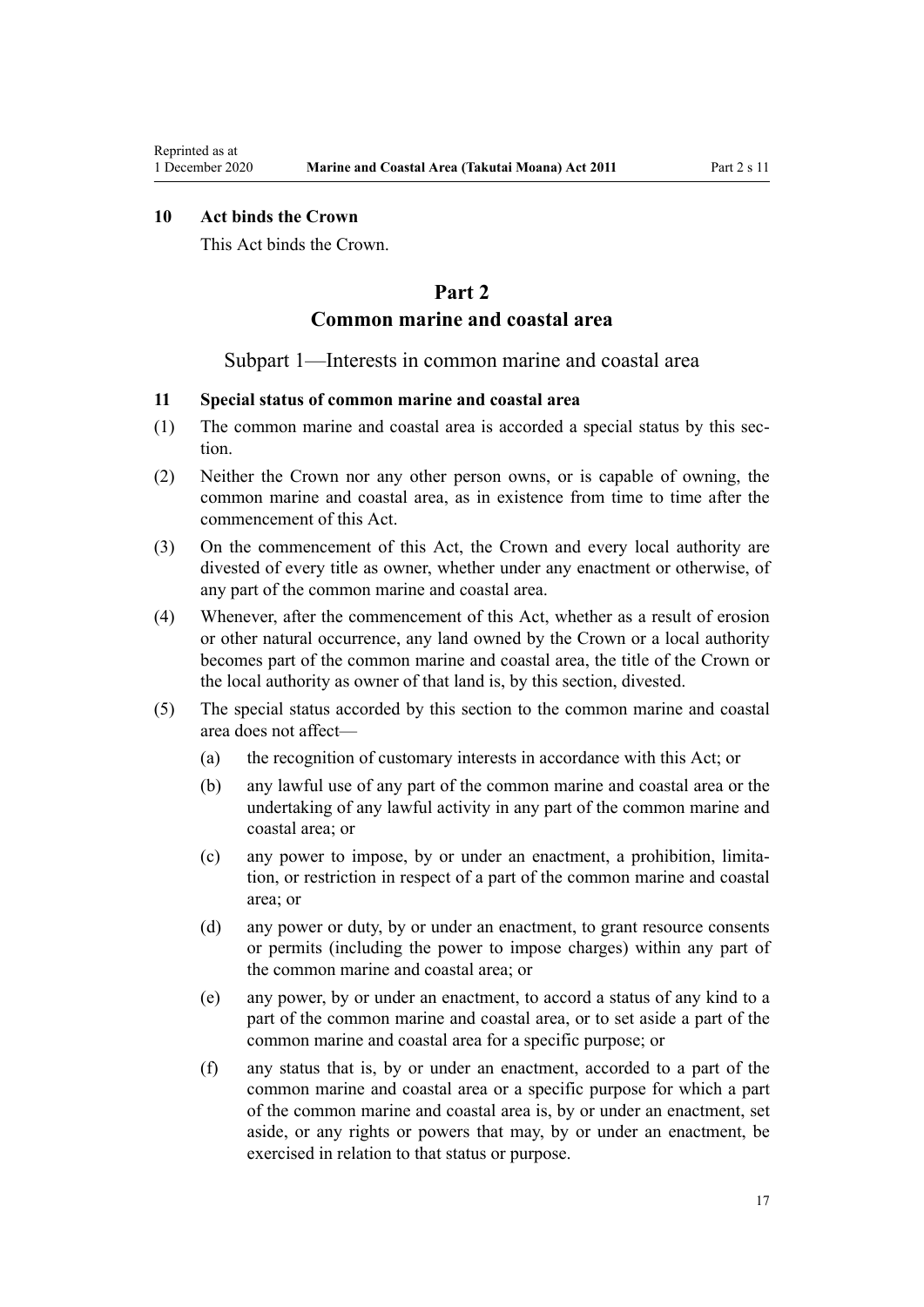Reprinted as at

<span id="page-17-0"></span>(6) In this section, **enactment** includes bylaws, regional plans, and district plans.

#### **12 Areas acquiring status under certain enactments may vest in Crown**

- (1) This section applies to any defined area within the common marine and coastal area that acquires a status of any of the following kinds:
	- (a) a conservation area within the meaning of [section 2\(1\)](http://legislation.govt.nz/pdflink.aspx?id=DLM103616) of the Conservation Act 1987:
	- (b) a national park within the meaning of [section 2](http://legislation.govt.nz/pdflink.aspx?id=DLM36968) of the National Parks Act 1980:
	- (c) a reserve within the meaning of [section 2](http://legislation.govt.nz/pdflink.aspx?id=DLM444310) of the Reserves Act 1977.
- (2) The Governor-General may, by Order in Council made on the recommendation of the Minister of Conservation, vest in the Crown any defined area to which this section applies other than an area that is within a customary marine title area.
- (3) When an Order in Council made under this section comes into force, the defined area to which it relates ceases to be part of the common marine and coastal area.
- (4) Every Order in Council made under this section is a legislative instrument and a disallowable instrument for the purposes of the [Legislation Act 2012](http://legislation.govt.nz/pdflink.aspx?id=DLM2997643) and must be presented to the House of Representatives under [section 41](http://legislation.govt.nz/pdflink.aspx?id=DLM2998573) of that Act. Section 12(4): replaced, on 5 August 2013, by [section 77\(3\)](http://legislation.govt.nz/pdflink.aspx?id=DLM2998633) of the Legislation Act 2012 (2012) No 119).

### **13 Boundary changes of marine and coastal area**

- (1) This Act (other than [section 11\(4\)](#page-16-0)) does not affect any enactment or the common law that governs accretions or erosions.
- (2) However, if, because of a change caused by a natural occurrence or process, any land, other than a road, that is owned by the Crown or a local authority becomes part of the marine and coastal area, then that land becomes part of the common marine and coastal area (even if that land consists of or is included in a piece of land defined by fixed boundaries).
- (3) If land has, because of a change caused by a natural occurrence or process, ceased to be part of the common marine and coastal area, and the title to that land is not determined by an enactment or the common law, then the land vests in the Crown as Crown land and is subject to the [Land Act 1948.](http://legislation.govt.nz/pdflink.aspx?id=DLM250585)

#### **14 Roads located in marine and coastal area**

- (1) Any road, whether formed or unformed, that is in the marine and coastal area on the commencement of this Act is not part of the common marine and coastal area.
- (2) A certificate signed and dated by the responsible Minister may state, in respect of an unformed road to which subsection (1) applies,—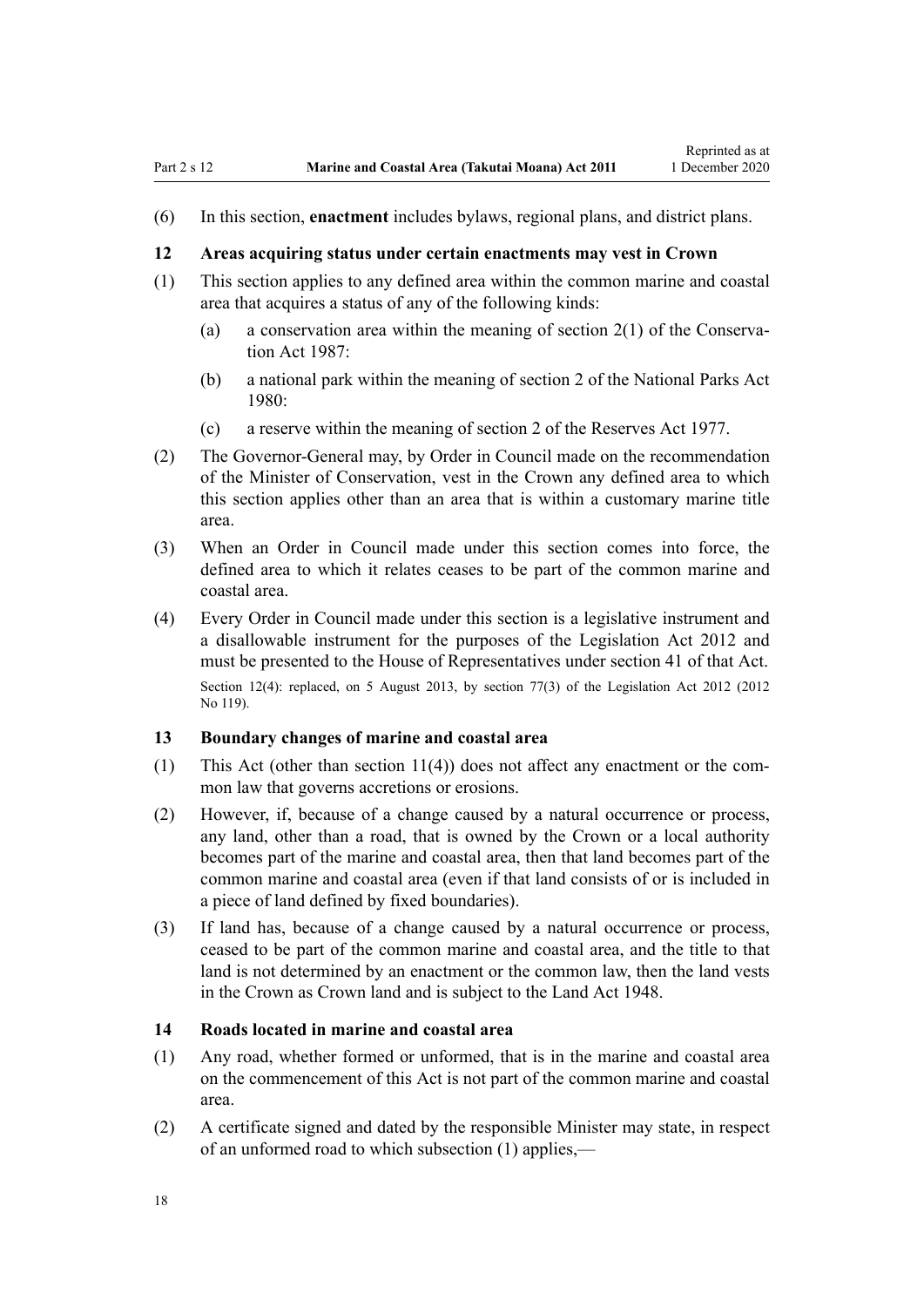- (a) that the formation of the road has commenced; or
- (b) that the Minister believes that the formation of the road is intended to be commenced, having regard to any evidence that the Minister considers relevant, including, without limitation, any resource consent or other authorisation for that formation or any application or proposed application for such consent or authorisation.
- (3) If, on the day before any quinquennial anniversary, an unformed road to which subsection (1) applies continues in existence as an unformed road, then that road is deemed to be stopped, and becomes part of the common marine and coastal area on that anniversary, unless a current certificate has been signed and dated in respect of that road.
- (4) If a road to which subsection (1) applies continues to be unformed for at least 15 years after the commencement of this Act, the road is deemed to be stopped, and becomes part of the common marine and coastal area, on the date that the responsible Minister, in his or her discretion, signs and dates a certificate stating that—
	- (a) the formation of the road has not commenced; and
	- (b) the Minister believes that there is no longer an intention to commence the formation of the road.
- (5) An unformed road that, after the commencement of this Act, comes into existence in the marine and coastal area is part of the common marine and coastal area.
- (6) However, if a road to which subsection (5) applies is formed, the road ceases to be part of the common marine and coastal area on the day on which its formation is completed.
- (7) In any case where a road in the marine and coastal area is not part of the common marine and coastal area, the ownership, management, and control of the road is determined and governed by the enactments that apply to the road.
- (8) Nothing in this section (except subsection (7)) or in [section 15](#page-19-0) applies to a private road.
- (9) In this section,—

**current certificate** means a certificate under subsection (2) that is dated not earlier than 6 months before the relevant quinquennial anniversary

**formation** and **form** have the same meaning as in [section 2\(1\)](http://legislation.govt.nz/pdflink.aspx?id=DLM415539) of the Local Government Act 1974

**private road** has the same meaning as in [section 315\(1\)](http://legislation.govt.nz/pdflink.aspx?id=DLM420326) of the Local Government Act 1974

**quinquennial anniversary** means any date that is the fifth, tenth, or 15th anniversary of the commencement of this Act.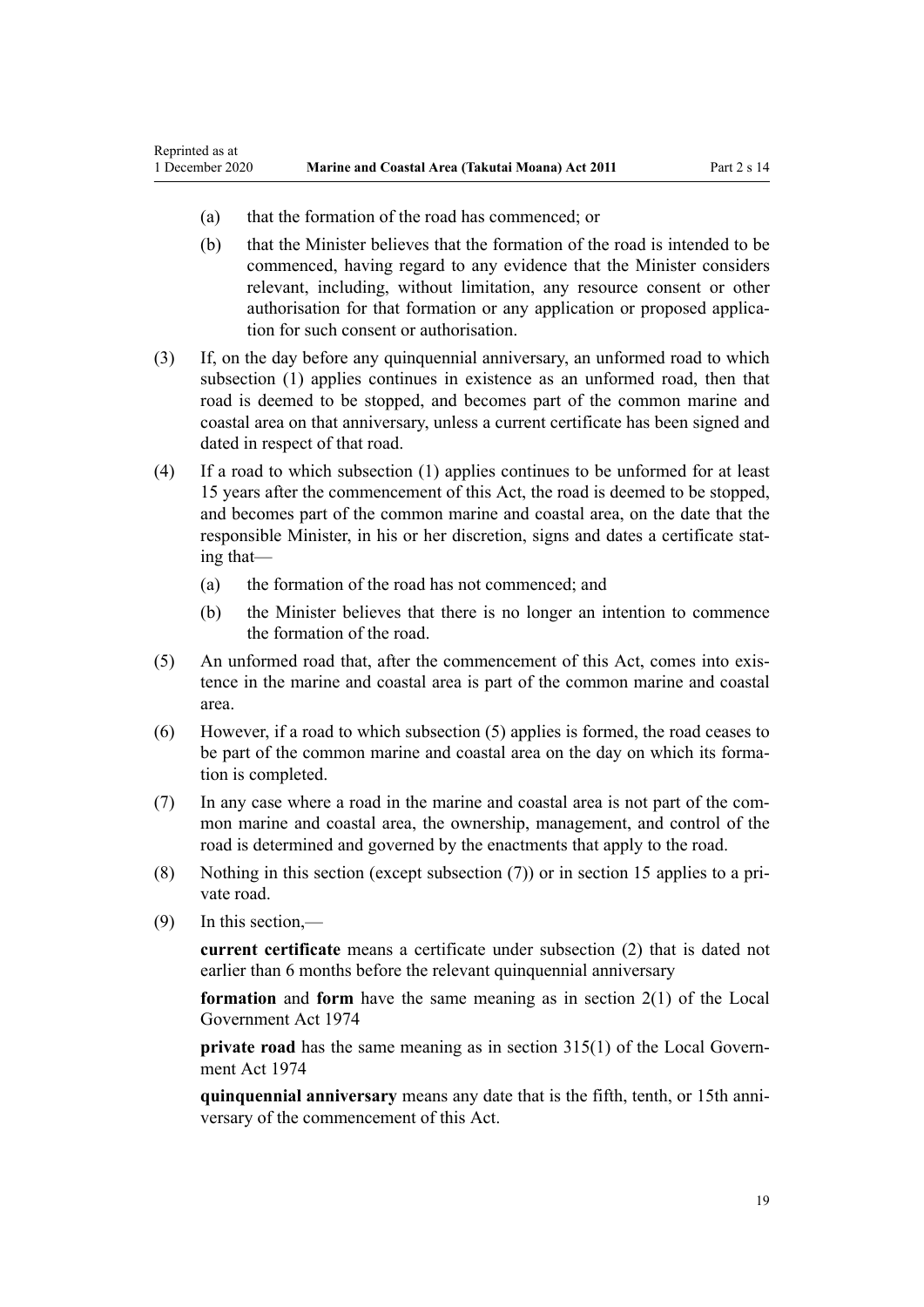### <span id="page-19-0"></span>**15 No ownership in road that becomes part of common marine and coastal area**

- (1) When a road or a former road becomes part of the common marine and coastal area, the title of the Crown or other entity as owner of the road is divested.
- (2) If a road in the marine and coastal area is stopped under the [Local Government](http://legislation.govt.nz/pdflink.aspx?id=DLM415531) [Act 1974](http://legislation.govt.nz/pdflink.aspx?id=DLM415531) or the [Public Works Act 1981](http://legislation.govt.nz/pdflink.aspx?id=DLM45426), the former road becomes or, as the case requires, continues to be, part of the common marine and coastal area.
- (3) A certificate signed by the responsible Minister that identifies a road or an area and states that a provision of [section 14](#page-17-0) or this section has, since a specified date, applied to the road or area is, in the absence of proof to the contrary, sufficient evidence of the matters stated in the certificate.
- (4) This section and [section 14](#page-17-0) override section 18.

### **16 Continued Crown ownership of minerals**

- (1) Nothing in [section 11](#page-16-0) or [83](#page-63-0) affects [section 10](http://legislation.govt.nz/pdflink.aspx?id=DLM246310) of the Crown Minerals Act 1991, which provides that all petroleum, gold, silver, and uranium existing in its natural condition in land is the property of the Crown.
- (2) For the purposes of [section 11](http://legislation.govt.nz/pdflink.aspx?id=DLM246311) of the Crown Minerals Act 1991, the operation of [section 11](#page-16-0) or 17 is deemed to be an alienation from the Crown and, accordingly, every mineral (other than pounamu to which [section 3](http://legislation.govt.nz/pdflink.aspx?id=DLM413605) of the Ngai Tahu (Pounamu Vesting) Act 1997 applies) existing in its natural condition in the common marine and coastal area is reserved in favour of the Crown.
- (3) [Section 11](#page-16-0) does not affect any privileges and the [Crown Minerals Act 1991](http://legislation.govt.nz/pdflink.aspx?id=DLM242535) continues to apply to those privileges in all respects.
- (4) This section is subject to [section 83.](#page-63-0)

### **17 Additions to common marine and coastal area**

- (1) If, at any time after the commencement of this Act, the Crown or a local authority acquires, whether by purchase, gift, exchange, or by operation of law, any specified freehold land that is wholly or partly within the marine and coastal area, then that land, to the extent that it is within the marine and coastal area, becomes on that acquisition part of the common marine and coastal area.
- (2) Subsection (1) does not apply to any specified freehold land that is accorded a status under an enactment other than this Act.

# **18 Rights of owners of structures**

- (1) This section applies to any structure that is, on or after the commencement of this Act, fixed to, or under or over, any part of the common marine and coastal area.
- (2) Each structure to which this section applies—
	- (a) is to be regarded as personal property and not as land or as an interest in land; and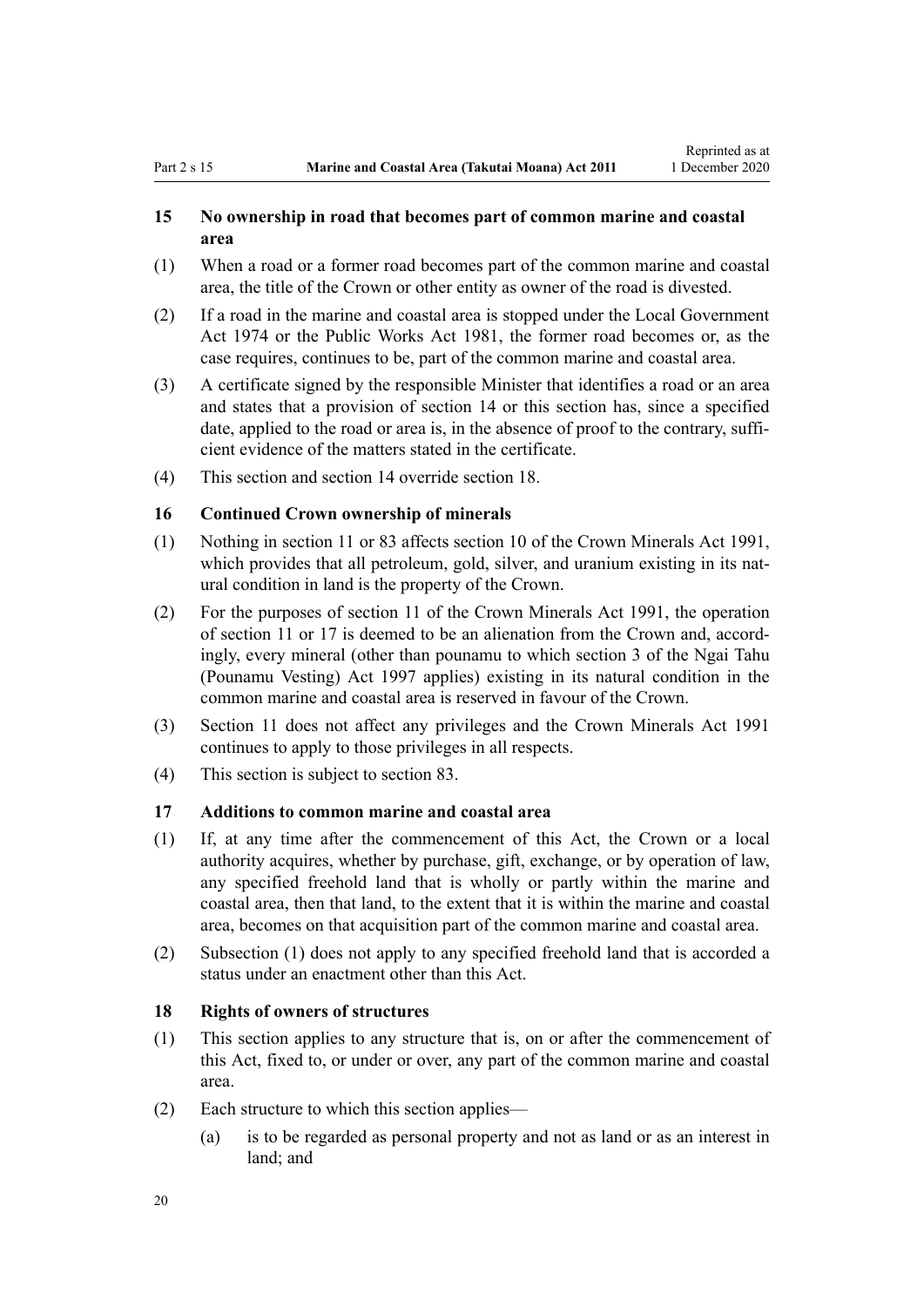- (b) does not form part of the common marine and coastal area.
- <span id="page-20-0"></span>(3) A person who, immediately before the commencement of this Act, had an interest in a structure to which this section applies continues to have that interest in the structure as personal property until the person's interest is changed by a disposition or by operation of law.
- (4) A person is presumed, unless the contrary is shown, to own a structure to which this section applies if the person holds a resource consent for the occupation of the part of the common marine and coastal area in which the structure is located.
- (5) Any authority, in force immediately before the commencement of this Act, by which the Crown, a Minister, an officer, an employee, a department, an instrument of the Crown, or a local authority is authorised to exercise and perform powers, duties, or functions in respect of a structure to which this section applies continues to be in force according to its tenor until it is changed or ceases to have effect by a lawful direction, disposition, or by operation of law.

### **19 Crown deemed to be owner of abandoned structures**

- (1) The Crown is deemed to be the owner of any structure that is abandoned in the common marine and coastal area.
- (2) For the purposes of this section, a structure is **abandoned** if the regional council with statutory functions in the part of the common marine and coastal area in which the structure is located has, after due inquiry, been unable to ascertain the identity or the whereabouts of the owner of the structure.
- (3) This subsection and subsections (3A) to (3C) apply—
	- (a) if the ownership is uncertain in respect of a structure in a part of the common marine and coastal area for which a regional council has responsibility; and
	- (b) there is no current resource consent in respect of the structure.
- (3A) The regional council must—
	- (a) undertake an inquiry under subsection (2); or
	- (b) remove the structure under [section 12\(7\)](http://legislation.govt.nz/pdflink.aspx?id=DLM231949) of the Resource Management Act 1991.
- (3B) The regional council may take action under subsection  $(3A)(b)$  if, in the opinion of the council, an inquiry under subsection (2) is not warranted because—
	- (a) the structure is likely to have no, or minimal, value to any owner or to the community; and
	- (b) efforts to locate the owner have not been successful, including, as a minimum,—
		- (i) a search of the relevant records held by the council; and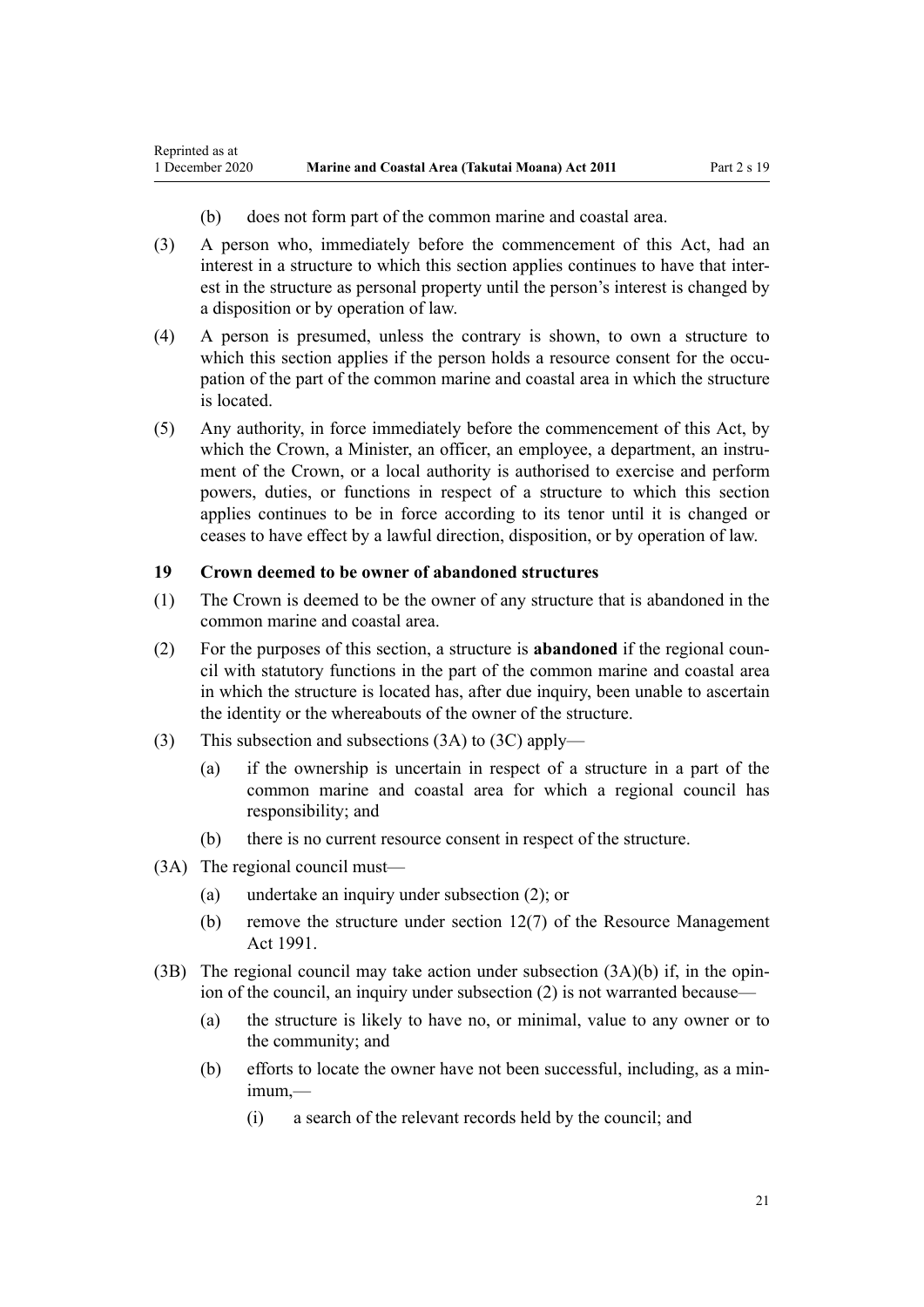- (ii) a reasonable effort to locate the owner from any contact details in those records.
- <span id="page-21-0"></span>(3C) A regional council may determine whether to remove a structure, in whole or in part,—
	- (a) in accordance with the provisions of the regional coastal plan; or
	- (b) without complying with any conditions in the regional coastal plan or obtaining a resource consent if, in the council's opinion, any adverse effects of removing the structure would be no more than minor.
- (4) Every inquiry under subsection (2) must be undertaken in accordance with regulations made under [section 118](#page-78-0).
- (5) Nothing in this section makes the Crown liable—
	- (a) for any breaches committed, in respect of a structure, before the Crown became the deemed owner of the structure; or
	- (b) for any effects attributable to anything done or omitted, in respect of a structure, before the Crown became the deemed owner of the structure; or
	- (c) to comply with any requirement in respect of the structure that does not relate to a matter of health or safety or to a significant adverse effect on the environment.

Section 19(3): replaced, on 19 April 2017, by [section 123](http://legislation.govt.nz/pdflink.aspx?id=DLM6669356) of the Resource Legislation Amendment Act 2017 (2017 No 15).

Section 19(3A): inserted, on 19 April 2017, by [section 123](http://legislation.govt.nz/pdflink.aspx?id=DLM6669356) of the Resource Legislation Amendment Act 2017 (2017 No 15).

Section 19(3B): inserted, on 19 April 2017, by [section 123](http://legislation.govt.nz/pdflink.aspx?id=DLM6669356) of the Resource Legislation Amendment Act 2017 (2017 No 15).

Section 19(3C): inserted, on 19 April 2017, by [section 123](http://legislation.govt.nz/pdflink.aspx?id=DLM6669356) of the Resource Legislation Amendment Act 2017 (2017 No 15).

#### **20 Act does not affect existing resource consents or lawful activities**

Nothing in this Act limits or affects—

- (a) any resource consent granted before the commencement of this Act; or
- (b) any activities that can be lawfully undertaken without a resource consent or other authorisation.

#### **21 Certain proprietary interests to continue**

- (1) In this section, **proprietary interest**
	- (a) means any interest under a lease, licence, permit, easement, or statutory authorisation (not being a resource consent) granted in respect of any land that, on the commencement of this Act, is located within the common marine and coastal area; and
	- (b) includes any right to a renewal or an extension of that interest; but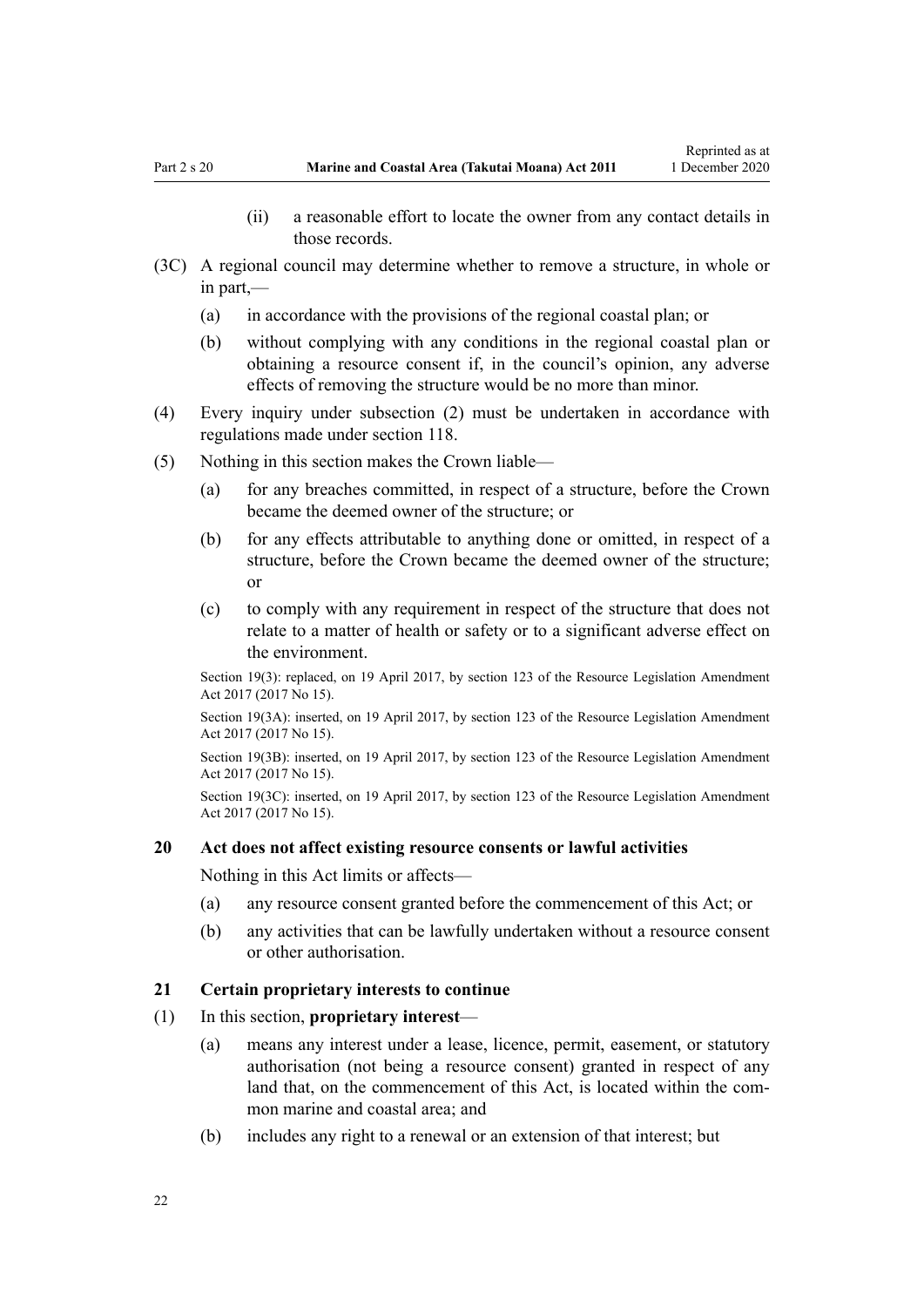(c) does not include a privilege.

- <span id="page-22-0"></span>(2) A proprietary interest that, immediately before the commencement of this Act, was in effect continues, so far as it is lawful, to have effect according to its tenor.
- (3) Every proprietary interest that is continued by subsection (2) and that has been granted by a person other than the Crown is deemed to have been granted by the Crown.
- (4) The Minister of Conservation is authorised to execute on behalf of the Crown any instrument or other document that is required to be executed by the grantor in respect of any proprietary interest.
- (5) The Minister of Conservation may enforce any condition to which a proprietary interest is subject by taking any measures, including the taking of proceedings, that the grantor of the interest could take.
- (6) The Crown may grant a renewal or extension of a proprietary interest only if the interest contains a right of renewal or extension.
- (7) This section overrides [section 11](#page-16-0).

### **22 Provisions relating to records of title wholly in common marine and coastal area**

- (1) The Registrar must, at the request of the Minister of Conservation and without further authority than this section, cancel the whole of any record of title that comprises land that is wholly within the common marine and coastal area.
- (2) Immediately upon the cancellation under subsection (1) of a record of title that is subject to a current registered interest or current registered notification, the Registrar must, without further authority than this section,—
	- (a) issue a record of title for that registered interest or notification; and
	- (b) record on that record of title that the land to which the registered interest or notification relates is located in the common marine and coastal area.
- (3) When the interest or notification for which a record of title has been issued in accordance with subsection  $(2)(a)$  expires or is extinguished or is otherwise determined, the Registrar must, at the request of the Minister of Conservation and without further authority than this section, cancel the record of title.

Section 22 heading: amended, on 12 November 2018, by [section 250](http://legislation.govt.nz/pdflink.aspx?id=DLM6731493) of the Land Transfer Act 2017 (2017 No 30).

Section 22(1): amended, on 12 November 2018, by [section 250](http://legislation.govt.nz/pdflink.aspx?id=DLM6731493) of the Land Transfer Act 2017 (2017 No 30).

Section 22(2): amended, on 12 November 2018, by [section 250](http://legislation.govt.nz/pdflink.aspx?id=DLM6731493) of the Land Transfer Act 2017 (2017) No 30).

Section 22(2)(a): amended, on 12 November 2018, by [section 250](http://legislation.govt.nz/pdflink.aspx?id=DLM6731493) of the Land Transfer Act 2017 (2017 No 30).

Section 22(2)(b): amended, on 12 November 2018, by [section 250](http://legislation.govt.nz/pdflink.aspx?id=DLM6731493) of the Land Transfer Act 2017 (2017 No 30).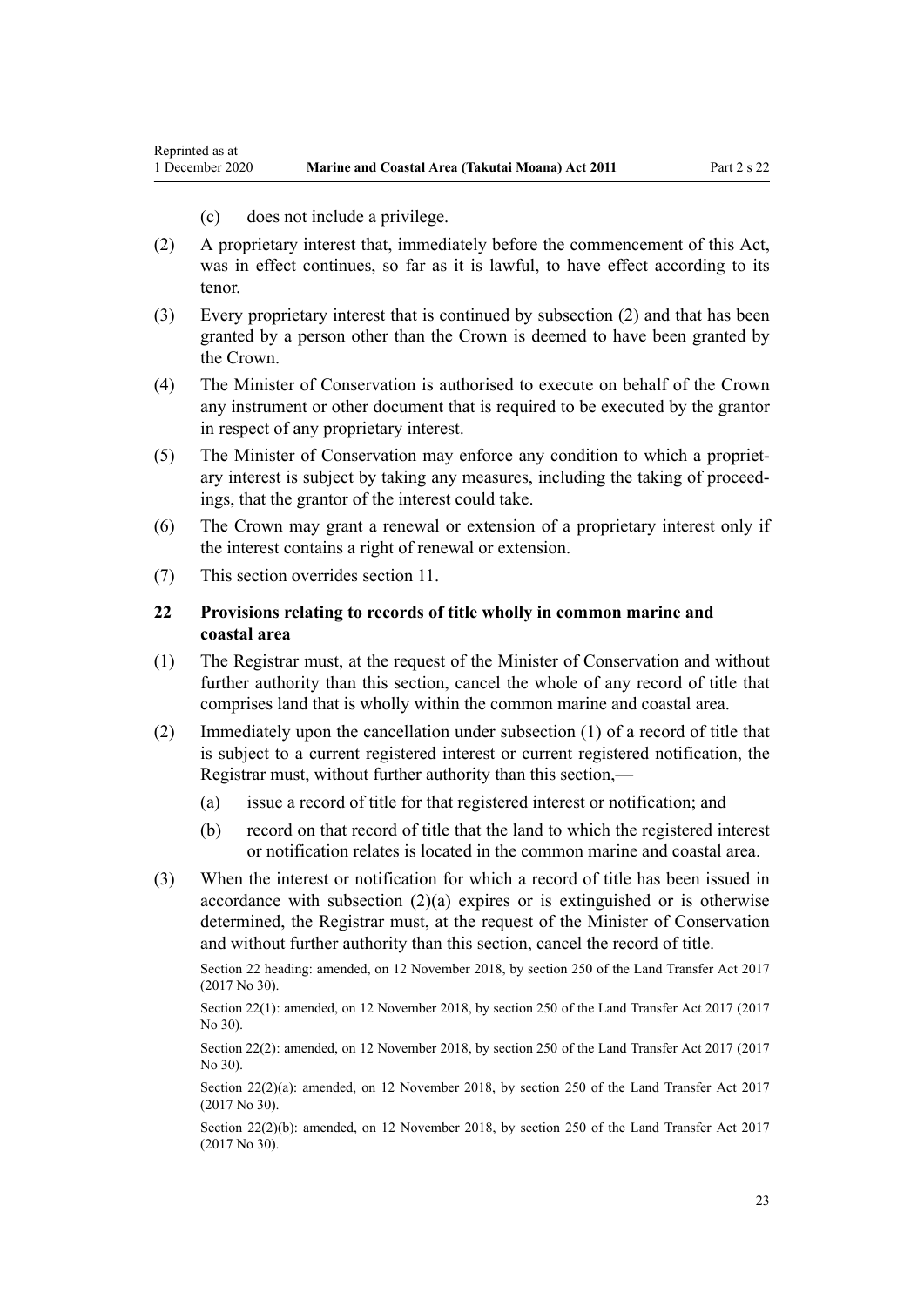<span id="page-23-0"></span>Section 22(3): amended, on 12 November 2018, by [section 250](http://legislation.govt.nz/pdflink.aspx?id=DLM6731493) of the Land Transfer Act 2017 (2017) No 30).

# **23 Provisions relating to record of title to land in common marine and coastal area and land above line of mean high-water springs**

- (1) If any record of title comprises any land that is part of the common marine and coastal area as well as any adjacent land (the **adjacent land**) above the line of mean high-water springs, either the Minister of Conservation or the owner of the adjacent land may apply to the Registrar for the issue of a record of title for the adjacent land.
- (2) On presentation of the application, the Registrar, on payment of the appropriate fee, must, despite anything in the [Land Transfer Act 2017,](http://legislation.govt.nz/pdflink.aspx?id=DLM6731002)—
	- (a) cancel the record of title that comprises the land within the common marine and coastal area and the adjacent land; and
	- (b) issue a record of title in the name of the owner of the adjacent land for the adjacent land; and
	- (c) note any current registered interest or current registered notification that relates to the adjacent land against that record of title in the order in which it appears on the record of title cancelled under paragraph (a); and
	- (d) issue a record of title for any registered interest or current registered notification that relates to land within the common marine and coastal area that was part of the record of title cancelled under paragraph (a).
- (3) The Registrar may require the deposit of any survey plan necessary for the issue of a record of title under subsection (2)(b).
- (4) To avoid doubt, no action taken under this section is subject to [Part 10](http://legislation.govt.nz/pdflink.aspx?id=DLM236786) of the Resource Management Act 1991.

Section 23 heading: amended, on 12 November 2018, by [section 250](http://legislation.govt.nz/pdflink.aspx?id=DLM6731493) of the Land Transfer Act 2017 (2017 No 30).

Section 23(1): amended, on 12 November 2018, by [section 250](http://legislation.govt.nz/pdflink.aspx?id=DLM6731493) of the Land Transfer Act 2017 (2017 No 30).

Section 23(2): amended, on 12 November 2018, by [section 250](http://legislation.govt.nz/pdflink.aspx?id=DLM6731493) of the Land Transfer Act 2017 (2017 No 30).

Section 23(2)(a): amended, on 12 November 2018, by [section 250](http://legislation.govt.nz/pdflink.aspx?id=DLM6731493) of the Land Transfer Act 2017 (2017 No 30).

Section 23(2)(b): amended, on 12 November 2018, by [section 250](http://legislation.govt.nz/pdflink.aspx?id=DLM6731493) of the Land Transfer Act 2017 (2017 No 30).

Section 23(2)(c): amended, on 12 November 2018, by [section 250](http://legislation.govt.nz/pdflink.aspx?id=DLM6731493) of the Land Transfer Act 2017 (2017 No 30).

Section 23(2)(d): amended, on 12 November 2018, by [section 250](http://legislation.govt.nz/pdflink.aspx?id=DLM6731493) of the Land Transfer Act 2017 (2017 No 30).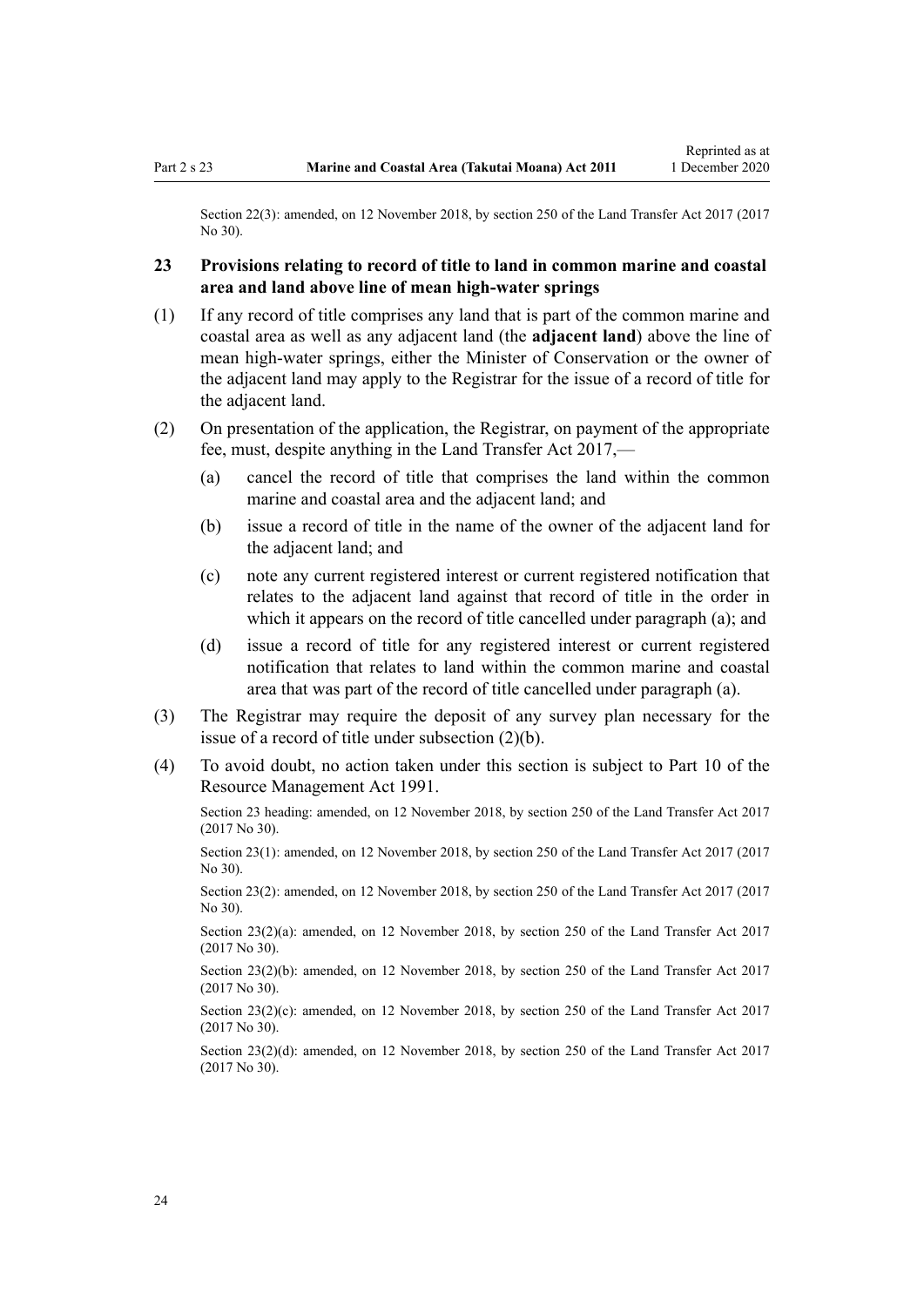# <span id="page-24-0"></span>**24 Exclusion of interests in marine and coastal area founded on adverse possession or prescriptive title**

- (1) Despite any other enactment or rule of law, no person may claim an interest in any part of the marine and coastal area on the ground of adverse possession or prescriptive title.
- (2) No relief may be claimed by any person for any loss or damage arising from this section.

# **25 Local authorities may apply to Minister for redress for loss of divested areas**

- (1) A local authority that, as a result of the operation of [section 11\(3\) or \(4\)](#page-16-0) or [17](#page-19-0), loses its title to any land in the common marine and coastal area that it had acquired by purchase may apply to the Minister of Conservation for redress.
- (2) In considering an application by a local authority under subsection (1), the Minister of Conservation must be guided by whichever of the following criteria is applicable:
	- (a) if the local authority purchased the relevant land at full market value, compensation is to be paid at current market value:
	- (b) if the local authority did not purchase the relevant land at full market value, redress is limited to compensation for direct financial loss to the local authority arising from the loss of ownership, including loss of—
		- (i) any income that the local authority would, but for the operation of [section 11\(3\) or \(4\)](#page-16-0) or [17](#page-19-0), have derived from the relevant part of the marine and coastal area; and
		- (ii) any investment that the local authority made in the land after purchase.
- (3) An application under subsection (1) must be made,—
	- (a) if the loss results from the operation of section  $11(3)$ , not later than 12 months after the commencement of this Act:
	- (b) if the loss results from the operation of section  $11(4)$  or [17](#page-19-0), not later than 12 months after the occurrence of the loss to which the application relates.
- (4) No court has jurisdiction to hear any claim in respect of any loss suffered by a local authority as a result of the operation of [section 11\(3\) or \(4\)](#page-16-0) or [17](#page-19-0).
- (5) Any application made under [section 25](http://legislation.govt.nz/pdflink.aspx?id=DLM320246) of the Foreshore and Seabed Act 2004 that, on the commencement of this Act, has not yet been finally determined by the Minister of Conservation must be treated as if this Act (other than this subsection) had not been enacted.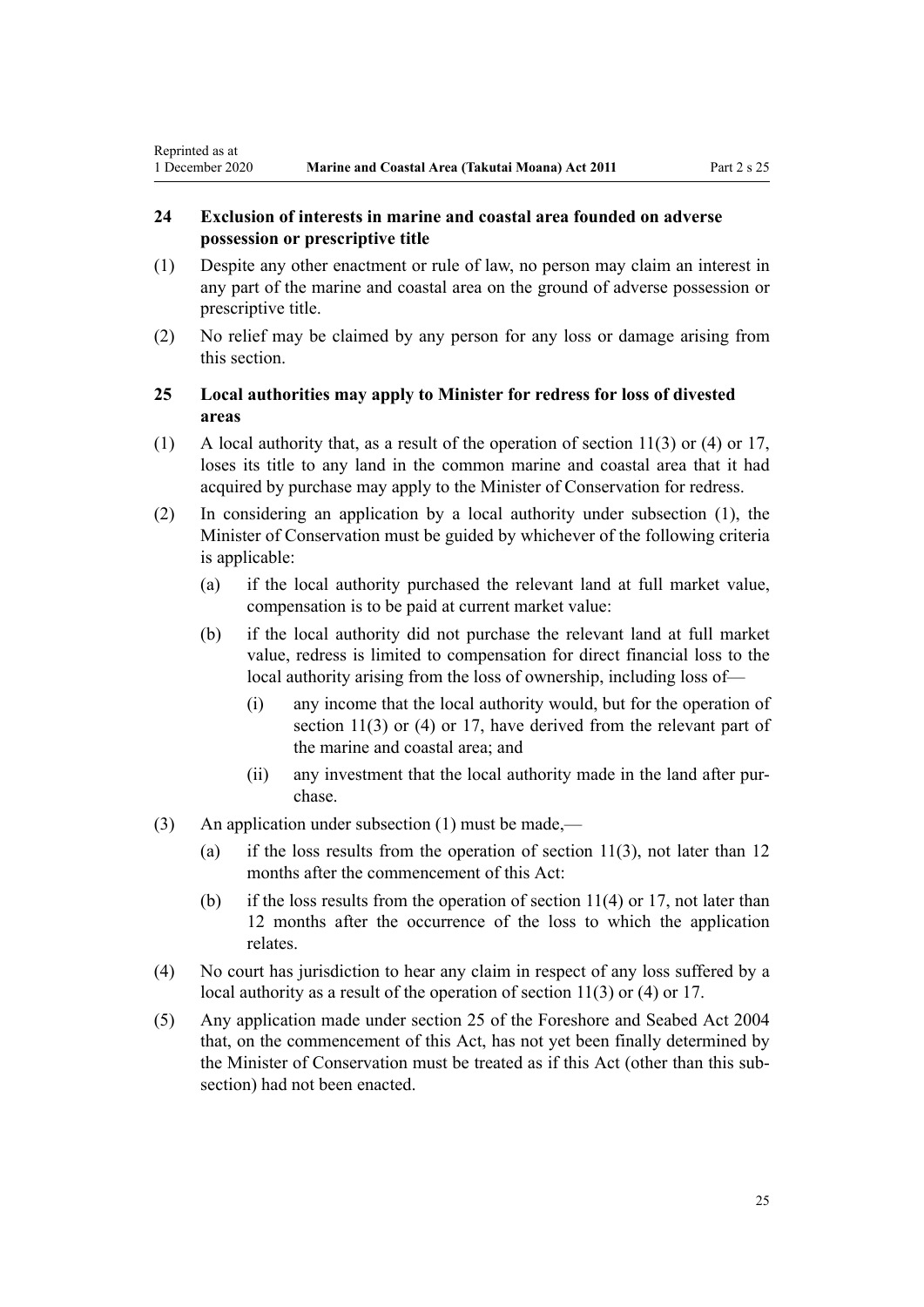# <span id="page-25-0"></span>Subpart 2—Public rights and powers over common marine and coastal area

#### *Rights of access*

### **26 Rights of access**

- (1) Every individual has, without charge, the following rights:
	- (a) to enter, stay in or on, and leave the common marine and coastal area:
	- (b) to pass and repass in, on, over, and across the common marine and coastal area:
	- (c) to engage in recreational activities in or on the common marine and coastal area.
- (2) The rights conferred by this section are subject to any authorised prohibitions or restrictions that are imposed under [section 79,](#page-59-0) or by or under any other enactment.
- (3) A prohibition or restriction of the kind described in subsection (2) may, subject to the enactment in which it is contained or by which it is authorised, apply to—
	- (a) any or all of the rights conferred by this section:
	- (b) 1 or more ways of exercising those rights:
	- (c) 1 or more defined periods, or an indefinite period, or recurring periods of a stated kind:
	- (d) 1 or more specified areas.
- (4) In this section, **enactment** includes bylaws, regional plans, and district plans.

# *Rights of navigation*

### **27 Rights of navigation within marine and coastal area**

- (1) Every person has the following rights:
	- (a) to enter, and pass and repass through, the marine and coastal area by ship:
	- (b) to temporarily anchor, moor, and ground within the marine and coastal area:
	- (c) to load and unload cargo, crew, equipment, and passengers within the marine and coastal area:
	- (d) to remain in a place within the marine and coastal area for a convenient time:
	- (e) to remain temporarily in a place within the marine and coastal area until wind or weather permits departure or until cargo has been obtained or repairs completed.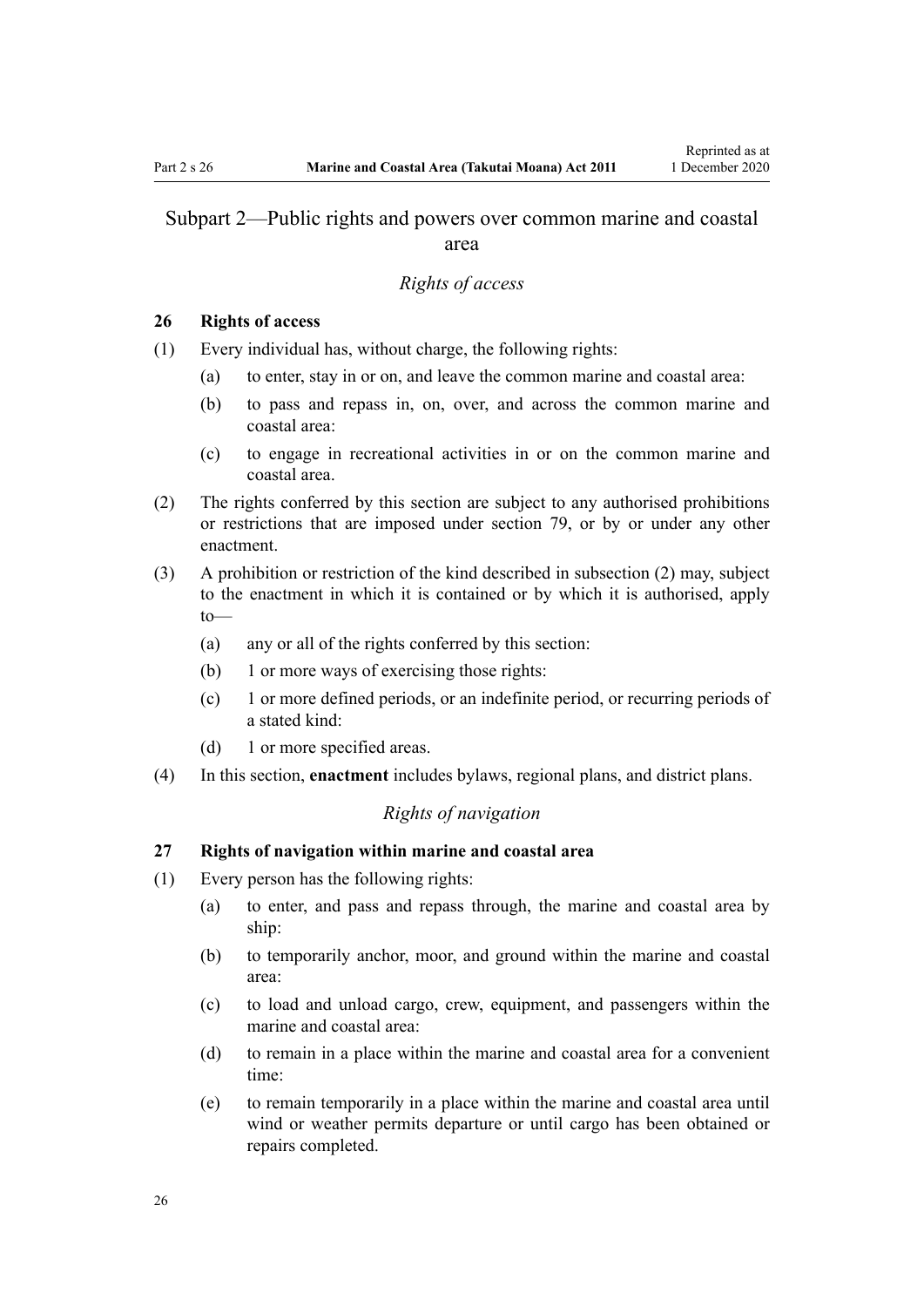- <span id="page-26-0"></span>(2) The rights conferred by subsection (1) include anything reasonably incidental to their exercise.
- (3) The rights conferred by subsection (1) may be exercised subject to any authorised restrictions and prohibitions that are imposed by or under an enactment, including restrictions and prohibitions imposed under [sections 78](#page-59-0) and [79.](#page-59-0)
- (4) A restriction or prohibition of the kind described in subsection (3) may, subject to the enactment in which it is contained or by which it is authorised, apply to—
	- (a) 1 or more of the rights conferred by this section:
	- (b) 1 or more ways of exercising those rights:
	- (c) a definite period or an indefinite period, or recurring periods of a stated kind:
	- (d) 1 or more specified areas.
- (5) In this section, **enactment** includes bylaws, regional plans, and district plans.

# *Rights of fishing*

### **28 Fishing rights preserved**

- (1) Nothing in this Act prevents the exercise of any fishing rights conferred or recognised by or under an enactment or by a rule of law.
- (2) Subsection (1) is subject to [section 81.](#page-61-0)

# Subpart 3—Reclaimed land

### **29 Interpretation**

(1) In this section and in [sections 30 to 45,](#page-27-0) unless the context otherwise requires,—

**developer**, in relation to any reclaimed land, means the person (including a customary marine title group) who holds the resource consent for the reclamation by which the land is formed, whether or not that resource consent was obtained after the commencement or completion of the reclamation

**dispose of** includes sell, exchange, gift, and transfer

**eligible applicant**, in relation to an application under [section 35,](#page-29-0) means a person who, under a provision of that section, is entitled to make that application

**freehold interest** means an estate in fee simple but does not include a stratum estate in freehold or in leasehold created under the [Unit Titles Act 1972](http://legislation.govt.nz/pdflink.aspx?id=DLM405590) or the [Unit Titles Act 2010](http://legislation.govt.nz/pdflink.aspx?id=DLM1160400)

**interest** means a freehold interest or a lesser interest

**lesser interest** means an interest in reclaimed land that is less than a freehold interest and includes a lease, licence, or other right or title to occupy or use the land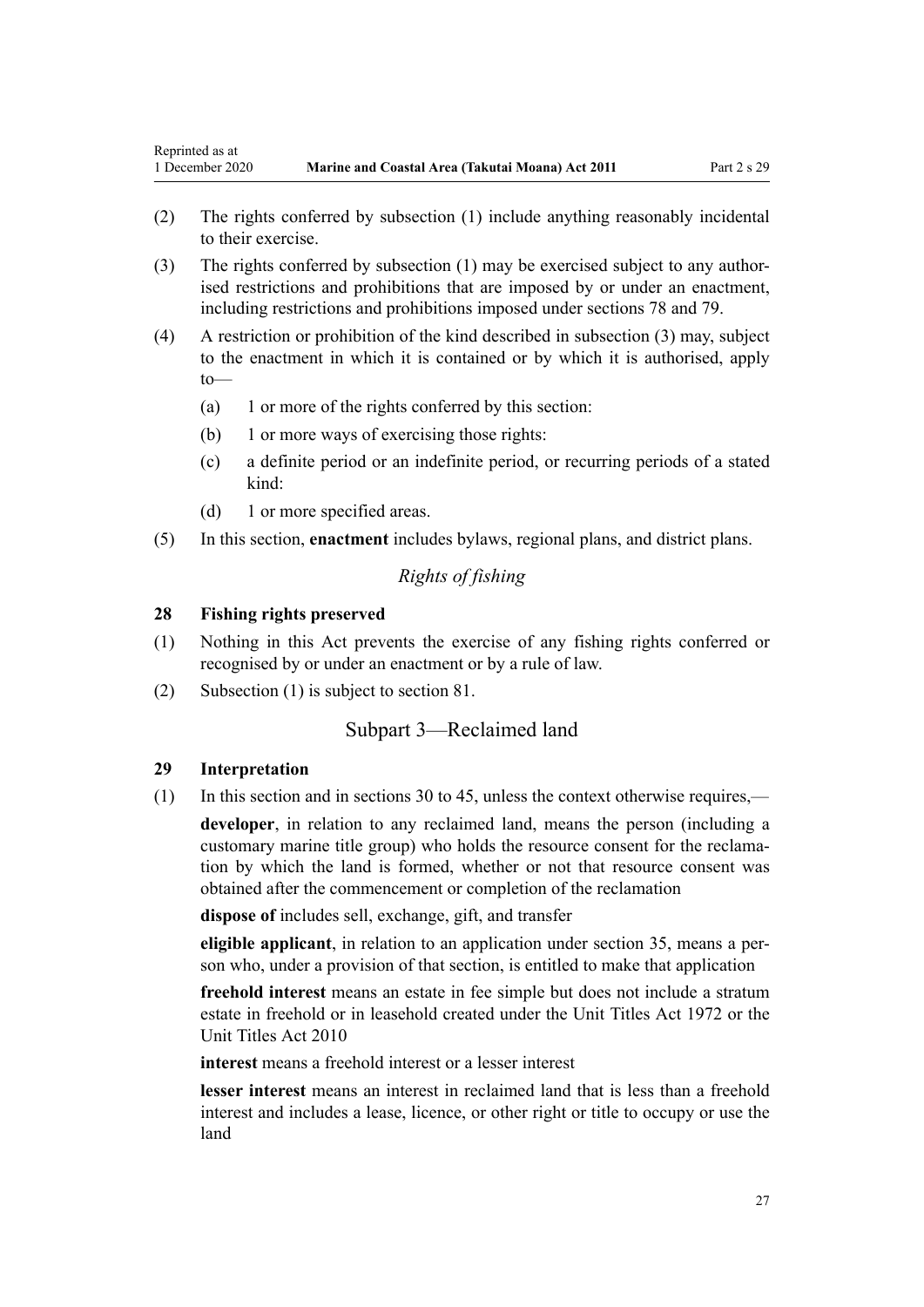<span id="page-27-0"></span>**Minister** means the Minister of the Crown who, under the authority of any warrant or with the authority of the Prime Minister, is for the time being responsible for the administration of the [Land Act 1948](http://legislation.govt.nz/pdflink.aspx?id=DLM250585)

**reclaimed land** means permanent land formed from land that formerly was below the line of mean high-water springs and that, as a result of a reclamation, is located above the line of mean high-water springs, but does not include—

- (a) land that has arisen above the line of mean high-water springs as a result of natural processes, including accretion; or
- (b) structures such as breakwaters, moles, groynes, or sea walls

**reclaimed land subject to this subpart** means reclaimed land vested in the Crown under section 30 or 31, but does not include reclaimed land that is subject to a declaration under [section 32](#page-28-0).

(2) The purpose of this subpart is to provide certainty to business and development interests in respect of investments in reclamations and to balance the interests of all New Zealanders, including their interests in conservation.

### **30 Certain reclaimed land to vest in Crown**

- (1) Subsection (2) applies to any reclaimed land that is formed from the common marine and coastal area as a result of a lawful reclamation.
- (2) The full legal and beneficial ownership in any reclaimed land to which this subsection applies vests in the Crown absolutely if, after the commencement of this Act, a regional council approves a plan of survey, under [section 245\(5\)](http://legislation.govt.nz/pdflink.aspx?id=DLM237630) of the Resource Management Act 1991, in respect of that land.
- (3) Subsection (4) applies to reclaimed land that is formed from the common marine and coastal area as a result of an unlawful reclamation.
- (4) The full legal and beneficial ownership in any reclaimed land to which this subsection applies vests in the Crown absolutely if the Minister signs a certificate that—
	- (a) describes the position and extent of the reclaimed land; and
	- (b) states that this subsection applies to the reclaimed land.
- (5) A certificate signed under subsection (4) is, in the absence of proof to the contrary, sufficient evidence of the matter stated in the certificate.
- (6) The [Land Act 1948](http://legislation.govt.nz/pdflink.aspx?id=DLM250585) does not apply to reclaimed land vested by this section.

#### **31 New status of existing reclaimed land**

- (1) This section applies to reclaimed land (**existing reclaimed land**) that,—
	- (a) immediately before the commencement of this Act, was—
		- (i) part of the public foreshore and seabed under the [Foreshore and](http://legislation.govt.nz/pdflink.aspx?id=DLM319838) [Seabed Act 2004;](http://legislation.govt.nz/pdflink.aspx?id=DLM319838) or
		- (ii) vested in the Crown under the [Land Act 1948](http://legislation.govt.nz/pdflink.aspx?id=DLM250585); or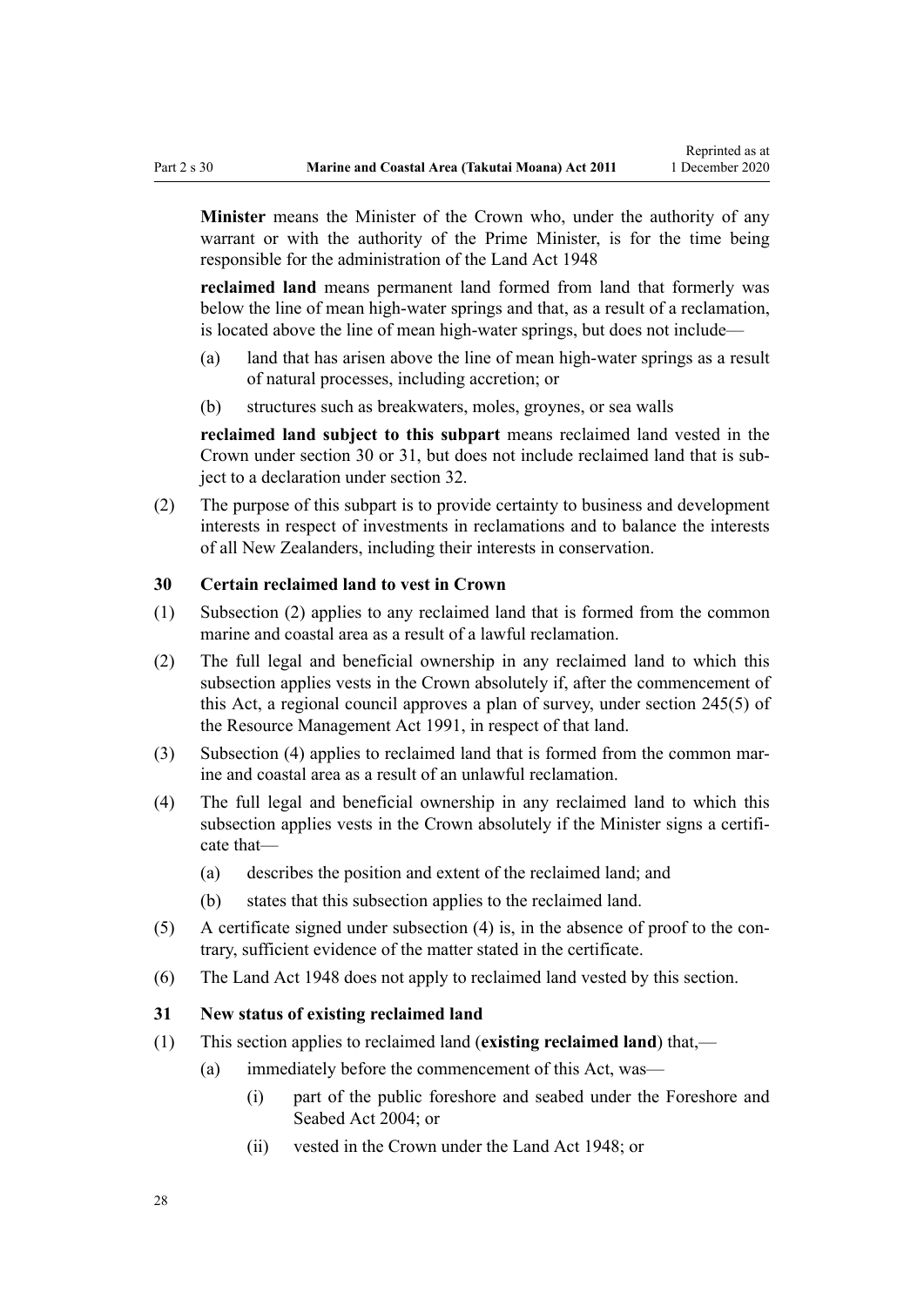- <span id="page-28-0"></span>(iii) subject to the Foreshore and Seabed Endowment Revesting Act 1991; or
- (iv) otherwise owned by the Crown; and
- (b) is not set apart for a specified purpose.
- (2) On the commencement of this Act, the full legal and beneficial ownership of all existing reclaimed land vests in the Crown absolutely and, so far as it is, immediately before that commencement, subject to the [Foreshore and Seabed](http://legislation.govt.nz/pdflink.aspx?id=DLM319838) [Act 2004](http://legislation.govt.nz/pdflink.aspx?id=DLM319838), the Foreshore and Seabed Endowment Revesting Act 1991, or the [Land Act 1948](http://legislation.govt.nz/pdflink.aspx?id=DLM250585), ceases to be subject to those Acts.
- (3) However, this section does not affect—
	- (a) any lesser interest held, immediately before the commencement of this Act, by a person other than the Crown in existing reclaimed land; or
	- (b) the ownership in structures fixed to, or under or over, existing reclaimed land.

# **32 Minister may declare reclaimed land to be subject to Land Act 1948**

- (1) The Minister may, by notice in the *Gazette*, declare any land of the following kind to be Crown land subject to the [Land Act 1948](http://legislation.govt.nz/pdflink.aspx?id=DLM250585) and not to this Act:
	- (a) reclaimed land vested in the Crown by [section 30](#page-27-0) or [31](#page-27-0):
	- (b) reclaimed land in which the Crown has, at any time after the commencement of this Act, acquired the freehold interest.
- (2) A notice under subsection (1)—
	- (a) must describe the position and extent of the reclaimed land; and
	- (b) takes effect on the 28th day after its publication in the *Gazette*.

# **33 Minister to administer reclaimed land subject to this subpart**

- (1) The Minister may perform and exercise the functions, duties, and powers of the Crown as owner in respect of every area of reclaimed land that is subject to this subpart.
- (2) The Minister may sign a certificate that—
	- (a) describes the position and extent of any land; and
	- (b) states that the land is, or is not, subject to this subpart.
- (3) A certificate signed under subsection (2) is, in the absence of proof to the contrary, sufficient evidence of the matter stated in the certificate.

# **34 Granting and disposition of interests in reclaimed land subject to this subpart**

(1) The Minister may, in accordance with [sections 35 to 41](#page-29-0), grant interests in reclaimed land subject to this subpart.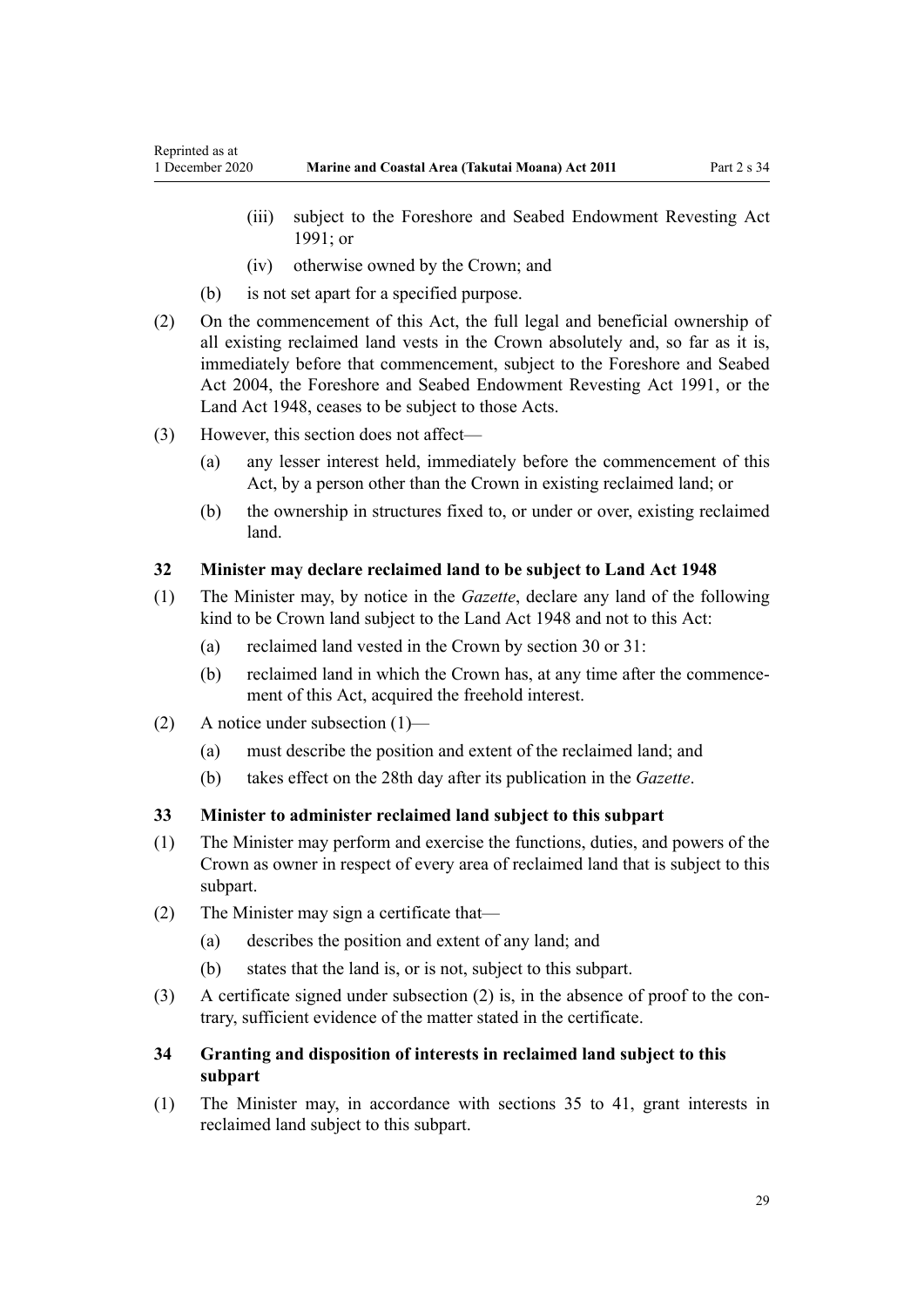<span id="page-29-0"></span>(2) The Crown may not dispose of any interest in reclaimed land subject to this subpart otherwise than in accordance with sections 35 to 41.

Reprinted as at

### **35 Eligible applicants for interests in reclaimed land subject to this subpart**

- (1) A developer of reclaimed land subject to this subpart that has been, or is being, or is to be formed may apply to the Minister for the grant to the developer of an interest in that reclaimed land.
- (2) A network utility operator may apply to the Minister for the grant to the network utility operator of a lesser interest in reclaimed land subject to this subpart that has been, or is being, or is to be formed on the ground that the lesser interest is required for the purposes of the network utility operation undertaken by the network utility operator.
- (3) Subsection (4) applies if—
	- (a) reclaimed land has been subject to this subpart for more than 10 years; and
	- (b) no interest has been granted in that land; and
	- (c) no current application for the grant of an interest in that land is awaiting the Minister's determination.
- (4) If this subsection applies, any person may apply to the Minister for the grant to the person of an interest in the reclaimed land.
- (5) A developer or other person who makes an application under this section becomes liable to pay any fees payable under regulations made under this Act.
- (6) The fees referred to in subsection (5) are recoverable as a debt due to the Crown.
- (7) In this section, **network utility operator** and **network utility operation** have the same meanings as in [section 166](http://legislation.govt.nz/pdflink.aspx?id=DLM236206) of the Resource Management Act 1991.

### **36 Determination of application by Minister**

- (1) When an application under section 35 is made by an eligible applicant, the Minister must, without limitation, determine the following matters:
	- (a) whether the applicant is to be granted an interest in the reclaimed land and, if so, whether that interest should be a freehold interest or a lesser interest:
	- (b) if a lesser interest is to be granted, the terms and conditions of that lesser interest:
	- (c) any conditions that must be fulfilled before any interest in the reclaimed land is granted:
	- (d) the encumbrances, restrictions, or conditions (if any) that should attach to any interest (including a freehold interest) to be granted: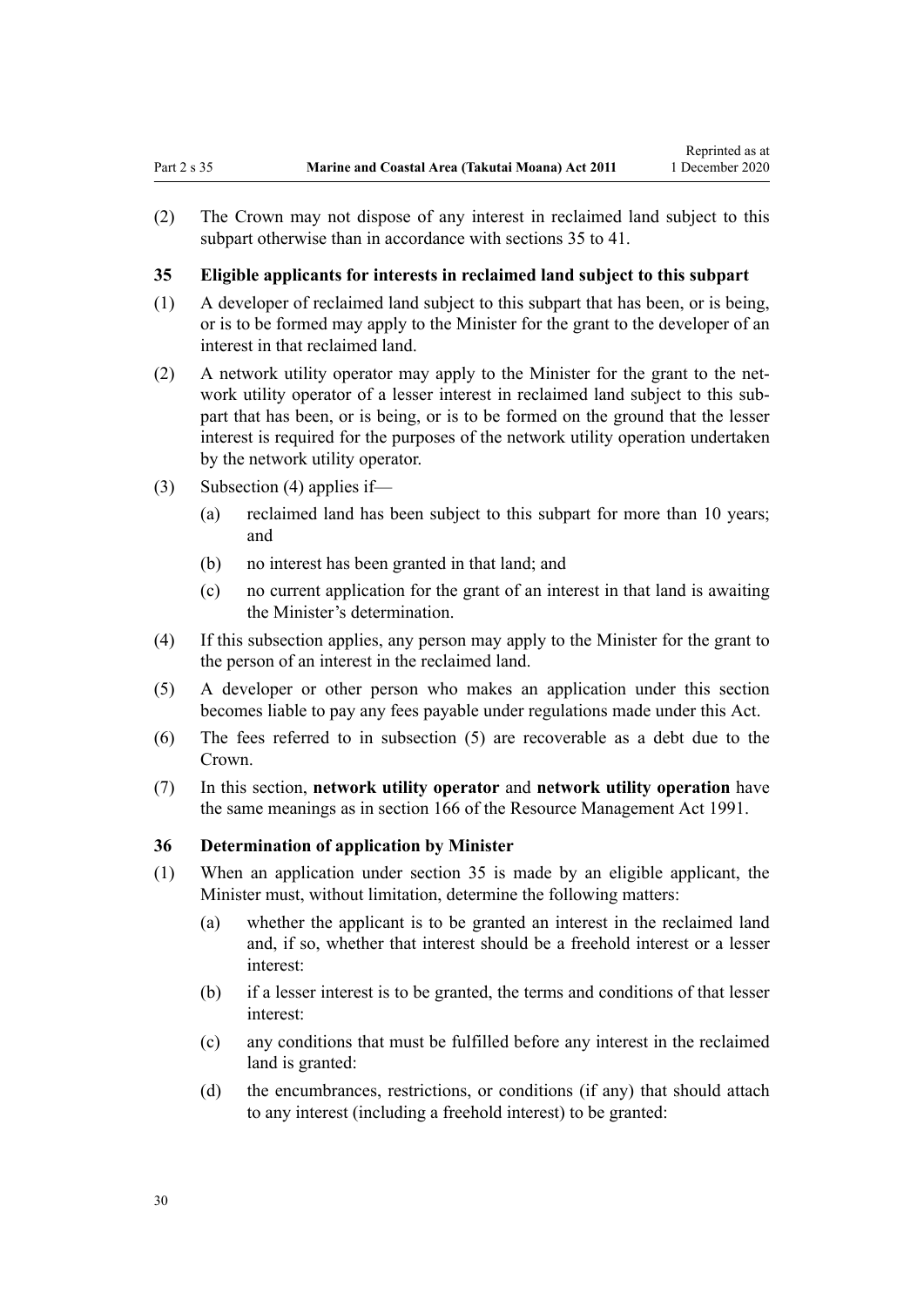- <span id="page-30-0"></span>(e) any consideration (whether by payment of price, rental or other charge, or by way of set-off, or in whole or partial settlement of any claim, including any claim under the [Treaty of Waitangi Act 1975](http://legislation.govt.nz/pdflink.aspx?id=DLM435367)) for the grant of the interest.
- (2) In determining the matters specified in subsection (1), the Minister must take into account the following matters, so far as they are applicable:
	- (a) the minimum interest in the reclaimed land that is reasonably needed to allow the purpose of the grant to be achieved:
	- (b) the public interest in the reclaimed land, including existing or proposed public use of the reclaimed land:
	- (c) whether, and the extent to which, the public is benefiting, or is to benefit, from the use or proposed use of the reclaimed land:
	- (d) any conditions or restrictions imposed on the resource consent that authorised the reclamation:
	- (e) whether any historical claims have been made under the [Treaty of Wai](http://legislation.govt.nz/pdflink.aspx?id=DLM435367)[tangi Act 1975](http://legislation.govt.nz/pdflink.aspx?id=DLM435367) in respect of the reclaimed land or whether there are any pending applications under [Part 4:](#page-69-0)
	- (f) the cultural value of the reclaimed land and surrounding area to tangata whenua:
	- (g) the financial value of the reclaimed land to the Crown:
	- (h) any natural or historic values associated with the reclaimed land:
	- (i) the potential public access, amenity, and recreational values of the reclaimed land:
	- (j) any special circumstances of the applicant, including the amount of any investment made by the applicant in respect of the reclaimed land.
- (3) The Minister may determine that several eligible applicants may each be granted a distinct interest in the reclaimed land.

# **37 Presumption that certain applicants to be granted freehold interest in reclaimed land subject to this subpart**

- (1) In the case of an application made under [section 35](#page-29-0) by an eligible applicant who is a person of a kind specified in subsection (2), the Minister's determination of the matter specified in section  $36(1)(a)$  must proceed on the basis that the person is to be granted a freehold interest in the reclaimed land unless—
	- (a) the person does not wish to be granted a freehold interest; or
	- (b) the Minister is satisfied, after considering the matters specified in [section](#page-29-0) [36\(2\)](#page-29-0), that there is good reason not to grant the person a freehold interest.
- (2) The persons are the following: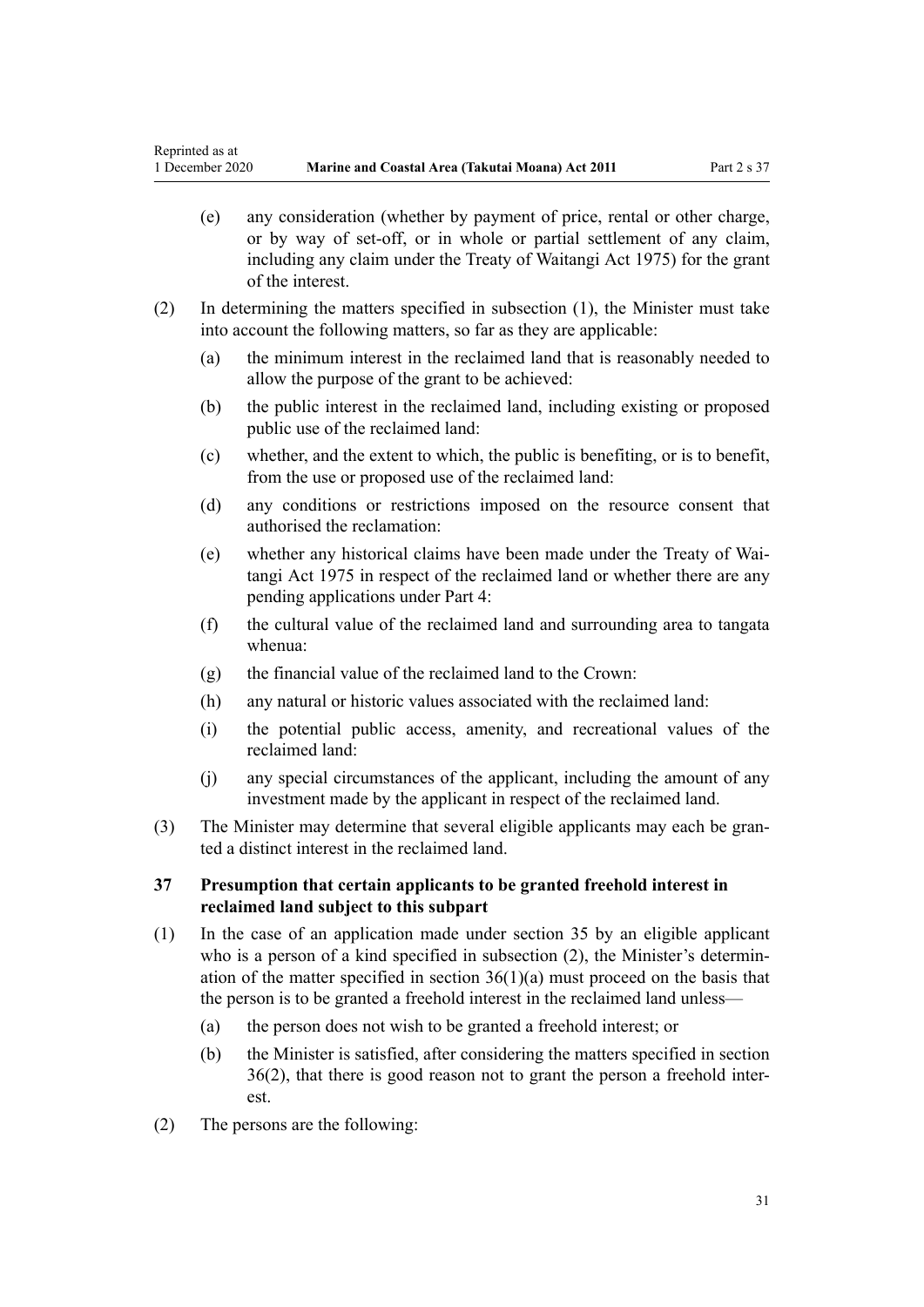- <span id="page-31-0"></span>(a) any port company (as defined in [section 2\(1\)](http://legislation.govt.nz/pdflink.aspx?id=DLM131688) of the Port Companies Act 1988):
- (b) any port operator (as defined in [Part 3A](http://legislation.govt.nz/pdflink.aspx?id=DLM5689750) of the Maritime Transport Act 1994):
- (c) the company (as defined in [section 2](http://legislation.govt.nz/pdflink.aspx?id=DLM125376) of the Auckland Airport Act 1987) that operates Auckland International Airport (including any entity that operates all or part of the airport and that is a subsidiary of, or successor to, that company):
- (d) the company (as defined in [section 2](http://legislation.govt.nz/pdflink.aspx?id=DLM211896) of the Wellington Airport Act 1990) that operates Wellington International Airport (including any entity that operates all or part of the airport and that is a subsidiary of, or successor to, that company).

Section 37(2)(b): replaced, on 23 October 2013, by [section 90](http://legislation.govt.nz/pdflink.aspx?id=DLM4698973) of the Maritime Transport Amendment Act 2013 (2013 No 84).

#### **38 Notification of determination and variation**

- (1) The Minister must notify the applicant of a determination under [section 36\(1\)](#page-29-0) and of any variation under subsection (3) of this section.
- (2) Before the Minister makes a determination under [section 36\(1\)](#page-29-0) or a variation under subsection (3) of this section, the Minister must give the applicant a reasonable opportunity to comment on the proposed determination or variation.
- (3) The Minister may, on the Minister's own initiative or on application by an applicant, vary a determination made under [section 36\(1\)](#page-29-0) before an interest in the reclaimed land to which the determination relates is vested under section 39 if that variation is, in the Minister's opinion, necessary or desirable—
	- (a) to take account of any of the matters specified in [section 36\(2\)](#page-29-0); or
	- (b) for any other reason.

#### **39 Vesting of interest in reclaimed land subject to this subpart**

- (1) The Minister may, by notice in the *Gazette*, vest in an applicant an interest in reclaimed land subject to this subpart if the Minister is satisfied that—
	- (a) the vesting is in accordance with a determination made under [section](#page-29-0) [36\(1\)](#page-29-0), as varied by any variations under section 38(3); and
	- (b) any conditions imposed under [section 36\(1\)\(c\)](#page-29-0) have been complied with or that adequate provision has been made to ensure that those conditions will be complied with; and
	- (c) a certificate under [section 245\(5\)\(b\)](http://legislation.govt.nz/pdflink.aspx?id=DLM237630) of the Resource Management Act 1991 has been issued in respect of the reclaimed land.
- (2) Every *Gazette* notice published under subsection (1) must—
	- (a) state the name of the applicant in whom the interest is vested and describe the position and extent of the reclaimed land; and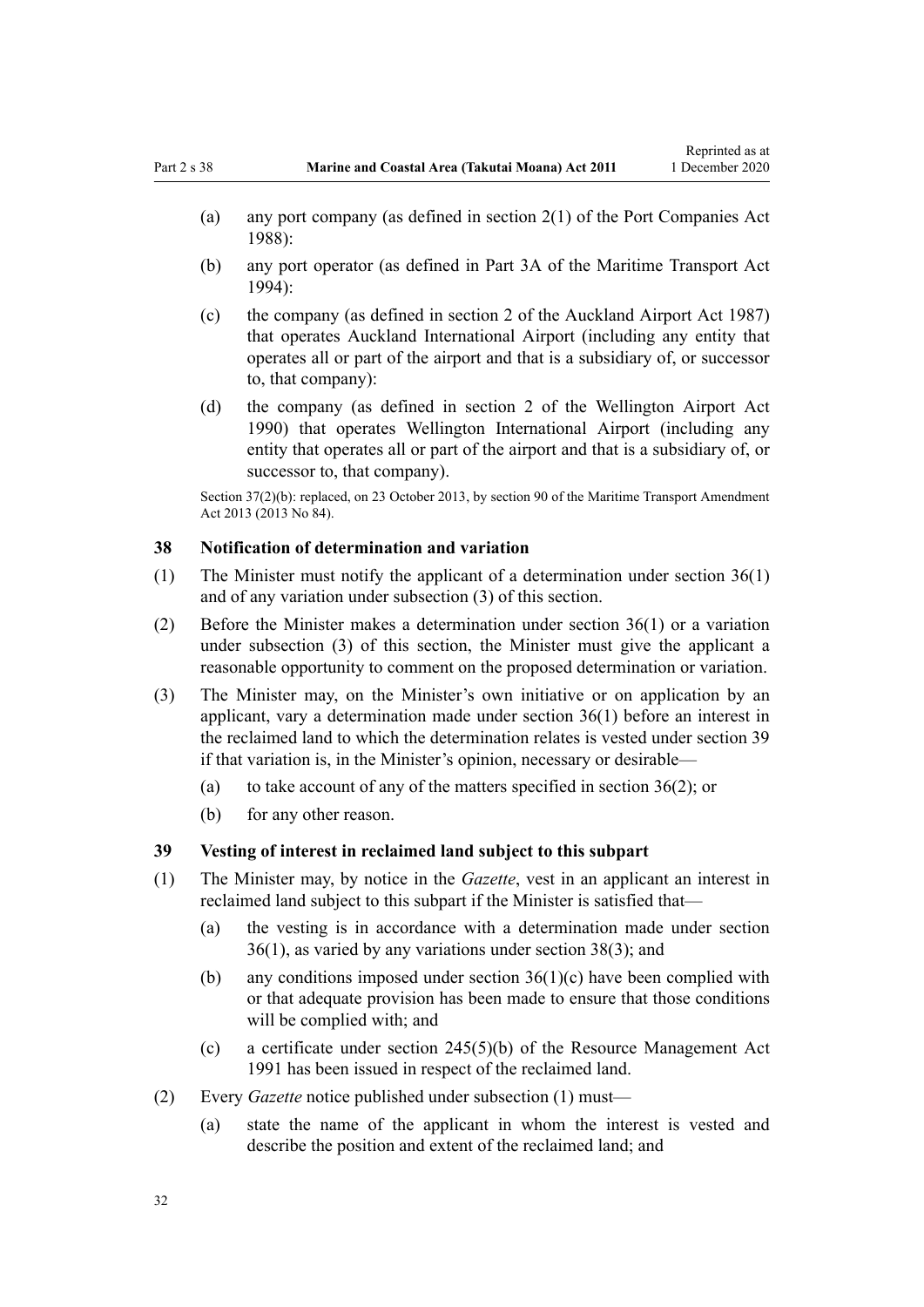(b) describe the interest vested; and

<span id="page-32-0"></span>Reprinted as at

- (c) describe any encumbrances or restrictions imposed on the interest, including any restrictions that apply under [section 44;](#page-35-0) and
- (d) where the interest vested is a freehold interest and in any other case where the Minister considers it appropriate, be sent by the Minister to the Registrar, with a request that a record of title be issued accordingly; and
- (e) where the Registrar receives a request under paragraph (d), be registered by the Registrar after receipt from the Minister.
- (3) The Registrar must, in accordance with a request made under subsection  $(2)(d)$ ,—
	- (a) issue a record of title in respect of the interest in the land vested by the *Gazette* notice; and
	- (b) record on that record of title—
		- (i) that the land is reclaimed land subject to [subpart 3 of Part 2](#page-26-0) of the Marine and Coastal Area (Takutai Moana) Act 2011; and
		- (ii) where the interest vested is a freehold interest, that the disposition of the freehold interest in that land is restricted by that subpart.

Section 39(2)(d): amended, on 12 November 2018, by [section 250](http://legislation.govt.nz/pdflink.aspx?id=DLM6731493) of the Land Transfer Act 2017 (2017 No 30).

Section 39(3)(a): amended, on 12 November 2018, by [section 250](http://legislation.govt.nz/pdflink.aspx?id=DLM6731493) of the Land Transfer Act 2017 (2017 No 30).

Section 39(3)(b): amended, on 12 November 2018, by [section 250](http://legislation.govt.nz/pdflink.aspx?id=DLM6731493) of the Land Transfer Act 2017 (2017 No 30).

#### **40 Application for renewal of interests less than freehold**

- (1) The holder of a lesser interest vested under [section 39\(1\)](#page-31-0) may apply to the Minister, not later than 3 months before the expiry of the existing interest, for a renewal of the interest in the same, or part of the same, reclaimed land.
- (2) If an application is made under subsection (1), the holder may continue to operate under the existing interest until the application is determined.
- (3) The holder of a lesser interest in reclaimed land may apply to the Minister for the vesting of a freehold interest in that land.
- (4) In determining an application under this section, the Minister must take into account the matters specified in [section 36\(2\)](#page-29-0), so far as those matters are relevant to the application.
- (5) This section also applies to a lesser interest vested in a person under [section](http://legislation.govt.nz/pdflink.aspx?id=DLM239322) [355](http://legislation.govt.nz/pdflink.aspx?id=DLM239322) or [355AA](http://legislation.govt.nz/pdflink.aspx?id=DLM239326) of the Resource Management Act 1991 (as in force before the commencement of this Act) in land that has become reclaimed land subject to this subpart.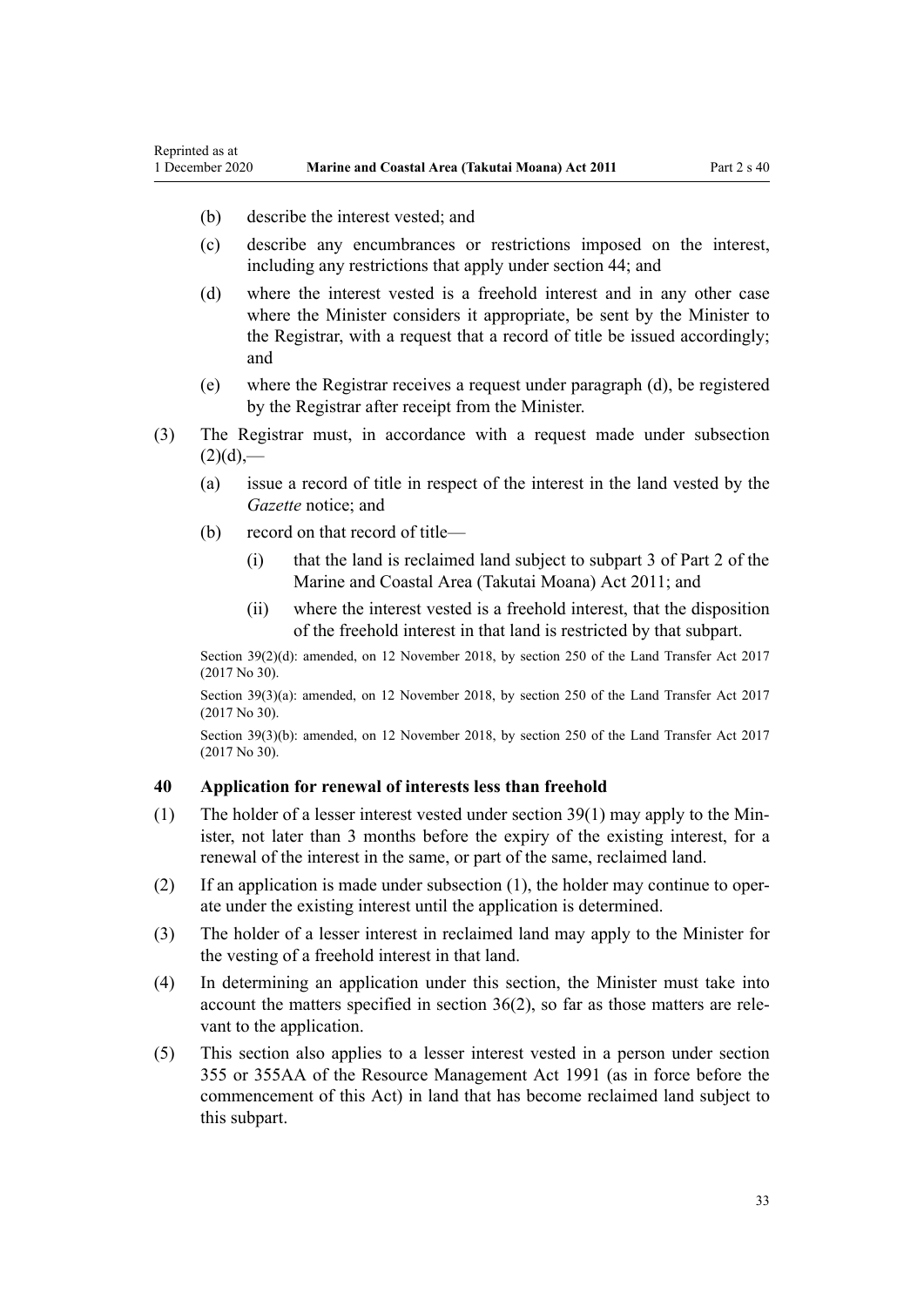# <span id="page-33-0"></span>**41 Pending applications under Resource Management Act 1991 that relate to reclaimed land**

- (1) This section applies to any application—
	- (a) that was made under [section 355\(1\)](http://legislation.govt.nz/pdflink.aspx?id=DLM239322) of the Resource Management Act 1991, as in force immediately before the commencement of this Act; and
	- (b) that is to be, but has not yet been, substantively determined by the Minister of Conservation.
- (2) No applicant may apply under [section 35](#page-29-0) if—
	- (a) the applicant has previously made an application (**application A**) to which this section applies; and
	- (b) application A was withdrawn or discontinued; and
	- (c) at the time of that withdrawal or discontinuance, application A was in competition with another application to which this section applies.
- (3) An application to which this section applies must (subject to subsections (4) to (7)) be considered and determined by the Minister of Conservation as if this subpart (other than this section) had not been enacted and as if the [Resource](http://legislation.govt.nz/pdflink.aspx?id=DLM230264) [Management Act 1991](http://legislation.govt.nz/pdflink.aspx?id=DLM230264) had not been amended by this Act.
- (4) However, an applicant who has made an application to which this section applies may make a request, in accordance with subsection (6), to have the application considered and determined under [section 35](#page-29-0) by the Minister (within the meaning of [section 29](#page-26-0)), but only if the conditions stated in subsection (5) are met.
- (5) The conditions referred to in subsection (4) are that—
	- (a) as at the commencement of this Act, the application is not in competition with any other application to which this section applies; and
	- (b) the applicant would (but for having made the application to which this section applies) be eligible to apply under [section 35](#page-29-0).
- (6) A request under subsection (4) must be made in writing to the Minister of Conservation not later than 180 days after the commencement of this Act.
- (7) On receipt of a request under subsection (4), the Minister of Conservation must refer all the documents relating to the application to the Minister (within the meaning of [section 29](#page-26-0)) and the reference of those documents must be treated as an application under [section 35.](#page-29-0)

### **42 Savings**

(1) Where, as at the commencement of this Act, any right, title, or interest in reclaimed land is to be vested in a person under a determination of an application under [section 355](http://legislation.govt.nz/pdflink.aspx?id=DLM239322) of the Resource Management Act 1991 (as in force immediately before the commencement of this Act) but the right, title, or interest has not yet been formally vested, the Minister of Conservation must, if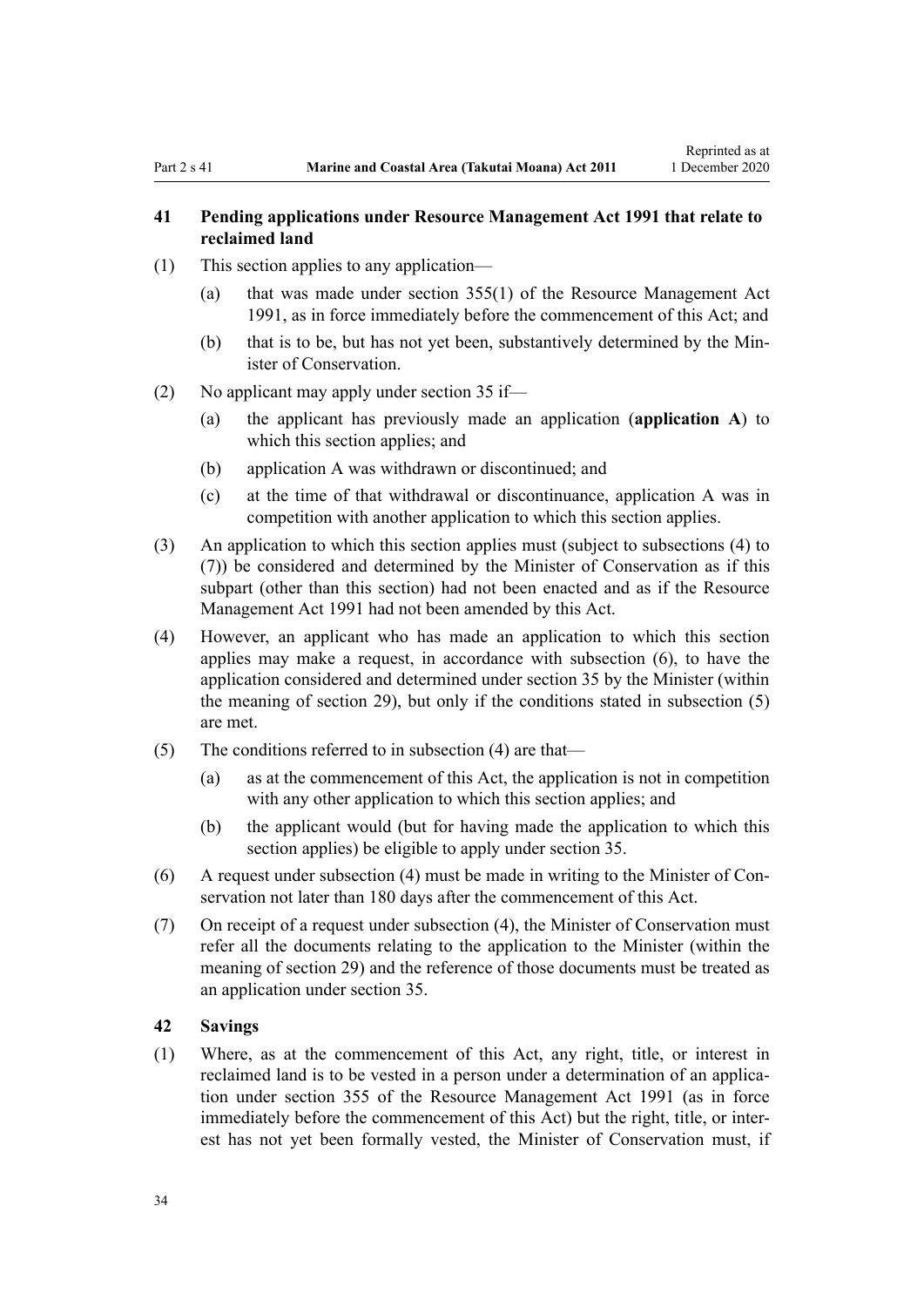<span id="page-34-0"></span>satisfied that all relevant conditions have been fulfilled and the price (if any) has been paid, give effect to the determination as if—

- (a) this subpart (other than this section) had not been enacted; and
- (b) the [Resource Management Act 1991](http://legislation.govt.nz/pdflink.aspx?id=DLM230264) had not been amended by this Act.
- (2) In subsection (1), **determination** includes an agreement referred to in [section](http://legislation.govt.nz/pdflink.aspx?id=DLM239326) [355AA\(2\)\(b\)](http://legislation.govt.nz/pdflink.aspx?id=DLM239326) of the Resource Management Act 1991 (as in force immediately before the commencement of this Act).

# **43 Land reclaimed from customary marine title areas by customary marine title groups**

- (1) In any case where a customary marine title group is the developer of reclaimed land that has been formed or is being formed or is to be formed from the group's customary marine title area, this section applies instead of [sections 31](#page-27-0) [to 41.](#page-27-0)
- (2) The customary marine title group may apply to the Minister in writing for an interest in the area of reclaimed land, and on making the application becomes liable to pay any fees payable under regulations made under this Act, which are recoverable as a debt due to the Crown.
- (3) On receiving an application duly made under subsection (2), the Minister must—
	- (a) consider the application by applying the criteria stated in section  $36(2)$ , so far as they are applicable; and
	- (b) proceed on the basis that the customary marine title group is to be granted a freehold interest in the reclaimed land unless—
		- (i) the customary marine title group does not wish to be granted a freehold interest; or
		- (ii) the Minister is satisfied, after considering the matters specified in [section 36\(2\),](#page-29-0) that there is good reason not to grant the customary marine title group a freehold interest; and
	- (c) determine the application, including whether any conditions must be fulfilled before any interest in the reclaimed land is vested and the nature of any such conditions; and
	- (d) notify the customary marine title group of the determination.
- (4) Before the Minister makes a determination under subsection (3)(c), the Minister must give the customary marine title group a reasonable opportunity to comment on the proposed determination.
- (5) If satisfied that a certificate under [section 245\(5\)\(b\)](http://legislation.govt.nz/pdflink.aspx?id=DLM237630) of the Resource Management Act 1991 has been issued in respect of the reclaimed land and that any conditions determined under subsection (3)(c) have been fulfilled, the Minister may, by notice in the *Gazette*, vest in the customary marine title group an interest in the reclaimed land.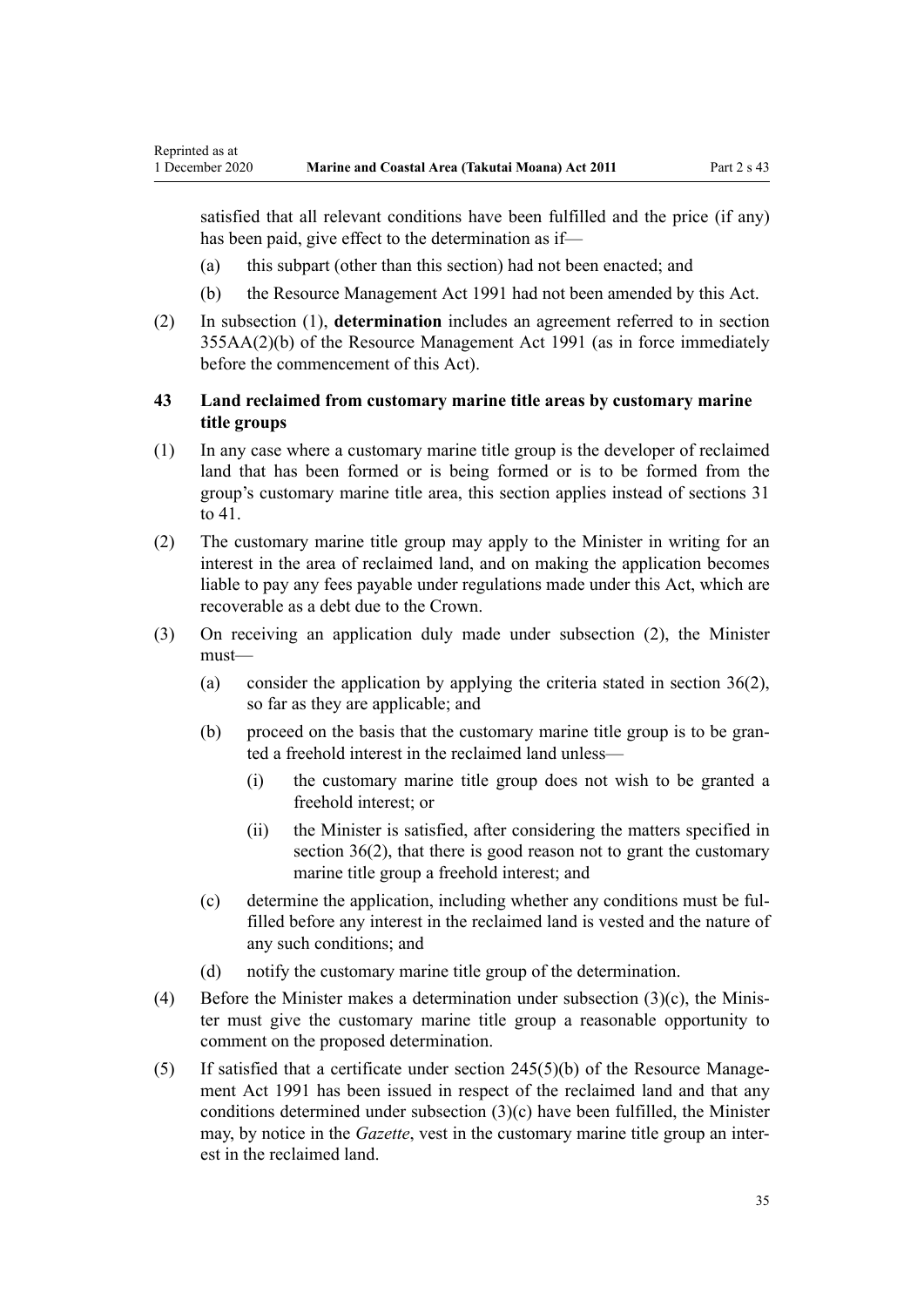- <span id="page-35-0"></span>(6) Every *Gazette* notice published under subsection (5) must—
	- (a) state the name of the customary marine title group, and describe the position and extent of the reclaimed land; and
	- (b) describe the interest vested; and
	- (c) describe any encumbrances or restrictions imposed on the interest; and
	- (d) where the interest vested is a freehold interest and in any other case where the Minister considers it appropriate, be sent by the Minister to the Registrar, with a request that a record of title be issued accordingly; and
	- (e) where the Registrar receives a request under paragraph (d), be registered by the Registrar after receipt from the Minister.
- (7) The Registrar must, in accordance with a request made under subsection  $(6)(d)$ , issue a record of title in respect of the interest in the land vested by the *Gazette* notice.

Section 43(6)(d): amended, on 12 November 2018, by [section 250](http://legislation.govt.nz/pdflink.aspx?id=DLM6731493) of the Land Transfer Act 2017 (2017 No 30).

Section 43(7): amended, on 12 November 2018, by [section 250](http://legislation.govt.nz/pdflink.aspx?id=DLM6731493) of the Land Transfer Act 2017 (2017 No 30).

# *Rights of first refusal*

#### **44 Restrictions on disposition of freehold interest**

- (1) For as long as a record of title issued for reclaimed land subject to this subpart contains a record made under [section 39\(3\)\(b\)](#page-31-0), the freehold interest in the land may not be disposed of otherwise than in accordance with [section 45,](#page-36-0) but if that record is removed (in accordance with subsection (6) of this section) following a disposition in accordance with section 45, the freehold interest may be disposed of in any lawful way.
- (2) However, the restriction in subsection (1) does not apply to a disposition that—
	- (a) is made by a company to another company if both companies are—
		- (i) members of the same group (within the meaning of [section 5](http://legislation.govt.nz/pdflink.aspx?id=DLM4632837) of the Financial Reporting Act 2013); or
		- (ii) related companies (within the meaning of [section 2\(3\)](http://legislation.govt.nz/pdflink.aspx?id=DLM319576) of the Companies Act 1993); or
	- (b) affects not solely the freehold interest in the reclaimed land, but also 1 or more other assets.
- (3) The Minister may, at the request of the proprietor of the freehold interest and on payment of any fees payable under regulations made under this Act, sign a certificate stating that the freehold interest in reclaimed land has been disposed of in accordance with [section 45](#page-36-0) or that the disposition is permitted by subsection (2).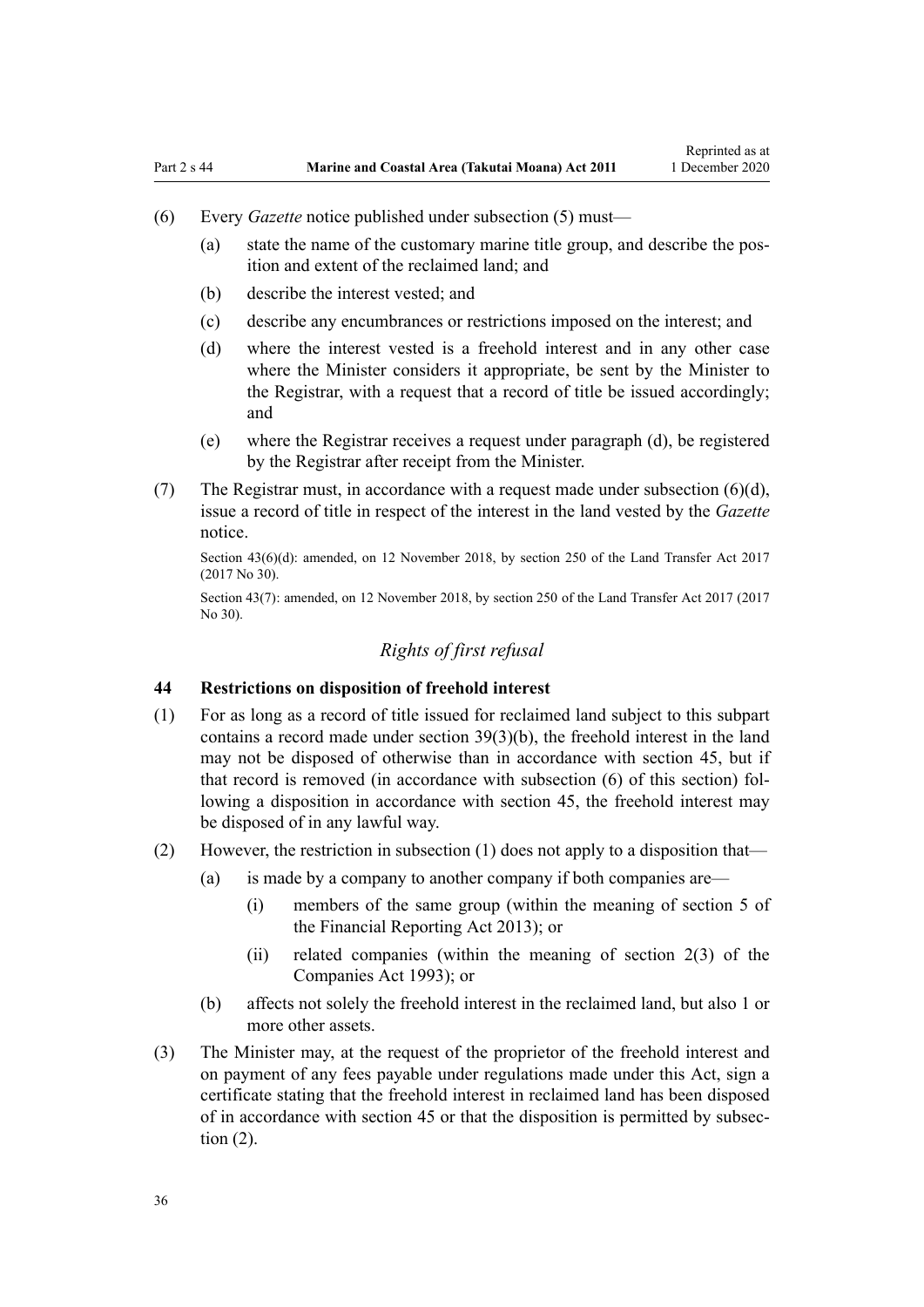- (4) A certificate signed under subsection (3) is conclusive evidence of the matter stated in the certificate.
- (5) A transfer instrument purporting to effect a disposition to which subsection (1) applies—
	- (a) may not be presented for registration under the [Land Transfer Act 2017](http://legislation.govt.nz/pdflink.aspx?id=DLM6731002) unless the Minister has signed a certificate in respect of the disposition under subsection (3); and
	- (b) must, on being presented for registration under that Act, be accompanied by that certificate.
- (6) If the certificate presented under subsection (5)(b) states that the freehold interest in reclaimed land has been disposed of in accordance with section 45, the Registrar must on registration of the transfer instrument remove from the record of title the record made under [section 39\(3\)\(b\)](#page-31-0).

Section 44(1): amended, on 12 November 2018, by [section 250](http://legislation.govt.nz/pdflink.aspx?id=DLM6731493) of the Land Transfer Act 2017 (2017 No 30).

Section  $44(2)(a)(i)$ : amended, on 1 April 2014, by [section 126](http://legislation.govt.nz/pdflink.aspx?id=DLM5740665) of the Financial Reporting (Amendments to Other Enactments) Act 2013 (2013 No 102).

Section 44(5)(a): amended, on 12 November 2018, by [section 250](http://legislation.govt.nz/pdflink.aspx?id=DLM6731493) of the Land Transfer Act 2017 (2017 No 30).

Section 44(6): amended, on 12 November 2018, by [section 250](http://legislation.govt.nz/pdflink.aspx?id=DLM6731493) of the Land Transfer Act 2017 (2017 No 30).

## **45 Offers to Minister, iwi or hapū, or public**

- (1) In order to dispose of a freehold interest in reclaimed land (the **freehold interest**) in compliance with this section, the proprietor of the freehold interest must dispose of the freehold interest in accordance with a written notice that is in effect at the time of the disposition and is given under whichever of subsection  $(2)$ ,  $(4)$ , or  $(6)$  is applicable.
- (2) A notice under this subsection—
	- (a) must be given to the Minister; and
	- (b) may be given at any time unless a notice under subsection (4) or (6) is in effect; and
	- (c) must state the following terms on which the Crown may acquire the freehold interest:
		- (i) the consideration:
		- (ii) any other terms and conditions.
- (3) If, within the period that the notice under subsection (2) is in effect, the Crown does not enter into a contract to acquire the freehold interest, the proprietor may give public notice under subsection (4).
- (4) A public notice under this subsection must be addressed to all iwi and hapū within the area in which the reclaimed land is located and must invite tenders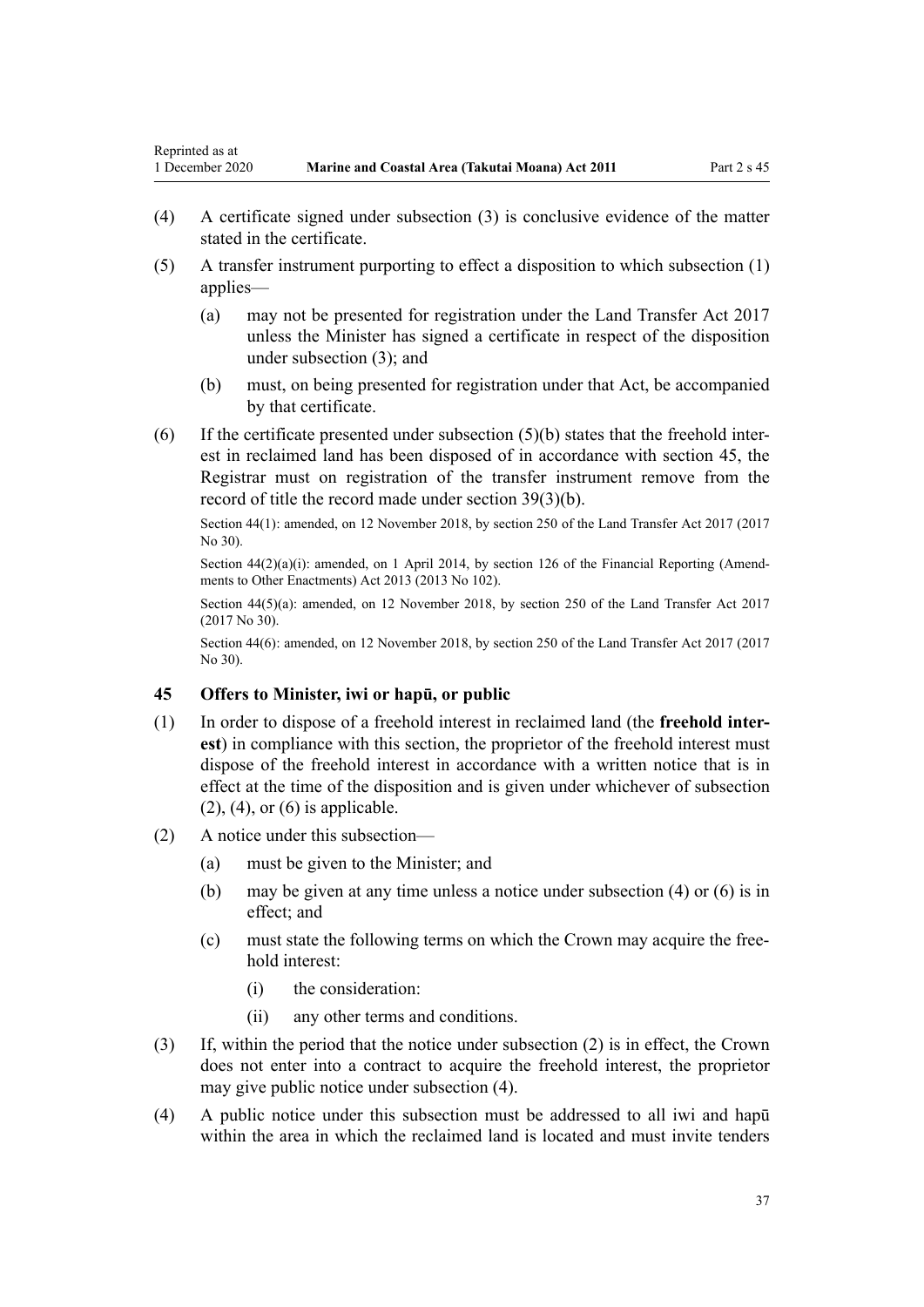<span id="page-37-0"></span>from representatives of those iwi and hapū for the acquisition of the freehold interest and must state—

- (a) the minimum consideration for the freehold interest, which may not be less than the consideration stated in the most recent notice given or sent under subsection (2):
- (b) any other terms and conditions, which may not be more favourable than the terms and conditions stated in the most recent notice given under subsection (2).
- (5) If, within the period that the notice under subsection (4) is in effect, no iwi or hapū enters into a contract to acquire the freehold interest, the proprietor may, before the second anniversary of the day on which the notice was given to the Minister under subsection (2), give public notice under subsection (6).
- (6) A public notice under this subsection must invite tenders from any person for the acquisition of the freehold interest and state—
	- (a) the minimum consideration for the freehold interest, which may not be less than the consideration stated in the most recent public notice given under subsection (4):
	- (b) any other terms and conditions, which may not be more favourable than the terms and conditions stated in the most recent notice given under subsection (4).
- (7) A notice given or published under subsection (2), (4), or (6) is in effect for the period that commences on the date on which the Minister receives the notice or, in the case of a public notice, the notice is first published and ends with the close of the 90th day after that date.

# **Part 3**

## **Customary interests**

#### **46 Overview of this Part**

This Part sets out the legal rights and interests that give expression to customary interests in the common marine and coastal area of New Zealand.

# Subpart 1—Participation in conservation processes in common marine and coastal area

#### **47 Participation in conservation processes**

- (1) In this section and [sections 48 to 50,](#page-38-0) **affected iwi, hapū, or whānau** means iwi, hapū, or whānau that exercise kaitiakitanga in a part of the common marine and coastal area where a conservation process is being considered.
- (2) Affected iwi, hapū, or whānau have the right to participate in conservation processes in the common marine and coastal area.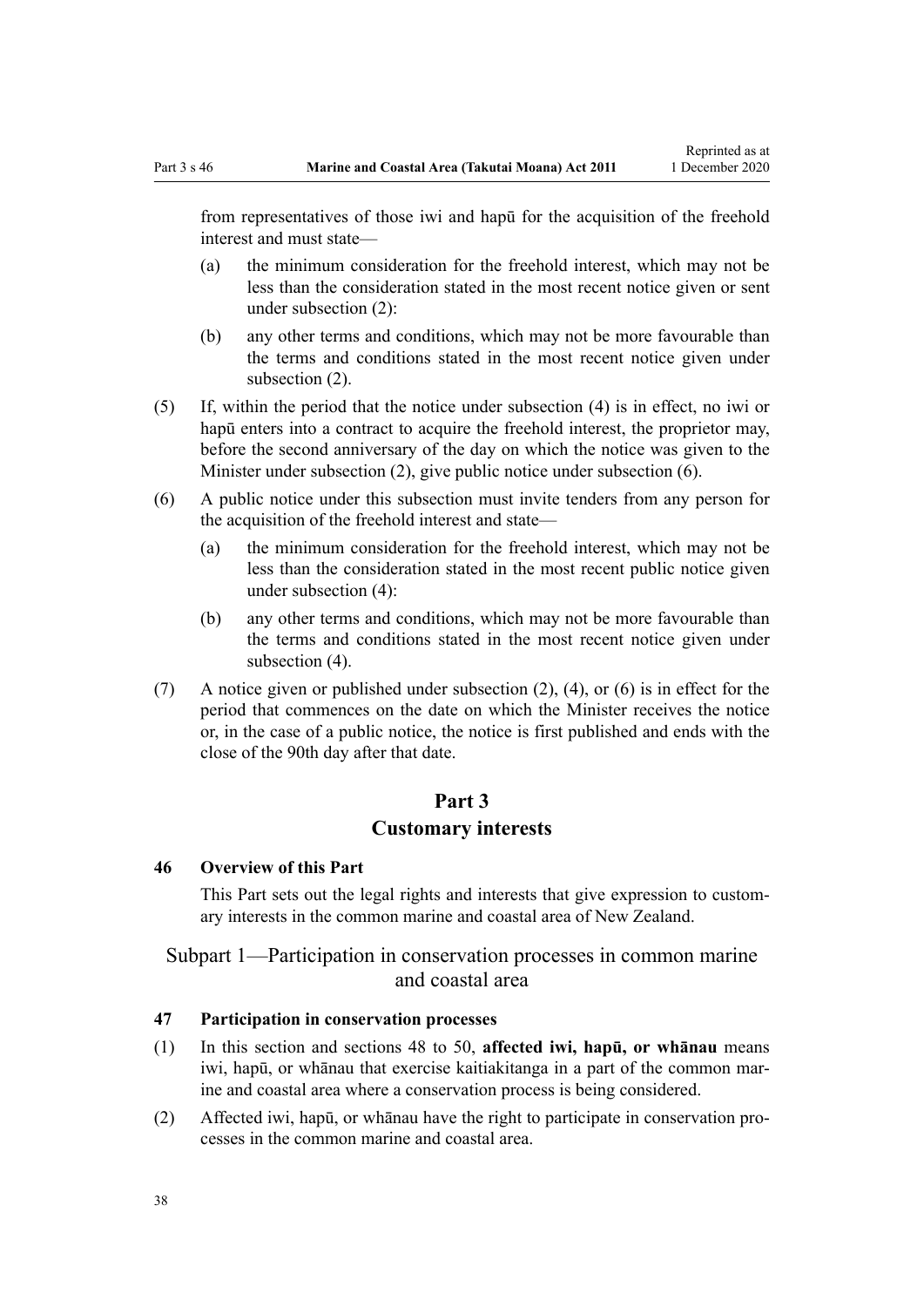- <span id="page-38-0"></span>(3) For the purposes of subsection (1), the conservation processes are—
	- (a) applications made under [section 5](http://legislation.govt.nz/pdflink.aspx?id=DLM398113) of the Marine Reserves Act 1971 for the purpose of declaring or extending a marine reserve:
	- (b) proposals under [section 22](http://legislation.govt.nz/pdflink.aspx?id=DLM25372) of the Marine Mammals Protection Act 1978 to define and declare or extend a marine mammal sanctuary:
	- (c) proposals under the enactments relevant to conservation protected areas to declare or extend conservation protected areas:
	- (d) publicly notified applications for concessions:
	- (e) applications made under [regulation 12](http://legislation.govt.nz/pdflink.aspx?id=DLM168830) of the Marine Mammals Protection Regulations 1992 for permits authorising marine mammal watching.

### **48 Notification of conservation process**

- (1) If an application or a proposal is made for a conservation process, notice must be given as provided for in subsection (2), by—
	- (a) the Director-General, in the case of those referred to in section  $47(3)(a)$ [to \(d\)](#page-37-0); and
	- (b) the applicant, in the case of an application referred to in section  $47(3)(e)$ .
- (2) Notice must be given as soon as is reasonably practicable after the application or proposal is received by the Director-General and may be given—
	- (a) as part of any public notice given to members of the public generally of the matter to which it relates; or
	- (b) in a case where the Director-General is not otherwise required to give public notice, to the affected iwi, hapū, or whānau in particular in any publication circulating in the locality to which the proposal relates.
- (3) A notice given under this section must—
	- (a) include advice that any iwi, hapū, or whānau that consider they are affected iwi, hapū, or whānau may provide that advice to the Director-General; and
	- (b) state the day by which any iwi, hapū, or whānau who may be affected must provide their views; and
	- (c) provide sufficient information about the subject matter and scope of the application or proposal—
		- (i) to inform iwi, hapū, or whānau who may be affected, of the obligations on the Director-General under this subpart; and
		- (ii) to assist affected iwi, hapū, or whānau to decide whether they wish to make a submission on the application or proposal; and
		- (iii) to advise where further information on an application or proposal may be viewed.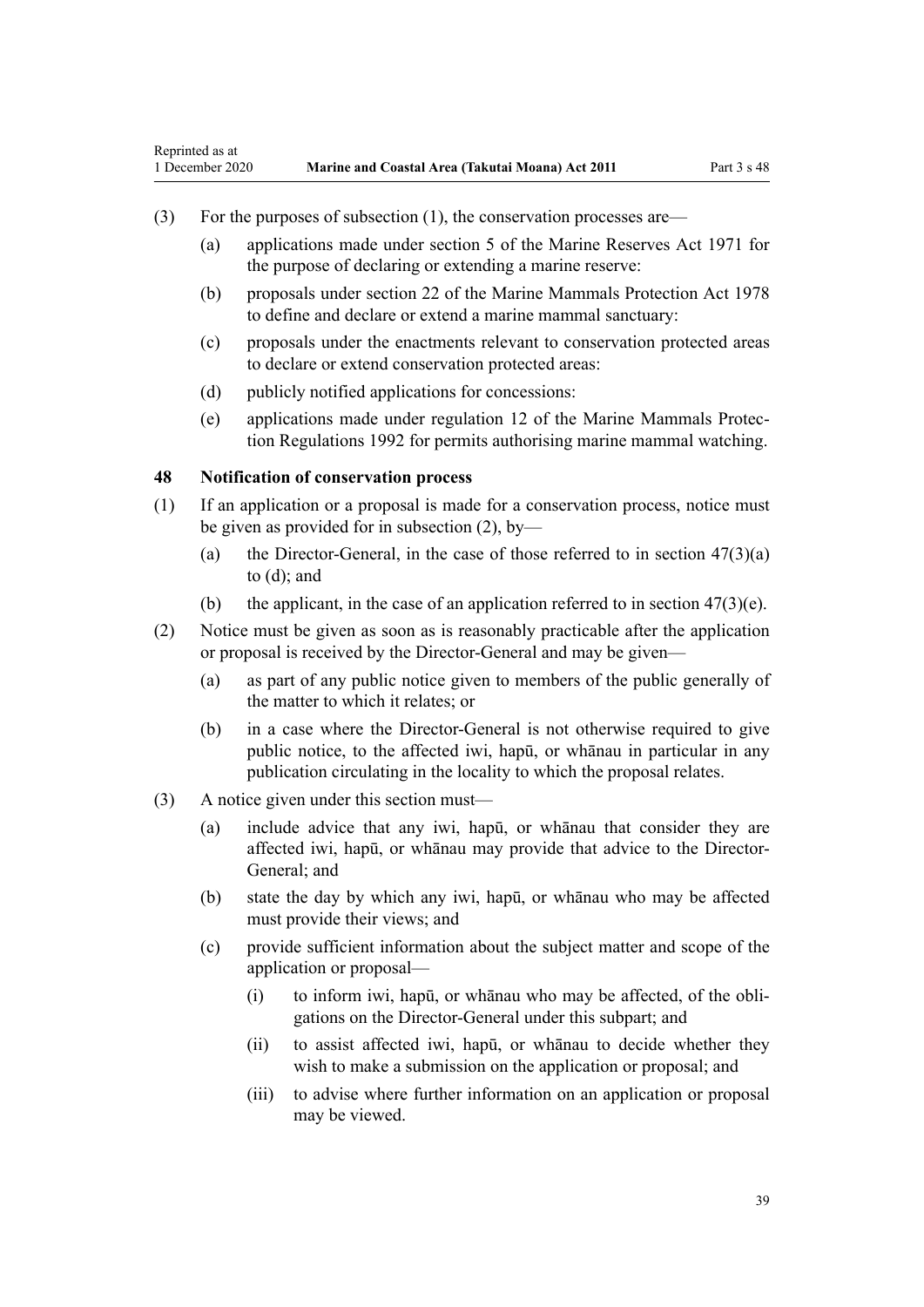- <span id="page-39-0"></span>(4) In the event of a dispute as to whether, or which, iwi, hapū, or whānau are affected by an application or proposal, the Director-General must—
	- (a) seek, and may rely on, any evidence that in his or her opinion is of sufficient authority to resolve the dispute; and
	- (b) advise iwi, hapū, or whānau without delay of the decision made under this subsection, with reasons.
- (5) A decision of the Director-General as to whether iwi, hapū, or whānau are affected is final.

### **49 Obligation on decision maker**

If the Director-General is advised by iwi, hapū, or whānau and accepts, or determines under [section 48\(4\),](#page-38-0) that they are affected iwi, hapū, or whānau, the decision maker must have particular regard to the views of those affected iwi, hapū, or whānau in considering the application or proposal.

# **50 Stranded marine mammals**

- (1) In this section **marine mammal** has the same meaning as in [section 2](http://legislation.govt.nz/pdflink.aspx?id=DLM25116) of the Marine Mammals Protection Act 1978.
- (2) This section applies if marine mammals are stranded in or on the common marine and coastal area.
- (3) When making decisions about managing a stranded marine mammal, a marine mammals officer must—
	- (a) ensure that the welfare of the marine mammal and public safety are the primary considerations; and
	- (b) have particular regard to the views of any affected iwi, hapū, or whanau expressed to the officer.

## (4) In subsection (3), **marine mammals officer**—

- (a) means a person declared or appointed to be a marine mammals officer under [section 11](http://legislation.govt.nz/pdflink.aspx?id=DLM25336) of the Marine Mammals Protection Act 1978; and
- (b) includes any other person authorised under [section 18](http://legislation.govt.nz/pdflink.aspx?id=DLM25362) of that Act to manage stranded marine mammals.

## Subpart 2—Protected customary rights

#### **51 Meaning of protected customary rights**

### (1) A **protected customary right** is a right that—

- (a) has been exercised since 1840; and
- (b) continues to be exercised in a particular part of the common marine and coastal area in accordance with tikanga by the applicant group, whether it continues to be exercised in exactly the same or a similar way, or evolves over time; and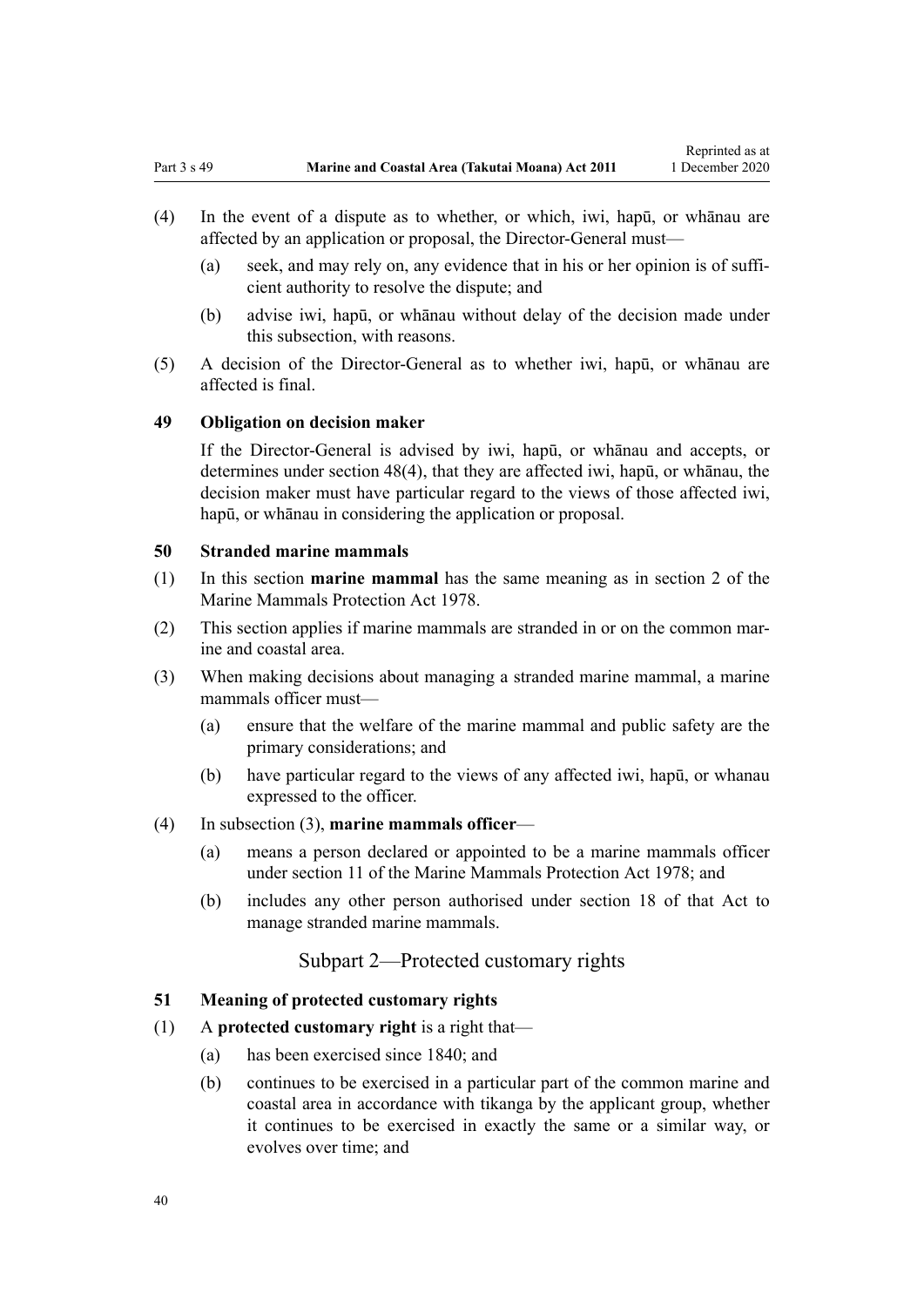- (c) is not extinguished as a matter of law.
- <span id="page-40-0"></span>(2) A **protected customary right** does not include an activity—
	- (a) that is regulated under the [Fisheries Act 1996](http://legislation.govt.nz/pdflink.aspx?id=DLM394191); or
	- (b) that is a commercial aquaculture activity (within the meaning of [section](http://legislation.govt.nz/pdflink.aspx?id=DLM324356) [4](http://legislation.govt.nz/pdflink.aspx?id=DLM324356) of the Maori Commercial Aquaculture Claims Settlement Act 2004); or
	- (c) that involves the exercise of—
		- (i) any commercial Māori fishing right or interest, being a right or interest declared by [section 9](http://legislation.govt.nz/pdflink.aspx?id=DLM281460) of the Treaty of Waitangi (Fisheries Claims) Settlement Act 1992 to be settled; or
		- (ii) any non-commercial Māori fishing right or interest, being a right or interest subject to the declarations in [section 10](http://legislation.govt.nz/pdflink.aspx?id=DLM281461) of the Treaty of Waitangi (Fisheries Claims) Settlement Act 1992; or
	- (d) that relates to—
		- (i) wildlife within the meaning of the [Wildlife Act 1953](http://legislation.govt.nz/pdflink.aspx?id=DLM276813), or any animals specified in [Schedule 6](http://legislation.govt.nz/pdflink.aspx?id=DLM278592) of that Act:
		- (ii) marine mammals within the meaning of the [Marine Mammals](http://legislation.govt.nz/pdflink.aspx?id=DLM25110) [Protection Act 1978;](http://legislation.govt.nz/pdflink.aspx?id=DLM25110) or
	- (e) that is based on a spiritual or cultural association, unless that association is manifested by the relevant group in a physical activity or use related to a natural or physical resource (within the meaning of [section 2\(1\)](http://legislation.govt.nz/pdflink.aspx?id=DLM230272) of the Resource Management Act 1991).
- (3) An applicant group does not need to have an interest in land in or abutting the specified part of the common marine and coastal area in order to establish protected customary rights.

# **52 Scope and effect of protected customary rights**

- (1) A protected customary right may be exercised under a protected customary rights order or an agreement without a resource consent, despite any prohibition, restriction, or imposition that would otherwise apply in or under [sections](http://legislation.govt.nz/pdflink.aspx?id=DLM231949) [12 to 17](http://legislation.govt.nz/pdflink.aspx?id=DLM231949) of the Resource Management Act 1991.
- (2) In exercising a protected customary right, a protected customary rights group is not liable for—
	- (a) the payment of coastal occupation charges imposed under [section 64A](http://legislation.govt.nz/pdflink.aspx?id=DLM233610) of the Resource Management Act 1991; or
	- (b) the payment of royalties for sand and shingle imposed by regulations made under the [Resource Management Act 1991](http://legislation.govt.nz/pdflink.aspx?id=DLM230264).
- (3) However, subsections (1) and (2) apply only if a protected customary right is exercised in accordance with—
	- (a) tikanga; and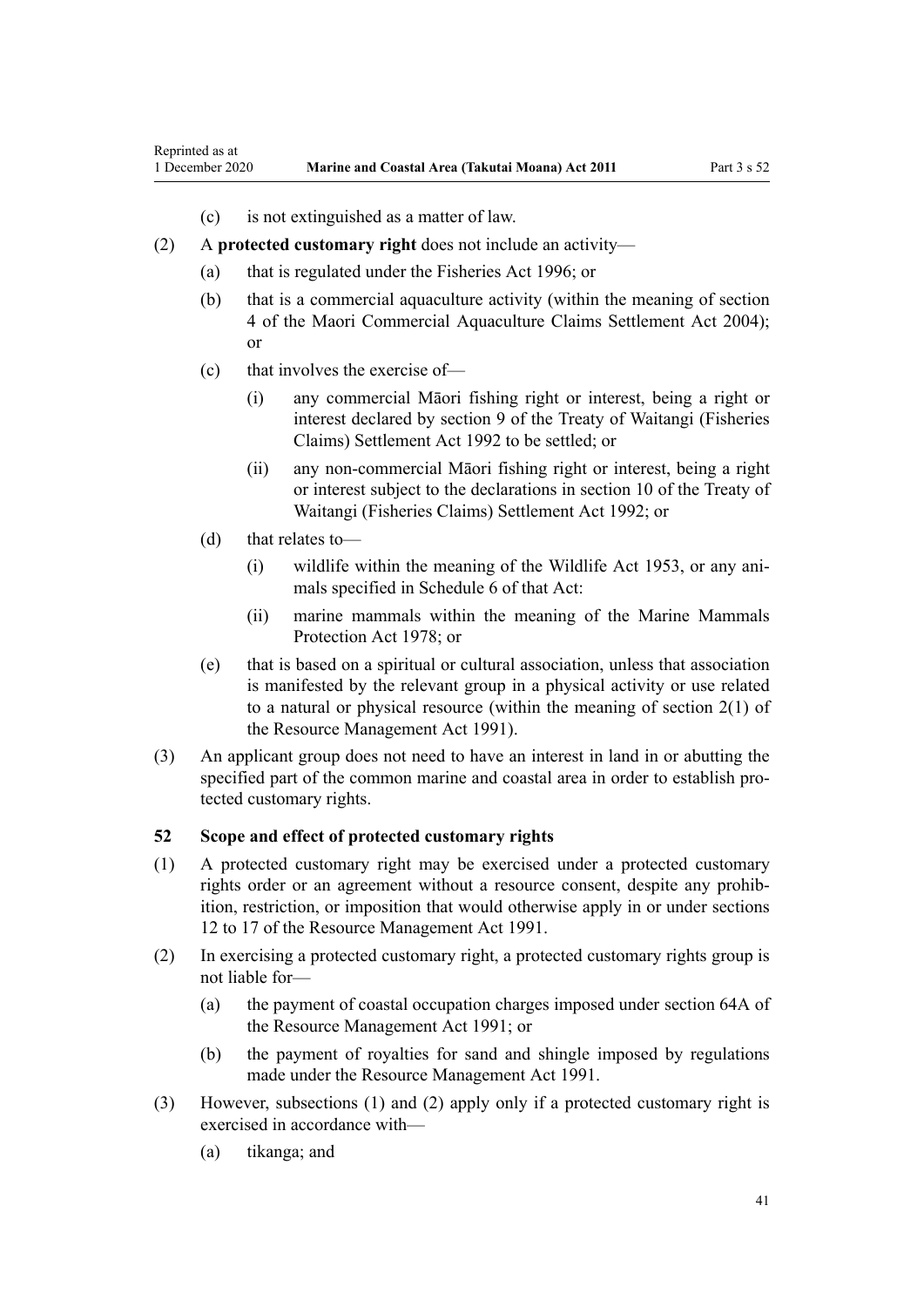- (b) the requirements of this subpart; and
- (c) a protected customary rights order or an agreement that applies to the customary rights group; and
- (d) any controls imposed by the Minister of Conservation under [section 57](#page-43-0).
- (4) A protected customary rights group may do any of the following:
	- (a) delegate or transfer the rights conferred by a protected customary rights order or an agreement in accordance with tikanga:
	- (b) derive a commercial benefit from exercising its protected customary rights, except in relation to the exercise of—
		- (i) a non-commercial aquaculture activity; or
		- (ii) a non-commercial fishery activity that is not a right or interest subject to the declarations in [section 10](http://legislation.govt.nz/pdflink.aspx?id=DLM281461) of the Treaty of Waitangi (Fisheries Claims) Settlement Act 1992:
	- (c) determine who may carry out any particular activity, use, or practice in reliance on a protected customary rights order or agreement:
	- (d) limit or suspend, in whole or in part, the exercise of a protected customary right.

### **53 Delegations and transfers of protected customary rights**

- (1) A delegation or transfer may only be made under [section 52\(4\)](#page-40-0) to a person identified in a protected customary rights order or an agreement as a person to whom a right may be delegated or transferred.
- (2) A delegation or transfer of a protected customary right must be—
	- (a) notified to each of the persons or bodies referred to in section  $110(2)(b)$ ; and
	- (b) registered in accordance with [section 114](#page-77-0).
- (3) A delegation or transfer does not take effect until,—
	- (a) in the case of a protected customary rights order, the order is varied in accordance with [section 111;](#page-75-0) and
	- (b) in the case of an agreement, the agreement is varied.

## **54 Limitations on exercise of protected customary rights**

- (1) A protected customary right does not include any right or title over the part of the common marine and coastal area where the protected customary right is exercised, other than the rights provided for in [section 52](#page-40-0).
- (2) A protected customary right must be exercised in accordance with—
	- (a) any terms, conditions, or limitations on the scale, extent, and frequency of the activity specified in the order or in the agreement; and
	- (b) any controls imposed by the Minister of Conservation under [section 56](#page-43-0).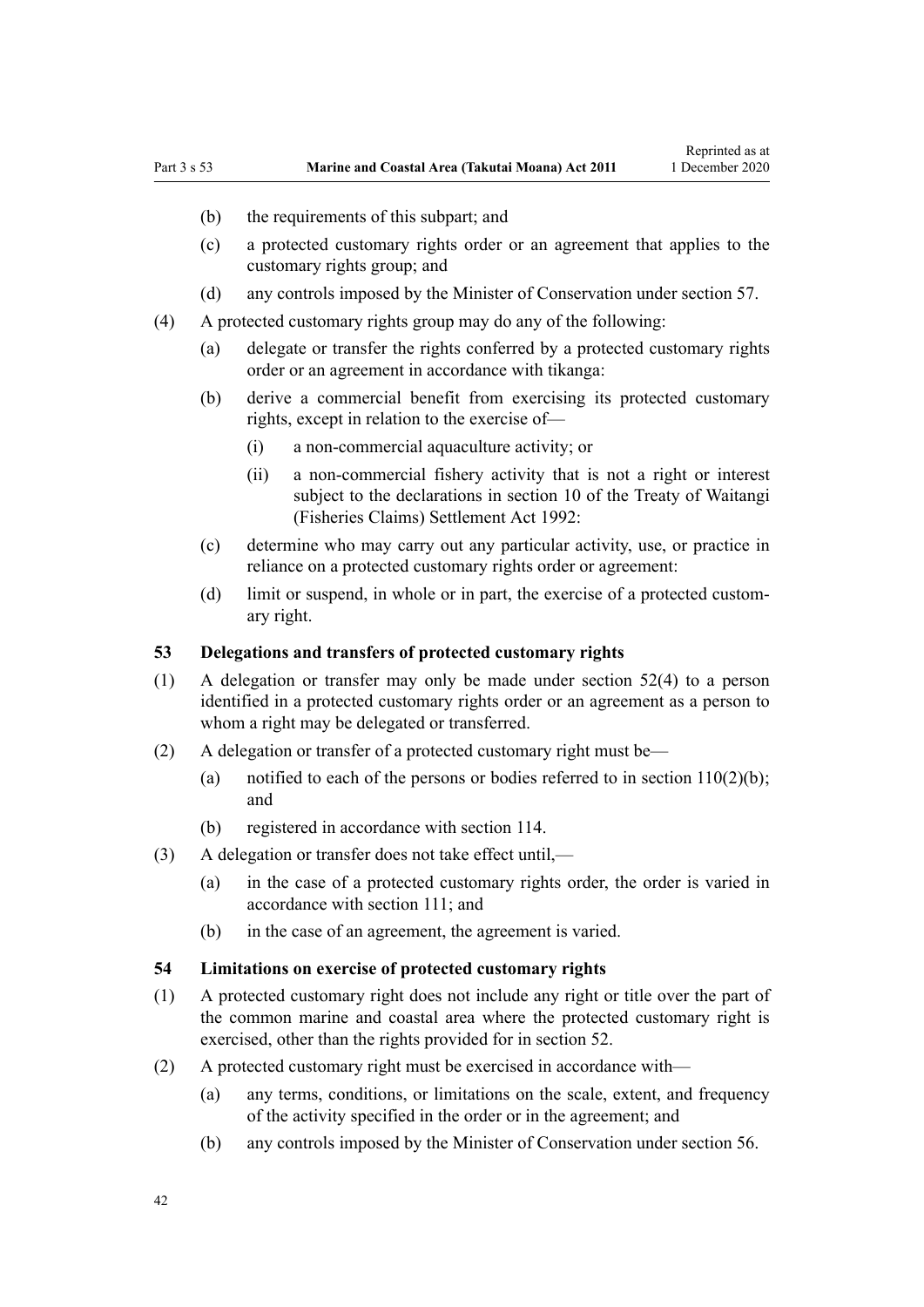Reprinted as at

# **55 Effect of protected customary rights on resource consent applications**

- (1) This section applies if an application for a resource consent for an activity to be undertaken wholly or in part within a protected customary rights area is lodged on or after the date that—
	- (a) a protected customary rights agreement comes into effect under [section](#page-69-0)  $96(1)(a)$ ; or
	- (b) a protected customary rights order is sealed in accordance with [section](#page-77-0) [113](#page-77-0).
- (2) A consent authority must not grant a resource consent for an activity (including a controlled activity) to be carried out in a protected customary rights area if the activity will, or is likely to, have adverse effects that are more than minor on the exercise of a protected customary right, unless—
	- (a) the relevant protected customary rights group gives its written approval for the proposed activity; or
	- (b) the activity is one to which subsection (3) applies.
- (3) The existence of a protected customary right does not limit or otherwise affect the grant of—
	- (a) a coastal permit under the [Resource Management Act 1991](http://legislation.govt.nz/pdflink.aspx?id=DLM230264) to permit existing aquaculture activities to continue to be carried out in a specified part of the common marine and coastal area,—
		- (i) regardless of when the application is lodged or whether there is any change in the species farmed or in the method of marine farming; and
		- (ii) provided that there is no increase in the area, or change to the location, of the coastal space occupied by the aquaculture activity for which the existing coastal permit was granted; or
	- (b) a resource consent under [section 330A](http://legislation.govt.nz/pdflink.aspx?id=DLM239008) of the Resource Management Act 1991 for an emergency activity (within the meaning of [section 63](#page-48-0)) undertaken in accordance with [section 330](http://legislation.govt.nz/pdflink.aspx?id=DLM239003) of that Act, as if the emergency activity were an emergency work to which section 330 applies; or
	- (c) a resource consent for an existing accommodated infrastructure (within the meaning of [section 63\)](#page-48-0) if any adverse effects of the proposed activity on the exercise of a protected customary right will be or are likely to be—
		- (i) the same or similar in character, intensity, and scale as those that existed before the application for the resource consent was lodged; or
		- (ii) if more than minor or temporary in nature; or
	- (d) a resource consent for a deemed accommodated activity (within the meaning of section  $65(1)(b)(i)$ .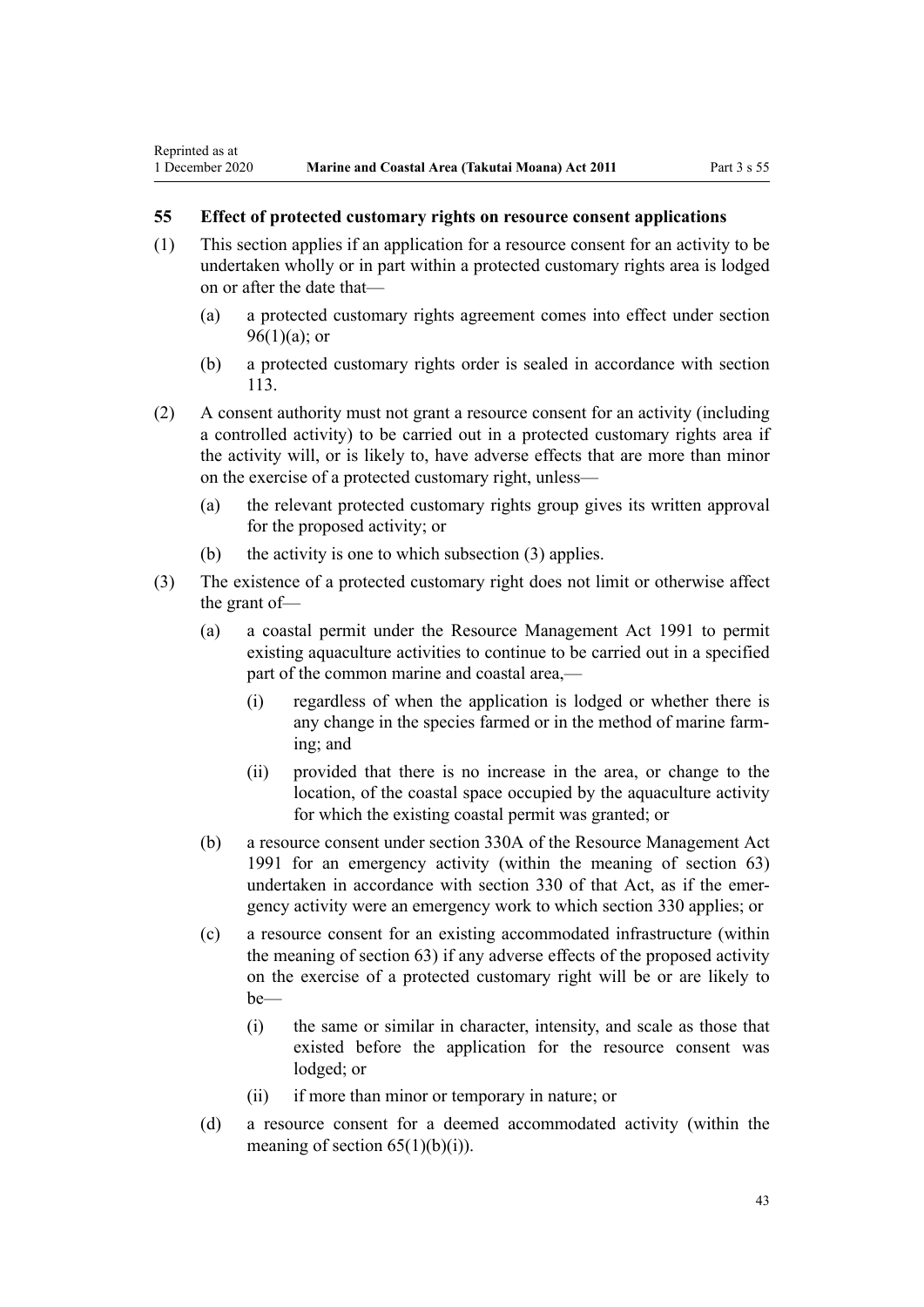- <span id="page-43-0"></span>(4) In the case where a deemed accommodated activity within the meaning of [sec](#page-51-0)tion  $65(1)(b)(i)$  applies, the consent authority must, when considering applications for a resource consent relating to that activity, have particular regard to the nature of the protected customary right.
- (5) The provisions of [Part 1](#page-84-0) of Schedule 1 apply for the purposes of subsections (2) and (3).

## *Controls*

## **56 Controls on exercise of protected customary rights**

- (1) If, at any time, the Minister of Conservation determines that the exercise of protected customary rights under a protected customary rights order or agreement has, or is likely to have, a significant adverse effect on the environment, the Minister may impose controls, including any terms, conditions, or restrictions that the Minister thinks fit, on the exercise of the rights.
- (2) Any person may apply to the Minister of Conservation for controls to be imposed on the exercise of a protected customary right, stating the reasons for the application.
- (3) If the Minister is satisfied that the application raises reasonable concerns that the exercise of a protected customary right has, or is likely to have, a significant adverse effect on the environment, the Minister must serve the notice, stating his or her intention to consider imposing controls, on—
	- (a) the protected customary rights group; and
	- (b) the local authorities that have statutory functions in the area where the protected customary right applies; and
	- (c) the person applying for controls to be imposed.
- (4) If the Minister is not satisfied that an application under subsection (2) raises reasonable concerns that the exercise of a protected customary right has, or is likely to have, a significant adverse effect on the environment, the Minister must advise the applicant accordingly, giving reasons for that decision.
- (5) [Part 2](#page-86-0) of Schedule 1 applies to making a determination as to whether there is, or is likely to be, a significant adverse effect on the environment, for the purpose of imposing controls under this section.

### **57 Notification of controls**

- (1) The Minister of Conservation must notify in the *Gazette* any controls imposed under section 56.
- (2) The notice must set out—
	- (a) the name and contact details of the relevant protected customary rights group; and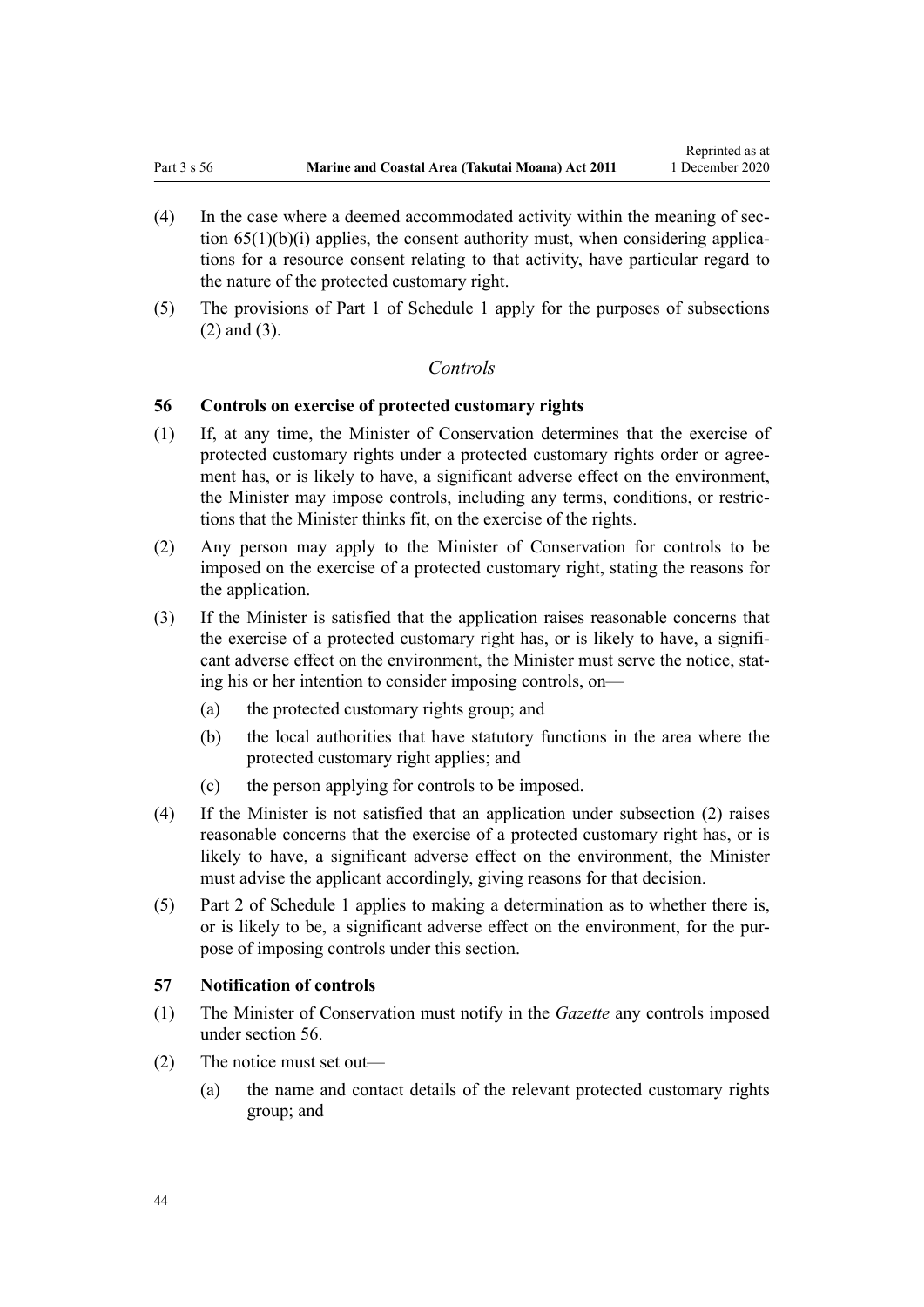- <span id="page-44-0"></span>(b) a description of the extent of the protected customary rights area that is subject to the controls; and
- (c) a description of the protected customary right that is subject to the controls; and
- (d) a description of the controls, including any standards, terms, conditions, or restrictions, to be applied and the reasons for the controls; and
- (e) the date on which the controls take effect (which must be as soon as is reasonably practicable after the date of the notice).
- (3) The Minister of Conservation must, as soon as practicable after giving notice, provide a copy of the notice to—
	- (a) the protected customary rights group to which the notice applies; and
	- (b) the Minister of Māori Affairs; and
	- (c) the local authorities that have statutory functions in, or relating to, the protected customary rights area; and
	- (d) the chief executive.
- (4) Controls take effect on the date stated in the *Gazette* notice.

# Subpart 3—Customary marine title

*Determination of whether customary marine title exists*

## **58 Customary marine title**

- (1) Customary marine title exists in a specified area of the common marine and coastal area if the applicant group—
	- (a) holds the specified area in accordance with tikanga; and
	- (b) has, in relation to the specified area,—
		- (i) exclusively used and occupied it from 1840 to the present day without substantial interruption; or
		- (ii) received it, at any time after 1840, through a customary transfer in accordance with subsection (3).
- (2) For the purpose of subsection (1)(b), there is no substantial interruption to the exclusive use and occupation of a specified area of the common marine and coastal area if, in relation to that area, a resource consent for an activity to be carried out wholly or partly in that area is granted at any time between—
	- (a) the commencement of this Act; and
	- (b) the effective date.
- (3) For the purposes of subsection  $(1)(b)(ii)$ , a transfer is a customary transfer if—
	- (a) a customary interest in a specified area of the common marine and coastal area was transferred—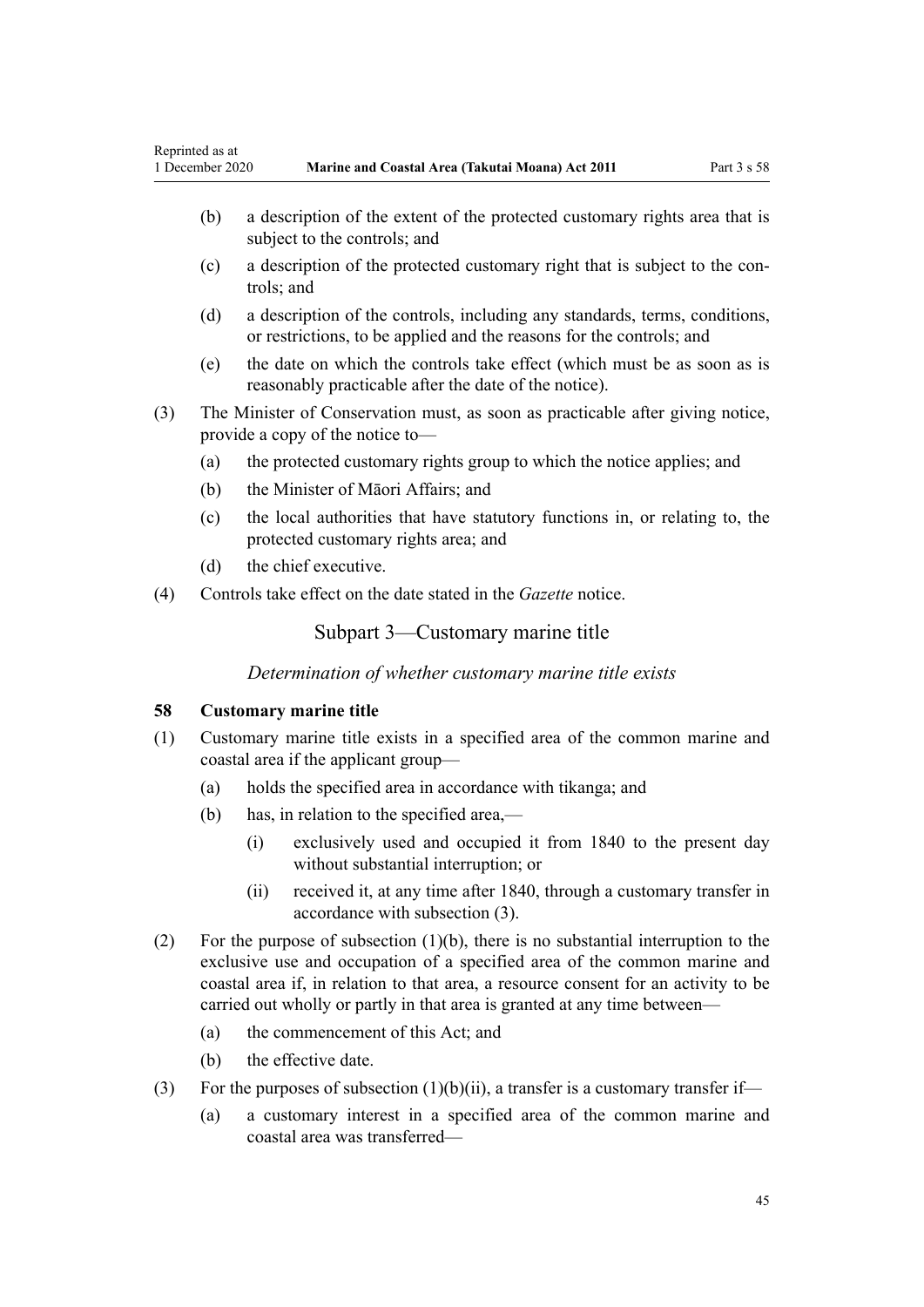- (i) between or among members of the applicant group; or
- (ii) to the applicant group or some of its members from a group or some members of a group who were not part of the applicant group; and
- (b) the transfer was in accordance with tikanga; and
- (c) the group or members of the group making the transfer—
	- (i) held the specified area in accordance with tikanga; and
	- (ii) had exclusively used and occupied the specified area from 1840 to the time of the transfer without substantial interruption; and
- (d) the group or some members of the group to whom the transfer was made have—
	- (i) held the specified area in accordance with tikanga; and
	- (ii) exclusively used and occupied the specified area from the time of the transfer to the present day without substantial interruption.
- (4) Without limiting subsection (2), customary marine title does not exist if that title is extinguished as a matter of law.

### **59 Matters relevant to whether customary marine title exists**

- (1) Matters that may be taken into account in determining whether customary marine title exists in a specified area of the common marine and coastal area include—
	- (a) whether the applicant group or any of its members—
		- (i) own land abutting all or part of the specified area and have done so, without substantial interruption, from 1840 to the present day:
		- (ii) exercise non-commercial customary fishing rights in the specified area, and have done so from 1840 to the present day; and
	- (b) if paragraph (a) applies, the extent to which there has been such ownership or exercise of fishing rights in the specified area.
- (2) To avoid doubt, [section 10](http://legislation.govt.nz/pdflink.aspx?id=DLM281461) of the Treaty of Waitangi (Fisheries Claims) Settlement Act 1992 does not limit subsection (1)(a)(ii).
- (3) The use at any time, by persons who are not members of an applicant group, of a specified area of the common marine and coastal area for fishing or navigation does not, of itself, preclude the applicant group from establishing the existence of customary marine title.
- (4) For the purpose of subsection  $(1)(a)(i)$ , **land abutting all or part of the specified area** means—
	- (a) land that directly abuts the specified area; or
	- (b) land that does not directly abut the specified area, but does directly abut any of the following: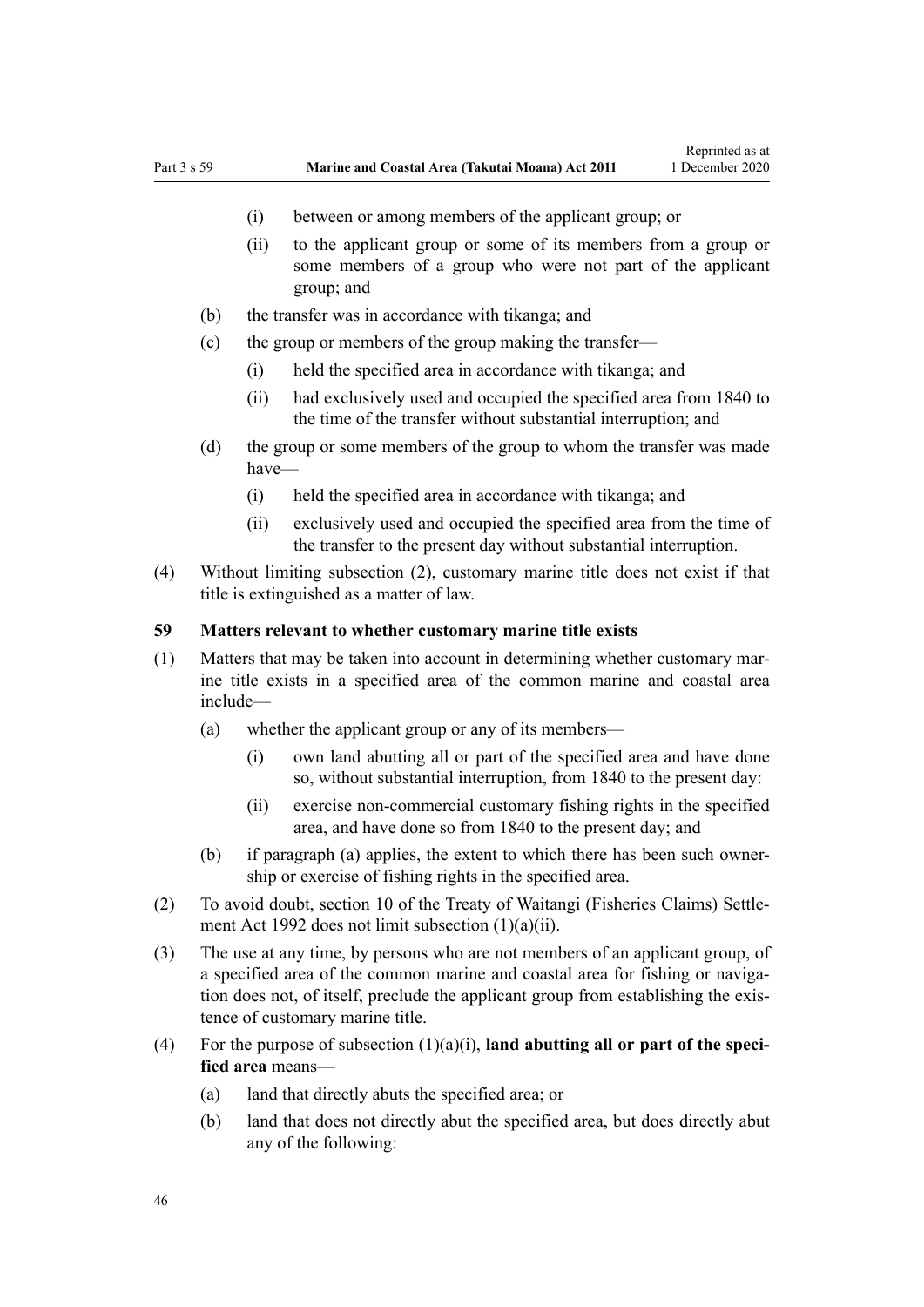<span id="page-46-0"></span>

| Reprinted as at<br>1 December 2020  |                                            |                                                                                                                                                                                                                                                                                                                                                                                                                 | Marine and Coastal Area (Takutai Moana) Act 2011                                                                                                                 | Part $3 s 60$ |  |
|-------------------------------------|--------------------------------------------|-----------------------------------------------------------------------------------------------------------------------------------------------------------------------------------------------------------------------------------------------------------------------------------------------------------------------------------------------------------------------------------------------------------------|------------------------------------------------------------------------------------------------------------------------------------------------------------------|---------------|--|
|                                     |                                            | (i)                                                                                                                                                                                                                                                                                                                                                                                                             | a marginal strip (as defined in section $2(1)$ of the Conservation<br>Act 1987) that directly abuts the specified area:                                          |               |  |
|                                     |                                            | (ii)                                                                                                                                                                                                                                                                                                                                                                                                            | an esplanade reserve (as defined in section $2(1)$ of the Resource<br>Management Act 1991), but only to the extent that it directly<br>abuts the specified area: |               |  |
|                                     |                                            | (iii)                                                                                                                                                                                                                                                                                                                                                                                                           | a reserve (as defined in section $2(1)$ of the Reserves Act 1977),<br>but only to the extent that it directly abuts the specified area:                          |               |  |
|                                     |                                            | (iv)                                                                                                                                                                                                                                                                                                                                                                                                            | a Māori reservation (as defined in section $2(1)$ of the Reserves Act<br>1977) that directly abuts the specified area:                                           |               |  |
|                                     |                                            | (v)                                                                                                                                                                                                                                                                                                                                                                                                             | a road that directly abuts the specified area:                                                                                                                   |               |  |
|                                     |                                            | (vi)                                                                                                                                                                                                                                                                                                                                                                                                            | a railway line that directly abuts the specified area.                                                                                                           |               |  |
| Rights under customary marine title |                                            |                                                                                                                                                                                                                                                                                                                                                                                                                 |                                                                                                                                                                  |               |  |
| 60                                  | Scope and effect of customary marine title |                                                                                                                                                                                                                                                                                                                                                                                                                 |                                                                                                                                                                  |               |  |
| (1)                                 | Customary marine title-                    |                                                                                                                                                                                                                                                                                                                                                                                                                 |                                                                                                                                                                  |               |  |
|                                     | (a)                                        | provides an interest in land, but does not include a right to alienate or<br>otherwise dispose of any part of a customary marine title area; and                                                                                                                                                                                                                                                                |                                                                                                                                                                  |               |  |
|                                     | (b)                                        | provides only for the exercise of the rights listed in section 62 and<br>described in sections 66 to 93; and                                                                                                                                                                                                                                                                                                    |                                                                                                                                                                  |               |  |
|                                     | (c)                                        | has effect on and from the effective date.                                                                                                                                                                                                                                                                                                                                                                      |                                                                                                                                                                  |               |  |
| (2)                                 | A customary marine title group—            |                                                                                                                                                                                                                                                                                                                                                                                                                 |                                                                                                                                                                  |               |  |
|                                     | (a)                                        | may use, benefit from, or develop a customary marine title area (includ-<br>ing derive commercial benefit) by exercising the rights conferred by a<br>customary marine title order or agreement, but is not exempt from<br>obtaining any relevant resource consent, permit, or approval that may be<br>required under another enactment for the use and development of that<br>customary marine title area; and |                                                                                                                                                                  |               |  |
|                                     | (b)                                        | $of$ —                                                                                                                                                                                                                                                                                                                                                                                                          | is not liable for payment, in relation to the customary marine title area,                                                                                       |               |  |
|                                     |                                            | (i)                                                                                                                                                                                                                                                                                                                                                                                                             | coastal occupation charges imposed under section 64A of the<br>Resource Management Act 1991; or                                                                  |               |  |
|                                     |                                            | (ii)                                                                                                                                                                                                                                                                                                                                                                                                            | royalties for sand and shingle imposed by regulations made under<br>the Resource Management Act 1991.                                                            |               |  |
| (3)                                 | A customary marine title group may-        |                                                                                                                                                                                                                                                                                                                                                                                                                 |                                                                                                                                                                  |               |  |
|                                     | (a)                                        | delegate the rights conferred by a customary marine title order or an<br>agreement in accordance with tikanga; or                                                                                                                                                                                                                                                                                               |                                                                                                                                                                  |               |  |
|                                     | (b)                                        |                                                                                                                                                                                                                                                                                                                                                                                                                 | transfer a customary marine title order or an agreement in accordance<br>with tikanga.                                                                           |               |  |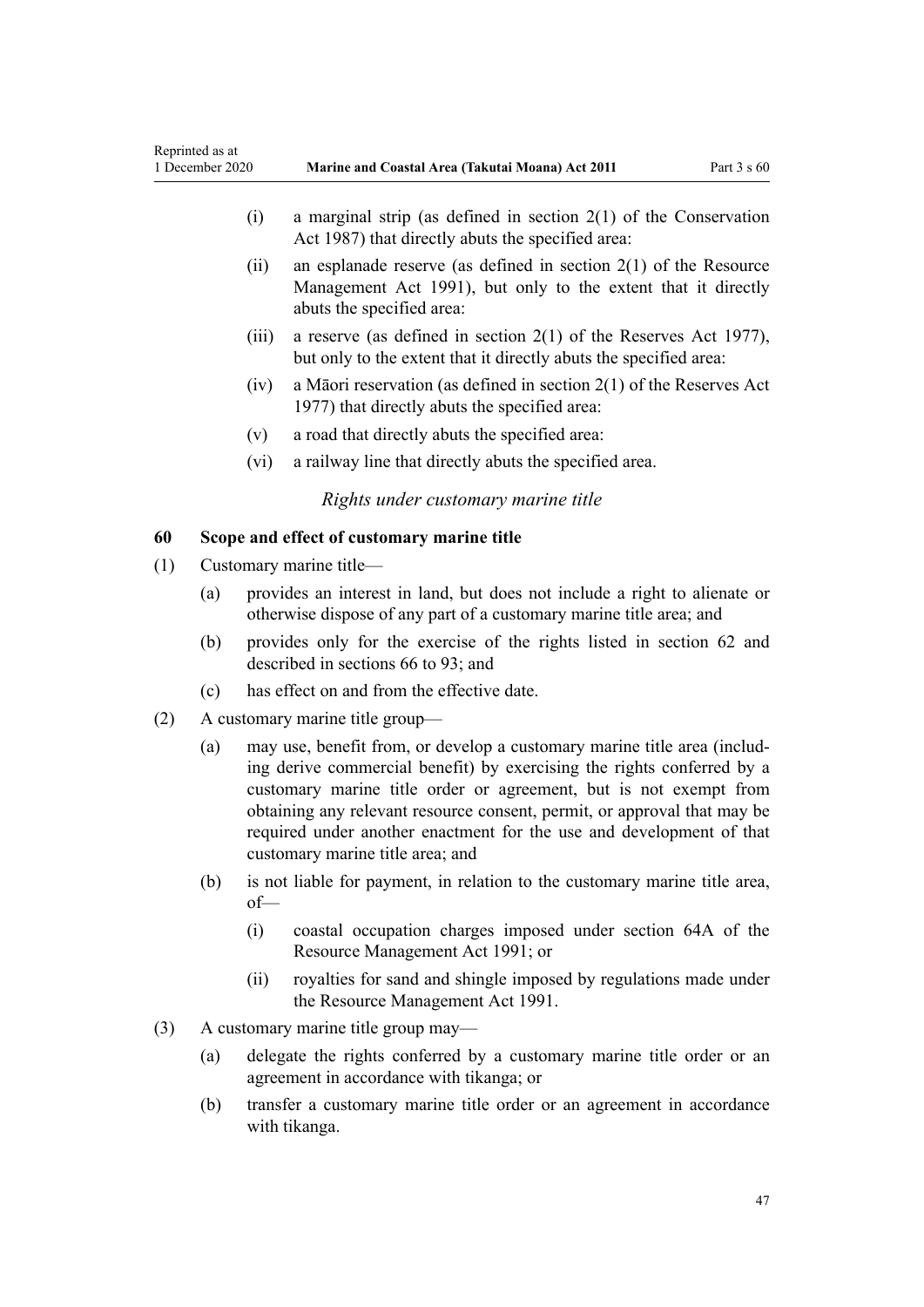### <span id="page-47-0"></span>**61 Delegation and transfer**

- (1) A delegation or transfer permitted by [section 60\(3\)](#page-46-0) may only be to persons who—
	- (a) belong to the same iwi or hapū as the customary marine title group making the delegation or transfer; and
	- (b) are specified in the relevant customary marine title order or agreement.
- (2) A delegation or transfer of customary marine title recognised by an order or in an agreement takes effect only when, as the case requires,—
	- (a) the order has been varied in accordance with [section 111](#page-75-0); or
	- (b) the agreement has been varied.
- (3) If customary marine title is delegated, the applicant group remains the holder of the customary marine title.
- (4) If customary marine title is transferred, the persons to whom the title is transferred become the customary marine title group.

### **62 Rights conferred by customary marine title**

- (1) The following rights are conferred by, and may be exercised under, a customary marine title order or an agreement on and from the effective date:
	- (a) a [Resource Management Act 1991](http://legislation.govt.nz/pdflink.aspx?id=DLM230264) (**RMA**) permission right (*see* [sections](#page-52-0) [66 to 70\)](#page-52-0); and
	- (b) a conservation permission right (*see* [sections 71 to 75\)](#page-55-0); and
	- (c) a right to protect wāhi tapu and wāhi tapu areas (*see* [sections 78 to 81](#page-59-0)); and
	- (d) rights in relation to—
		- (i) marine mammal watching permits (*see* [section 76\)](#page-58-0); and
		- (ii) the process for preparing, issuing, changing, reviewing, or revoking a New Zealand coastal policy statement (*see* [section 77\)](#page-59-0); and
	- (e) the prima facie ownership of newly found taonga tūturu (*see* [section 82](#page-62-0)); and
	- (f) the ownership of minerals other than—
		- (i) minerals within the meaning of [section 10](http://legislation.govt.nz/pdflink.aspx?id=DLM246310) of the Crown Minerals Act 1991; or
		- (ii) pounamu to which [section 3](http://legislation.govt.nz/pdflink.aspx?id=DLM413605) of the Ngai Tahu (Pounamu Vesting) Act 1997 applies (*see* [section 83](#page-63-0)); and
	- (g) the right to create a planning document (*see* [sections 85 to 93](#page-64-0)).
- (2) Subsection (3) applies if a person applies for a resource consent, a permit, or an approval in relation to a part of the common marine and coastal area in respect of which—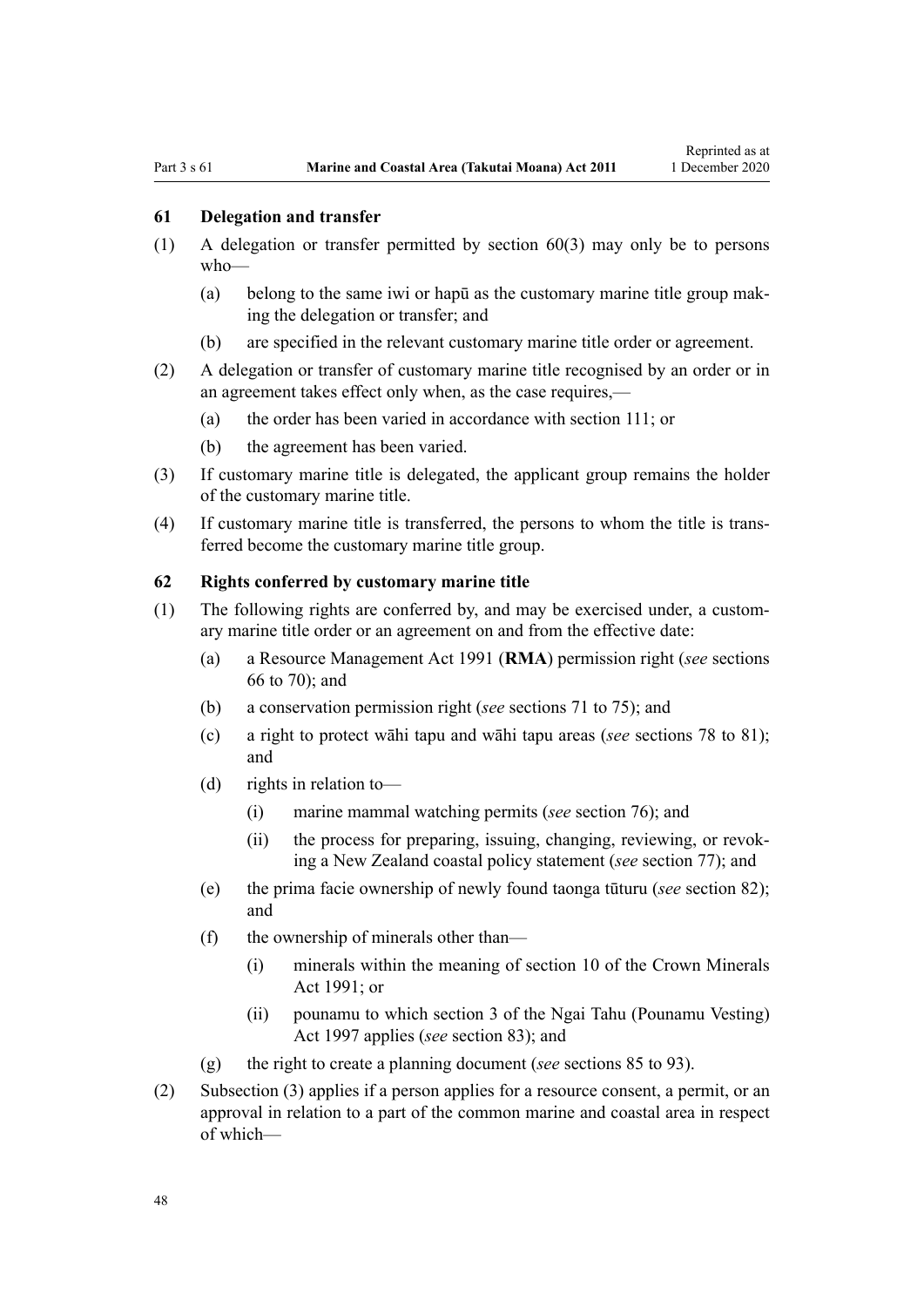- (a) no customary marine title order or agreement applies; but
- (b) either—

<span id="page-48-0"></span>Reprinted as at

- (i) an applicant group has applied to the Court under [section 100](#page-71-0) for recognition of customary marine title and notice has been given in accordance with [section 103;](#page-72-0) or
- (ii) an applicant group has applied to enter negotiations under [section](#page-69-0) [95.](#page-69-0)
- (3) Before a person may lodge an application that relates to a right conferred by a customary marine title order or agreement, that person must—
	- (a) notify the applicant group about the application; and
	- (b) seek the views of the group on the application.

# *Accommodated activities*

### **63 Interpretation**

In this section and in [sections 64](#page-50-0) and [65](#page-51-0),—

**accommodated activities** are activities that are—

- (a) expressly excluded under [section 64\(1\)](#page-50-0) from the exercise of an RMA permission right or a conservation permission right by a customary marine title group; and
- (b) within the scope of the activities provided for by [section 64\(1\)](#page-50-0)

**accommodated infrastructure** means infrastructure (including structures and associated operations) that is—

- (a) lawfully established; and
- (b) owned, operated, or carried out by 1 or more of the following:
	- (i) the Crown, including a Crown entity:
	- (ii) a local authority or a council-controlled organisation:
	- (iii) a network utility operator (within the meaning of [section 166](http://legislation.govt.nz/pdflink.aspx?id=DLM236206) of the Resource Management Act 1991):
	- (iv) an electricity generator (as defined in [section 2\(1\)](http://legislation.govt.nz/pdflink.aspx?id=DLM281866) of the Electricity Act 1992):
	- (v) a port company (as defined in [section 2\(1\)](http://legislation.govt.nz/pdflink.aspx?id=DLM131688) of the Port Companies Act 1988):
	- (vi) a port operator (as defined in [Part 3A](http://legislation.govt.nz/pdflink.aspx?id=DLM5689750) of the Maritime Transport Act 1994):
- (c) reasonably necessary for—
	- (i) the national social or economic well-being; or
	- (ii) the social or economic well-being of the region in which the infrastructure is located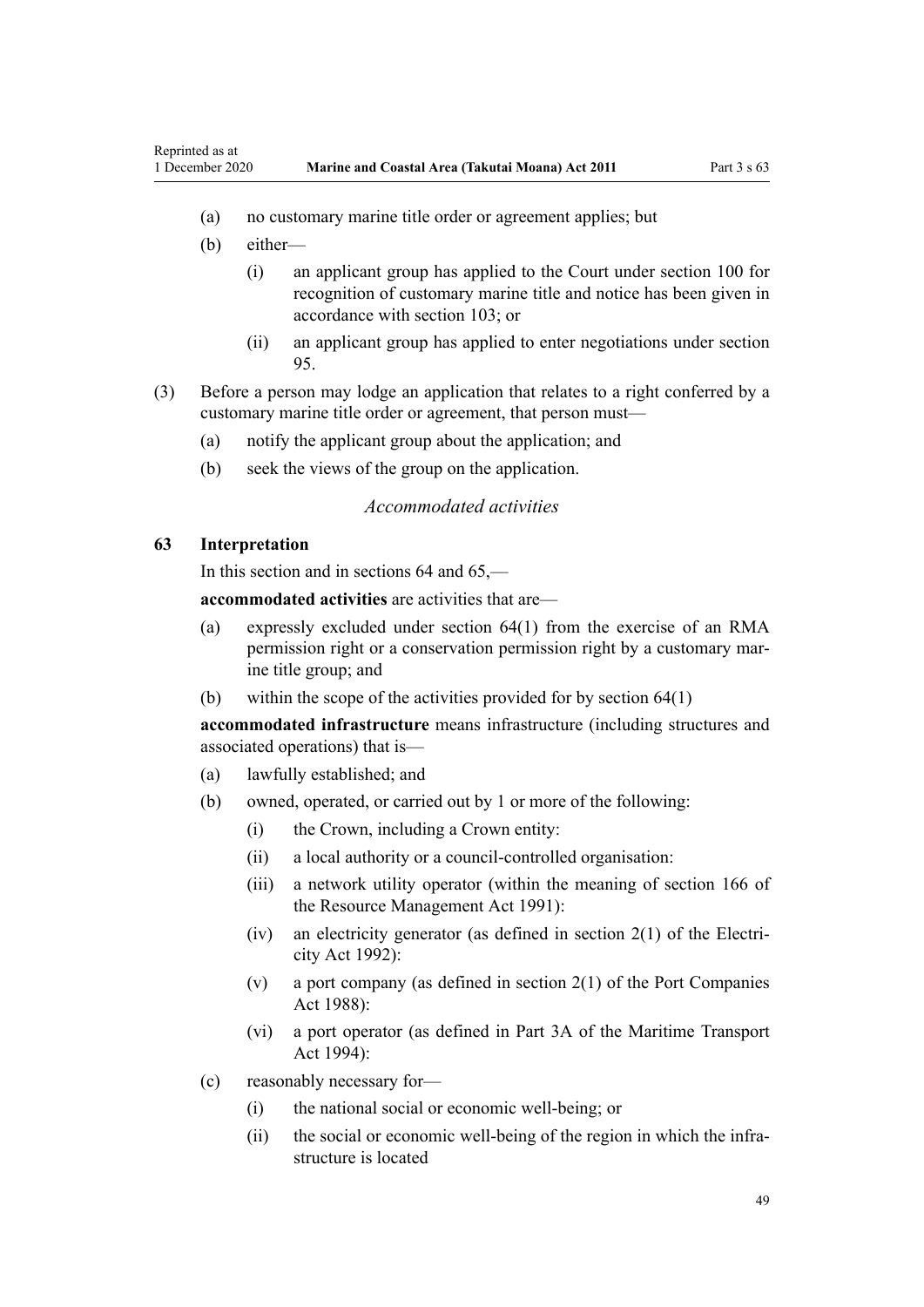**associated operations** means activities that are necessary for the functioning of an accommodated infrastructure, including—

- (a) an activity carried out under a resource consent granted under the [Resource Management Act 1991](http://legislation.govt.nz/pdflink.aspx?id=DLM230264) to permit existing accommodated infrastructure to continue in the same location; and
- (b) maintenance, remedial, and restoration work; and
- (c) the upgrading of existing infrastructure, but only if the effects on the environment of the upgraded infrastructure, assessed at the date when an application is made to upgrade the existing infrastructure, are to be the same or similar in character, intensity, and scale as the effects of the infrastructure that is being upgraded; and
- (d) the replacement of a part of existing infrastructure by a new part of the same or similar nature; and
- (e) the relocation of existing infrastructure, if—
	- (i) that is necessary for the continuing operation of the infrastructure; and
	- (ii) the effects on the environment of the new location, assessed at the date when an application is made to relocate the existing infrastructure, are the same or similar in character, intensity, and scale as the effects of the infrastructure in its previous location; and
- (f) dredging as part of the ongoing operation of a port

**Crown agent** has the meaning given in [section 10\(1\)](http://legislation.govt.nz/pdflink.aspx?id=DLM329649) of the Crown Entities Act 2004

**deemed accommodated activities** are the activities described in [section 65](#page-51-0) **emergency activity**—

- (a) means an activity undertaken in a customary marine title area to prevent, remove, or reduce—
	- (i) an actual or imminent danger to human health or safety; or
	- (ii) a danger to the environment or property so significant that immediate action is required; and
- (b) includes all necessary coastal protection work undertaken in a customary marine title area by a local authority or Crown agency; and
- (c) includes any activity authorised by an enactment for the purpose of preventing any of the matters referred to in paragraph (a), including an activity in relation to—
	- (i) a state of emergency declared under the [Civil Defence Emergency](http://legislation.govt.nz/pdflink.aspx?id=DLM149788) [Management Act 2002;](http://legislation.govt.nz/pdflink.aspx?id=DLM149788) or
	- (ii) a biosecurity emergency declared under [section 144](http://legislation.govt.nz/pdflink.aspx?id=DLM316395) of the Biosecurity Act 1993; or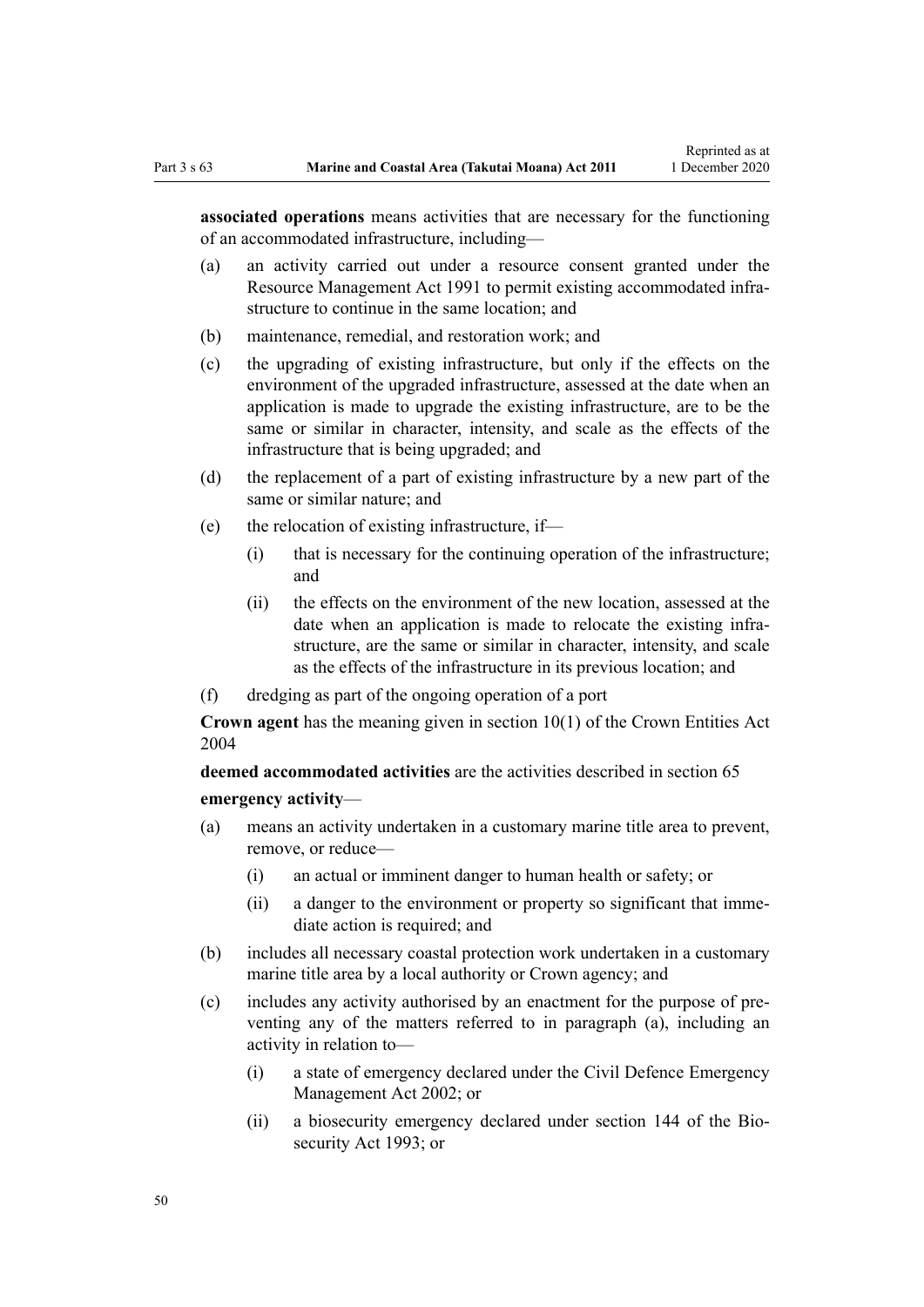- <span id="page-50-0"></span>(iii) an emergency or a special emergency declared under [section 49B](http://legislation.govt.nz/pdflink.aspx?id=DLM384019) or [136](http://legislation.govt.nz/pdflink.aspx?id=DLM384998) of the Hazardous Substances and New Organisms Act 1996; or
- (iv) a marine oil spill response under the [Maritime Transport Act](http://legislation.govt.nz/pdflink.aspx?id=DLM334659) [1994](http://legislation.govt.nz/pdflink.aspx?id=DLM334659); or
- (v) an emergency within the meaning of [section 6](http://legislation.govt.nz/pdflink.aspx?id=DLM6678613) of the Fire and Emergency New Zealand Act 2017; or
- (vi) emergency works described in [section 330](http://legislation.govt.nz/pdflink.aspx?id=DLM239003) of the Resource Management Act 1991

**existing**, in relation to an activity, means an activity for which, before the effective date, any necessary resource consents have been granted, whether or not any or all of them have been given effect to before the effective date.

Section 63 **accommodated infrastructure** paragraph (b)(vi): replaced, on 23 October 2013, by [sec](http://legislation.govt.nz/pdflink.aspx?id=DLM4698973)[tion 90](http://legislation.govt.nz/pdflink.aspx?id=DLM4698973) of the Maritime Transport Amendment Act 2013 (2013 No 84).

Section 63 **emergency activity** paragraph (c)(v): amended, on 1 July 2017, by [section 197](http://legislation.govt.nz/pdflink.aspx?id=DLM6678752) of the Fire and Emergency New Zealand Act 2017 (2017 No 17).

## **64 Accommodated activities**

- (1) An accommodated activity—
	- (a) may be carried out in a part of the common marine and coastal area despite customary marine title being recognised in respect of that part under [subpart 1](#page-69-0) or [2](#page-70-0) of Part 4; and
	- (b) is not limited or otherwise affected by the exercise of an RMA permission right or a conservation permission right; but
	- (c) does not limit or otherwise affect the exercise of any other right referred to in section  $62(1)$ .
- (2) For the purposes of this subpart, **accommodated activity** means any of the following activities, to the extent that they are within a customary marine title area:
	- (a) an activity authorised under a resource consent, whenever granted, if the application for the consent is first accepted by the consent authority before the effective date:
	- (b) an activity that may be carried out under a resource consent, whenever granted, for a minimum impact activity (as defined in [section 2\(1\)](http://legislation.govt.nz/pdflink.aspx?id=DLM242543) of the Crown Minerals Act 1991) relating to petroleum (as defined in section 2(1) of that Act):
	- (c) accommodated infrastructure:
	- (d) the management activities for which a resource consent is required in relation to—
		- (i) an existing marine reserve:
		- (ii) an existing wildlife sanctuary: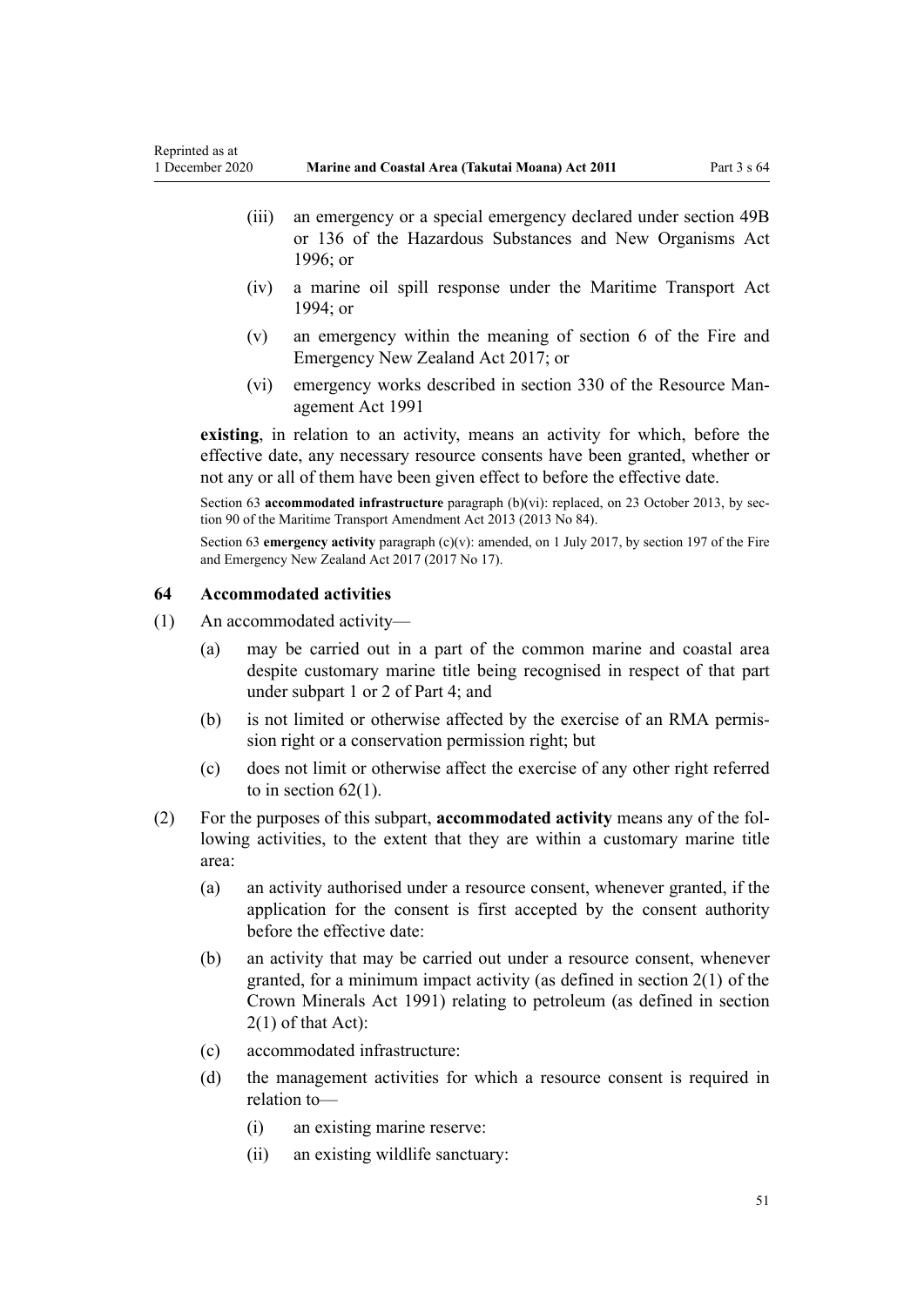- <span id="page-51-0"></span>(iii) an existing marine mammal sanctuary:
- (iv) an existing concession:
- (e) an activity carried out under a coastal permit granted under the [Resource](http://legislation.govt.nz/pdflink.aspx?id=DLM230264) [Management Act 1991](http://legislation.govt.nz/pdflink.aspx?id=DLM230264) to permit existing aquaculture activities to continue to be carried out in a specified part of the common marine and coastal area,—
	- (i) regardless of when the application is lodged or whether there is any change in the species farmed or in the method of marine farming; but
	- (ii) provided that there is no increase in the area, or change of location, of the coastal space occupied by the aquaculture activities for which the existing coastal permit was granted:
- (f) an emergency activity:
- (g) scientific research or monitoring that is undertaken or funded by—
	- (i) the Crown:
	- (ii) any Crown agent:
	- (iii) the regional council with statutory functions in the region where the research or monitoring is to take place:
- (h) a deemed accommodated activity.
- (3) Subsection (4) applies if, in relation to whether an activity is an accommodated activity, there is a dispute between—
	- (a) a customary marine title group; and
	- (b) the person who owns, operates, or carries out the activity that is the subject of the dispute.
- (4) Either party to the dispute may refer the dispute to the Minister for Land Information for resolution.
- (5) The decision of the Minister is final.

#### **65 Deemed accommodated activities**

- (1) For the purpose of [section 64\(2\)\(h\)](#page-50-0) and [Schedule 2](#page-92-0), the following activities are deemed to be accommodated activities:
	- (a) the construction or operation of any proposed infrastructure that—
		- (i) is within the meaning of paragraph (b) of the definition of **accommodated infrastructure**; and
		- (ii) cannot practicably be constructed or operated in any location other than within a customary marine title area; and
		- (iii) is essential for—
			- (A) the national social or economic well-being; or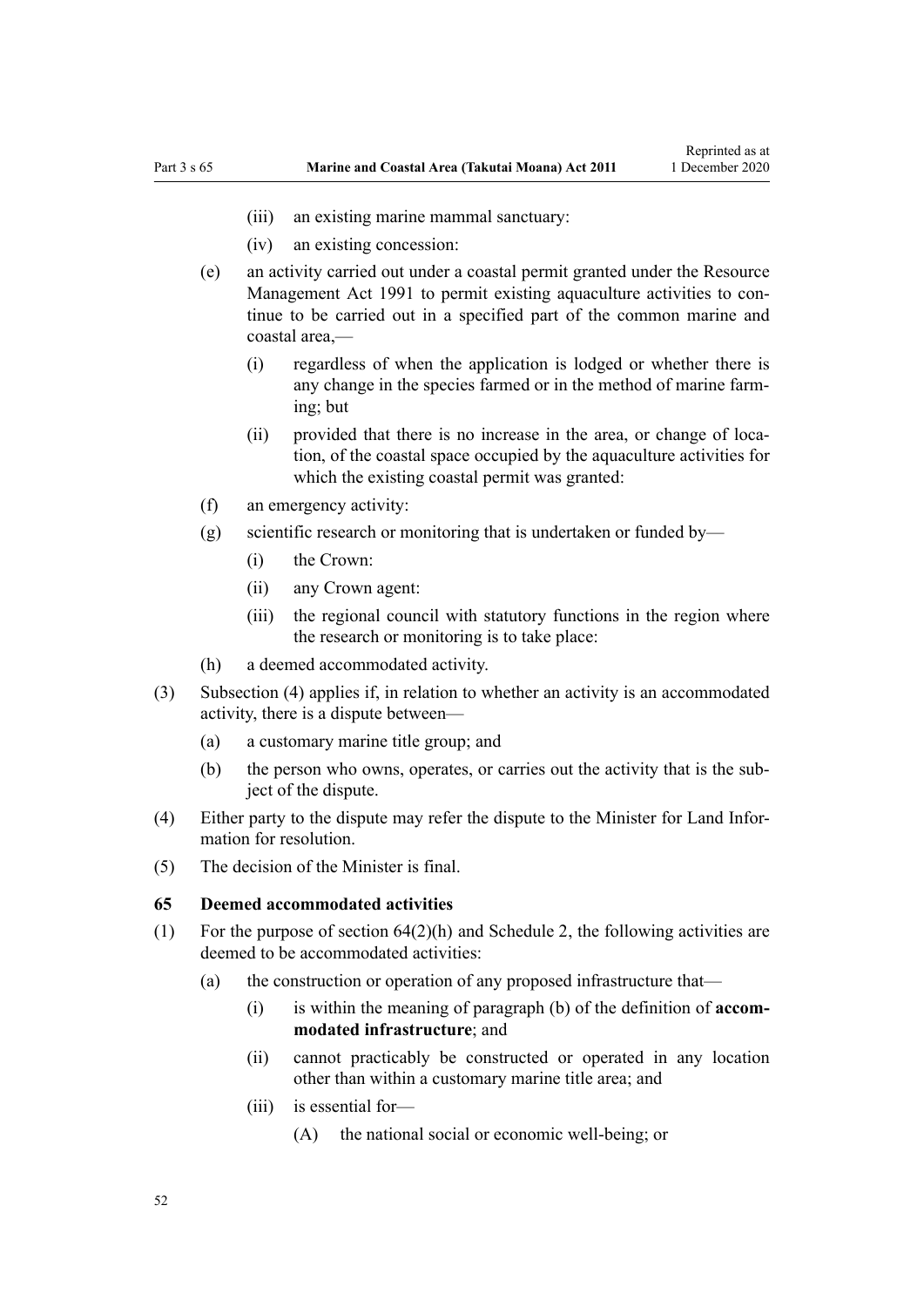- (B) the social or economic well-being of the region in which the infrastructure is located; and
- <span id="page-52-0"></span>(iv) in any case where the construction of infrastructure is to take place at any time after the commencement of this Act, that construction is either—
	- (A) agreed in principle in accordance with [Part 1](#page-92-0) of Schedule 2 (subject to all necessary consents being obtained) by the group that holds a customary marine title order in the area relevant to the proposed infrastructure; or
	- (B) classified by the Minister for Land Information as a deemed accommodated activity (subject to all necessary resource consents being obtained) in accordance with [Part 1](#page-92-0) of Schedule 2:
- (b) any activity—
	- (i) that, at any time after the commencement of this Act, is necessary for, or reasonably related to, prospecting, exploration, mining operations, or mining (as those terms are defined in [section 2\(1\)](http://legislation.govt.nz/pdflink.aspx?id=DLM242543) of the Crown Minerals Act 1991) for petroleum under a privilege; and
	- (ii) for which an agreement or an arbitral award has been made under [Part 2](#page-95-0) of Schedule 2:
- (c) any activity—
	- (i) that, at any time after the commencement of this Act, is necessary for, or reasonably related to, the exercise of a privilege in existence immediately before the effective date and of the rights associated with that privilege, as provided for in [section 84\(1\)](#page-63-0); and
	- (ii) for which an agreement or arbitral award has been made under [Part 2](#page-95-0) of Schedule 2.
- (2) Nothing in subsection  $(1)(a)$  or (b) limits the discretion of a consent authority—
	- (a) to decline an application for a resource consent; or
	- (b) to impose conditions on the resource consent.

# *RMA permission right*

# **66 Scope of Resource Management Act 1991 permission right**

(1) An RMA permission right applies to activities that are to be carried out under a resource consent, including a resource consent for a controlled activity, to the extent that the resource consent is for an activity to be carried out within a customary marine title area.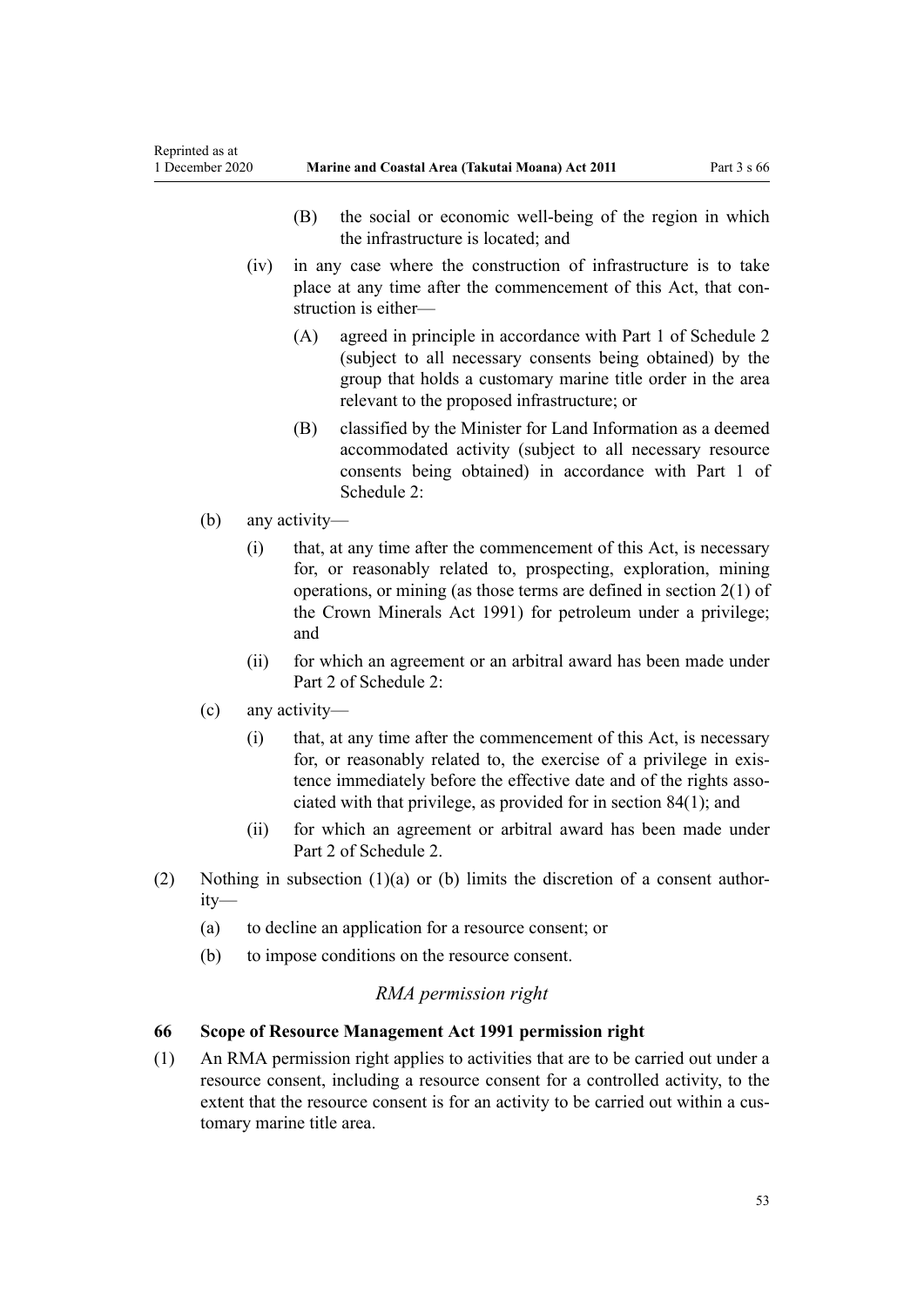- <span id="page-53-0"></span>(2) A customary marine title group may give or decline permission, on any grounds, for an activity to which an RMA permission right applies.
- (3) Permission given by a customary marine title group cannot be revoked.
- (4) An RMA permission right does not apply to the grant or exercise of a resource consent for an accommodated activity.
- (5) An RMA permission right, or permission given under such a right, does not limit the discretion of a consent authority—
	- (a) to decline an application for a resource consent; or
	- (b) to impose conditions.
- (6) In this section, **consent authority** includes the Minister of Conservation and the Minister for the Environment exercising the powers of a consent authority under the [Resource Management Act 1991](http://legislation.govt.nz/pdflink.aspx?id=DLM230264).

### **67 Procedural matters relevant to exercise of RMA permission right**

- (1) A person seeking to carry out an activity (the **applicant**) to which an RMA permission right applies—
	- (a) must make a request for permission by notice to the relevant customary marine title group; and
	- (b) may do so at any time before the relevant resource consent may commence.
- (2) The customary marine title group must—
	- (a) notify in writing its decision on a request for permission to—
		- (i) the applicant who gave notice under subsection (1); and
		- (ii) the relevant consent authority; and
	- (b) if permission is given, specify—
		- (i) the activity for which permission is given; and
		- (ii) the applicant who is to have the benefit of the permission; and
		- (iii) the duration of the permission.
- (3) Unless the customary marine title group has already notified its decision to the applicant under subsection (2), it must do so not later than 40 working days after it receives a notice from the applicant that the applicant has been granted the relevant resource consent (whether or not the applicant had previously notified the customary marine title group of the application).
- (4) The customary marine title group is to be treated as having given permission for the resource consent, for its duration, if notice of its decision is not received by the applicant in accordance with subsection (3).
- (5) In subsection (3), the grant of a resource consent means that the consent has been granted and any appeal rights exhausted, and that the resource consent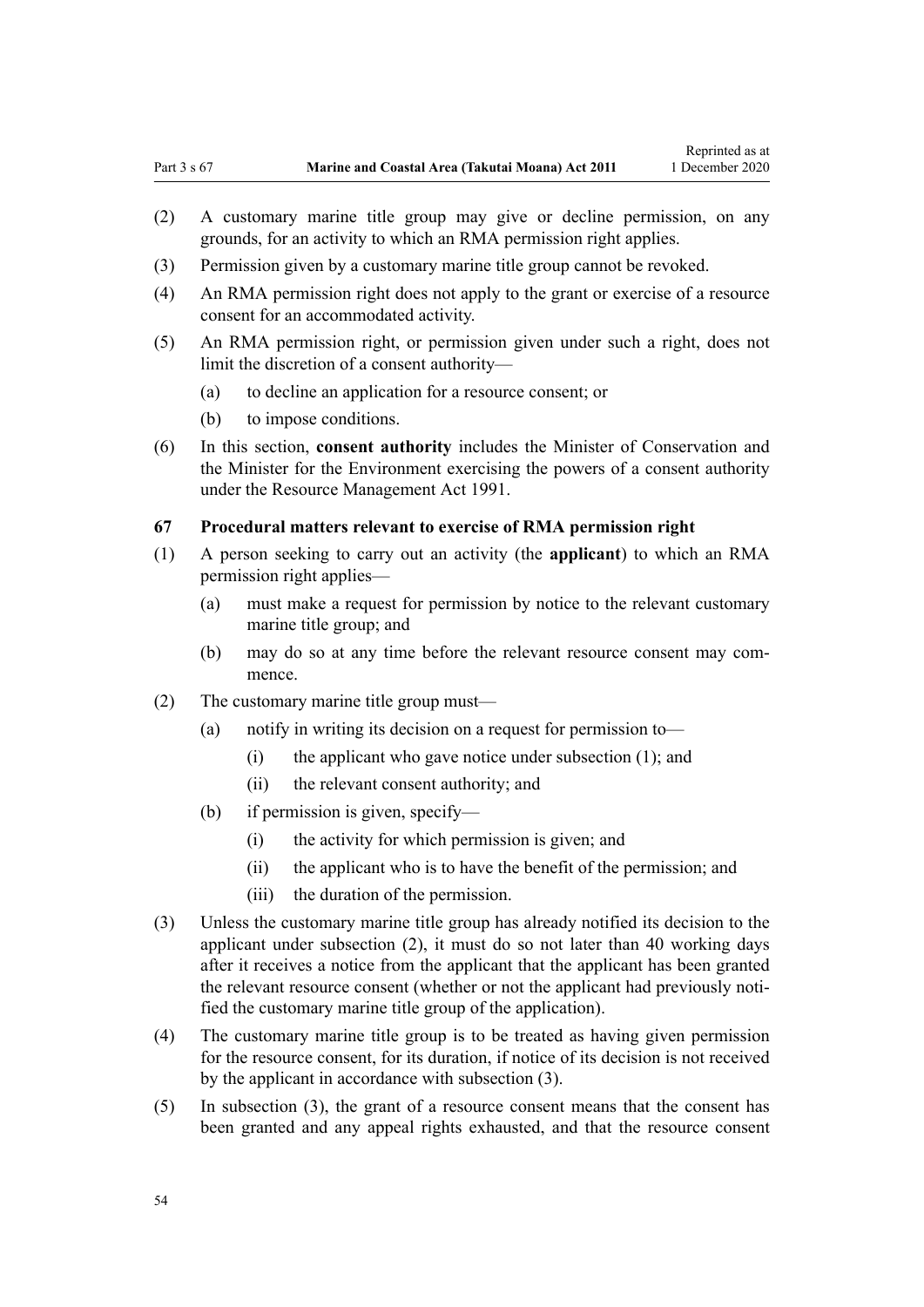would, but for the requirement for the permission of the customary marine title group, commence under [section 116](http://legislation.govt.nz/pdflink.aspx?id=DLM234865) of the Resource Management Act 1991.

# **68 Effect of RMA permission right**

- (1) The holder of a resource consent for an activity in a customary marine title area to which an RMA permission right applies must not commence the activity to which the consent applied unless—
	- (a) permission has been given by the relevant customary marine title group under [section 66\(2\)](#page-52-0) for that activity; and
	- (b) the permission covers the activity to which the resource consent applies.
- (2) To avoid doubt, a decision of a customary marine title group to give or to decline permission for an activity is not subject to—
	- (a) a right of appeal; or
	- (b) a right of objection under [section 357](http://legislation.govt.nz/pdflink.aspx?id=DLM239342) or [357A](http://legislation.govt.nz/pdflink.aspx?id=DLM239356) of the Resource Management Act 1991.

# **69 Offence and penalty provision**

- (1) In relation to an activity to which an RMA permission right applies, it is an offence to commence the activity in the relevant customary title area unless the relevant customary marine title group has given permission under [section 66\(2\)](#page-52-0) or is to be treated as having given permission under [section 67\(4\).](#page-53-0)
- (2) Every person who commits an offence against subsection (1) is liable, on conviction,—
	- (a) in the case of a natural person, to imprisonment for a term not exceeding 2 years or a fine not exceeding \$300,000:
	- (b) in the case of a person other than a natural person, to a fine not exceeding \$600,000.
- (3) A person convicted of an offence under this section is also liable for the full value of—
	- (a) any revenue or profits earned by, or accruing to, the offender as a result of the offence; or
	- (b) any revenue or profits lost by the customary marine title group as a result of the offence; or
	- (c) any savings in costs made by, or accruing to, the offender as a result of the offence.
- (4) If a person is convicted of an offence under this section and a fine is imposed, the Environment Court must—
	- (a) deduct 10% from the total sum of the fine imposed and the full amount payable under subsection (3), to be credited to the Crown Bank Account; and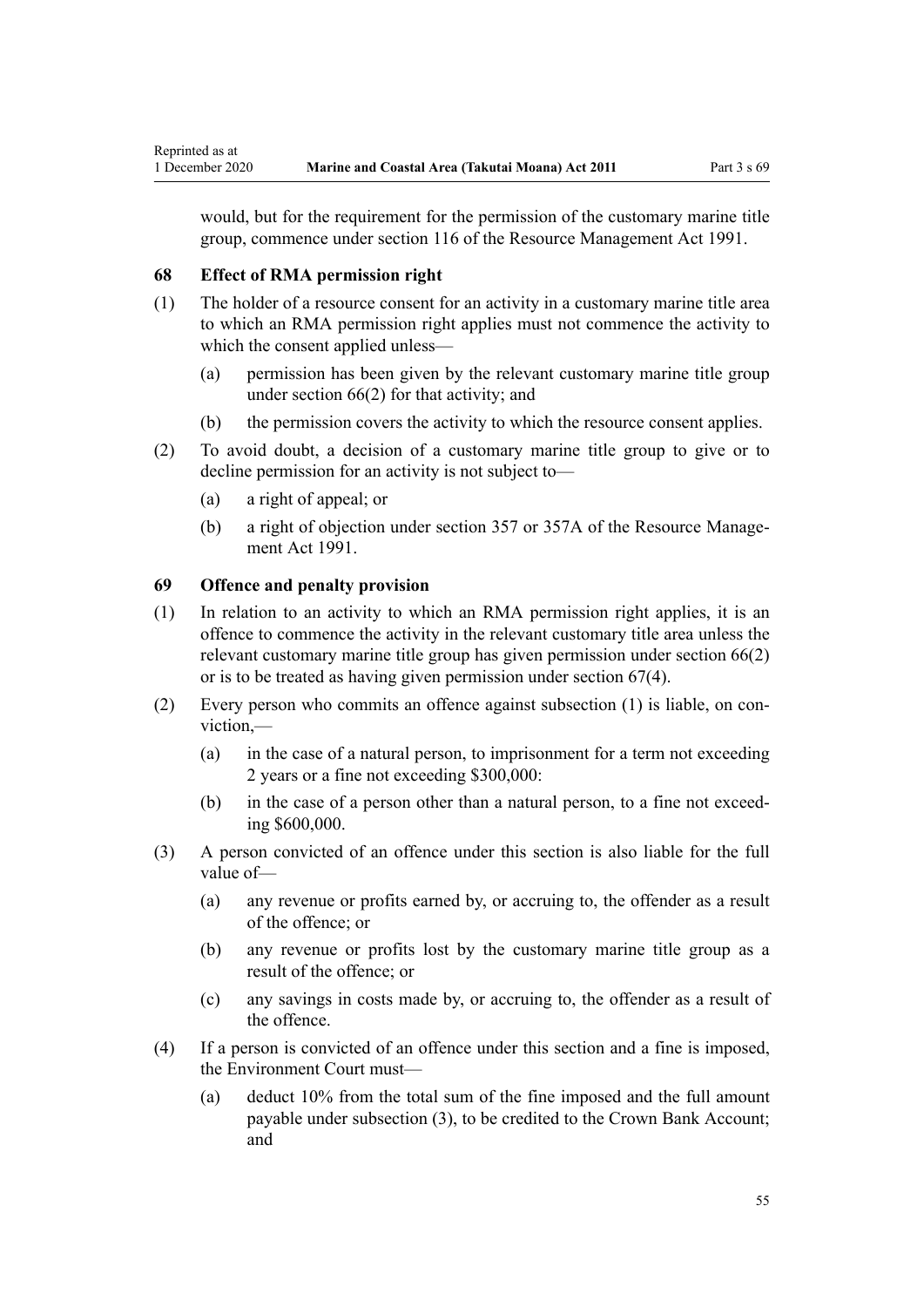- <span id="page-55-0"></span>(i) in full to the relevant customary marine title group that brought the prosecution; or
- (ii) if another person or group brought the prosecution, to that person and the relevant customary marine title group in any proportion that the Environment Court directs.
- (5) Proceedings under this section and section 70 must be heard either—
	- (a) by an Environment Judge sitting alone; or
	- (b) in the District Court and, unless the Chief District Court Judge directs otherwise, by a District Court Judge who is an Environment Judge.

Section 69(2): amended, on 1 July 2013, by [section 413](http://legislation.govt.nz/pdflink.aspx?id=DLM3360714) of the Criminal Procedure Act 2011 (2011) No 81).

### **70 Environment Court may make enforcement orders**

- (1) Subsection (3) applies only if, in relation to the exercise of a resource consent,—
	- (a) the RMA permission right is applicable; and
	- (b) a resource consent is exercised without the permission of the customary marine title group being obtained.
- (2) If proceedings for an offence are commenced in the Environment Court, the [Criminal Procedure Act 2011](http://legislation.govt.nz/pdflink.aspx?id=DLM3359902) applies as if a reference to the District Court were a reference to the Environment Court, with any other necessary modifications.
- (3) The Environment Court may make enforcement orders to—
	- $(a)$  prohibit a person from continuing the activity:
	- (b) require a person to remove any structure or other work or materials from the customary marine title area:
	- (c) require a person to rectify any adverse effects of the activity on the customary marine title area.

Section 70(2): amended, on 1 July 2013, by [section 413](http://legislation.govt.nz/pdflink.aspx?id=DLM3360714) of the Criminal Procedure Act 2011 (2011 No 81).

## *Conservation permission right*

### **71 Scope and effect of conservation permission right**

(1) A conservation permission right enables a customary marine title group to give or decline permission, on any grounds, for the Minister of Conservation or the Director-General, as the case requires, to proceed to consider an application or proposal for a conservation activity specified in subsection (3).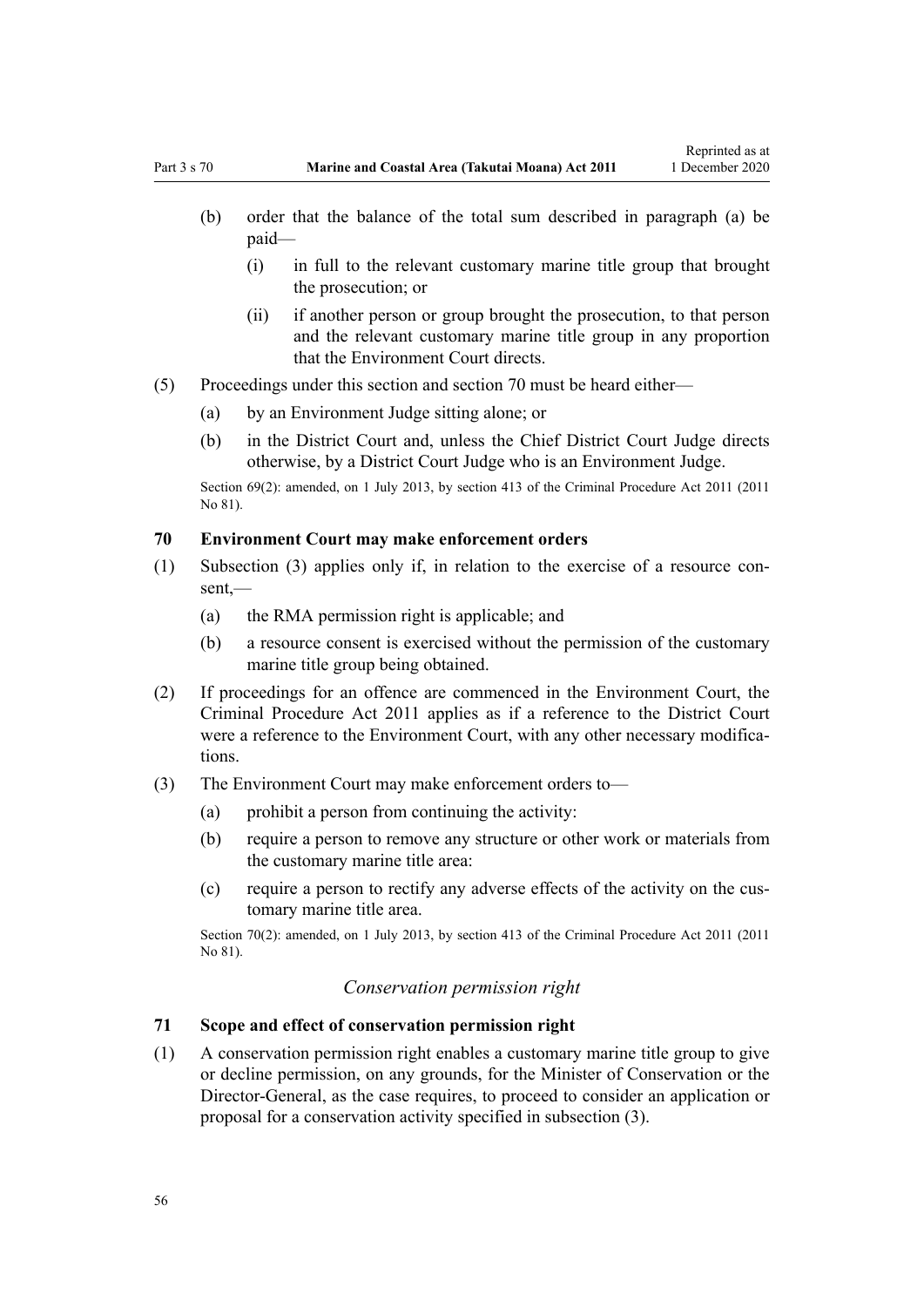- <span id="page-56-0"></span>(2) A conservation permission right applies only in the case of an application or proposal made on or after the effective date.
- (3) The conservation activities to which a conservation permission right applies are activities wholly or partly within the relevant customary marine title area and for which—
	- (a) an application is made under [section 5](http://legislation.govt.nz/pdflink.aspx?id=DLM398113) of the Marine Reserves Act 1971 to declare or extend a marine reserve:
	- (b) a proposal is made under the enactments relevant to a conservation protected area to declare or extend a conservation protected area:
	- (c) an application for a concession is made.
- (4) Permission given by a customary marine title group cannot be revoked.
- (5) A conservation permission right, or permission given under such a right, does not limit—
	- (a) the discretion of the Minister of Conservation or Director-General, as the case may require,—
		- (i) to decline an application or a proposal; or
		- (ii) to impose conditions, including conditions not sought by the customary marine title group, or more stringent conditions than those it may have sought; or
	- (b) the matters provided for in [sections 74](#page-57-0) and [75.](#page-57-0)
- (6) Nothing in this section or sections 72 or [73](#page-57-0) applies to an accommodated activity.

# **72 Obligation to refer proposals for conservation activity if conservation permission right applies**

- (1) The Minister of Conservation or Director-General, as the case requires,—
	- (a) must refer an application or a proposal for a conservation activity to the relevant customary marine title group for its consideration, unless the person making the proposal has already sought permission from the customary marine title group; and
	- (b) must not proceed to consider the application or proposal until the written permission of the group for the proposed activity is received by the Minister or Director-General; and
	- (c) must not approve an application or a proposal except to the extent that any permission given by the customary marine title group covers the application or proposal.
- (2) In referring an application in respect of a marine reserve under subsection (1), the Director-General must include information on—
	- (a) any boundary markers that may be placed in the reserve under [section 22](http://legislation.govt.nz/pdflink.aspx?id=DLM398410) of the Marine Reserves Act 1971; and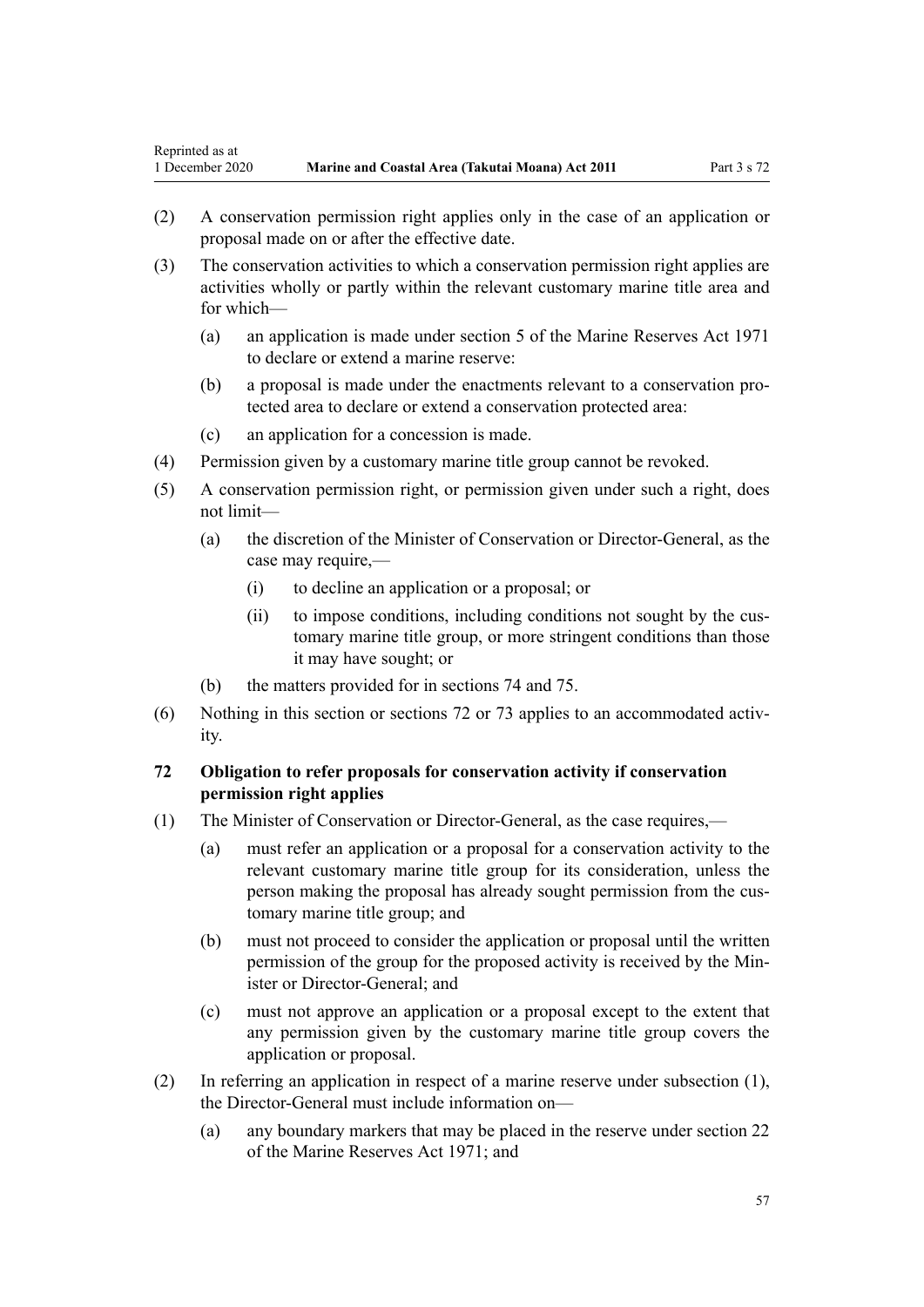<span id="page-57-0"></span>(3) Permission given under [section 71](#page-55-0) is to be treated as including permission for the placement of boundary markers, signs, and management activities disclosed to the customary marine title group under subsection (2).

## **73 Obligations when conservation permission right is exercised**

- (1) A customary marine title group must, not later than 40 working days after it receives an application or a proposal for its consideration under [section 72](#page-56-0),—
	- (a) decide whether to give or decline permission for the Minister of Conservation or Director-General, as the case requires, to proceed to determine the application or proposal; and
	- (b) give written notice of that decision to the Minister of Conservation or Director-General, as the case requires.
- (2) The group is to be treated as having given permission if advice of its decision under subsection  $(1)(a)$  is not received under subsection  $(1)(b)$  within the stated time.
- (3) To avoid doubt,—
	- (a) the group is not obliged to comply with any obligations arising under the enactments listed in [section 71\(3\);](#page-55-0) and
	- (b) there is no right of appeal against the decision of a customary marine title group in the exercise of its conservation permission right.

### *Protection purposes*

## **74 Priority of protection purposes**

- (1) This section applies to a proposal—
	- (a) to declare or extend a marine reserve that is wholly or partly in a customary marine title area; or
	- (b) to declare or extend a conservation protected area that is wholly or partly in a customary marine title area.
- (2) The Minister of Conservation or the Director-General, as the case requires, may proceed with a proposal described in subsection (1) without the permission of the relevant customary marine title group if the Minister or Director-General is satisfied that the proposal is for a protection purpose that is of national importance.

## **75 Matters relevant to determining protection purposes**

In making a determination under section 74(2), the Minister of Conservation or the Director-General, as the case requires, must have regard to—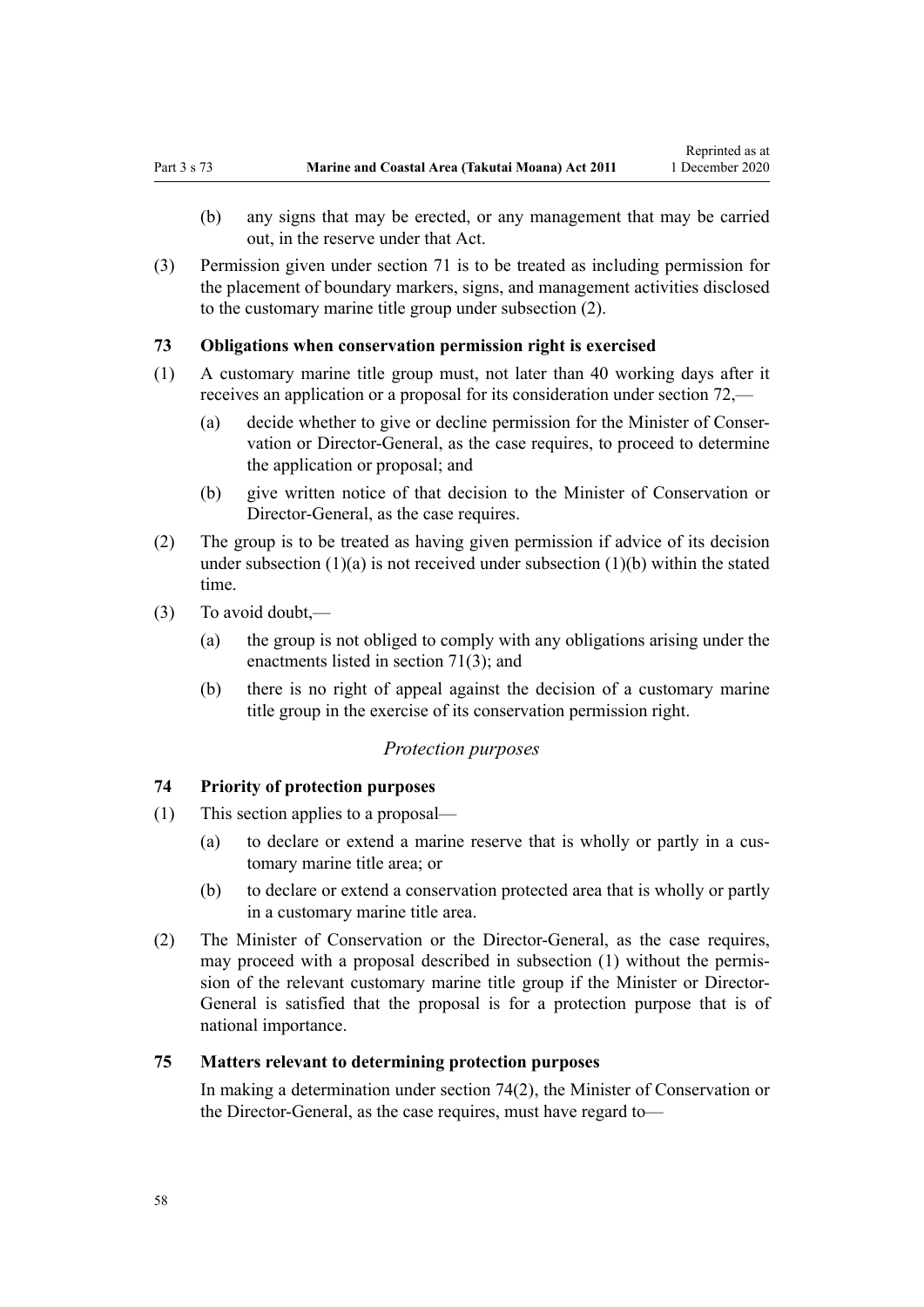- <span id="page-58-0"></span>(a) the views of the customary marine title group on the effects of the proposal on the interests of the group; and
- (b) whether the proposal minimises as far as practicable any adverse effects on the interests of the group; and
- (c) whether there are no practicable options for achieving a protection purpose that is of national importance, other than within the customary marine title area, because—
	- (i) the protection relates to a unique or rare habitat, ecosystem, feature, or area of scientific value; or
	- (ii) the area is nationally important for the conservation of a species; or
	- (iii) protection of the area is essential for the viability, integrity, or effective management of a nationally important—
		- (A) conservation protected area:
		- (B) marine reserve:
		- (C) network of such protected areas; or
	- (iv) the protection relates to a habitat, ecosystem, or species that occurs at a number of sites where it is not practicable to achieve the protection purposes; and
- (d) any other matter similar in nature to the matters set out in paragraphs (a) to (c).

## *Marine mammal watching permits*

# **76 Decisions on grant of marine mammal permits**

- (1) Before the Director-General determines an application under the [Marine Mam](http://legislation.govt.nz/pdflink.aspx?id=DLM168285)[mals Protection Regulations 1992](http://legislation.govt.nz/pdflink.aspx?id=DLM168285) to watch marine mammals within a customary marine title area, the Director-General must—
	- (a) give written notice to the customary marine title group relevant to that area—
		- (i) of the proposed permit; and
		- (ii) that the Director-General seeks its views (which must be given within 40 working days of that notice being received); and
	- (b) recognise and provide for the views of the group on the proposed permit, if they are provided within the specified time.
- (2) The obligation under subsection (1)(b) does not limit the discretion of the Director-General to—
	- (a) approve or decline an application on the grounds set out in the [Marine](http://legislation.govt.nz/pdflink.aspx?id=DLM168285) [Mammals Protection Regulations 1992](http://legislation.govt.nz/pdflink.aspx?id=DLM168285); or
	- (b) impose any conditions on a permit that the Director-General thinks fit.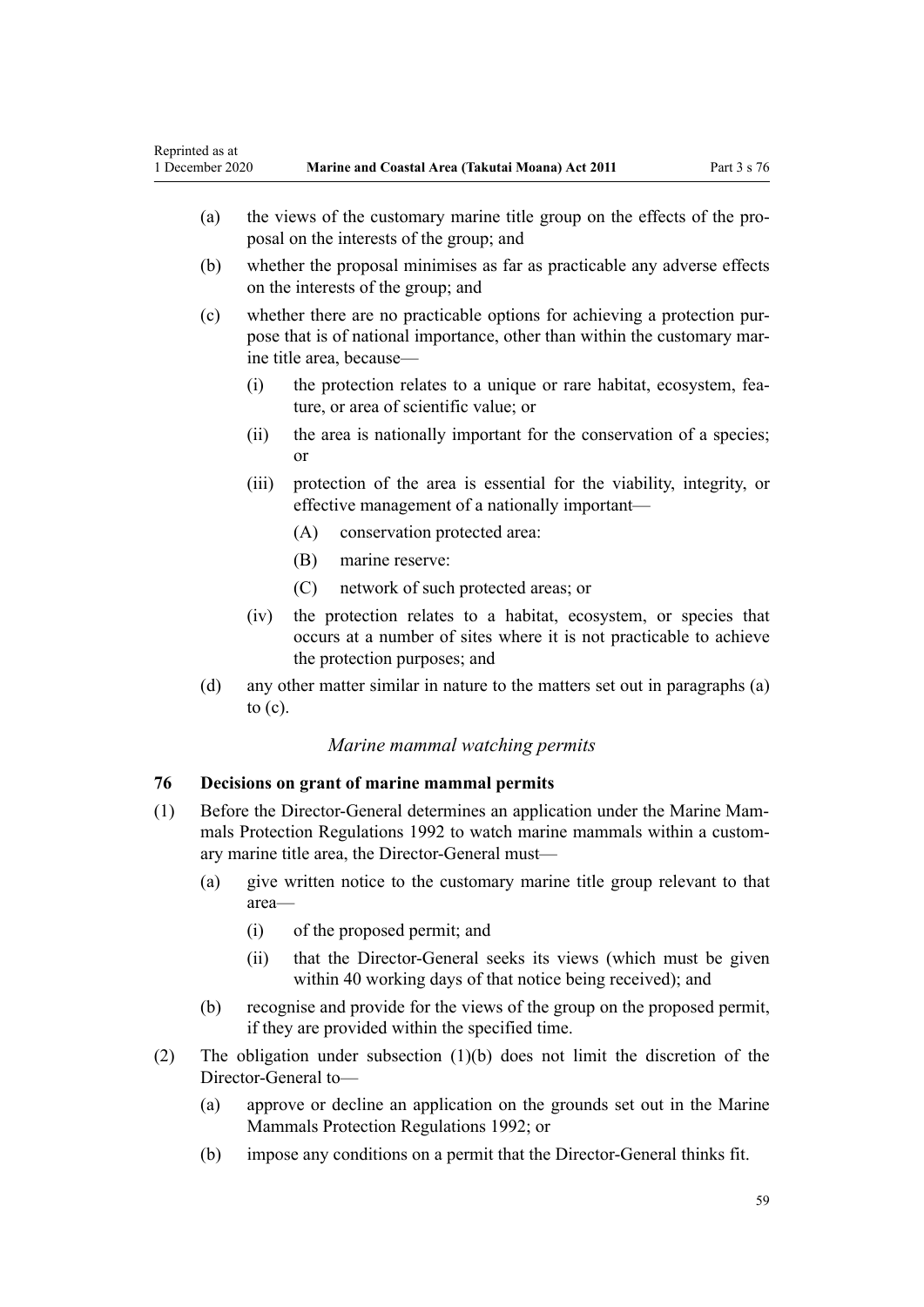<span id="page-59-0"></span>(3) The notice must include a copy of the proposed permit and sufficient information to enable the customary marine title group to provide its views on the application.

# *New Zealand coastal policy statement*

## **77 Consultation**

If the Minister of Conservation is proposing to prepare, issue, change, review, or revoke a New Zealand coastal policy statement under [section 57](http://legislation.govt.nz/pdflink.aspx?id=DLM233379) of the Resource Management Act 1991, the Minister must seek and consider the views of the customary marine title groups recorded on the register.

### *Wāhi tapu protection right*

## **78 Protection of wāhi tapu and wāhi tapu areas**

- (1) A customary marine title group may seek to include recognition of a wāhi tapu or a wāhi tapu area—
	- (a) in a customary marine title order; or
	- (b) in an agreement.
- (2) A wāhi tapu protection right may be recognised if there is evidence to establish—
	- (a) the connection of the group with the wāhi tapu or wāhi tapu area in accordance with tikanga; and
	- (b) that the group requires the proposed prohibitions or restrictions on access to protect the wāhi tapu or wāhi tapu area.
- (3) If a customary marine title is recognised under [subpart 1](#page-69-0) or [2](#page-70-0) of Part 4, the customary marine title order or agreement must set out the wāhi tapu conditions that apply, as provided for in section 79.

## **79 Wāhi tapu conditions**

- (1) The wāhi tapu conditions that must be set out in a customary marine title order or an agreement are—
	- (a) the location of the boundaries of the wāhi tapu or wāhi tapu area that is the subject of the order; and
	- (b) the prohibitions or restrictions that are to apply, and the reasons for them; and
	- (c) any exemption for specified individuals to carry out a protected customary right in relation to, or in the vicinity of, the protected wāhi tapu or wāhi tapu area, and any conditions applying to the exercise of the exemption.
- (2) Wāhi tapu conditions—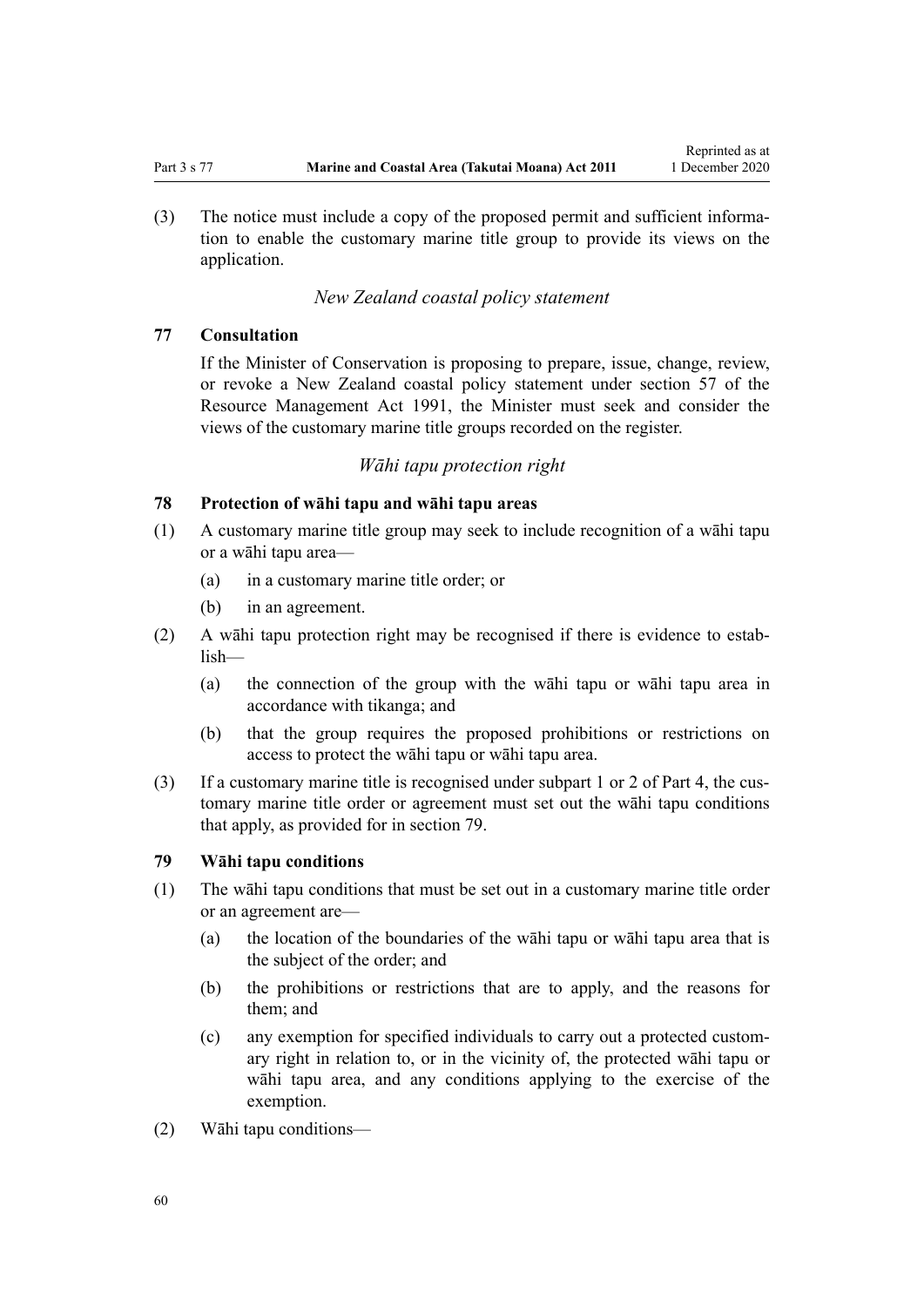- (a) may affect the exercise of fishing rights, but must not do so to the extent that the conditions prevent fishers from taking their lawful entitlement in a quota management area or fisheries management area; and
- (b) do not affect the exercise of kaitiakitanga by a customary marine title group in relation to a wāhi tapu or wāhi tapu area in the customary marine title area of that group.
- (3) A customary marine title group may seek to vary or revoke a wāhi tapu condition by applying to—
	- (a) vary a recognition order under [section 111;](#page-75-0) or
	- (b) vary an agreement.
- (4) In this section, **fisheries legislation** means—
	- (a) the [Fisheries Act 1983](http://legislation.govt.nz/pdflink.aspx?id=DLM66581); and
	- (b) the [Fisheries Act 1996](http://legislation.govt.nz/pdflink.aspx?id=DLM394191); and
	- (c) regulations made under those Acts.

### **80 Wardens and fishery officers**

- (1) Wardens may be appointed by a customary marine title group with an interest in a wāhi tapu or wāhi tapu area, in accordance with regulations made under [section 118,](#page-78-0) to promote compliance with a prohibition or restriction imposed under [section 79](#page-59-0).
- (2) A warden appointed under subsection (1) is responsible to the customary marine title group for the following functions:
	- (a) to assist in implementing any prohibition or restriction:
	- (b) to enter a wāhi tapu or wāhi tapu area for the purpose of performing the warden's functions:
	- (c) to advise members of the public of any applicable prohibition or restriction:
	- (d) to warn a person to leave a wāhi tapu or wāhi tapu area:
	- (e) to record—
		- (i) any failure to comply with a prohibition or restriction if the warden has reason to believe that the failure is intentional; and
		- (ii) the name, contact details, and date of birth of a person who the warden has reason to believe is intentionally failing to comply with a prohibition or restriction:
	- (f) to report to a constable any failure to comply with a prohibition or restriction in any case where the warden has reason to believe that the failure is intentional.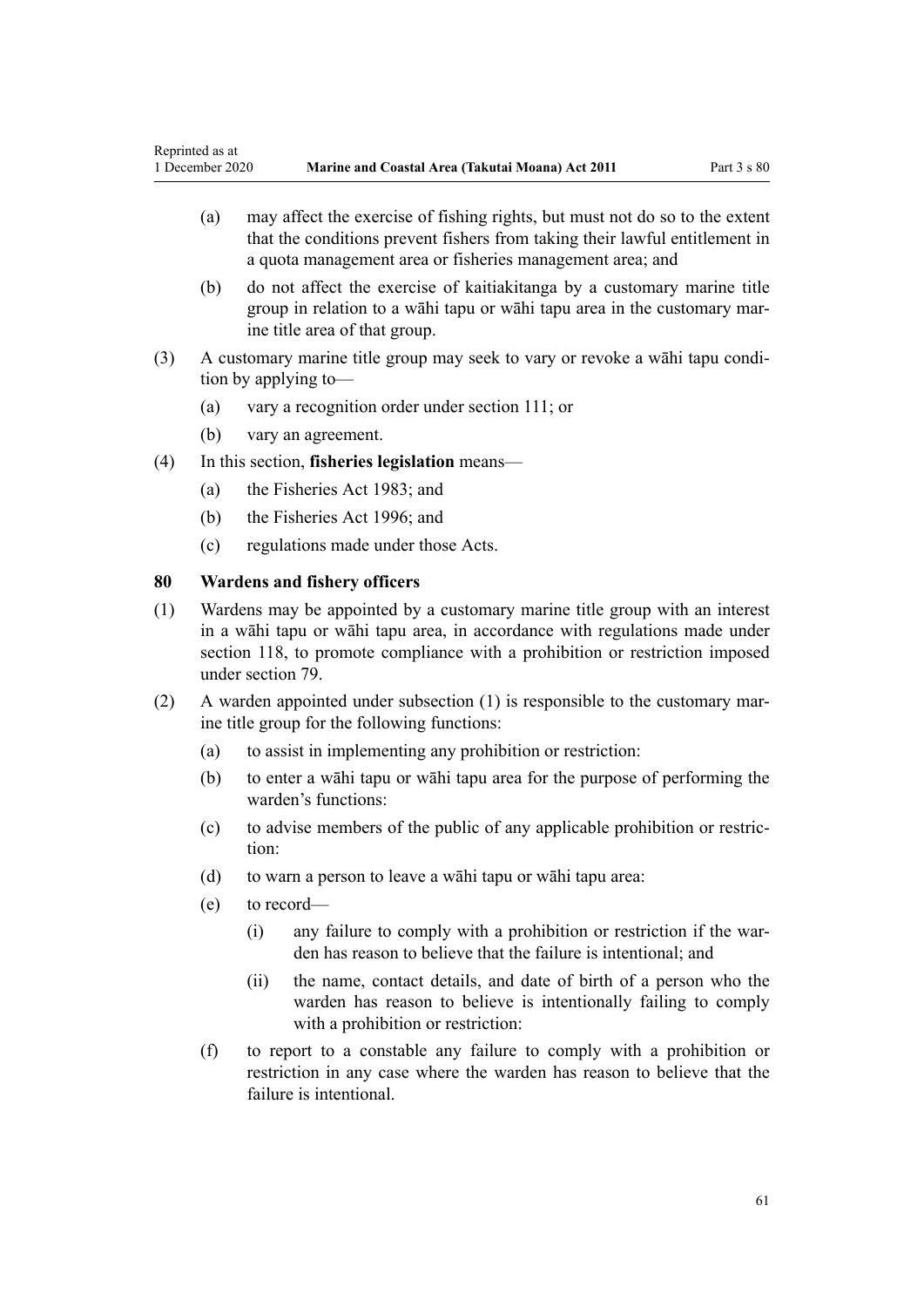- (3) Fishery officers and honorary fishery officers may enforce wāhi tapu conditions imposed under [section 79](#page-59-0) if, and to the extent that, any fishing in a wāhi tapu or wāhi tapu area breaches those conditions.
- (4) For the purpose of subsection (3), fishery officers and honorary fishery officers may enter a wāhi tapu or wāhi tapu area—
	- (a) to assist in implementing a prohibition or restriction:
	- (b) to advise fishers of any applicable prohibition or restriction:
	- (c) to warn fishers to leave the wāhi tapu or wāhi tapu area:
	- (d) to record any failure of a fisher, and the details of that fisher, to comply with a prohibition or restriction, if the officer has reason to believe the failure is intentional:
	- (e) to report any such failure to a constable.
- (5) In this section, **fishery officer**, **honorary fishery officer**, and **fishing** have the meanings given in [section 2\(1\)](http://legislation.govt.nz/pdflink.aspx?id=DLM394199) of the Fisheries Act 1996.

### **81 Compliance**

- (1) A local authority that has statutory functions in the location of a wāhi tapu or wāhi tapu area that is subject to a wāhi tapu protection right must, in consultation with the relevant customary marine title group, take any appropriate action that is reasonably necessary to encourage public compliance with any wāhi tapu conditions.
- (2) Every person commits an offence who intentionally fails to comply with a prohibition or restriction notified for that wāhi tapu or wāhi tapu area, and is liable on conviction to a fine not exceeding \$5,000.
- (3) Despite subsection (2), the offence provisions of the [Heritage New Zealand](http://legislation.govt.nz/pdflink.aspx?id=DLM4005402) [Pouhere Taonga Act 2014](http://legislation.govt.nz/pdflink.aspx?id=DLM4005402) apply if a wāhi tapu or wāhi tapu area subject to a wāhi tapu protection right is protected by a heritage covenant under [section 39](http://legislation.govt.nz/pdflink.aspx?id=DLM4005548) of that Act.
- (4) To avoid doubt, it is not an offence for a person to do anything that is inconsistent with the prohibition or restriction included in the wāhi tapu conditions if—
	- (a) the person is carrying out an emergency activity (within the meaning of [section 63](#page-48-0)); or
	- (b) the person has an exemption notified under section  $79(1)(c)$ .

Section 81(2): amended, on 1 July 2013, by [section 413](http://legislation.govt.nz/pdflink.aspx?id=DLM3360714) of the Criminal Procedure Act 2011 (2011) No 81).

Section 81(3): replaced, on 20 May 2014, by [section 107](http://legislation.govt.nz/pdflink.aspx?id=DLM4005646) of the Heritage New Zealand Pouhere Taonga Act 2014 (2014 No 26).

62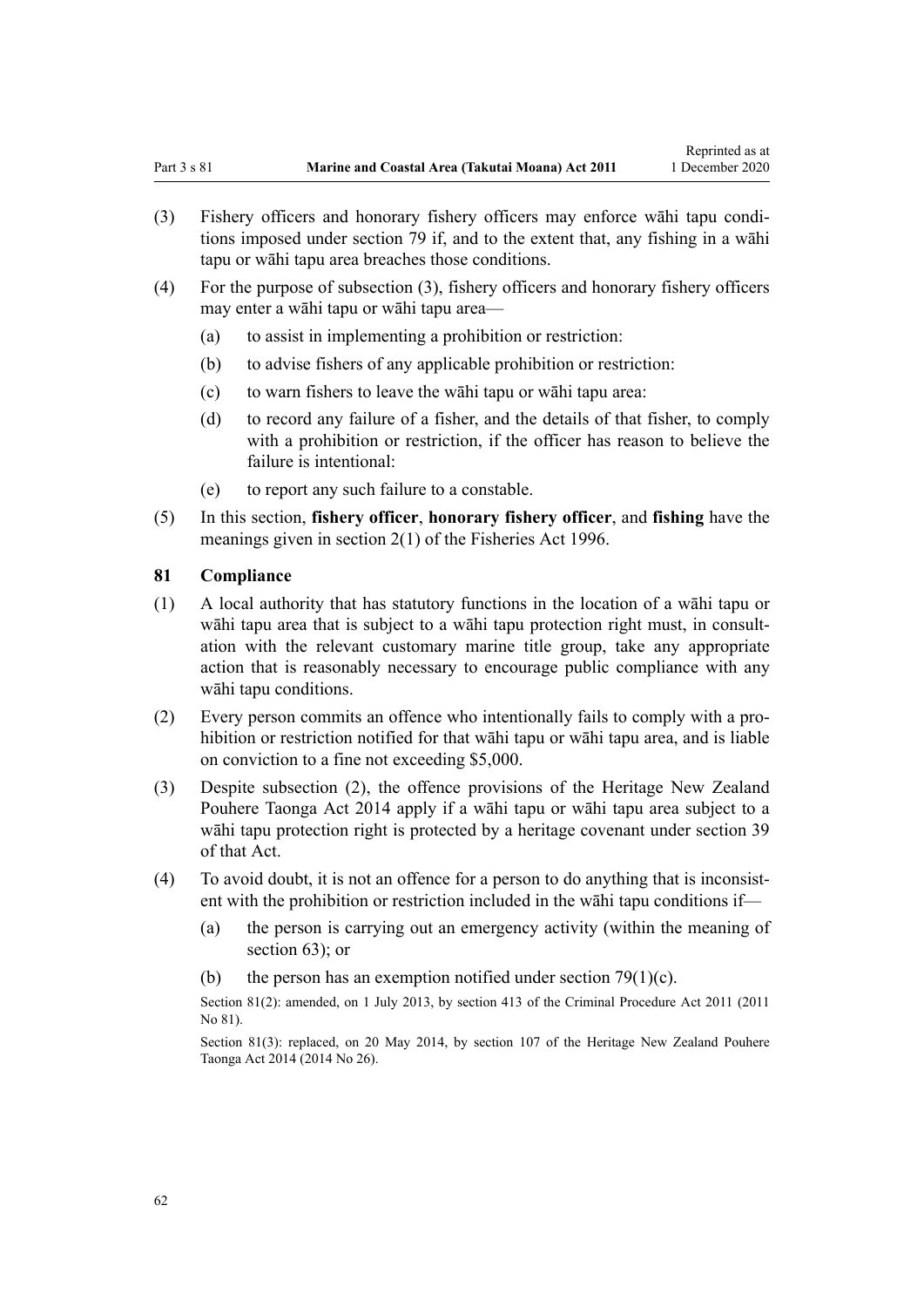#### *Ngā taonga tūturu*

### **82 Newly found taonga tūturu**

<span id="page-62-0"></span>Reprinted as at

- (1) Any taonga tūturu found in a customary marine title area on or after the effective date is prima facie the property of the relevant customary marine title group.
- (2) Accordingly, [section 11\(1\)](http://legislation.govt.nz/pdflink.aspx?id=DLM432422) of the Protected Objects Act 1975 does not apply to taonga tūturu to which subsection (1) applies.
- (3) Any person finding a taonga tūturu in a customary marine title area has a duty to notify the finding within 28 days, in accordance with [section 11\(3\)](http://legislation.govt.nz/pdflink.aspx?id=DLM432422) of the Protected Objects Act 1975.
- (4) The obligations of the chief executive under [section 11\(4\)](http://legislation.govt.nz/pdflink.aspx?id=DLM432422) of the Protected Objects Act 1975 apply, but with the following modifications:
	- (a) the relevant customary marine title group is entitled to have interim custody of the taonga tūturu, at the discretion of the chief executive and subject to any conditions that the chief executive considers fit; and
	- (b) the public notice given by the chief executive must provide for a period of 6 months from the date of the notice for any claims of ownership to the taonga tūturu to be lodged.
- (5) To avoid doubt, the discretion conferred on the chief executive or other person by [section 11\(2\)](http://legislation.govt.nz/pdflink.aspx?id=DLM432422) of the Protected Objects Act 1975 to apply to the Māori Land Court also applies under this section.
- (6) If no competing claims have been lodged with the chief executive after 6 months from the date of the notice given under subsection (4)(b), the relevant customary marine title group becomes the owner of the taonga tūturu.
- (7) If competing claims are lodged in respect of the taonga tūturu within the specified time $-$ 
	- (a) the relevant customary marine title group must be treated as having also lodged a claim for the ownership of the taonga tūturu; and
	- (b) the ownership of the taonga tūturu must be determined in accordance with [sections 11\(6\) and \(7\)](http://legislation.govt.nz/pdflink.aspx?id=DLM432422) and [12](http://legislation.govt.nz/pdflink.aspx?id=DLM432435) of the Protected Objects Act 1975.
- (8) [Section 11\(8\) and \(9\)](http://legislation.govt.nz/pdflink.aspx?id=DLM432422) of the Protected Objects Act 1975 apply to the finding of taonga tūturu to which this section applies.
- (9) In this section, **relevant customary marine title group** means the group that holds a customary marine title order or has entered into an agreement in relation to the part of the common marine and coastal area where the taonga tūturu is found.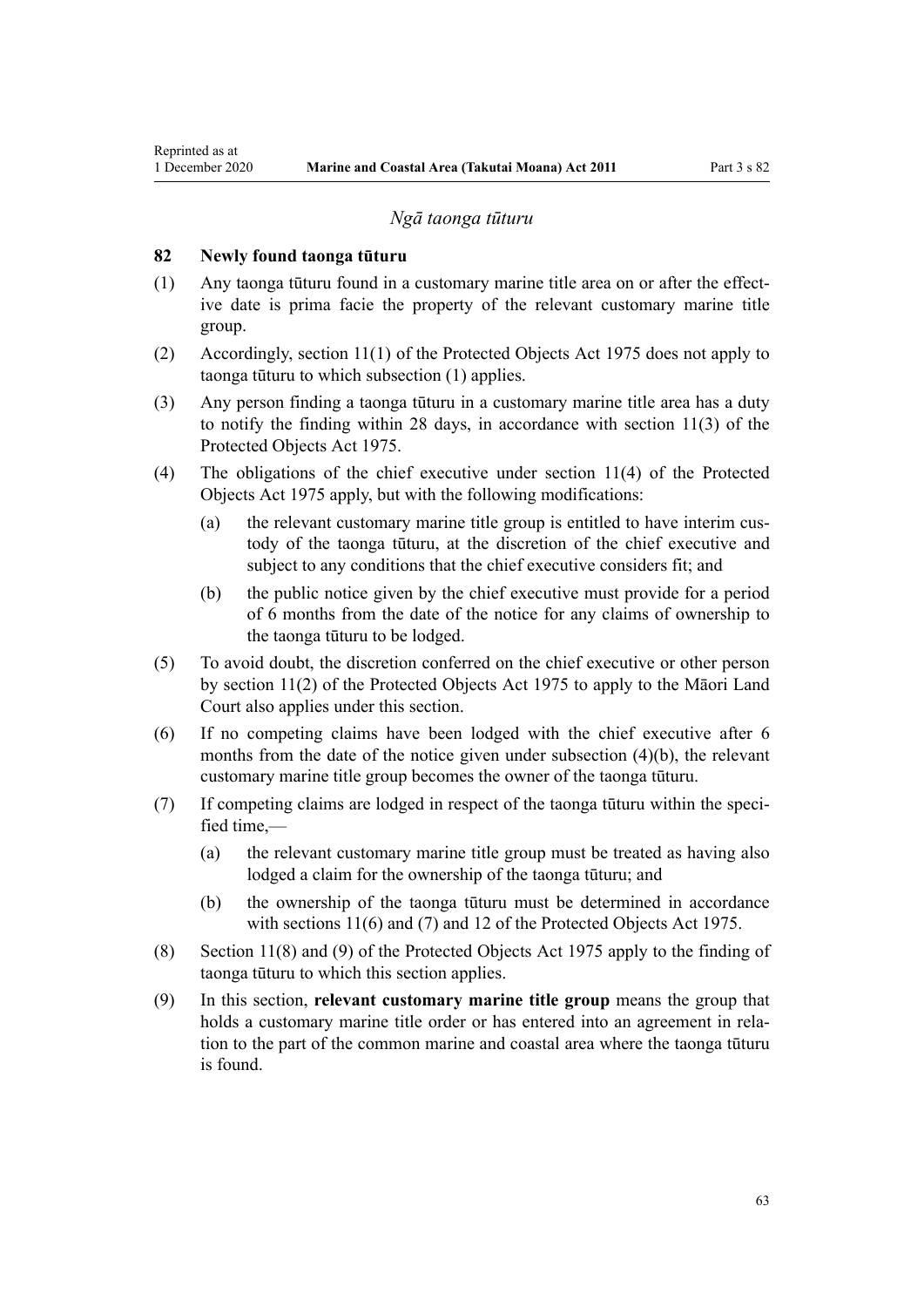### *Status of minerals*

### <span id="page-63-0"></span>**83 Status of minerals in customary marine title area**

- (1) This section applies on and after the effective date.
- (2) A customary marine title group has, and may exercise, ownership of minerals (other than petroleum, gold, silver, and uranium existing in their natural condition) that are within the customary marine title area of that group.
- (3) The reservation of minerals in favour of the Crown continued by [section 16\(2\)](#page-19-0) ceases.
- (4) This section does not limit or have any effect on [section 11\(1A\)](http://legislation.govt.nz/pdflink.aspx?id=DLM246311) of the Crown Minerals Act 1991 (which excludes the reservation of minerals in favour of the Crown from applying to pounamu to which [section 3](http://legislation.govt.nz/pdflink.aspx?id=DLM413605) of the Ngai Tahu (Pounamu Vesting) Act 1997 applies).

#### **84 Status of existing privileges within common marine and coastal area**

- (1) Despite section 83(2) and (3), the following privileges, rights, obligations, functions, and powers (including those preserved by the transitional provisions in [Part 2](http://legislation.govt.nz/pdflink.aspx?id=DLM247305) of the Crown Minerals Act 1991) continue as if section 83 had not been enacted:
	- (a) privileges in existence immediately before the effective date; and
	- (b) rights that can be exercised under the [Crown Minerals Act 1991](http://legislation.govt.nz/pdflink.aspx?id=DLM242535) by the holders of those privileges or any other person; and
	- (c) subsequent rights and privileges granted to those holders or any other person following the exercise of the rights referred to in paragraph (b) (including those provided for by [section 32](http://legislation.govt.nz/pdflink.aspx?id=DLM246341) of the Crown Minerals Act 1991); and
	- (d) the obligations on those holders or any other person imposed by or under the [Crown Minerals Act 1991;](http://legislation.govt.nz/pdflink.aspx?id=DLM242535) and
	- (e) the exercise by the Crown of its functions and powers under the [Crown](http://legislation.govt.nz/pdflink.aspx?id=DLM242535) [Minerals Act 1991](http://legislation.govt.nz/pdflink.aspx?id=DLM242535) in relation to any of the matters referred to in paragraphs (a) to (d).
- (2) A customary marine title group is entitled to receive the following royalties:
	- (a) from the Crown, any royalties due to the Crown under the [Crown Min](http://legislation.govt.nz/pdflink.aspx?id=DLM242535)[erals Act 1991](http://legislation.govt.nz/pdflink.aspx?id=DLM242535) in respect of minerals (other than petroleum, gold, silver, and uranium existing in their natural condition) that are subject to any privilege referred to in subsection  $(1)(a)$  to  $(d)$  that applies to its customary marine title area; and
	- (b) from the regional council, any royalties for sand and shingle taken from the customary marine title area imposed by regulations made under the [Resource Management Act 1991](http://legislation.govt.nz/pdflink.aspx?id=DLM230264).
- (3) Royalties due under subsection (2)—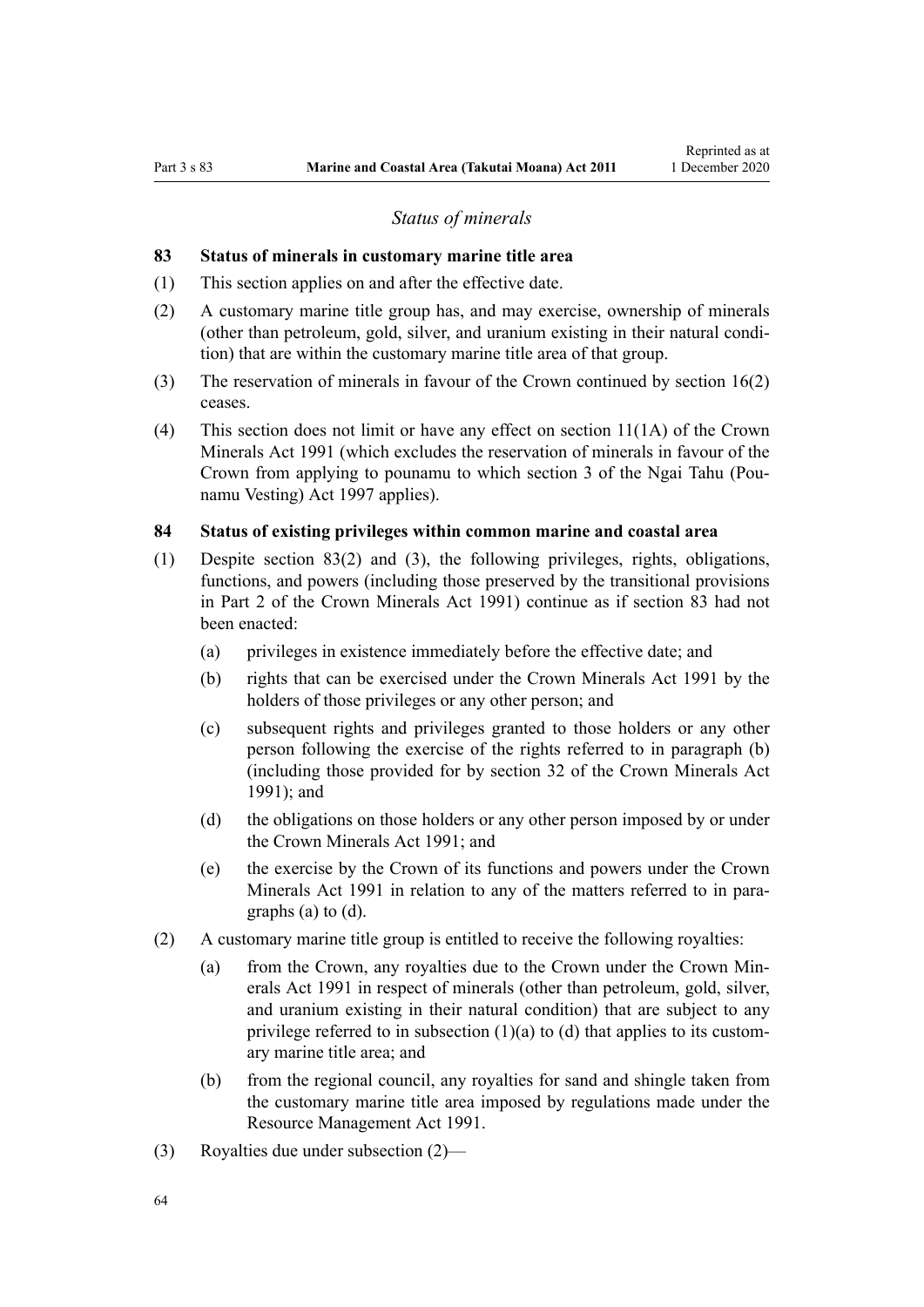## <span id="page-64-0"></span>(a) are payable on and after the date on which—

- (i) a customary marine title order is sealed under [section 113](#page-77-0); or
- (ii) an agreement is brought into effect under section  $96(1)(b)$ ; but
- (b) must be calculated from the date on which an application is made for—
	- (i) a recognition agreement under [section 95](#page-69-0); or
	- (ii) a recognition order under [section 100](#page-71-0).

## *Planning document*

#### **85 Planning document**

- (1) A customary marine title group has a right to prepare a planning document in accordance with its tikanga.
- (2) The purposes of the planning document are—
	- (a) to identify issues relevant to the regulation and management of the customary marine title area of the group; and
	- (b) to set out the regulatory and management objectives of the group for its customary marine title area; and
	- (c) to set out policies for achieving those objectives.
- (3) A planning document may include any matter that can be regulated under the enactments specified in subsection (5), including matters that are relevant to—
	- (a) promoting the sustainable management of the natural and physical resources of the customary marine title area; and
	- (b) the protection of the cultural identity and historic heritage of the group.
- (4) A planning document may relate—
	- (a) only to the customary marine title area of the group; or
	- (b) if it relates to areas outside the customary marine title area, only to the part of the common marine and coastal area where the group exercises kaitiakitanga.
- (5) The planning document may include only matters that may be regulated under—
	- (a) the [Conservation Act 1987](http://legislation.govt.nz/pdflink.aspx?id=DLM103609) or the Acts listed in [Schedule 1](http://legislation.govt.nz/pdflink.aspx?id=DLM107200) of that Act:
	- (b) the [Heritage New Zealand Pouhere Taonga Act 2014:](http://legislation.govt.nz/pdflink.aspx?id=DLM4005402)
	- (c) the [Local Government Act 2002](http://legislation.govt.nz/pdflink.aspx?id=DLM170872):
	- (d) the [Resource Management Act 1991](http://legislation.govt.nz/pdflink.aspx?id=DLM230264).

Section 85(5)(b): amended, on 20 May 2014, by [section 107](http://legislation.govt.nz/pdflink.aspx?id=DLM4005646) of the Heritage New Zealand Pouhere Taonga Act 2014 (2014 No 26).

### **86 Lodging and registration of planning document**

(1) A planning document is of no effect until it is lodged with—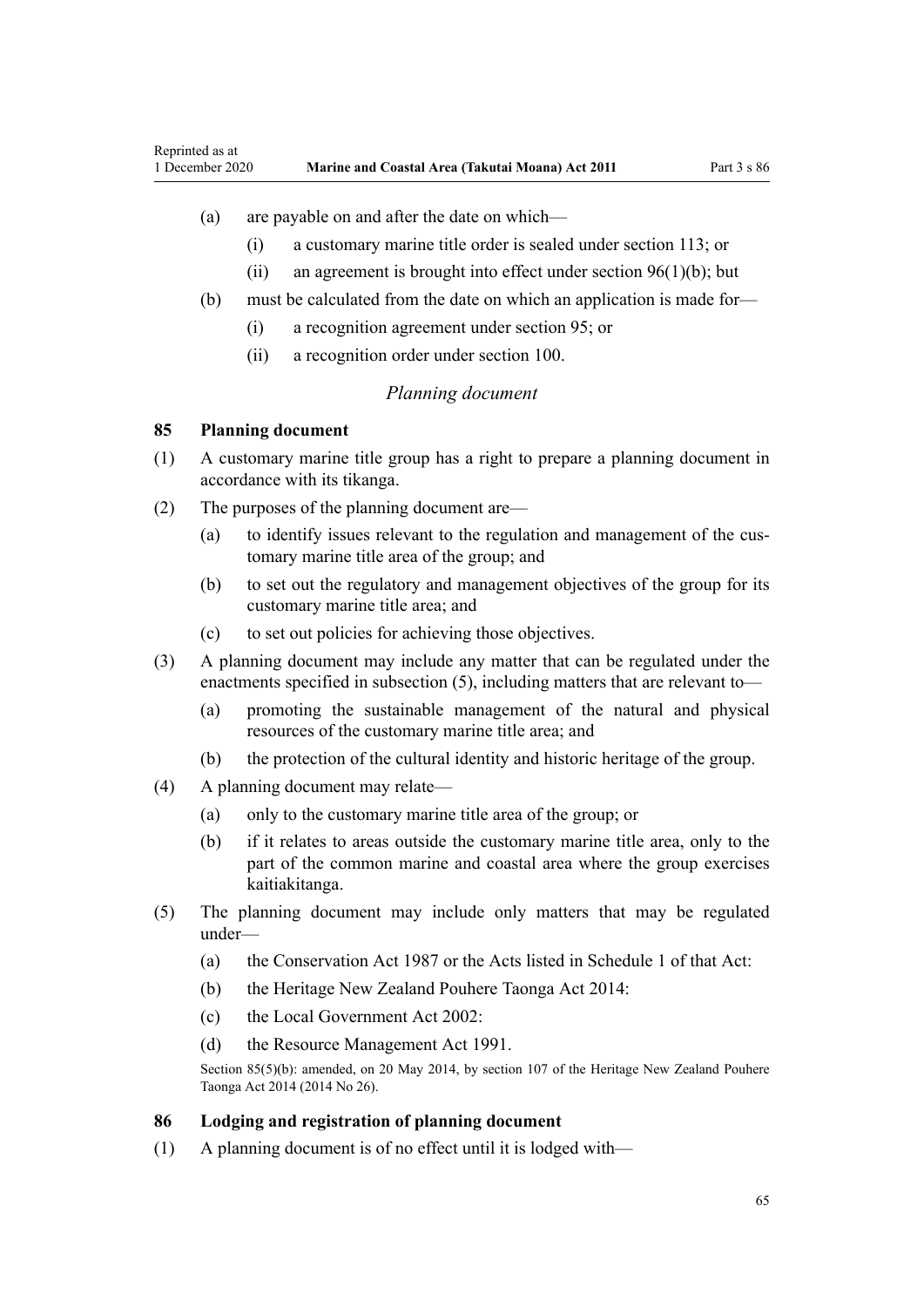- (a) the regional council with jurisdiction in the region to which the planning instrument relates; and
- (b) any of the agencies referred to in sections 88 to 91 whose jurisdiction is relevant to the contents of the planning document; and
- (c) the chief executive.
- (2) A document is deemed to be registered on the day that is 20 working days after it is first lodged with an agency.

## **87 Transitional provision**

The obligations arising under sections 89 and [91](#page-66-0) do not apply to applications for resource consents or other approvals that are accepted before a planning document is lodged under [section 86\(1\).](#page-64-0)

*Obligations arising in respect of customary marine title planning documents*

### **88 Obligation on local authorities**

- (1) This section applies if a planning document is lodged with a local authority that has statutory functions in the district or region where the customary marine title area is located.
- (2) On and after the date that a planning document is registered, the local authority must take the planning document into account when making any decision under the [Local Government Act 2002](http://legislation.govt.nz/pdflink.aspx?id=DLM170872) in relation to the customary marine title area.

### **89 Obligation on Heritage New Zealand Pouhere Taonga**

If a customary marine title group lodges a planning document with Heritage New Zealand Pouhere Taonga, on and after the date that the planning document is registered,—

- (a) Heritage New Zealand Pouhere Taonga must have particular regard to matters set out in the document that relate to the functions of Heritage New Zealand Pouhere Taonga when considering an application under [section 44](http://legislation.govt.nz/pdflink.aspx?id=DLM4005562) of the Heritage New Zealand Pouhere Taonga Act 2014 to destroy or modify an archaeological site within the customary marine title area of the group; and
- (b) in the event of an appeal under [section 58](http://legislation.govt.nz/pdflink.aspx?id=DLM4005583) of that Act against a decision of Heritage New Zealand Pouhere Taonga made under paragraph (a), the Environment Court must have particular regard to the planning document.

Section 89 heading: amended, on 20 May 2014, by [section 107](http://legislation.govt.nz/pdflink.aspx?id=DLM4005646) of the Heritage New Zealand Pouhere Taonga Act 2014 (2014 No 26).

Section 89: amended, on 20 May 2014, by [section 107](http://legislation.govt.nz/pdflink.aspx?id=DLM4005646) of the Heritage New Zealand Pouhere Taonga Act 2014 (2014 No 26).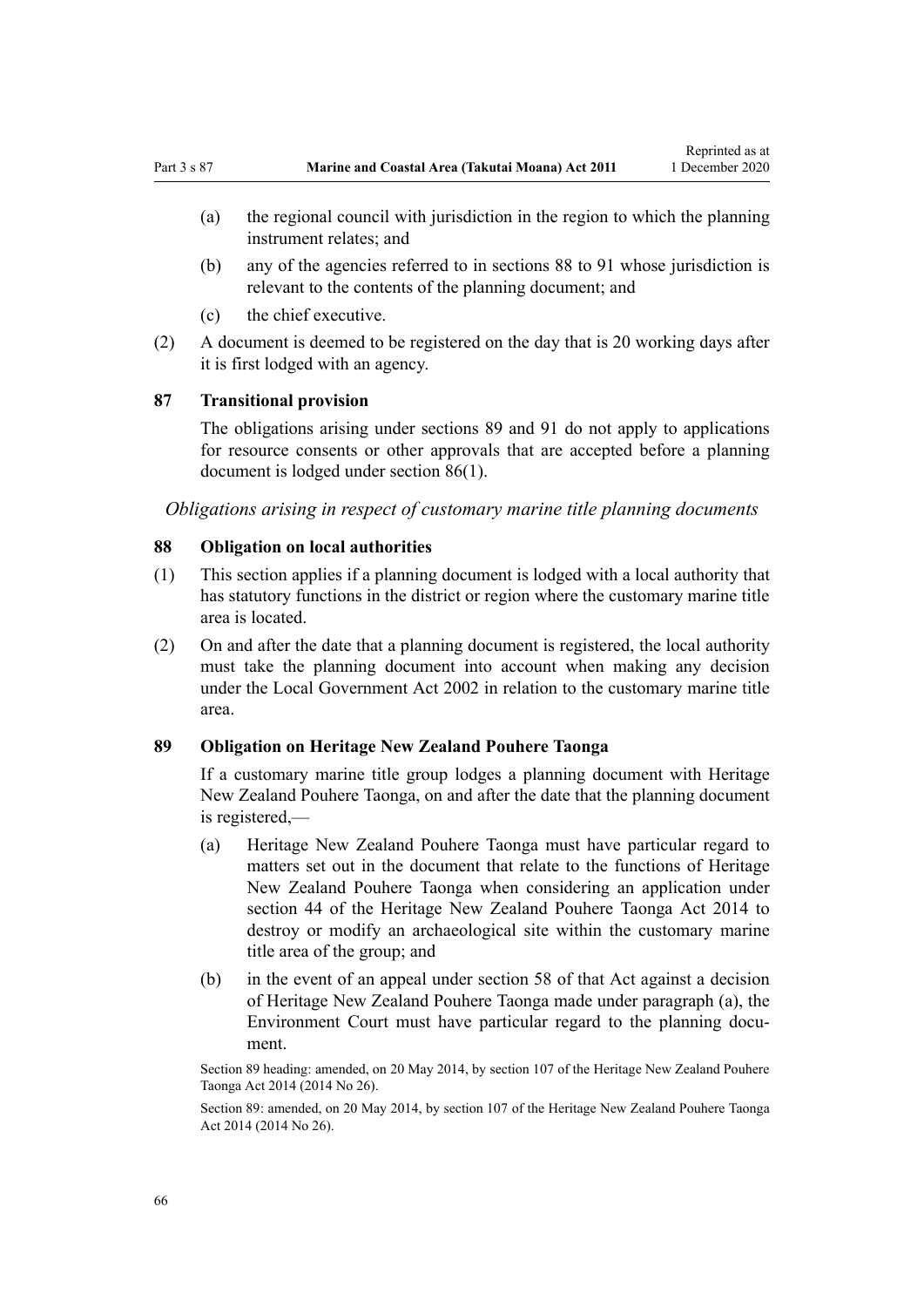<span id="page-66-0"></span>Section 89(a): amended, on 20 May 2014, by [section 107](http://legislation.govt.nz/pdflink.aspx?id=DLM4005646) of the Heritage New Zealand Pouhere Taonga Act 2014 (2014 No 26).

Section 89(b): amended, on 20 May 2014, by [section 107](http://legislation.govt.nz/pdflink.aspx?id=DLM4005646) of the Heritage New Zealand Pouhere Taonga Act 2014 (2014 No 26).

## **90 Obligation on Director-General**

- (1) If a customary marine title group lodges a planning document with the Director-General, the Director-General must, on and after the date that a planning document is registered, take into account the relevant matters set out in the document when reviewing or amending a conservation management strategy that directly affects the customary marine title area of the group that lodged the planning document.
- (2) In this section, **conservation management strategy** has the meaning given in [section 2\(1\)](http://legislation.govt.nz/pdflink.aspx?id=DLM103616) of the Conservation Act 1987.

# **91 Obligation on Minister of Fisheries**

- (1) If a customary marine title group lodges a planning document with the Minister of Fisheries, the Minister must, on and after the date that the planning document is registered, have regard to the planning document to the extent that it is relevant to fisheries management when setting or varying sustainability measures under [section 11\(1\)](http://legislation.govt.nz/pdflink.aspx?id=DLM395397) of the Fisheries Act 1996 if these measures apply to an area that includes, wholly or in part, the customary marine title area of the group.
- (2) This section—
	- (a) does not extend the scope of the rights conferred by [section 85](#page-64-0) or [86](#page-64-0) or give a customary marine title group the right to include fisheries or other matters in a planning document; and
	- (b) relates only to matters—
		- (i) included in a planning document that are provided for by the [Resource Management Act 1991](http://legislation.govt.nz/pdflink.aspx?id=DLM230264); and
		- (ii) that are relevant to fisheries management.

## **92 Interpretation**

In this section and [section 93](#page-67-0), unless the context otherwise requires,—

**regional document** means any of the following:

- (a) a regional plan or regional policy statement (within the meanings given in [section 43AA](http://legislation.govt.nz/pdflink.aspx?id=DLM2412743) of the Resource Management Act 1991):
- (b) a proposed regional plan or proposed policy statement (within the meanings of [sections 43AA](http://legislation.govt.nz/pdflink.aspx?id=DLM2412743) and [43AAC](http://legislation.govt.nz/pdflink.aspx?id=DLM2412769) of that Act)

**relevant regional document** means a regional document that relates, directly or indirectly, to all or part of the area to which a planning document applies.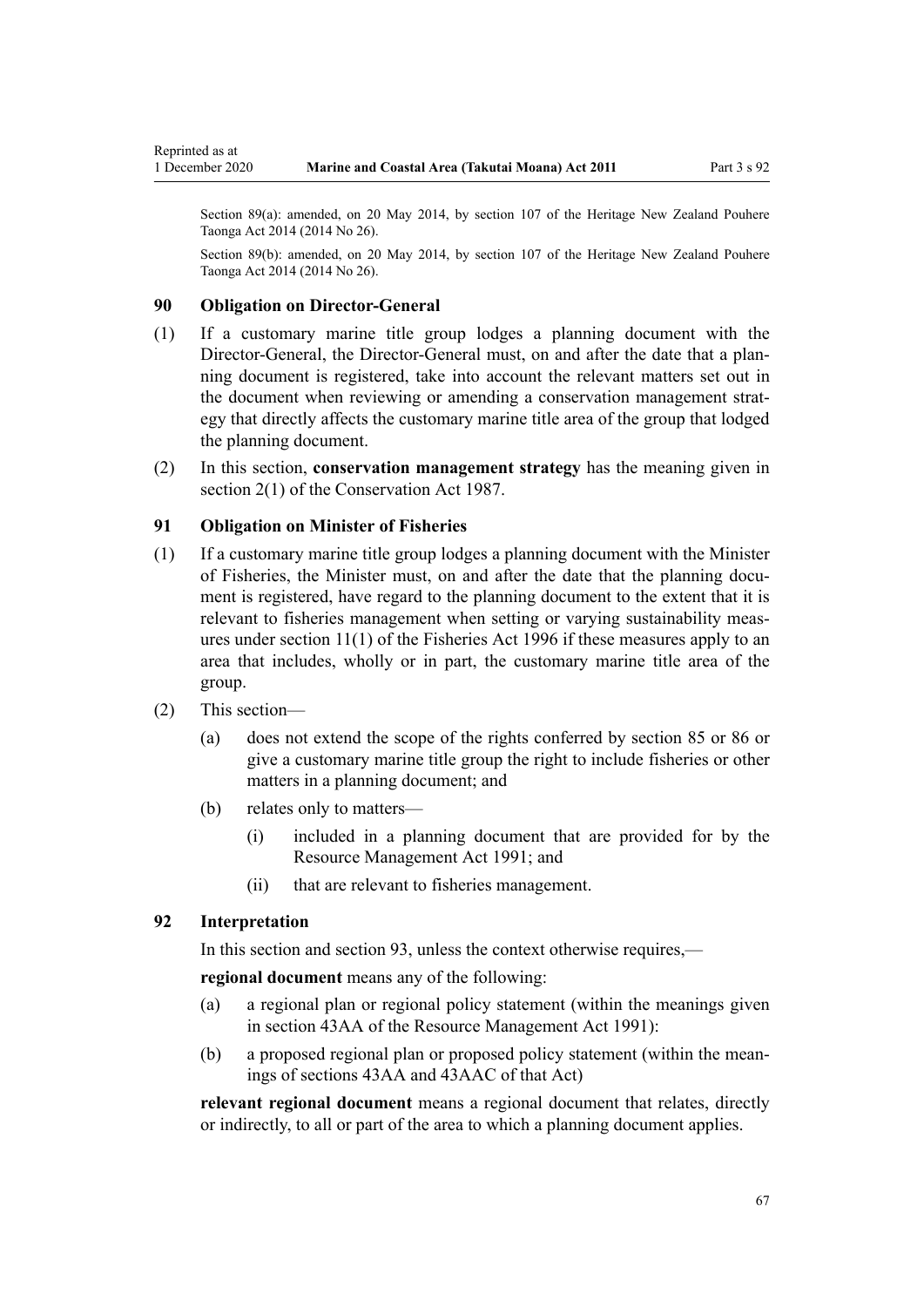# <span id="page-67-0"></span>**93 Obligations on regional councils in relation to planning documents**

*Preliminary obligations*

(1) A regional council with functions in a region where 1 or more planning documents are registered in accordance with [section 86](#page-64-0) must, until the requirements of subsection (5) have been completed, attach the planning documents to copies of its relevant regional documents that it makes publicly available.

# *Identification and application of resource management matters included in planning document*

- (2) Between the time that a planning document is lodged under [section 86\(1\)](#page-64-0) and the time it is deemed to be registered under section 86(2), a regional council must identify the matters in the planning document that relate to resource management issues within its functions under the [Resource Management Act 1991](http://legislation.govt.nz/pdflink.aspx?id=DLM230264), to the extent that those matters are relevant within—
	- (a) the customary marine title area to which the planning document relates; and
	- (b) any parts of the common marine and coastal area to which the planning document relates other than the customary marine title area.
- (3) When considering, under [section 104](http://legislation.govt.nz/pdflink.aspx?id=DLM234355) of the Resource Management Act 1991, a resource consent application for an activity that would, if the consent were granted, directly affect, wholly or in part, the area to which the planning document applies, a consent authority of a regional council must have regard to any matters identified under subsection (2).
- (4) The obligation under subsection (3) applies only to the matters in respect of which a regional council is able to exercise discretion.
- (5) The obligation under subsection (3) continues until—
	- (a) a regional document, altered in accordance with this section, becomes operative in accordance with [Schedule 1](http://legislation.govt.nz/pdflink.aspx?id=DLM240686) of the Resource Management Act 1991; or
	- (b) 30 working days after the date that the customary marine title group is informed of the decision under subsection (11) that no alterations are to be made to the relevant regional documents.

*Obligations with respect to relevant regional documents*

- (6) A regional council must initiate a process to determine whether to alter its relevant regional documents, if and to the extent that any alteration would achieve the purpose of the [Resource Management Act 1991,](http://legislation.govt.nz/pdflink.aspx?id=DLM230264) in order to—
	- (a) recognise and provide for any matters identified under subsection  $(2)(a)$ ; and
	- (b) take into account any matters identified under subsection (2)(b).
- (7) The process required by subsection (6) may be commenced—
	- (a) at any time after a planning document is registered; but

68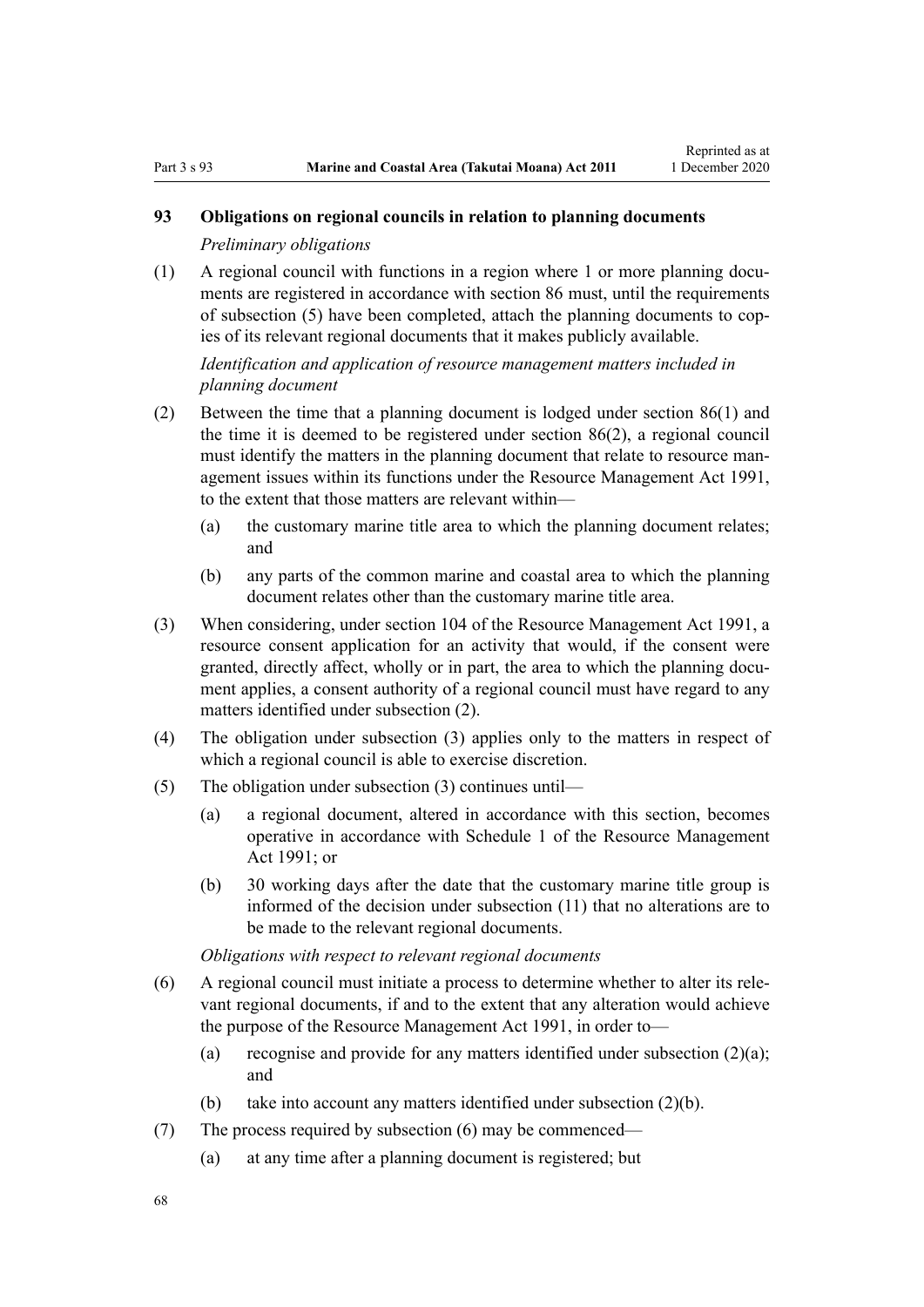- (b) not later than the first proposed change to, or variation or review of, any provision in a relevant regional document that applies to a customary marine title area.
- (8) In making a determination under subsection (6), a regional council must consider the extent to which alterations must be made to its relevant regional documents to—
	- (a) recognise and provide for the matters in a planning document that relate to the customary marine title area; and
	- (b) take into account the matters in a planning document that relate to the parts of the common marine and coastal area other than the customary marine title area.
- (9) The obligations on a regional council under subsection (8) must be carried out in accordance with the requirements and procedures that relate to regional documents in—
	- (a) [Part 5](http://legislation.govt.nz/pdflink.aspx?id=DLM233301) of the Resource Management Act 1991; and
	- (b) [Schedule 1](http://legislation.govt.nz/pdflink.aspx?id=DLM240686) of that Act.
- (10) A regional council may decide, in conducting the process required by subsection (6), not to alter its relevant regional documents, but only on the grounds that the matters in the planning document—
	- (a) are already provided for in a relevant regional document; or
	- (b) would not achieve the purpose of the [Resource Management Act 1991;](http://legislation.govt.nz/pdflink.aspx?id=DLM230264) or
	- (c) would be more effectively and efficiently addressed in another way.
- (11) If a regional council determines that no alterations should be notified in a proposed policy statement or plan that is notified under [clause 5](http://legislation.govt.nz/pdflink.aspx?id=DLM241213) of Schedule 1 of the Resource Management Act 1991, it must inform the customary marine title group in writing and provide reasons for its decision within 5 working days of that decision.
- (12) If an application is made to a regional council under [Part 2](http://legislation.govt.nz/pdflink.aspx?id=DLM241513) of Schedule 1 of the Resource Management Act 1991 for a private plan change that includes a customary marine title area in respect of which a planning document has been lodged,—
	- (a) the provisions of [Part 2](http://legislation.govt.nz/pdflink.aspx?id=DLM241513) of that schedule apply to the application, subject to the regional council having regard to any matters in the planning document when making a decision under [clause 25](http://legislation.govt.nz/pdflink.aspx?id=DLM241526) of that schedule; and
	- (b) if the private plan change is not rejected or treated as a resource consent application, the regional council must adopt the request and initiate the process required by subsection (6).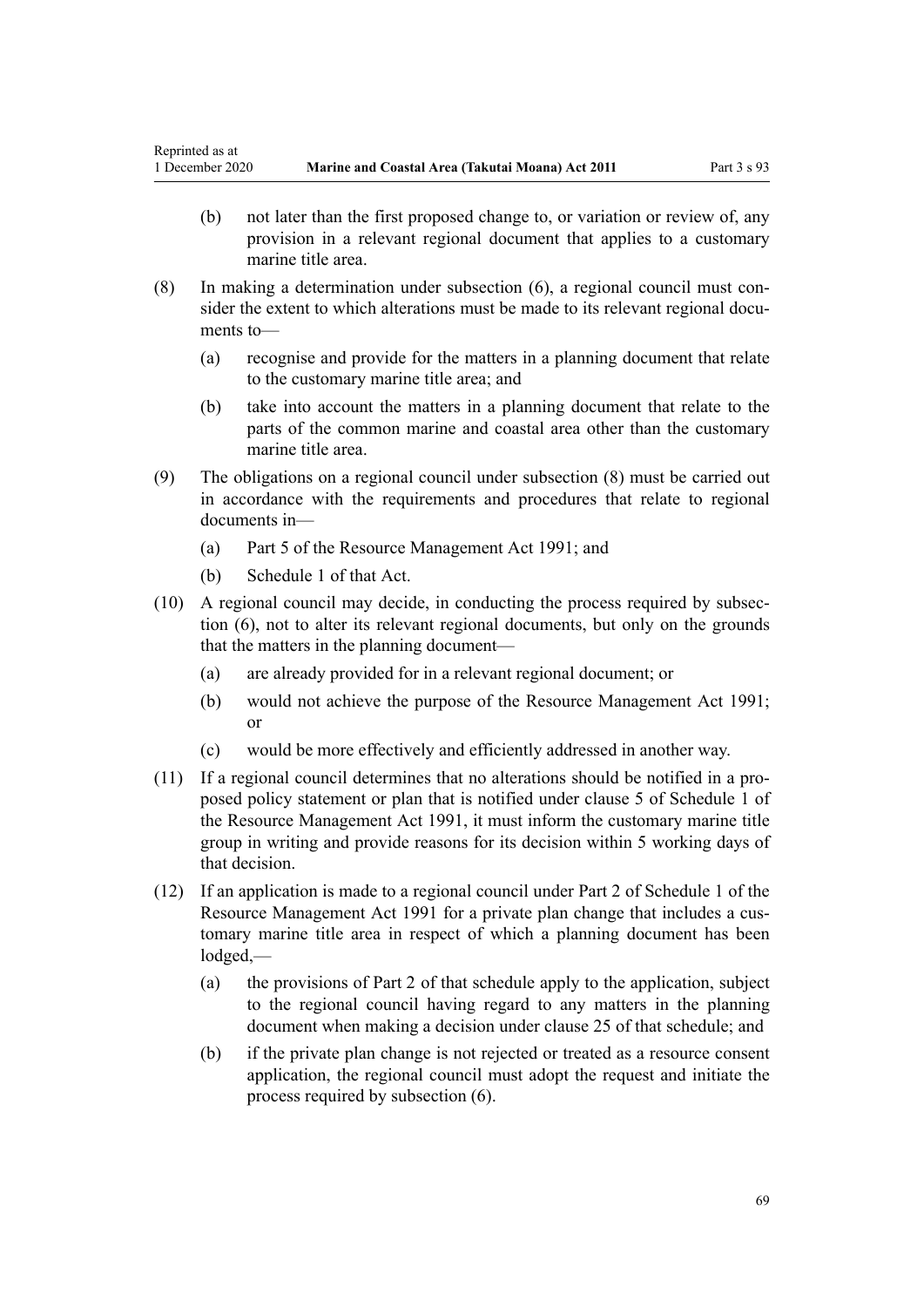# **Part 4**

# **Administrative and miscellaneous matters**

*Recognition of customary interests*

### <span id="page-69-0"></span>**94 Recognition of protected customary rights and customary marine title**

- (1) A protected customary right or customary marine title relating to a specified part of the common marine and coastal area may be recognised by—
	- (a) an agreement made in accordance with section 95 and brought into effect under section 96; or
	- (b) an order of the Court made on an application under [section 100](#page-71-0).
- (2) A protected customary right or customary marine title may not be recognised in any other way.

# Subpart 1—Recognition agreements

### **95 Recognition agreements**

- (1) An applicant group and the responsible Minister on behalf of the Crown may enter into an agreement recognising—
	- (a) a protected customary right:
	- (b) customary marine title.
- (2) Subsection (1) does not apply unless the applicant group, not later than 6 years after the commencement of this Act, has given notice to the responsible Minister of its intention to seek an agreement recognising a protected customary right or customary marine title.
- (3) Nothing requires the Crown to enter into the agreement, or to enter into negotiations for the agreement: in both cases this is at the discretion of the Crown.
- (4) The Crown must not enter into an agreement unless the applicant group satisfies the Crown that,—
	- (a) in the case of a protected customary right, the requirements in [section 51](#page-39-0) are met; or
	- (b) in the case of customary marine title, the requirements in [section 58](#page-44-0) are met.

### **96 How recognition agreements to be brought into effect**

- (1) An agreement is of no effect unless and until it is brought into effect,—
	- (a) in the case of an agreement to recognise a protected customary right, on the date prescribed by an Order in Council, which must also specify—
		- (i) the applicant group in sufficient detail to identify it; and
		- (ii) the area to which the agreement relates, with a map or diagram that is sufficient to identify the area; and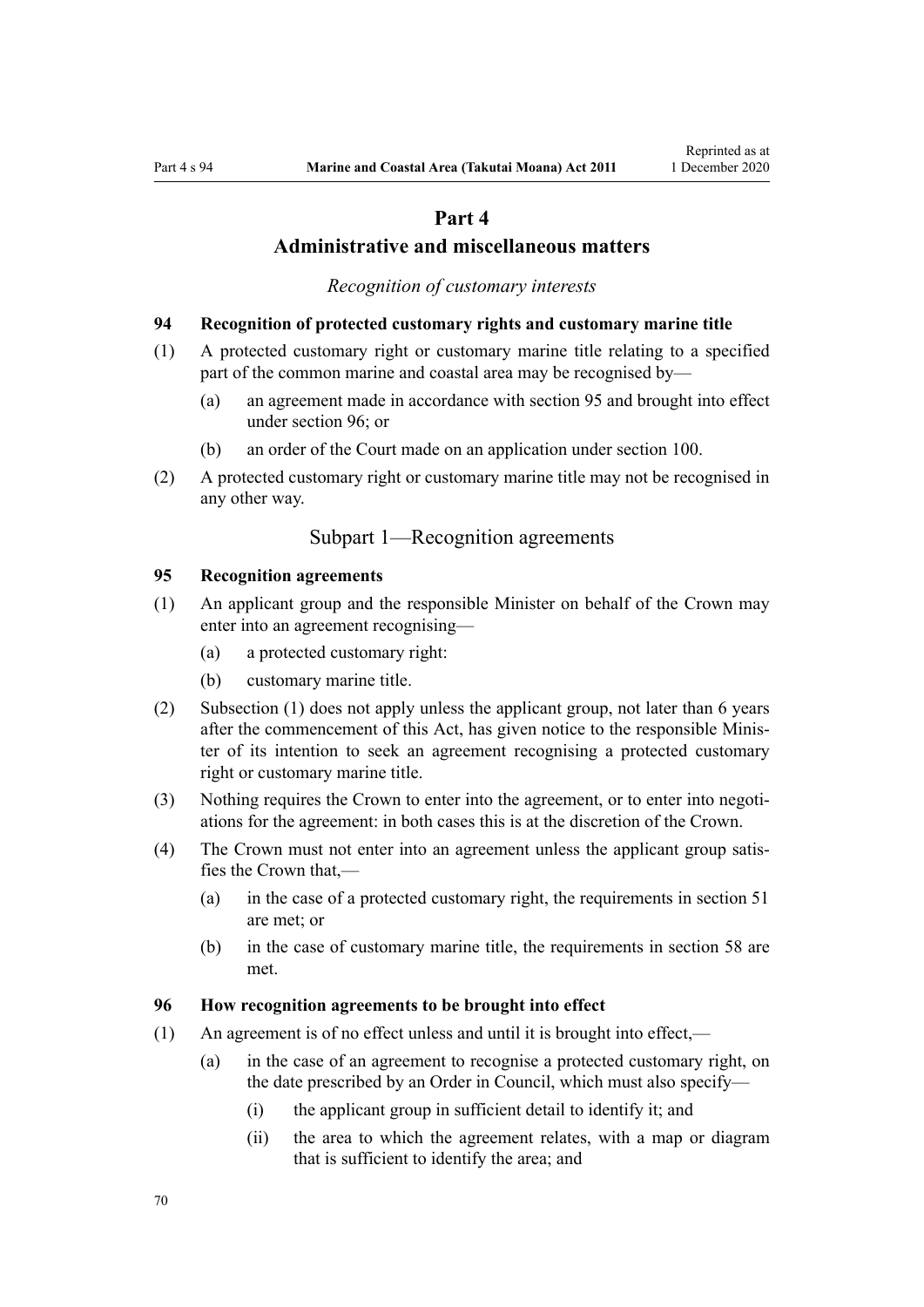- <span id="page-70-0"></span>(b) in the case of an agreement to recognise customary marine title, by an Act of Parliament on the date specified in the enactment.
- (2) The responsible Minister must introduce legislation into Parliament that contains the full text of the agreement for the purpose of subsection (1)(b).

# **97 Notification of agreement recognising protected customary rights**

The responsible Minister must, without delay, provide a copy of any agreement recognising a protected customary right and brought into effect under [section](#page-69-0) [96\(1\)\(a\)](#page-69-0) to-

- (a) the chief executive; and
- (b) the local authorities that are affected by the agreement; and
- (c) the Minister of Conservation; and
- (d) the Minister of Fisheries; and
- (e) the Minister of Māori Affairs; and
- (f) any other person who the responsible Minister considers is directly affected by the agreement.

Subpart 2—Recognition by order of Court

## **98 Court may recognise protected customary right or customary marine title**

- (1) The Court may make an order recognising a protected customary right or customary marine title (a **recognition order**).
- (2) The Court may only make an order if it is satisfied that the applicant,—
	- (a) in the case of an application for recognition of a protected customary right, meets the requirements of [section 51\(1\)](#page-39-0); or
	- (b) in the case of an application for recognition of customary marine title, meets the requirements of [section 58](#page-44-0).
- (3) No other court has jurisdiction to make a recognition order.
- (4) On and after the commencement of this Act, the jurisdiction of the Court to hear and determine any aboriginal rights claim is replaced fully by the jurisdiction of the Court under this Act.
- (5) In subsection (4), **aboriginal rights claim** means any claim in respect of the common marine and coastal area that is based on, or relies on, customary rights, customary title, aboriginal rights, aboriginal title, the fiduciary duty of the Crown, or any rights, titles, or duties of a similar nature, whether arising before, on, or after the commencement of this Act and whether or not the claim is based on, or relies on, any 1 or more of the following:
	- (a) a rule, principle, or practice of the common law or equity:
	- (b) the Treaty of Waitangi:
	- (c) the existence of a trust: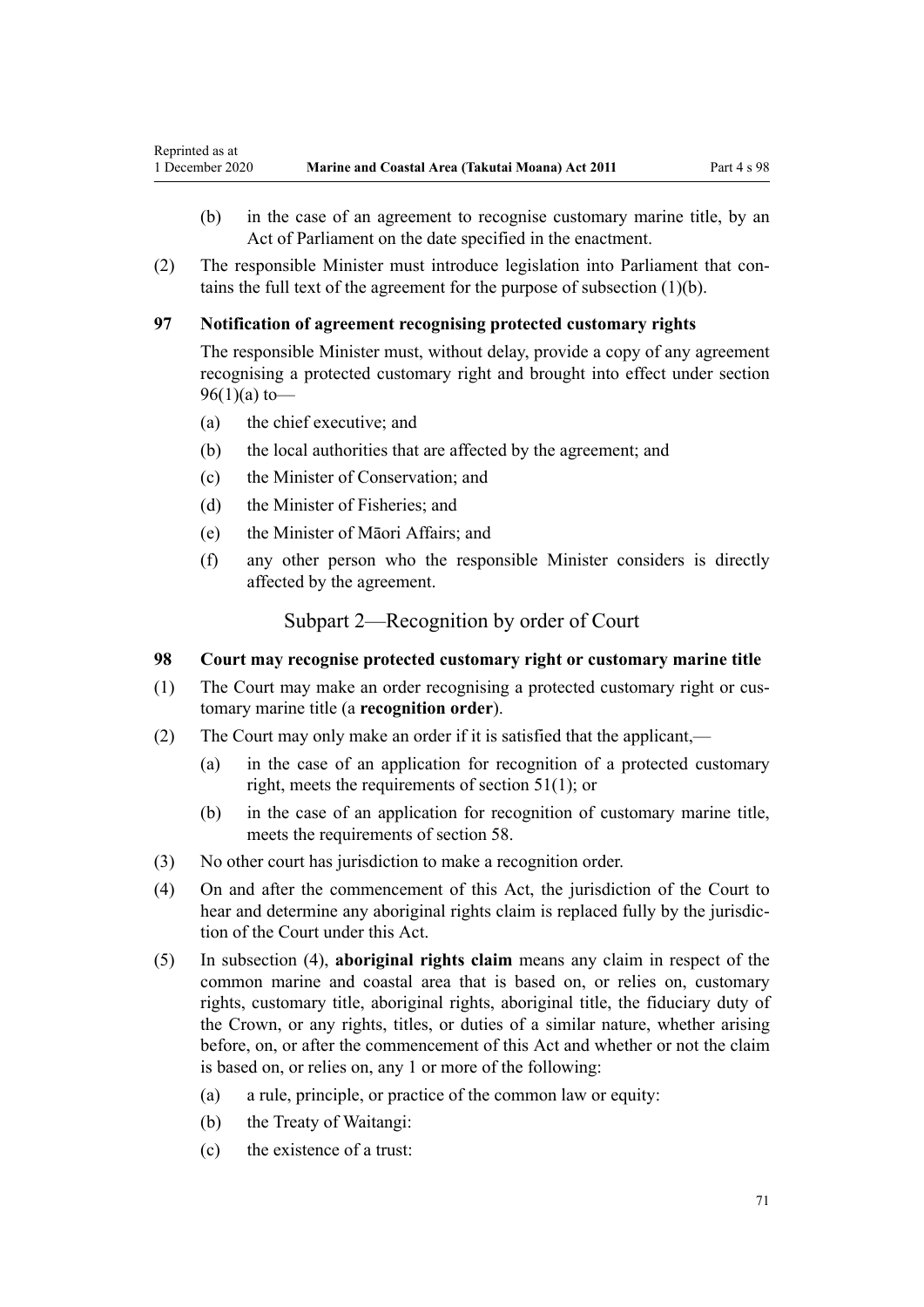(d) an obligation of any kind.

- <span id="page-71-0"></span>(6) Nothing in this section limits [section 10](http://legislation.govt.nz/pdflink.aspx?id=DLM281461) of the Treaty of Waitangi (Fisheries Claims) Settlement Act 1992.
- (7) Subsection (3) does not limit [section 112](#page-76-0).

## **99 Court may refer to Māori Appellate Court or pūkenga for opinion or advice on tikanga**

- (1) If an application for a recognition order raises a question of tikanga, the court may—
	- (a) refer that question in accordance with [section 61](http://legislation.govt.nz/pdflink.aspx?id=DLM290946) of Te Ture Whenua Maori Act 1993 to the Māori Appellate Court for its opinion; or
	- (b) obtain the advice of a court expert (a **pūkenga**) appointed in accordance with the [High Court Rules 2016](http://legislation.govt.nz/pdflink.aspx?id=DLM6959800) who has knowledge and experience of tikanga.
- (2) The opinion of the Māori Appellate Court is binding on the Court but the advice of a pūkenga is not.

Section 99(1)(b): amended, on 18 October 2016, by [section 183\(c\)](http://legislation.govt.nz/pdflink.aspx?id=DLM5759564) of the Senior Courts Act 2016 (2016 No 48).

*Application for recognition order*

#### **100 Who may apply**

- (1) An applicant may apply to the Court—
	- (a) for a recognition order; or
	- (b) to vary or cancel a recognition order.
- (2) However, the application must be filed not later than 6 years after the commencement of this Act, and the Court must not accept for filing or otherwise consider any application that purports to be filed after that date.

### **101 Contents of application**

An application for a recognition order must—

- (a) state whether it is an application for recognition of a protected customary right, or of customary marine title, or both; and
- (b) if it is an application for recognition of a protected customary right, describe that customary right; and
- (c) describe the applicant group; and
- (d) identify the particular area of the common marine and coastal area to which the application relates; and
- (e) state the grounds on which the application is made; and
- (f) name a person to be the holder of the order as the representative of the applicant group; and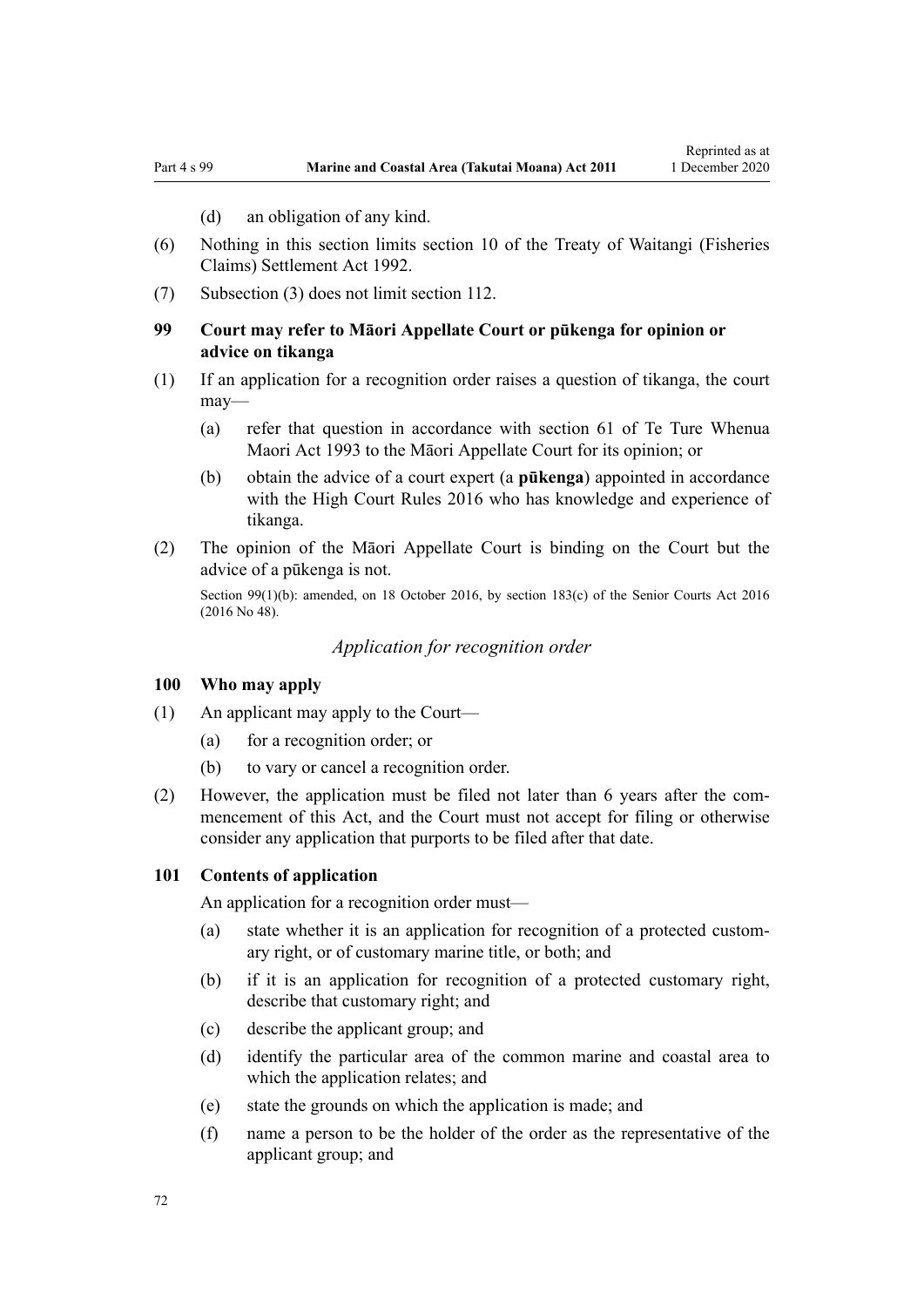- (g) specify contact details for the group and for the person named to hold the order; and
- (h) be supported by an affidavit or affidavits that set out in full the basis on which the applicant group claims to be entitled to the recognition order; and
- (i) contain any other information required by regulations made under [sec](#page-78-0)[tion 118\(1\)\(i\)](#page-78-0).

## **102 Service of application**

The applicant group applying for a recognition order must serve the application on—

- (a) the local authorities that have statutory functions in the area of the common marine and coastal area to which the application relates; and
- (b) any local authority that has statutory functions in the area adjacent to the area of the common marine and coastal area to which the application relates; and
- (c) the Solicitor-General on behalf of the Attorney-General; and
- (d) any other person who the Court considers is likely to be directly affected by the application.

## **103 Public notice of application**

- (1) The applicant group applying for a recognition order must give public notice of the application not later than 20 working days after filing the application.
- (2) The public notice must include, as a minimum,—
	- (a) the name of the applicant group and its description as an iwi, hapū, or whānau, whichever applies; and
	- (b) a brief description of the application, including whether it is an application for recognition of a protected customary right or of customary marine title or both; and
	- (c) a description of the particular area of the common marine and coastal area to which the application relates; and
	- (d) the name of the person who is proposed as the holder of the order; and
	- (e) in the case of an application for recognition of a protected customary right, a description of the right; and
	- (f) a date that complies with subsection (3) for filing a notice of appearance in support of or in opposition to the application; and
	- (g) the registry of the Court for filing the notice of appearance.
- (3) The date for filing a notice of appearance must not be less than 20 working days after the first public notice of the application is published.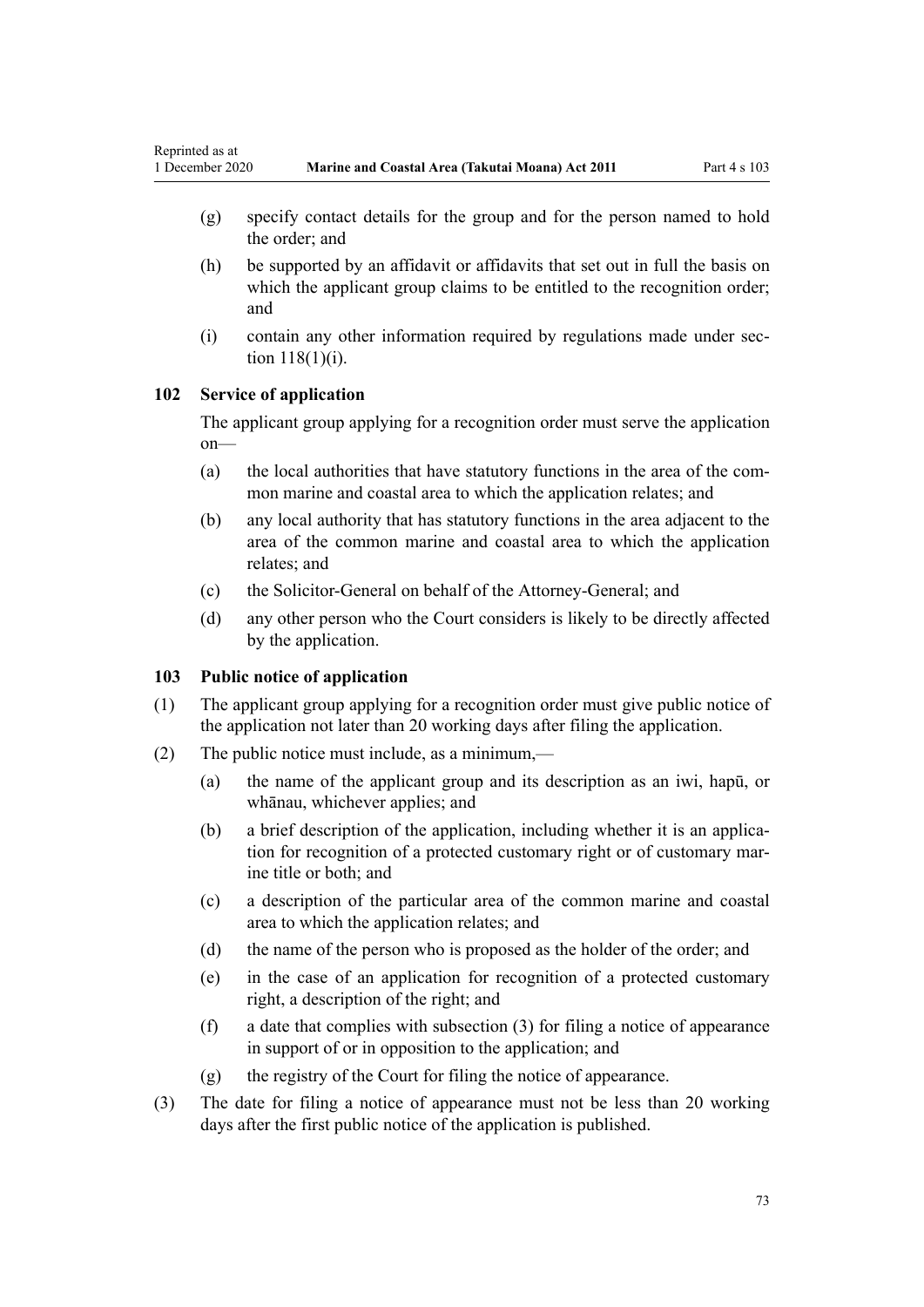## **104 Who may appear on application for recognition order**

Any interested person may appear and be heard on an application for a recognition order if that person has, by the due date, filed a notice of appearance.

#### **105 Evidence**

In hearing an application for a recognition order, the Court may receive as evidence any oral or written statement, document, matter, or information that the Court considers to be reliable, whether or not that evidence would otherwise be admissible.

#### **106 Burden of proof**

- (1) In the case of an application for recognition of protected customary rights in a specified area of the common marine and coastal area, the applicant group must prove that the protected customary right—
	- (a) has been exercised in the specified area; and
	- (b) continues to be exercised by that group in the same area in accordance with tikanga.
- (2) In the case of an application for the recognition of customary marine title in a specified area of the common marine and coastal area, the applicant group must prove that the specified area—
	- (a) is held in accordance with tikanga; and
	- (b) has been used and occupied by the applicant group, either—
		- (i) from 1840 to the present day; or
		- (ii) from the time of a customary transfer to the present day.
- (3) In the case of every application for a recognition order, it is presumed, in the absence of proof to the contrary, that a customary interest has not been extinguished.

## **107 Court's flexibility in dealing with application**

- (1) The Court may, if it considers that an application for recognition of a protected customary right is more appropriately decided as an application for recognition of customary marine title, treat it as the latter.
- (2) The Court may, if it considers that an application for recognition of customary marine title is more appropriately decided as an application for recognition of a protected customary right, treat it as the latter.
- (3) The Court may strike out all or part of an application for a recognition order or a notice of appearance filed under section 104 if it—
	- (a) discloses no reasonably arguable case; or
	- (b) is likely to cause prejudice or delay; or
	- (c) is frivolous or vexatious; or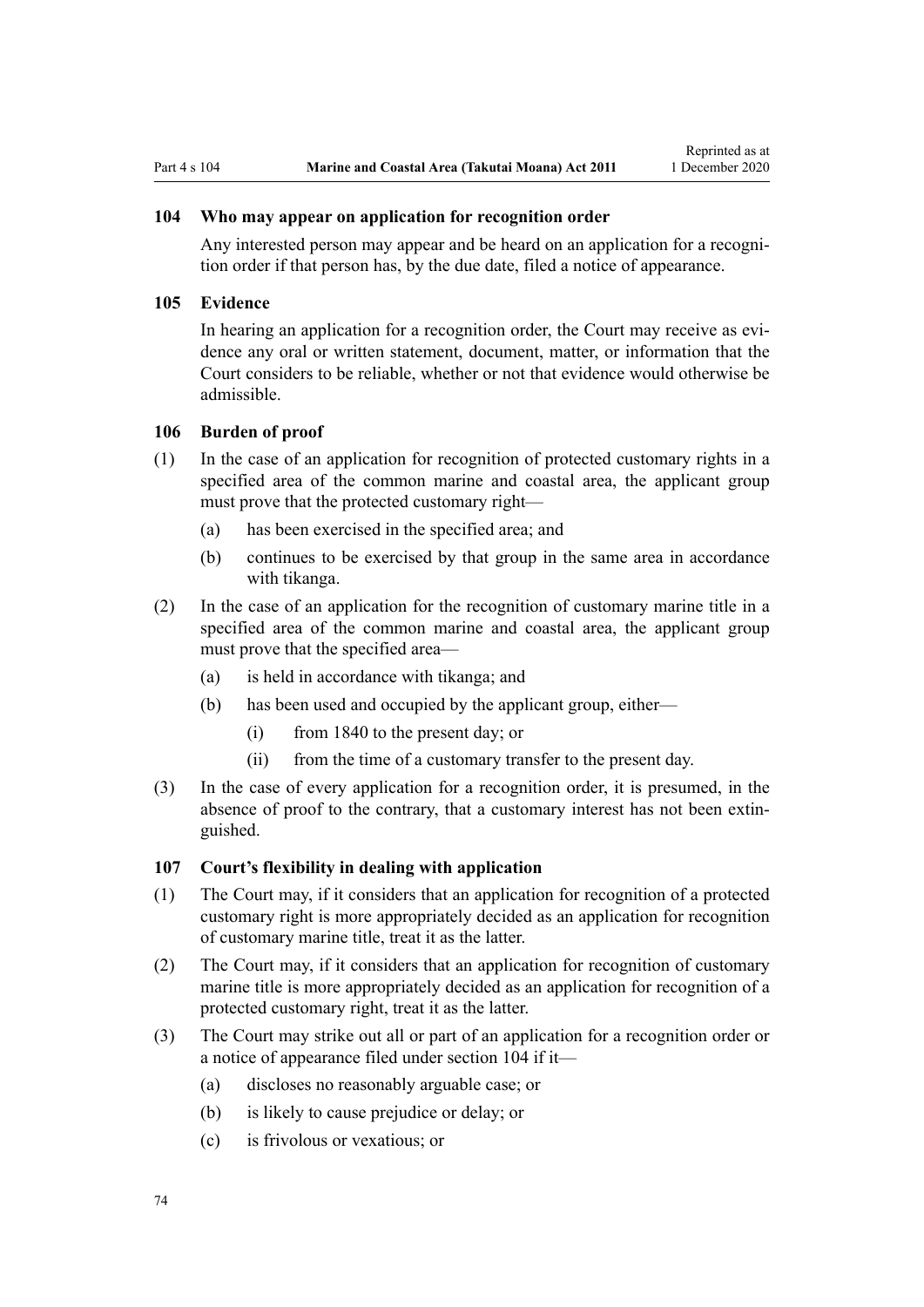(d) is otherwise an abuse of the Court.

- (4) If the Court strikes out an application under subsection (3), it may by the same or a subsequent order dismiss the application.
- (5) Instead of striking out all or part of an application under subsection (3), the Court may stay all or part of the application on such conditions as are considered just.
- (6) This section does not affect the Court's inherent jurisdiction.

## **108 Rules governing procedure**

<span id="page-74-0"></span>Reprinted as at

Rules not inconsistent with this Act may be made under [section 148](http://legislation.govt.nz/pdflink.aspx?id=DLM5759504) of the Senior Courts Act 2016 to regulate the practice and procedure of the Court or the Court of Appeal or the Supreme Court in relation to any application to the Court under this Act.

Section 108: amended, on 1 March 2017, by [section 183\(b\)](http://legislation.govt.nz/pdflink.aspx?id=DLM5759564) of the Senior Courts Act 2016 (2016 No 48).

#### *Recognition orders*

#### **109 Form of recognition order**

- (1) An applicant group in whose favour the Court grants recognition of a protected customary right or customary marine title must submit a draft order for approval by the Registrar of the Court.
- (2) Every recognition order must specify—
	- (a) the particular area of the common marine and coastal area to which the order applies; and
	- (b) the group to which the order applies; and
	- (c) the name of the holder of the order; and
	- (d) contact details for the group and for the holder.
- (3) A protected customary rights order must also include—
	- (a) a description of the right, including any limitations on the scale, extent, or frequency of the exercise of the right; and
	- (b) a diagram or map that is sufficient to identify the area.
- (4) Every customary marine title order must include—
	- (a) a survey plan that sets out the extent of the customary marine title area, to a standard of survey determined for the purpose by the Surveyor-General; and
	- (b) a description of the customary marine title area; and
	- (c) any prohibition or restriction that is to apply to a wāhi tapu or wāhi tapu area within the customary marine title area.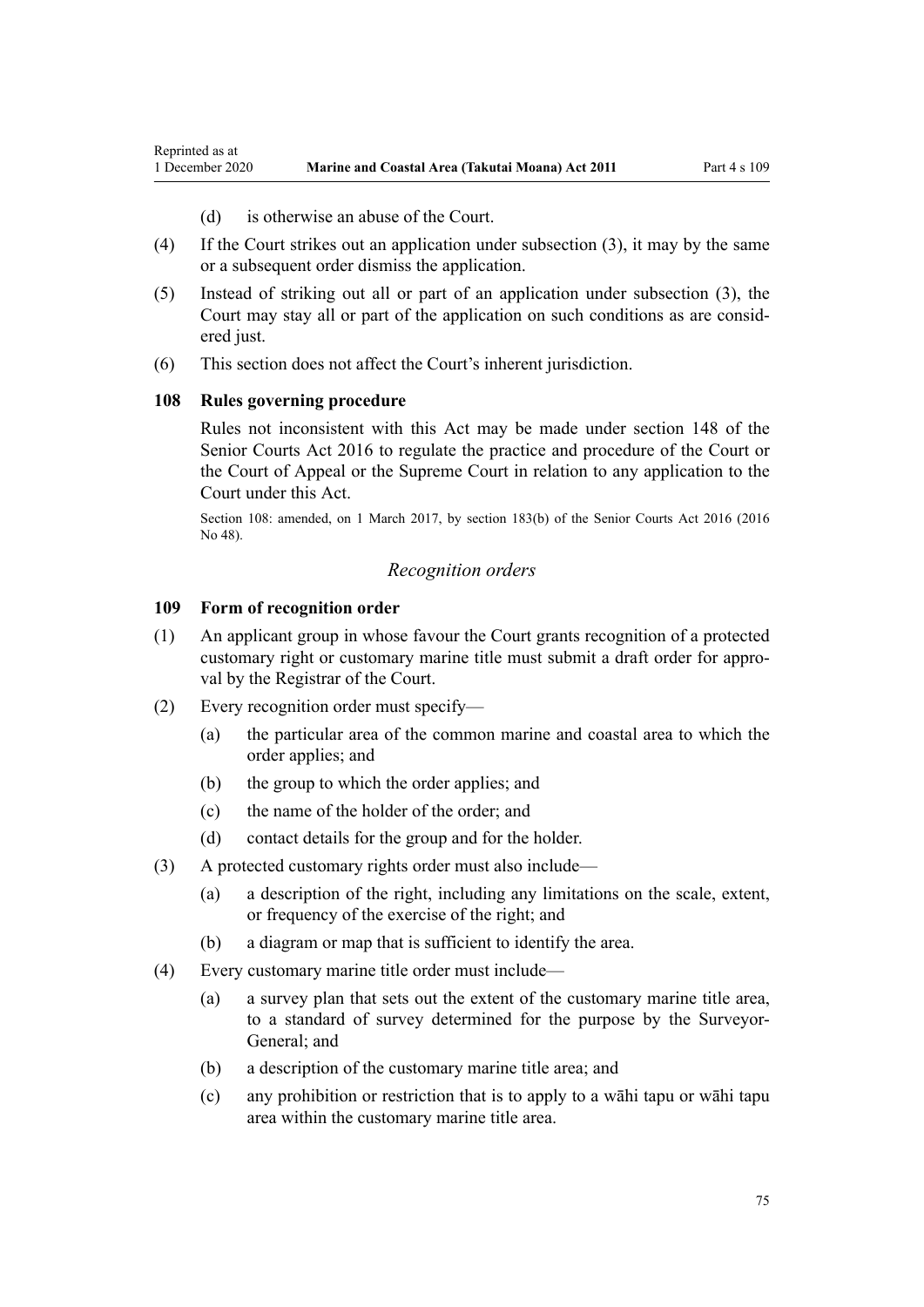## <span id="page-75-0"></span>**110 Requirements for notification of orders**

- (1) Not later than 5 working days after a recognition order has been sealed, the Registrar of the Court must provide a copy of it to—
	- (a) the responsible Minister; and
	- (b) the chief executive.
- (2) The responsible Minister must—
	- (a) publish a minute of the sealed order, including any wāhi tapu conditions, in the *Gazette*; and
	- (b) send a copy of the sealed order to—
		- (i) the local authorities that have statutory functions in the area of the common marine and coastal area to which the order applies; and
		- (ii) any local authorities with statutory functions in an area adjacent to the area of the common marine and coastal area to which the order applies; and
		- (iii) the Minister of Conservation; and
		- (iv) the Minister of Māori Affairs; and
		- (v) each person who appeared on the application; and
		- (vi) any other person that the Court directs.
- (3) If a customary marine title order includes recognition of wāhi tapu or wāhi tapu areas, the responsible Minister must—
	- (a) publicly notify the conditions; and
	- (b) give written notice of the conditions to—
		- (i) the customary marine title group; and
		- (ii) Heritage New Zealand Pouhere Taonga.

Section 110(3)(b)(ii): amended, on 20 May 2014, by [section 107](http://legislation.govt.nz/pdflink.aspx?id=DLM4005646) of the Heritage New Zealand Pouhere Taonga Act 2014 (2014 No 26).

#### **111 Recognition order may be varied or cancelled**

- (1) The Court may—
	- (a) vary a recognition order, including—
		- (i) varying any of the matters referred to in [section 109\(2\);](#page-74-0) and
		- (ii) varying or cancelling a protected customary right or customary marine title that has been delegated or transferred under [section 53](#page-41-0) or [60\(3\);](#page-46-0) or
	- (b) cancel a recognition order.
- (2) However, the Court may vary a recognition order only if the requirements of [section 51](#page-39-0) or [58,](#page-44-0) as the case requires, are met by the variation.
- (3) In the case of a variation, the variation—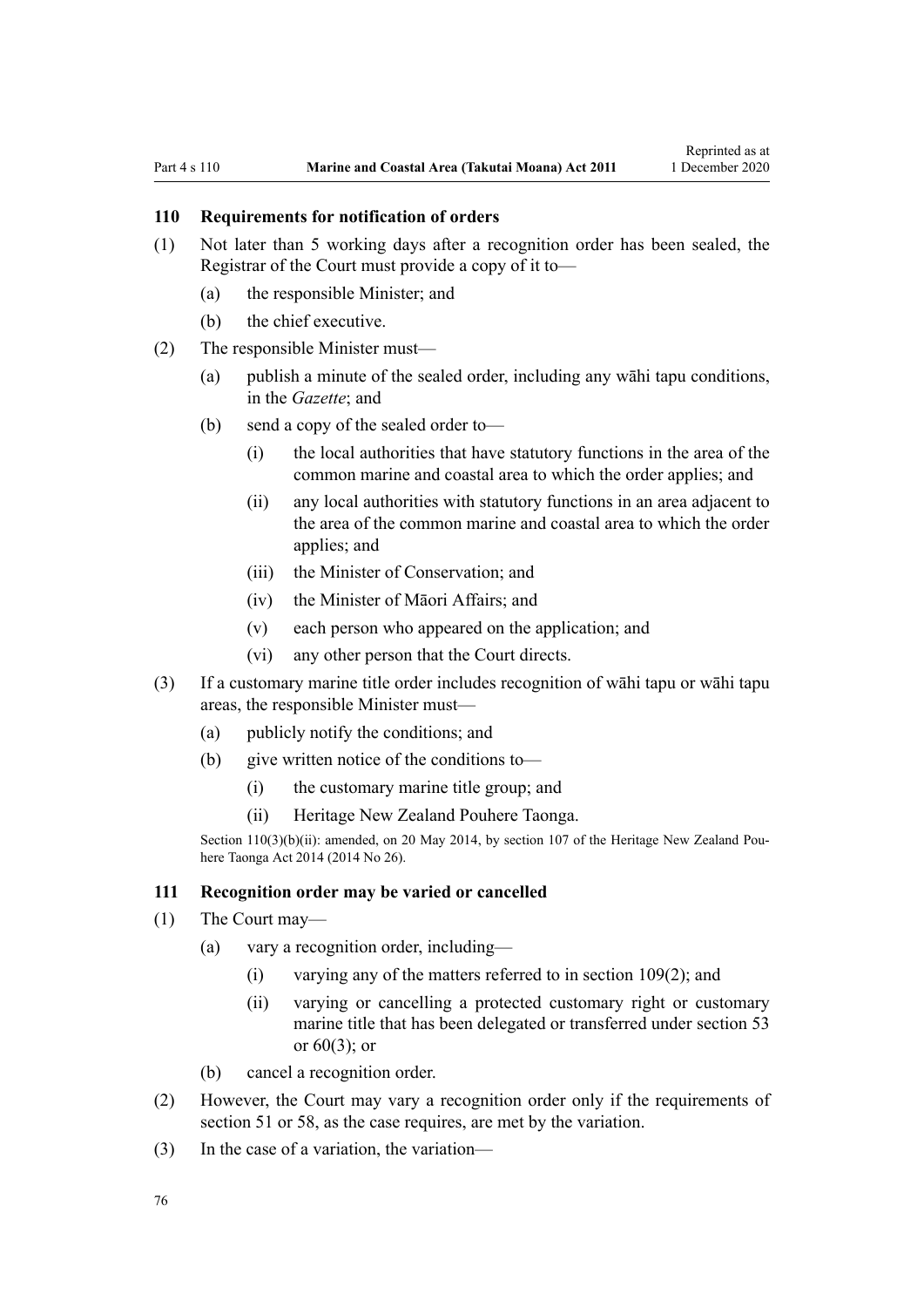- (a) must not have the effect of depriving the group to which the order applied before variation of the benefits of the order; but
- (b) does not preclude the transfer or delegation of a right in accordance with tikanga.
- (4) An application for variation or cancellation of a recognition order may be made only by—
	- (a) the holder of the order; or
	- (b) a representative of the group to which the order applies, if the holder—
		- (i) has ceased to exist; or
		- (ii) being a natural person, has died or no longer has legal capacity.
- (5) The Court must not vary or cancel the order unless it is satisfied that—
	- (a) the applicant is authorised to apply for the variation or cancellation by the group to which the order applies; and
	- (b) the applicant has given sufficient notice of the application to that group; and
	- (c) there has been sufficient opportunity for that group to consider the application and make its views known to the applicant; and
	- (d) that group has no meritorious objections to the application that would require the Court to decline the application.
- (6) [Sections 101 to 108](#page-71-0) apply, with necessary modifications, to an application under this section.
- (7) [Sections 110](#page-75-0) and [113](#page-77-0) apply, with the necessary modifications, to the sealing and notification of a variation to, or cancellation of, a recognition order under this section.

## *Appeal rights*

## **112 Right of appeal against decision of Court**

- (1) A party to a proceeding under this subpart who is dissatisfied with a decision of the Court may appeal to the Court of Appeal on a matter of fact or law.
- (2) In relation to a proceeding under this subpart, the Crown—
	- (a) may lodge an appeal on a matter of fact or law (whether or not it was a party to the proceedings in the Court) and must be treated as a party to the appeal; or
	- (b) may apply to be an intervener in the proceedings.
- (3) An appeal made under this section must be commenced by notice of appeal, given in accordance with the [Court of Appeal \(Civil\) Rules 2005](http://legislation.govt.nz/pdflink.aspx?id=DLM319745).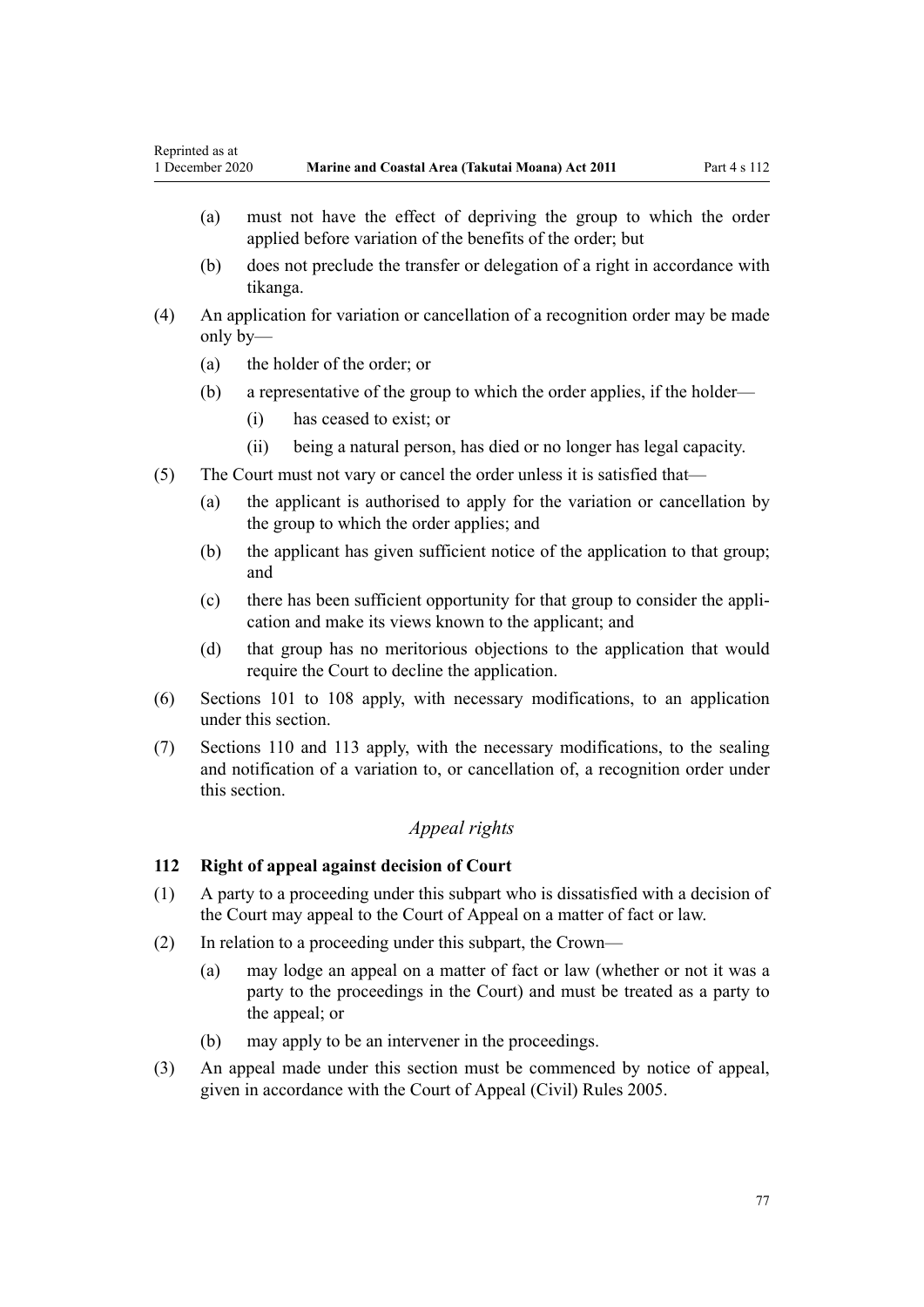## *Sealing of recognition orders*

## <span id="page-77-0"></span>**113 Orders sealed by Court**

A recognition order must be sealed—

- (a) on the application of the applicant group; but
- (b) not before the expiry of the appeal period or the disposal of any appeal.

Subpart 3—Marine and coastal area register

### **114 Marine and coastal area register**

- (1) The chief executive must keep a marine and coastal area register (the **register**) as a permanent record of—
	- (a) recognition orders, including those varied or cancelled; and
	- (b) agreements brought into effect, including those varied or cancelled; and
	- (c) planning documents registered in accordance with [section 86\(2\)](#page-64-0); and
	- (d) notices given under [section 57](#page-43-0) of any controls imposed by the Minister of Conservation under [section 56.](#page-43-0)
- (2) The chief executive must enter a document on the register without delay after—
	- (a) receiving it under [section 86](#page-64-0), [97](#page-70-0), or [110](#page-75-0); or
	- (b) an agreement is brought into force under [section 96\(1\).](#page-69-0)
- (3) The chief executive may only enter a document on the register if he or she is satisfied that the document meets all the requirements for registration.
- (4) No compensation is payable by the Crown for any loss or damage arising from the operation of this section.

#### **115 Requirements for keeping register**

- (1) The register must be held in the safe custody of the chief executive.
- (2) The register may be kept—
	- (a) in an electronic, electromagnetic, optical, digital, or photographic system or process; or
	- (b) as a paper record; or
	- (c) by other means for recording, reproducing, copying, or storing information; or
	- (d) in any combinations of these processes, systems, or means.

### **116 Inspection and copying**

(1) All orders and other documents contained in the register must be available for public inspection and copying, and copies may be supplied to any person upon request on payment of the prescribed fee (if any).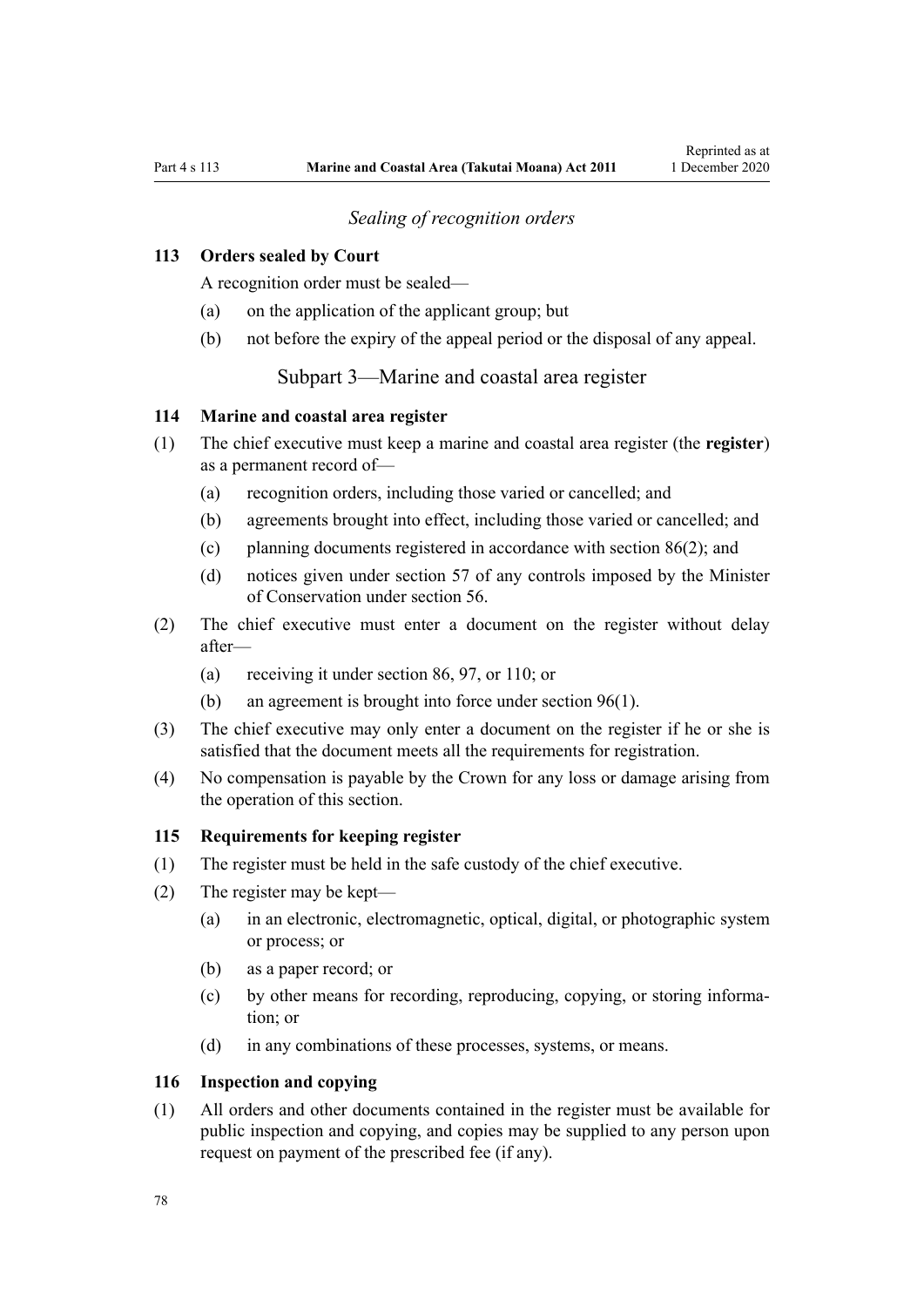- (2) The right to inspect and copy orders and other documents includes the right to receive,—
	- (a) in the case of an order or other document that is a paper record, a paper copy of the order or other document; and
	- (b) in the case of an instrument recorded by a process, system, or means other than as a paper record, a paper document that records the content of the instrument.

#### **117 Application of Privacy Act 1993**

#### *[Repealed]*

<span id="page-78-0"></span>Reprinted as at

Section 117: repealed, on 1 December 2020, by [section 217](http://legislation.govt.nz/pdflink.aspx?id=LMS23706) of the Privacy Act 2020 (2020 No 31).

## Subpart 4—Regulations and miscellaneous matters

## *Regulations and bylaws*

#### **118 Regulations for administrative purposes**

- (1) The Governor-General may, by Order in Council, make regulations for any of the following purposes:
	- (a) prescribing the duties of the chief executive in relation to the register:
	- (b) providing for the appointment of wardens under [section 80,](#page-60-0) the qualification for appointment, the terms of those appointments (including the responsibility of the customary marine title group for their funding), and the termination of such appointments:
	- (c) prescribing additional functions of wardens appointed under [section 80](#page-60-0), being functions that are reasonably incidental to the functions specified in that section:
	- (d) prescribing any duties or powers to be exercised by wardens for the purpose of performing their functions:
	- (e) prescribing the means (including, without limitation, identity cards or badges, or both) by which wardens are to be identified:
	- (f) giving directions relating to the management of wardens by a customary marine title group whose customary marine title order includes prohibitions and restrictions in respect of a wāhi tapu or wāhi tapu area:
	- (g) prescribing the steps that a regional council must or may take in undertaking an inquiry under [section 19\(2\)](#page-20-0):
	- (h) prescribing the fees payable, or the methods or rates by which fees are to be assessed, for—
		- (i) the consideration and processing of applications made, or actions taken, under sections  $34$  to  $45$ .
		- (ii) decisions made under [Schedule 2:](#page-92-0)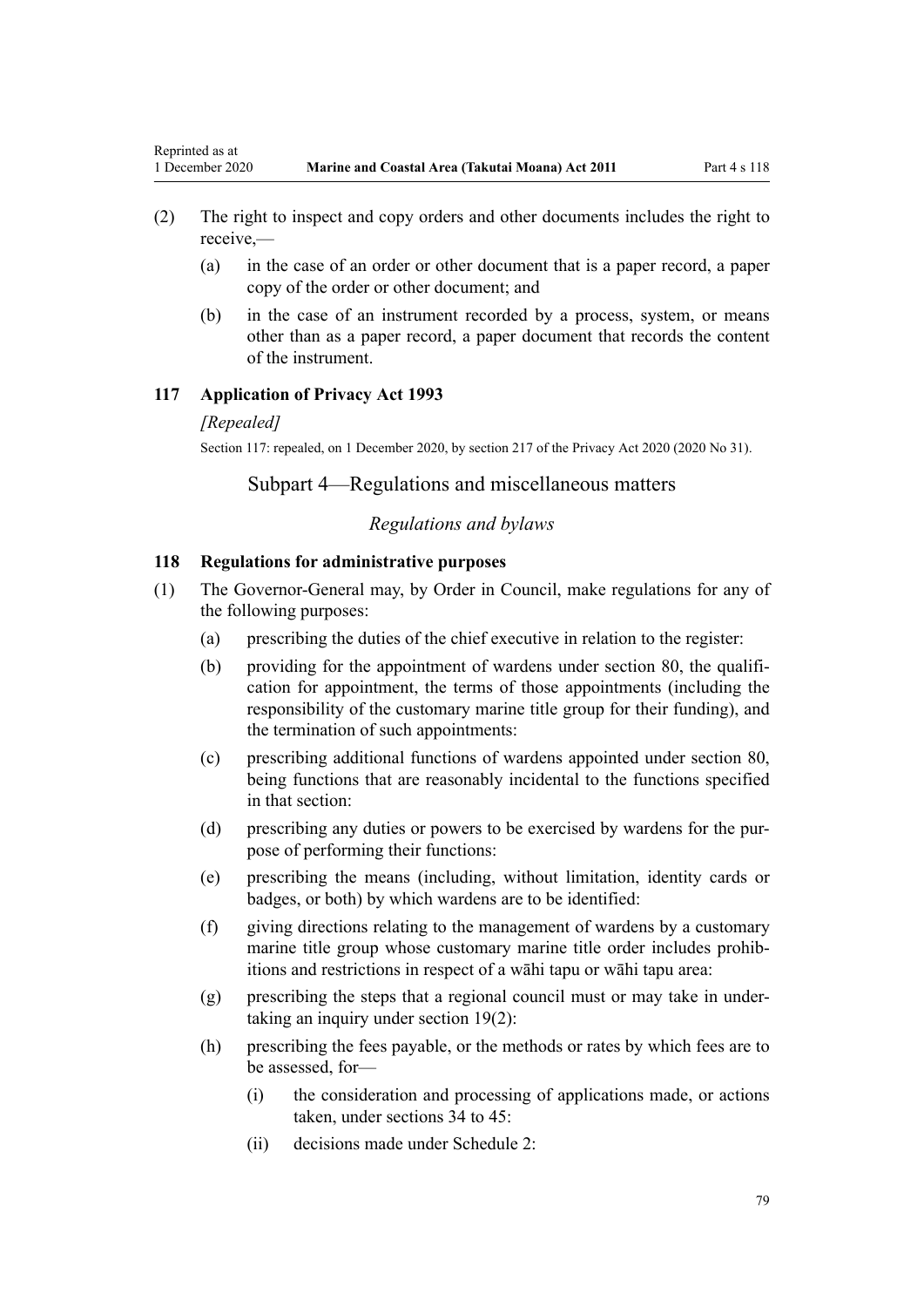(iii) public inspection and copying of documents on the register:

- <span id="page-79-0"></span>(i) prescribing the information that must be included in applications made under [subpart 1](#page-69-0) or [2:](#page-70-0)
- (j) prescribing the information that the chief executive may require for the purposes of [section 114:](#page-77-0)
- (k) providing for any other matters contemplated by this Act or necessary for giving it full effect.
- (2) Regulations made under subsection (1) must be made on the advice of the Minister of Justice, after consultation with the responsible Minister who must consult with the customary marine title groups that appear to the Minister to be likely to be affected by the regulations.

## **119 Minister of Conservation to perform residual management functions**

- (1) The Minister of Conservation may perform a managerial or administrative function provided for or contemplated by this Act or by any regulations or bylaws made under section 120 or [121](#page-80-0) in respect of the common marine and coastal area but only if, and to the extent that, the same or similar function is not conferred on the local authority or other person with responsibility for the relevant part of the common marine and coastal area in which the function is to be performed.
- (2) Nothing in this section or in any regulations or bylaws made under section 120 or [121](#page-80-0) limits any power conferred under an enactment on a local authority or any other person that may be exercised in respect of the common marine and coastal area.
- (3) In performing and exercising the functions, duties, and powers under this section and under sections 120 and [121,](#page-80-0) the Minister of Conservation must act consistently with the purpose stated in [section 4](#page-8-0).

#### **120 Regulations for management of common marine and coastal area**

- (1) The Governor-General may, by Order in Council made on the recommendation of the Minister of Conservation, make regulations for all or any of the following purposes:
	- (a) the safety and protection of members of the public who exercise rights of access or navigation in or over the common marine and coastal area or any specified part of that area:
	- (b) the preservation or protection of the natural environment of the common marine and coastal area or any specified part of that area:
	- (c) prohibiting or regulating the construction or use of structures in the common marine and coastal area or any specified part of that area, and providing for the removal or destruction of those structures: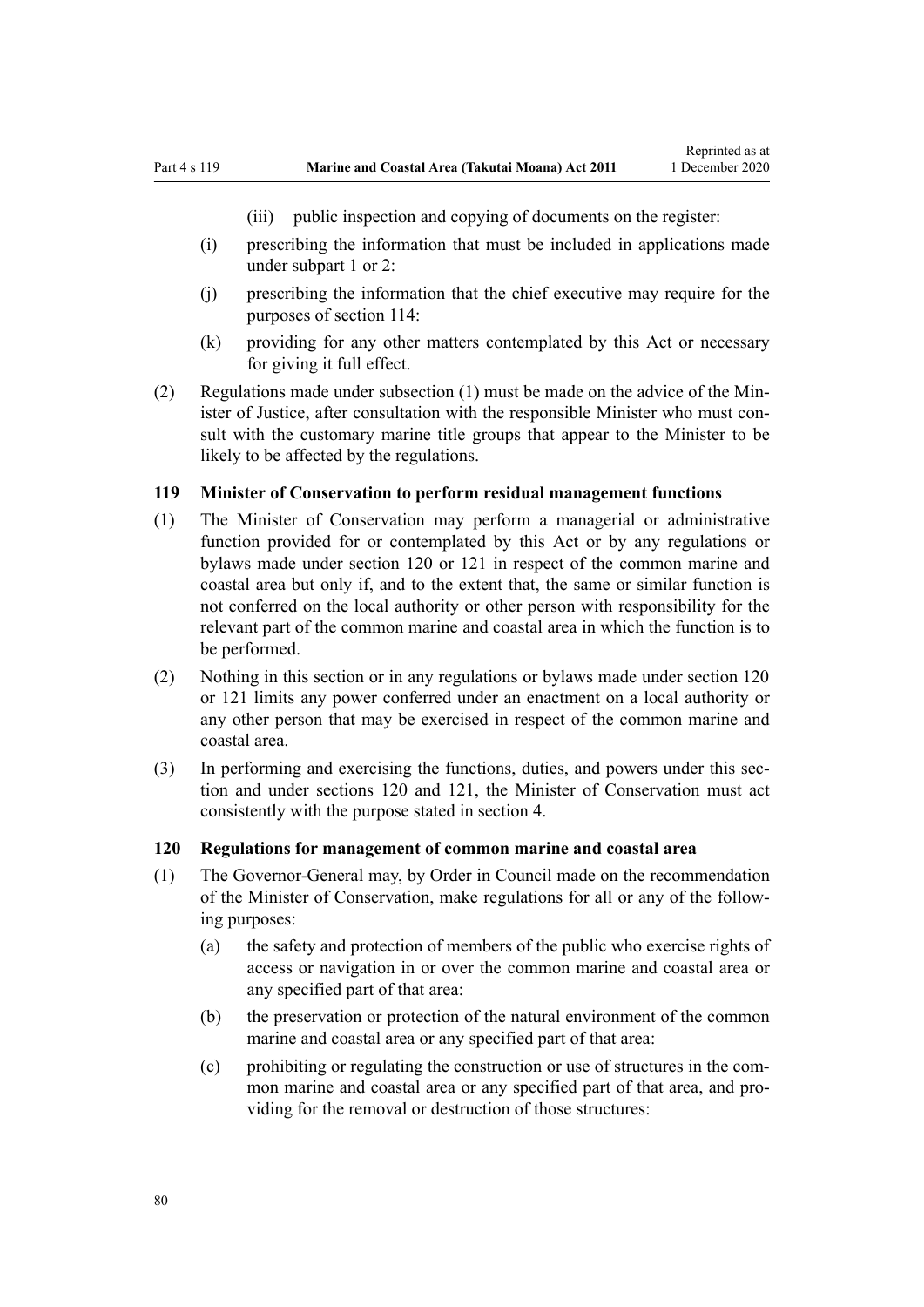- <span id="page-80-0"></span>(d) prohibiting or regulating the placing or deposit of objects in the common marine and coastal area or any specified part of that area, and providing for the removal or destruction of those objects:
- (e) prescribing offences punishable on conviction by a fine not exceeding \$5,000 in any one case:
- (f) providing for any other matters contemplated by this Part, necessary for its administration, or necessary for giving it full effect.
- (2) The Minister of Conservation must not make a recommendation under subsection (1) unless satisfied that—
	- (a) the proposed regulations are necessary for the proper management of the common marine and coastal area or of the specified part to which the proposed regulations relate; and
	- (b) the objectives of the proposed regulations cannot be, or are not being, achieved under an existing enactment.

Section 120(1)(e): amended, on 1 July 2013, by [section 413](http://legislation.govt.nz/pdflink.aspx?id=DLM3360714) of the Criminal Procedure Act 2011 (2011 No 81).

## **121 Bylaws**

- (1) The Minister of Conservation may, by notice in the *Gazette*, make bylaws for any specified part of the common marine and coastal area for all or any of the following purposes:
	- (a) prohibiting or regulating the use or parking of vehicles in a specified part of the common marine and coastal area:
	- (b) regulating the use or mooring of vessels in the specified part of a common marine and coastal area:
	- (c) prohibiting the hovering or landing of any aircraft, as defined in [section](http://legislation.govt.nz/pdflink.aspx?id=DLM214692) [2](http://legislation.govt.nz/pdflink.aspx?id=DLM214692) of the Civil Aviation Act 1990, over or in a specified part of the common marine and coastal area:
	- (d) prescribing fines, not exceeding \$500 in any one case, for the breach of any bylaws made under this section.
- (2) The Minister of Conservation must not make any bylaws under subsection (1) unless satisfied that—
	- (a) the proposed bylaws are necessary for the proper management of the specified part of the common marine and coastal area to which the proposed bylaws relate; and
	- (b) the objectives of the proposed bylaws cannot be, or are not being, achieved under an existing enactment.

## **122 Persons breaching regulations or bylaws may be directed to stop**

(1) If a person in the common marine and coastal area is engaging in an activity that the Director-General or a delegate of the Director-General has reasonable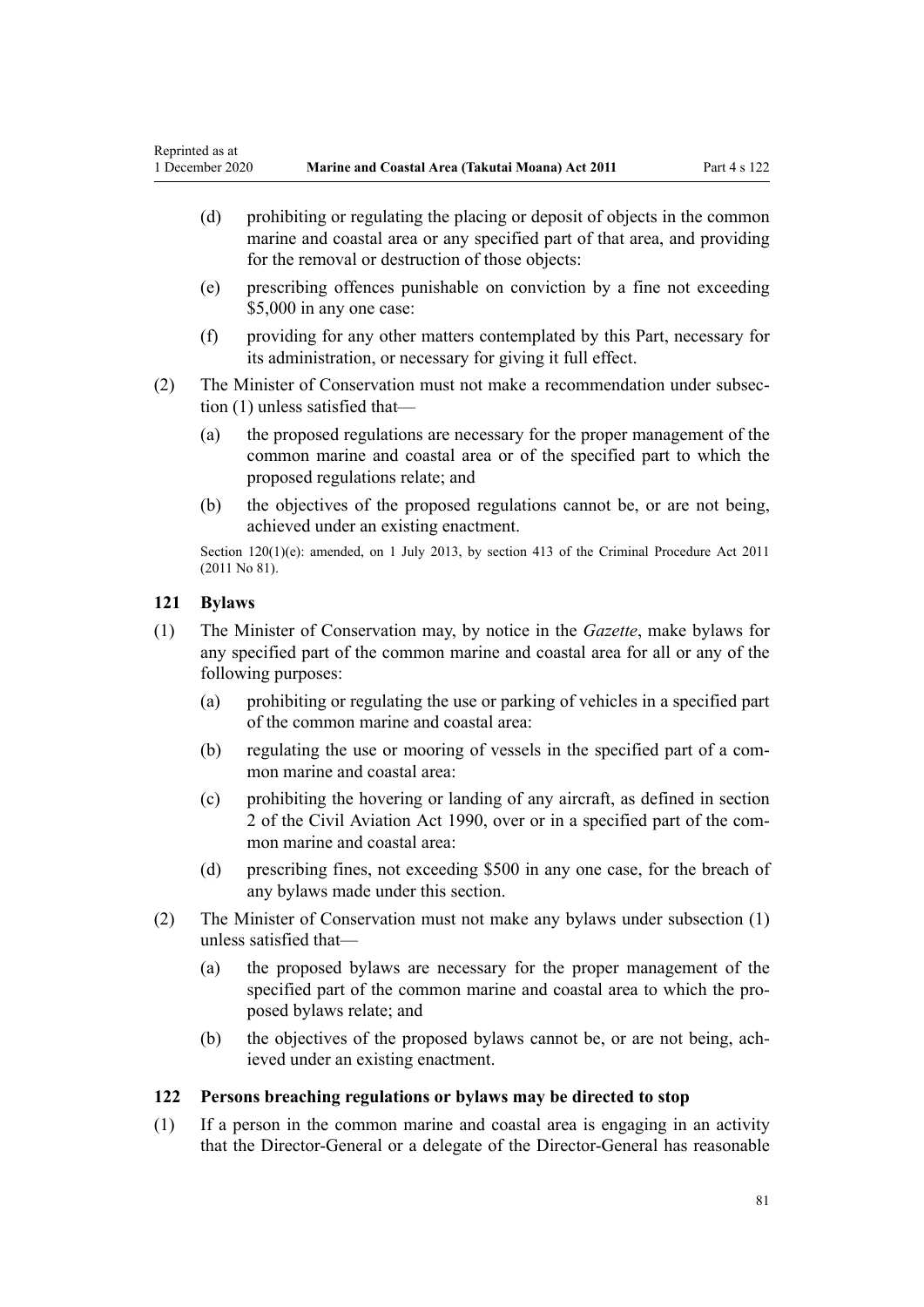grounds to believe constitutes a breach of any regulations made under [section](#page-79-0) [120](#page-79-0) or any bylaws made under [section 121](#page-80-0), the Director-General or the delegate may direct the person to stop that activity.

- (2) If the Director-General or a delegate of the Director-General has reasonable grounds to believe that the use or the location of a vehicle, vessel, or other moveable thing in the common marine and coastal area constitutes a breach of any regulations made under [section 120](#page-79-0) or any bylaws made under [section 121](#page-80-0), the Director-General or the delegate may—
	- (a) take charge, or authorise another person to take charge, of the vehicle, vessel, or thing for the purpose of moving it or preparing it for movement; and
	- (b) move, or authorise another person to move, the vehicle, vessel, or thing to another location.
- (3) A person who intentionally fails to comply with a direction given under subsection (1) commits an offence and is liable on conviction to imprisonment for a term not exceeding 3 months or to a fine not exceeding \$5,000 or to both.
- (4) Every person who fails to comply with a direction given under subsection (1) may be arrested without warrant by any constable.
- (5) The Director-General may from time to time, either generally or particularly, delegate the power conferred by subsection (1) or (2) to any of the following persons:
	- (a) a warranted officer within the meaning of the [Conservation Act 1987](http://legislation.govt.nz/pdflink.aspx?id=DLM103609):
	- (b) employees of local authorities.
- (6) Subsection (5) does not limit [clauses 2 to 4](http://legislation.govt.nz/pdflink.aspx?id=LMS356992) of Schedule 6 of the Public Service Act 2020, and those sections apply with any necessary modifications to any delegation under subsection (5).
- (7) Before a delegate exercises a power under subsection (1) or (2), the delegate must produce his or her warrant of appointment or other evidence of his or her authority.

Section 122(3): amended, on 1 July 2013, by [section 413](http://legislation.govt.nz/pdflink.aspx?id=DLM3360714) of the Criminal Procedure Act 2011 (2011 No 81).

Section 122(6): amended, on 7 August 2020, by [section 135](http://legislation.govt.nz/pdflink.aspx?id=LMS176959) of the Public Service Act 2020 (2020 No 40).

## *Local Acts*

## **123 Relationship between local Acts and this Act**

- (1) If a provision of a local Act is inconsistent with a provision of this Act, the provision of this Act prevails.
- (2) Despite subsection (1), to the extent that there is any conflict between this Act and the following Acts, those Acts prevail over this Act: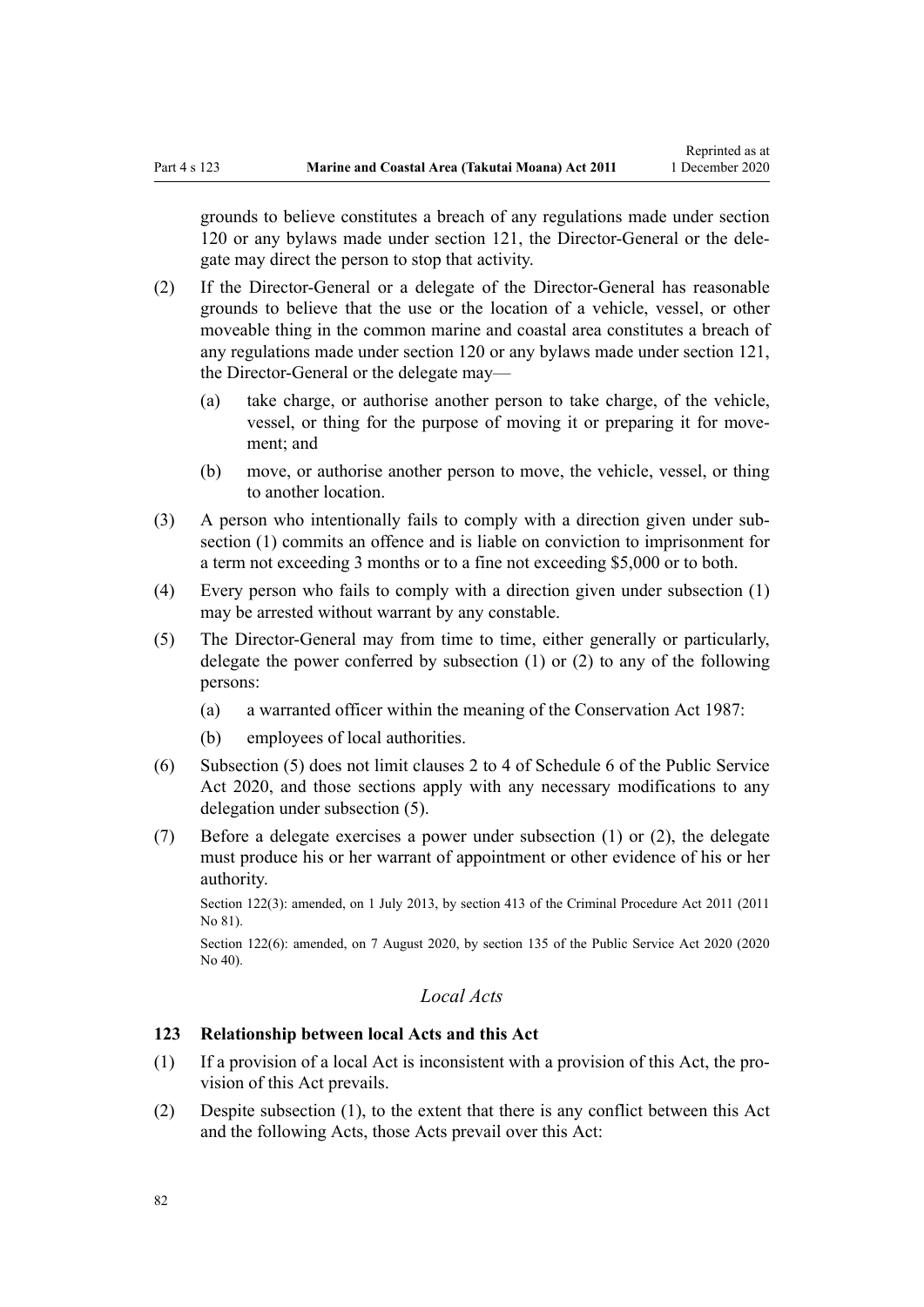- (a) the [Timaru Harbour Board Act 1876 Amendment Act 1881](http://legislation.govt.nz/pdflink.aspx?id=DLM15371):
- (b) the [Timaru Harbour Board Reclamation and Empowering Act 1980:](http://legislation.govt.nz/pdflink.aspx?id=DLM74774)
- (c) the [Wellington Harbour Board and Wellington City Council Vesting and](http://legislation.govt.nz/pdflink.aspx?id=DLM78106) [Empowering Act 1987.](http://legislation.govt.nz/pdflink.aspx?id=DLM78106)

#### *References*

#### **124 References to public foreshore and seabed**

- (1) On and after the commencement of this Act, a reference in any instrument to the public foreshore and seabed is taken to be a reference to the common marine and coastal area unless on the facts of any particular case the relevant part of the public foreshore and seabed is excluded from the common marine and coastal area by or under this Act.
- (2) Subsection (1) does not apply to any document filed, served, or issued in any proceeding commenced under, or in reliance on, the [Foreshore and Seabed Act](http://legislation.govt.nz/pdflink.aspx?id=DLM319838) [2004](http://legislation.govt.nz/pdflink.aspx?id=DLM319838).

### *Transitional arrangements*

## **125 Pending proceedings under Foreshore and Seabed Act 2004**

- (1) On the commencement of this Act, all applications made under the [Foreshore](http://legislation.govt.nz/pdflink.aspx?id=DLM319838) [and Seabed Act 2004](http://legislation.govt.nz/pdflink.aspx?id=DLM319838) to the Māori Land Court for customary rights orders and not finally determined under that Act before the commencement of this Act must, without further authority than this section, be transferred to the High Court.
- (2) The High Court must treat applications transferred under subsection (1) as if they were applications made under [subpart 2](#page-70-0) for orders recognising protected customary rights.
- (3) The High Court—

Reprinted as at

- (a) must give priority to applications transferred under this section ahead of any applications made under [subpart 2](#page-70-0):
- (b) may deem any of the steps that are required for a proceeding under the [High Court Rules 2016](http://legislation.govt.nz/pdflink.aspx?id=DLM6959800) to have been met by the applications transferred under this section:
- (c) may give directions to applicants to take such steps that, in the opinion of the High Court, are necessary to enable the proceedings to be completed.
- (4) An application made under [section 33](http://legislation.govt.nz/pdflink.aspx?id=DLM320263) of the Foreshore and Seabed Act 2004 for a finding that a group would have held territorial customary rights is to be treated by the High Court as an application under [subpart 2](#page-70-0) for an order recognising customary marine title.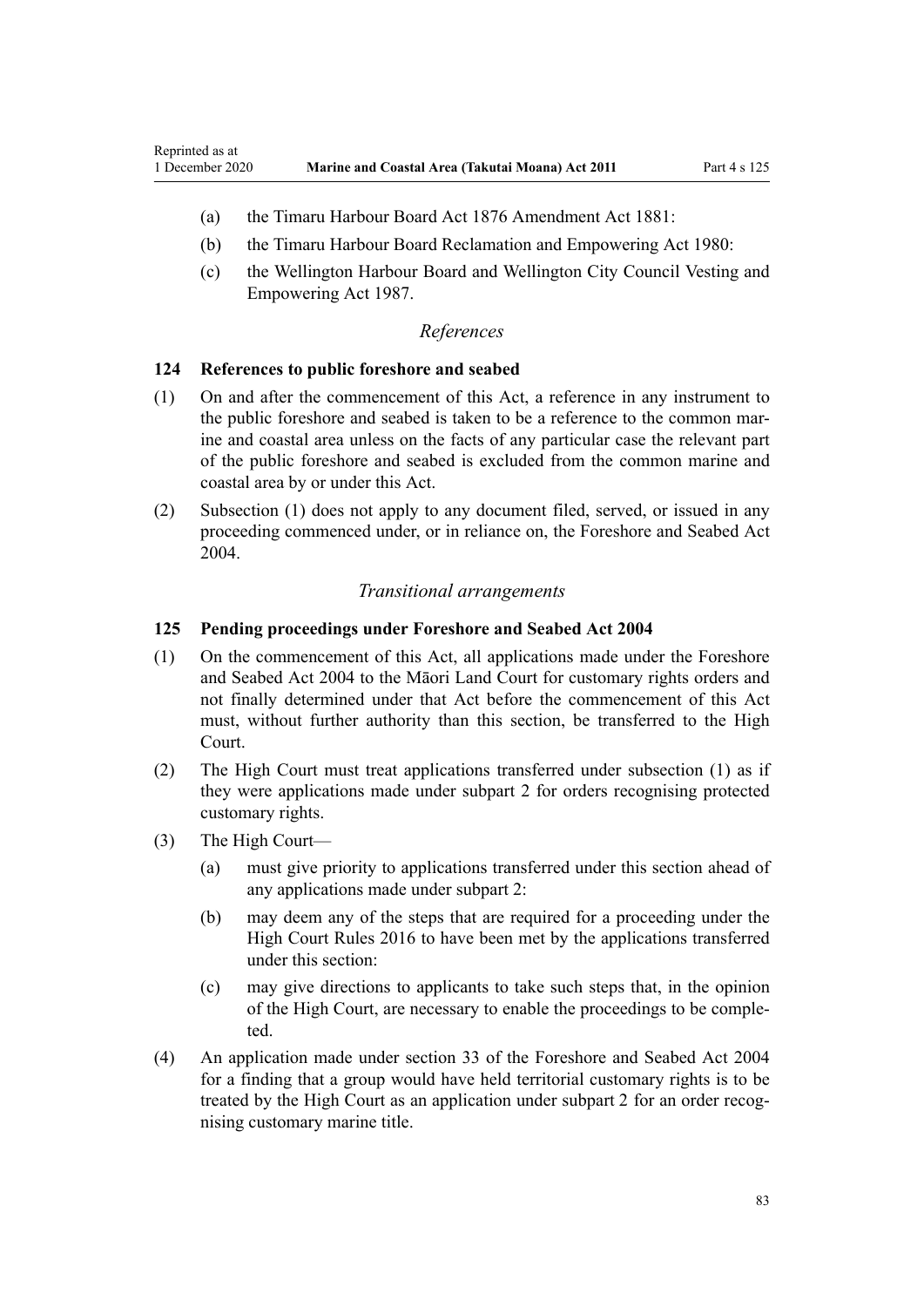<span id="page-83-0"></span>Section 125(3)(b): amended, on 18 October 2016, by [section 183\(c\)](http://legislation.govt.nz/pdflink.aspx?id=DLM5759564) of the Senior Courts Act 2016 (2016 No 48).

#### *Notices*

#### **126 Giving of notices**

- (1) If a notice or other document is to be given or served on a person under this Act, it must be given in writing—
	- (a) by personal service; or
	- (b) by registered post addressed to the person at the person's usual or last known place of business or residence; or
	- (c) by service on the person's lawyer or another person authorised to act on behalf of that person; or
	- (d) by registered post to that other person; or
	- (e) by electronic transmission to the person or that person's lawyer or another person authorised to act on behalf of that person, including transmission by fax, electronic mail, or electronic data transfer.
- (2) A notice or document sent by post or registered post is deemed to have been given or received 7 days after the date on which it was posted, unless the person to whom it was sent proves that, other than through that person's fault, the notice or document was not received.

## *Amendments to other enactments*

#### **127 Amendment to section 7 of Conservation Act 1987**

- (1) This section amends the [Conservation Act 1987.](http://legislation.govt.nz/pdflink.aspx?id=DLM103609)
- (2) [Section 7](http://legislation.govt.nz/pdflink.aspx?id=DLM104251) of the Conservation Act 1987 is amended by inserting the following subsection after subsection (1A):
- (1B) In the case of land that is foreshore within the common marine and coastal area, the Minister may declare, by notice in the *Gazette* describing the land, that the land is held for conservation purposes.

#### **128 Consequential amendments to other enactments**

The enactments specified in [Schedule 3 a](#page-98-0)re amended in the manner specified in that schedule.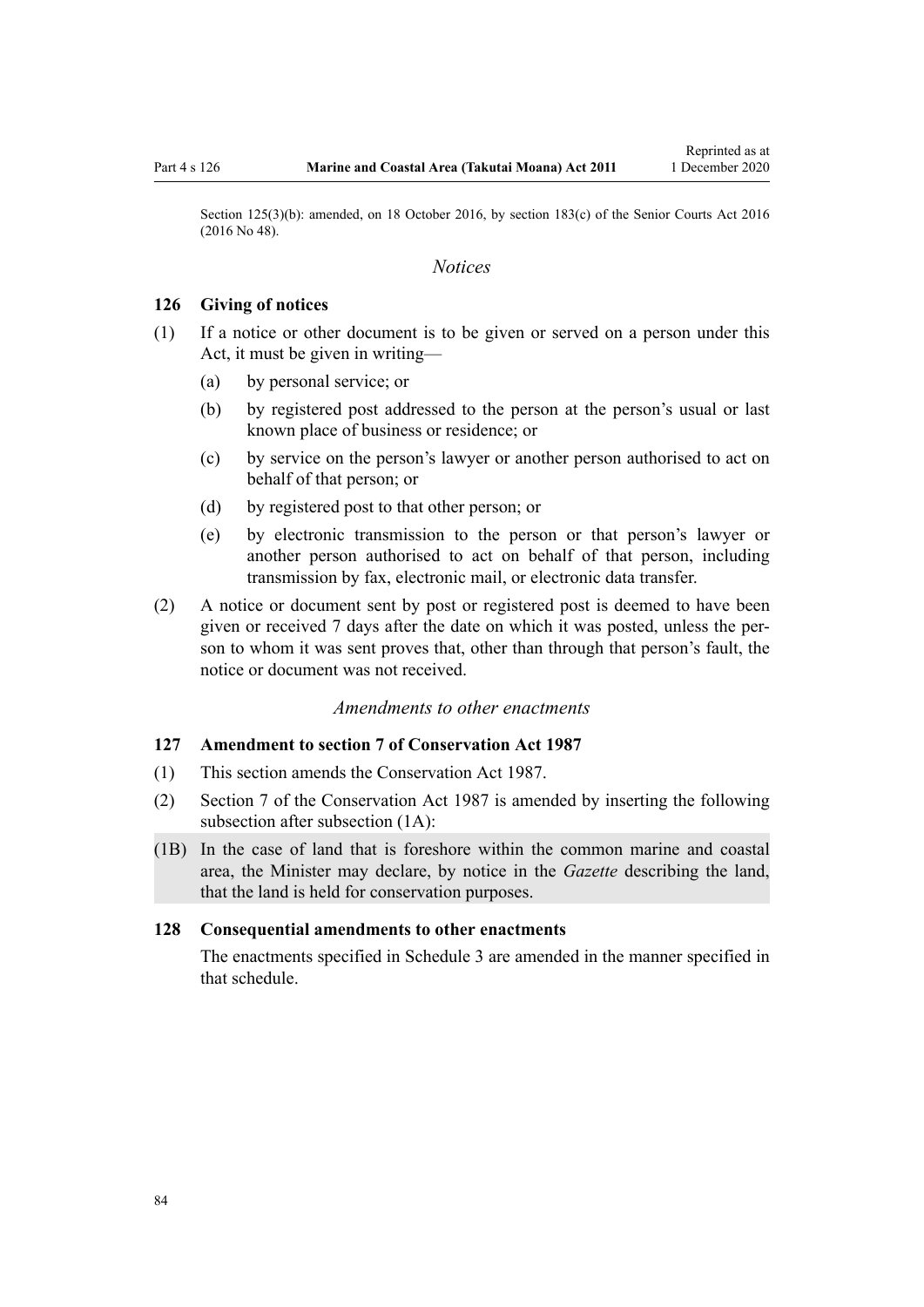# **Schedule 1**

## <span id="page-84-0"></span>**Resource consents and controls in protected customary rights area**

[ss 55\(5\)](#page-42-0), [56\(5\)](#page-43-0)

## **Part 1**

## **Matters relevant to applications**

## **1 Determination of adverse effects**

In determining whether a proposed activity will, or is likely to, have an adverse effect on the exercise of a protected customary right, a consent authority must consider the following matters:

- (a) the effects of the proposed activity on a protected customary right; and
- (b) the area that the proposed activity would have in common with the relevant protected customary rights area; and
- (c) the degree to which the proposed activity must be carried out to the exclusion of other activities; and
- (d) the degree to which the exercise of a protected customary right must be carried out to the exclusion of other activities; and
- (e) whether an alternative location or method would avoid, remedy, or mitigate any adverse effects of the proposed activity on the exercise of the protected customary right; and
- (f) whether any conditions could be included in a resource consent for the proposed activity that would avoid, remedy, or mitigate any adverse effects of the proposed activity on the exercise of the protected customary right.

## **2 Written approval**

- (1) This clause applies if—
	- (a) a protected customary rights group gives written approval under [section](#page-42-0) [55\(2\)](#page-42-0) for a resource consent for a proposed activity; and
	- (b) the proposed activity, if carried out under the resource consent, would have the effect of preventing, in whole or in part, the exercise of a protected customary right.
- (2) The protected customary rights group must acknowledge in writing that the resource consent, if granted, would have the effect described in subclause  $(1)(b)$ .
- (3) Both the written approval given under [section 55\(2\)](#page-42-0) and the written acknowledgement required by subclause (2)—
	- (a) form part of the application for the resource consent for the proposed activity; and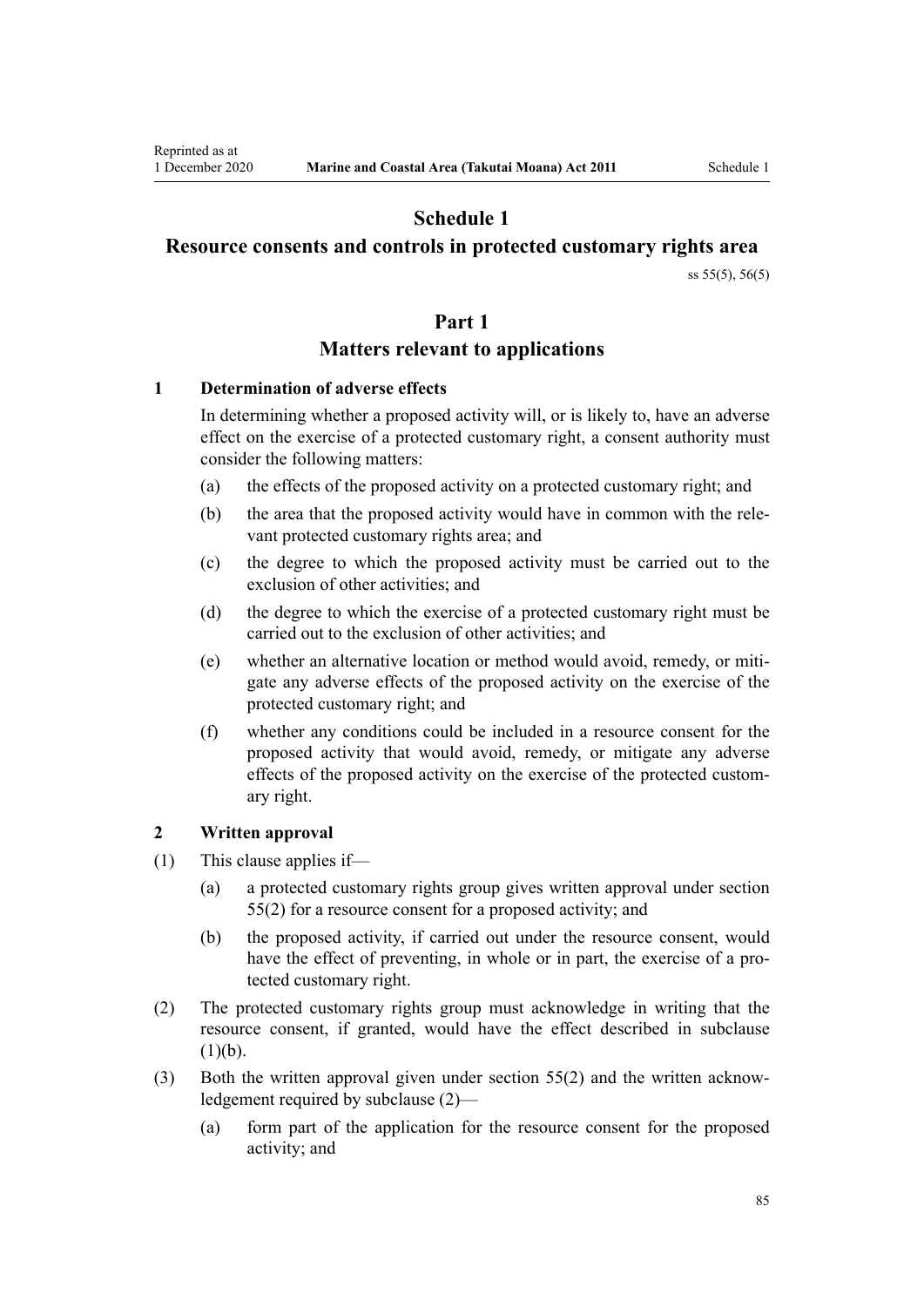- (b) if a resource consent is granted, form part of the resource consent for that activity.
- (4) An approval given by a protected customary rights group is not able to be revoked.

## **3 Process if grant of resource consent has effect of cancelling protected customary right**

- (1) If the effect of carrying out an activity under a resource consent granted in the circumstances contemplated by [clause 2](#page-84-0) would be permanently to cancel a protected customary rights order or agreement, in whole or in part,—
	- (a) the protected customary rights group must apply, as the case requires,—
		- (i) to the High Court under [section 111](#page-75-0) to vary or cancel the order; or
		- (ii) to the responsible Minister to vary or cancel an agreement; and
	- (b) a decision by the consent authority to grant a resource consent for the proposed activity is of no effect until the application referred to in paragraph (a) has been—
		- (i) determined by the High Court under [section 111](#page-75-0) and all appeal rights have been pursued, and registered under [section 114;](#page-77-0) or
		- (ii) agreed to by the responsible Minister as if it were an application for an agreement to which [sections 95](#page-69-0), [96](#page-69-0), and [114](#page-77-0) apply.
- (2) If the High Court or the responsible Minister, as the case requires, declines an application to cancel a protected customary rights order, the relevant resource consent must be treated as if it were declined by the consent authority.

## **4 Assessment of effects of exercise of protected customary rights**

- (1) An enforcement officer authorised in writing for the purpose by a local authority may do any of the following for the purpose of assessing the effects on the environment of the exercise of a protected customary right:
	- (a) carry out surveys, investigations, tests, or measurements:
	- (b) take samples of any water, air, soil, or vegetation:
	- (c) enter or re-enter land (except a dwelling house).
- (2) These powers may be exercised—
	- (a) at any reasonable time; and
	- (b) with or without assistance, vehicles, appliances, machinery, or equipment reasonably necessary for the purpose.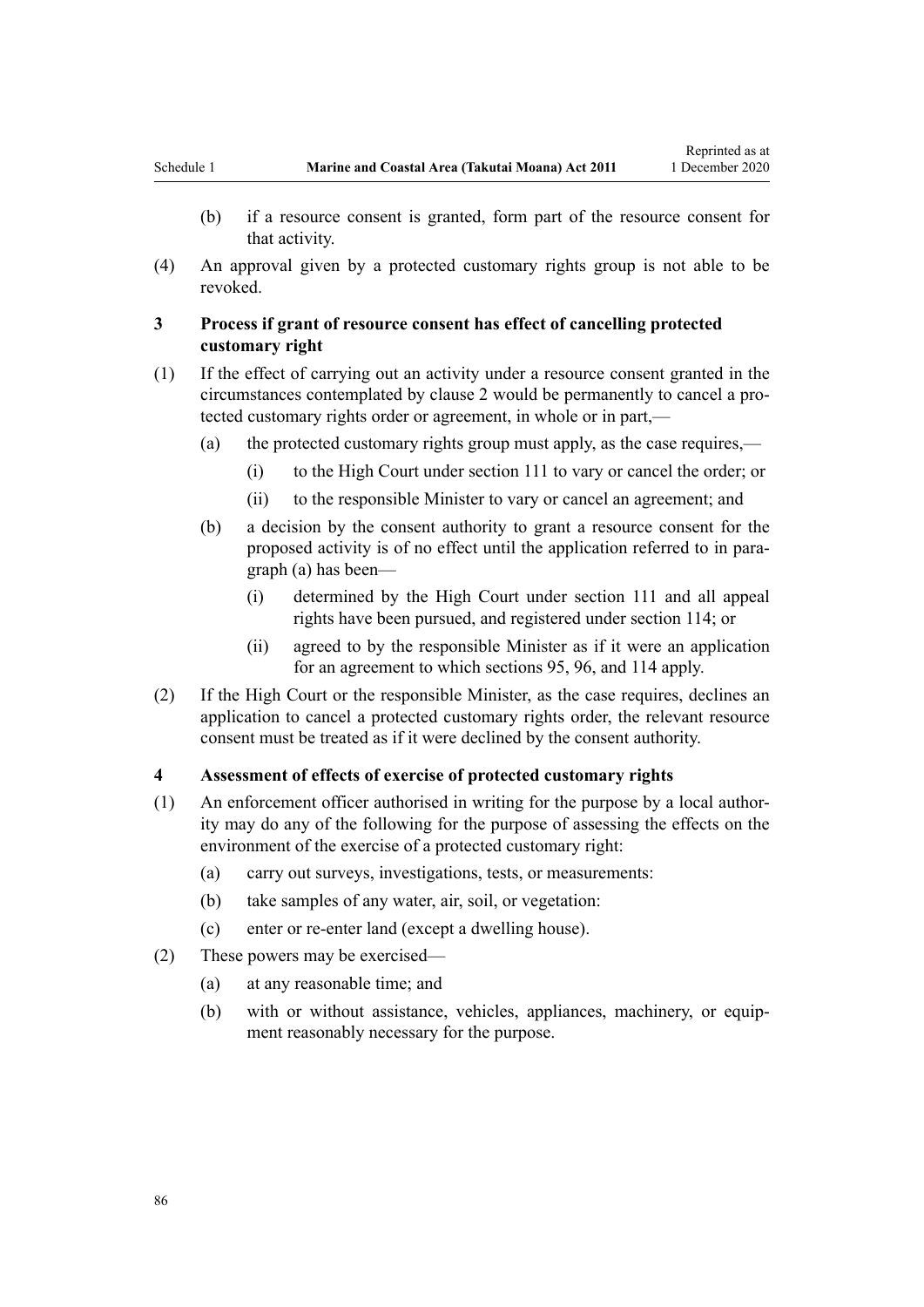## **Part 2**

## <span id="page-86-0"></span>**Controls on exercise of protected customary rights**

## *Power to impose controls*

## **5 Power to impose controls**

- (1) The Minister of Conservation may impose controls (including terms, standards, and restrictions) on the exercise of a protected customary right, but only if the Minister considers that—
	- (a) the exercise of a protected customary right has, or may have, a significant adverse effect on the environment; and
	- (b) the controls—
		- (i) will not prevent the exercise of the right; and
		- (ii) are reasonable and, in the circumstances, not unduly restrictive; and
		- (iii) are necessary to avoid, remedy, or mitigate any significant adverse effects of the exercise of the right on the environment.
- (2) However, the Minister of Conservation must not impose controls on the exercise of a protected customary right under subclause (1) unless the Minister—
	- (a) has received a copy of an adverse effects report under [clause 12](#page-90-0) or carried out his or her own adverse effects assessment and completed a report on that assessment; and
	- (b) has consulted with the relevant protected customary rights group and the Minister of Māori Affairs.
- (3) The Minister may seek any other relevant information and views before imposing controls.
- (4) The Minister of Conservation must not undertake an assessment under this clause if, before he or she has begun an assessment, the relevant regional council notifies the Minister of Conservation under [clause 9](#page-88-0) that it is carrying out an adverse effects assessment of the protected customary right in accordance with [clause 8.](#page-87-0)
- (5) The Minister of Conservation must give written notice of his or her decision to carry out an adverse effects assessment under this clause not later than 5 working days after making that decision to—
	- (a) the relevant regional council; and
	- (b) the relevant protected customary rights group.

#### **6 Matters relevant to consideration**

The Minister of Conservation, when considering whether to impose controls on the exercise of a protected customary right,—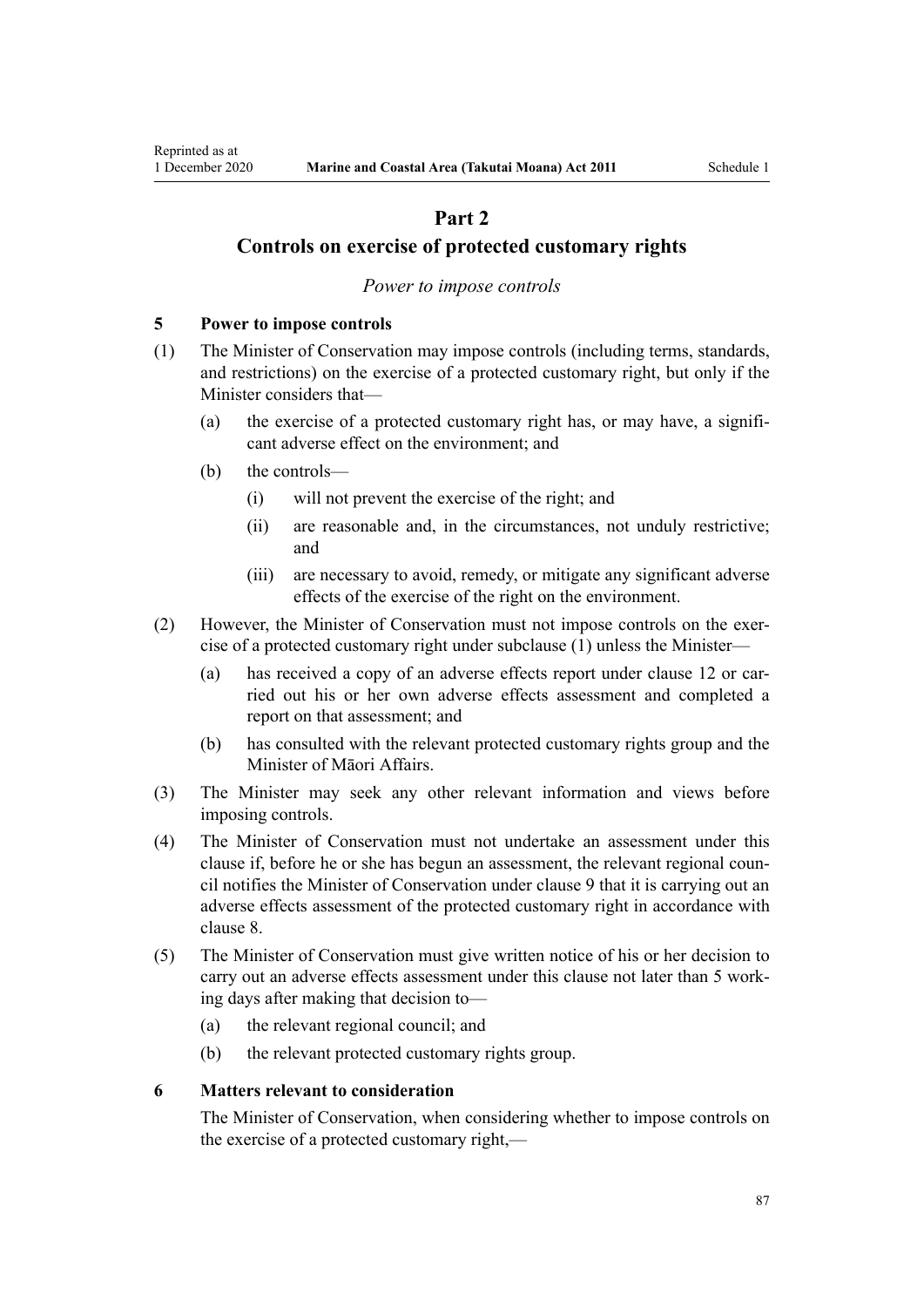- <span id="page-87-0"></span>(a) must have regard to—
	- (i) the effects on the environment of exercising the right; and
	- (ii) any adverse effects report received by the Minister in relation to the exercise of the right; and
	- (iii) the views expressed by the persons with whom the Minister has consulted; and
	- (iv) any other relevant information and views that the Minister has received; and
- (b) may have regard to—
	- (i) any relevant national policy statement:
	- (ii) the New Zealand coastal policy statement:
	- (iii) the relevant regional policy statement or proposed regional policy statement:
	- (iv) any relevant plan or proposed plan.

## **7 Timing and giving of notice**

The Minister of Conservation must—

- (a) decide whether to impose controls on the exercise of a protected customary right no later than 60 working days after—
	- (i) receiving an adverse effects report on the matter from the regional council; or
	- (ii) giving notice under clause  $5(5)$  that the Minister will be carrying out his or her own assessment; and
- (b) give written notice of his or her decision, and the reasons for it, to—
	- (i) the relevant regional council; and
	- (ii) the relevant protected customary rights group; and
	- (iii) the Minister of Māori Affairs; and
	- (iv) the chief executive.

## *Adverse effects assessment and reporting*

#### **8 Adverse effects assessment**

- (1) For the purpose of imposing controls on the exercise of a protected customary right under this Part, a regional council must, if directed by the Minister of Conservation at any time, and may of its own initiative in the circumstances set out in subclause (3),—
	- (a) carry out an adverse effects assessment of the effects on the environment of exercising a protected customary right in its region; and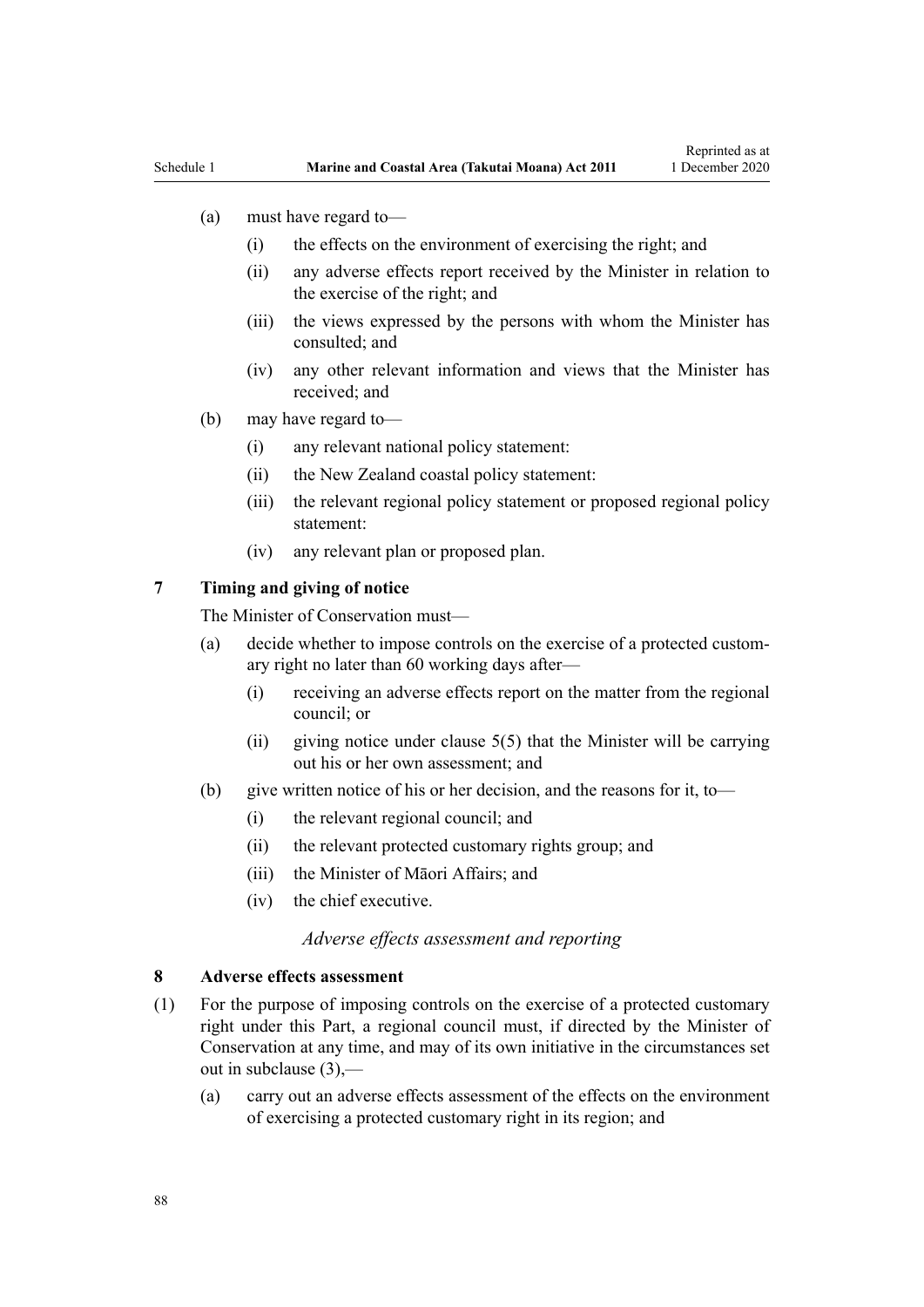- <span id="page-88-0"></span>(b) complete, and give to the Minister, an adverse effects report based on that assessment.
- (2) If a regional council is directed under subclause (1), it must begin the adverse effects assessment not later than 5 working days after receiving the direction.
- (3) If a regional council has not been notified by the Minister of Conservation that the Minister intends to carry out his or her own adverse effects assessment, the regional council may, of its own initiative, carry out an adverse effects assessment of, and prepare an adverse effects report on, the exercise of the protected customary right.
- (4) However, the regional council may only carry out an assessment if—
	- (a) it begins the assessment, for any reason, not later than 20 working days after a protected customary rights order or an agreement is registered under [section 114;](#page-77-0) or
	- (b) at any time after the expiry of the 20 working day period referred to in paragraph (a), it considers that the effects of exercising the protected customary right on the environment are, or are likely to be, materially different from those effects considered when, whichever is the later,—
		- (i) the controls were last imposed; or
		- (ii) the controls were last reviewed under this schedule.

## **9 Notification**

- (1) A regional council must give written notice regarding an adverse effects assessment in relation to the exercise of a protected customary right if—
	- (a) it decides to carry out an adverse effects assessment under clause  $8(3)$ ; or
	- (b) in the period between the date that the relevant protected customary rights order or an agreement is registered and 20 working days after that date, it decides not to carry out an adverse effects assessment; or
	- (c) it is directed by the Minister of Conservation under [clause 8\(1\)](#page-87-0) to begin an adverse effects assessment.
- (2) The written notice must be given to the Minister of Conservation and the relevant protected customary rights group.
- (3) Written notice given under subclause (1) must be given—
	- (a) for an assessment required by the Minister of Conservation under [clause](#page-87-0) [8\(1\)](#page-87-0), not later than 5 working days after receiving a direction from the Minister:
	- (b) for an assessment under clause  $8(4)(a)$  or (b), not later than 5 working days after deciding to carry out an adverse effects assessment: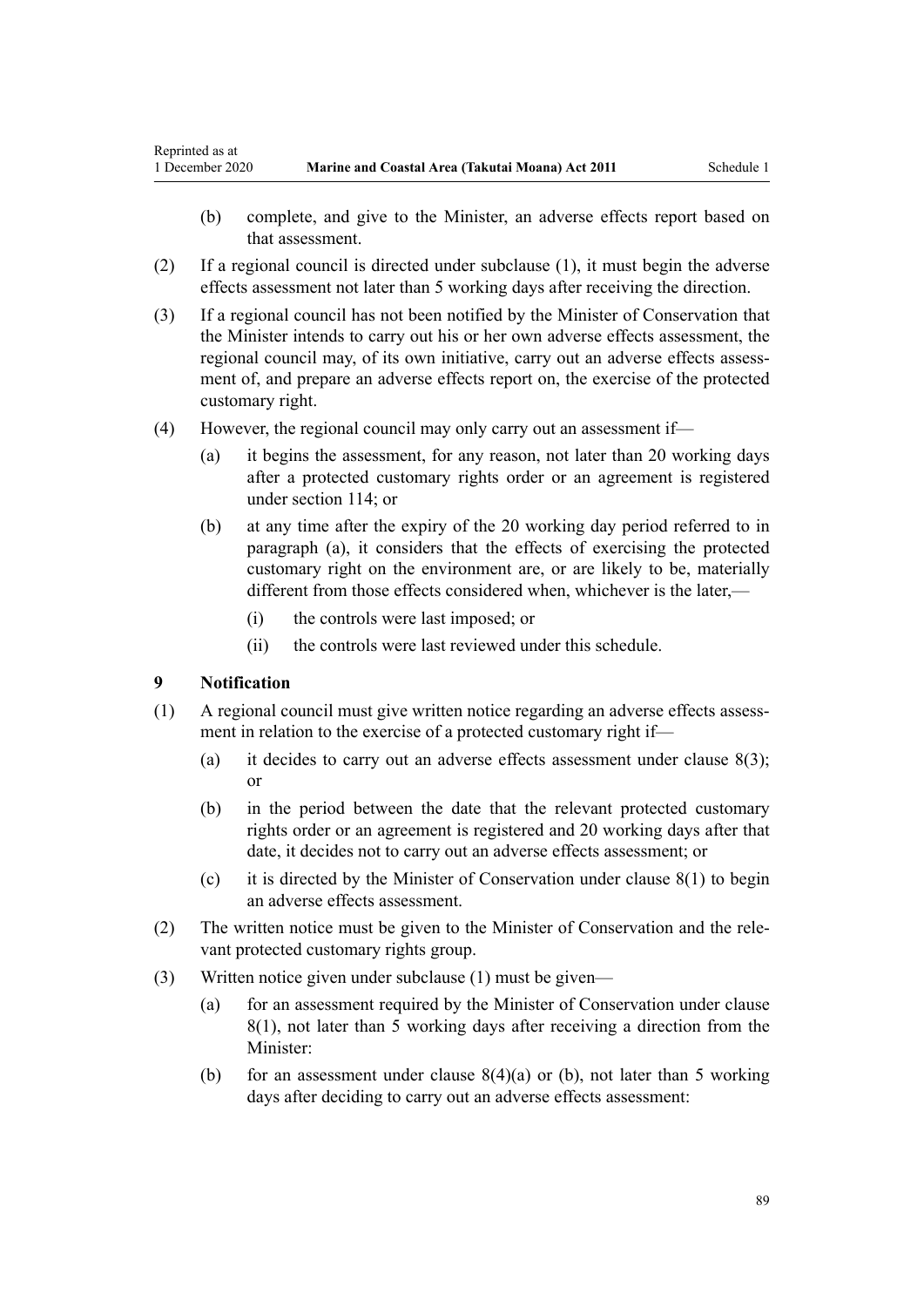(c) for a decision referred to in subclause  $(1)(b)$ , not later than 25 working days after the protected customary rights order or agreement is registered.

## **10 Process and relevant considerations for adverse effects assessment**

A regional council, in carrying out an adverse effects assessment under this Part,—

- (a) must seek the views of the relevant protected customary rights group; and
- (b) may seek any other relevant information; and
- (c) must have regard to—
	- (i) the effects on the environment of the exercise of a protected customary right; and
	- (ii) any relevant information and views it has received; and
- (d) may have regard to—
	- (i) any relevant national policy statement:
	- (ii) the New Zealand coastal policy statement:
	- (iii) its regional policy statement or proposed regional policy statement:
	- (iv) any relevant plan or proposed plan.

#### **11 Adverse effects report**

- (1) A regional council must complete its adverse effects assessment and adverse effects report no later than 40 working days after giving notice of the assessment under [clause 9](#page-88-0).
- (2) The regional council must include in that report—
	- (a) details of the protected customary right and the effects on the environment of its exercise; and
	- (b) an outline of the information received and any views expressed by the relevant protected customary rights group; and
	- (c) whether it considers that the exercise of the protected customary right has, or may have, a significant adverse effect on the environment; and
	- (d) its recommendations (if any) to the Minister of Conservation on any controls it considers the Minister of Conservation should impose under clause  $5(1)$ ; and
	- (e) the reasons for any recommendations.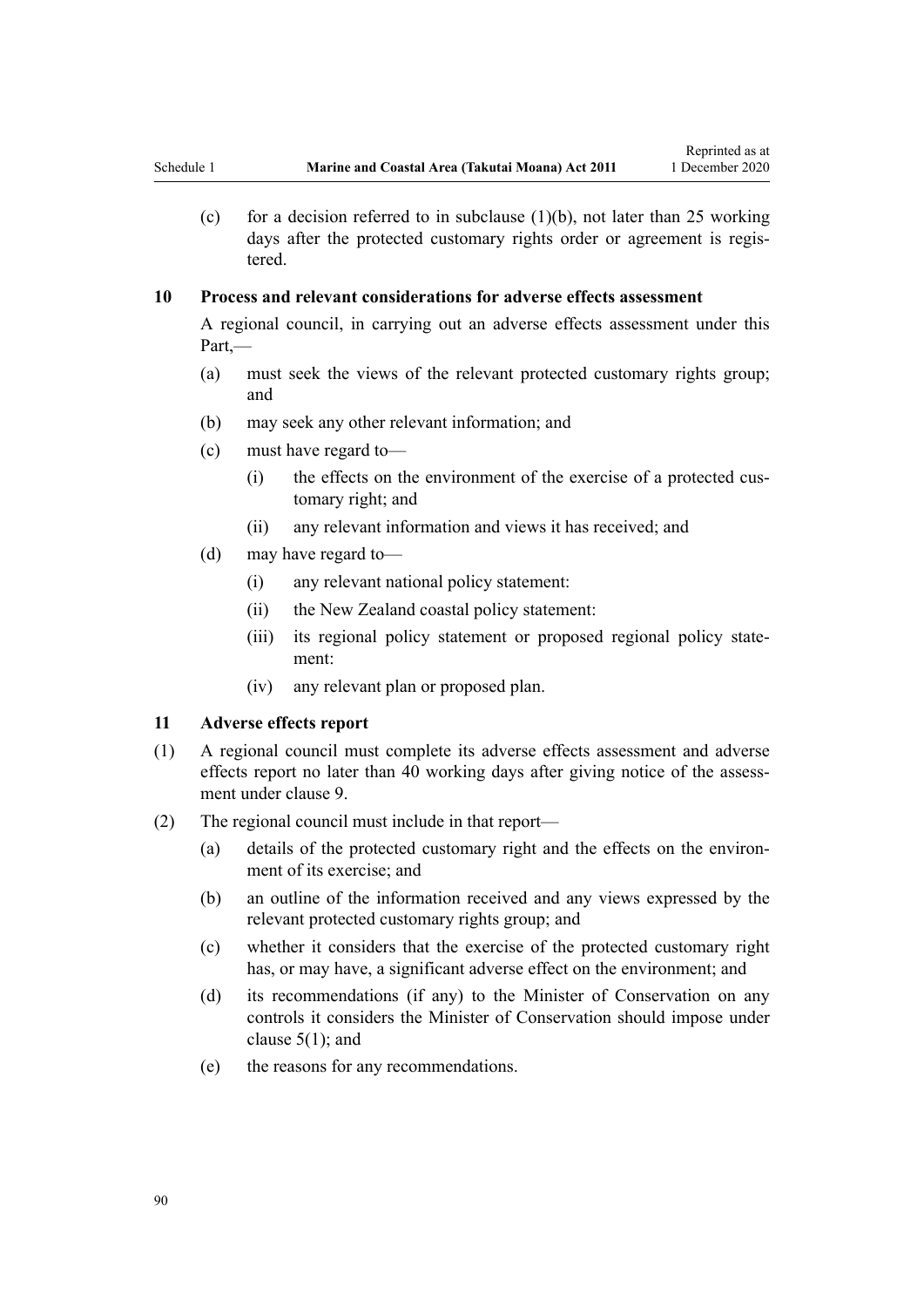## **12 Report to Minister of Conservation and protected customary rights group**

No later than 5 working days after completing an adverse effects report, a regional council must give a copy to the Minister of Conservation and the relevant protected customary rights group.

#### *Review of controls*

## **13 Review**

<span id="page-90-0"></span>Reprinted as at

The Minister of Conservation may—

- (a) review, in accordance with clauses 14 and 15, controls imposed on the exercise of a protected customary right; and
- (b) after reviewing the controls,—
	- (i) confirm them; or
	- (ii) revoke them; or
	- (iii) revoke them and impose new controls (which may include some or all of the reviewed controls).

## **14 Procedure for review**

- (1) If the Minister of Conservation reviews controls under clause 13, he or she must either—
	- (a) request the regional council—
		- (i) to carry out an adverse effects assessment; and
		- (ii) prepare an adverse effects report under [clauses 8 to 12](#page-87-0); or
	- (b) notify the regional council that the Minister will carry out an adverse effects assessment under [clause 5\(5\)](#page-86-0).
- (2) Clauses 5 to  $7-$ 
	- (a) apply (with all necessary changes) to a review of controls imposed by the Minister of Conservation; and
	- (b) are to be read, in relation to a review, as if all references in those clauses to controls imposed by the Minister of Conservation on the exercise of a protected customary right were references to controls on that right imposed or confirmed by the Minister after a review.

#### **15 Timing of review**

- (1) The Minister of Conservation—
	- (a) may review the controls imposed on the exercise of a protected customary right at any time; and
	- (b) must carry out a review of those controls if the protected customary rights group requests a review in writing.
- (2) A protected customary rights group may request a review only if—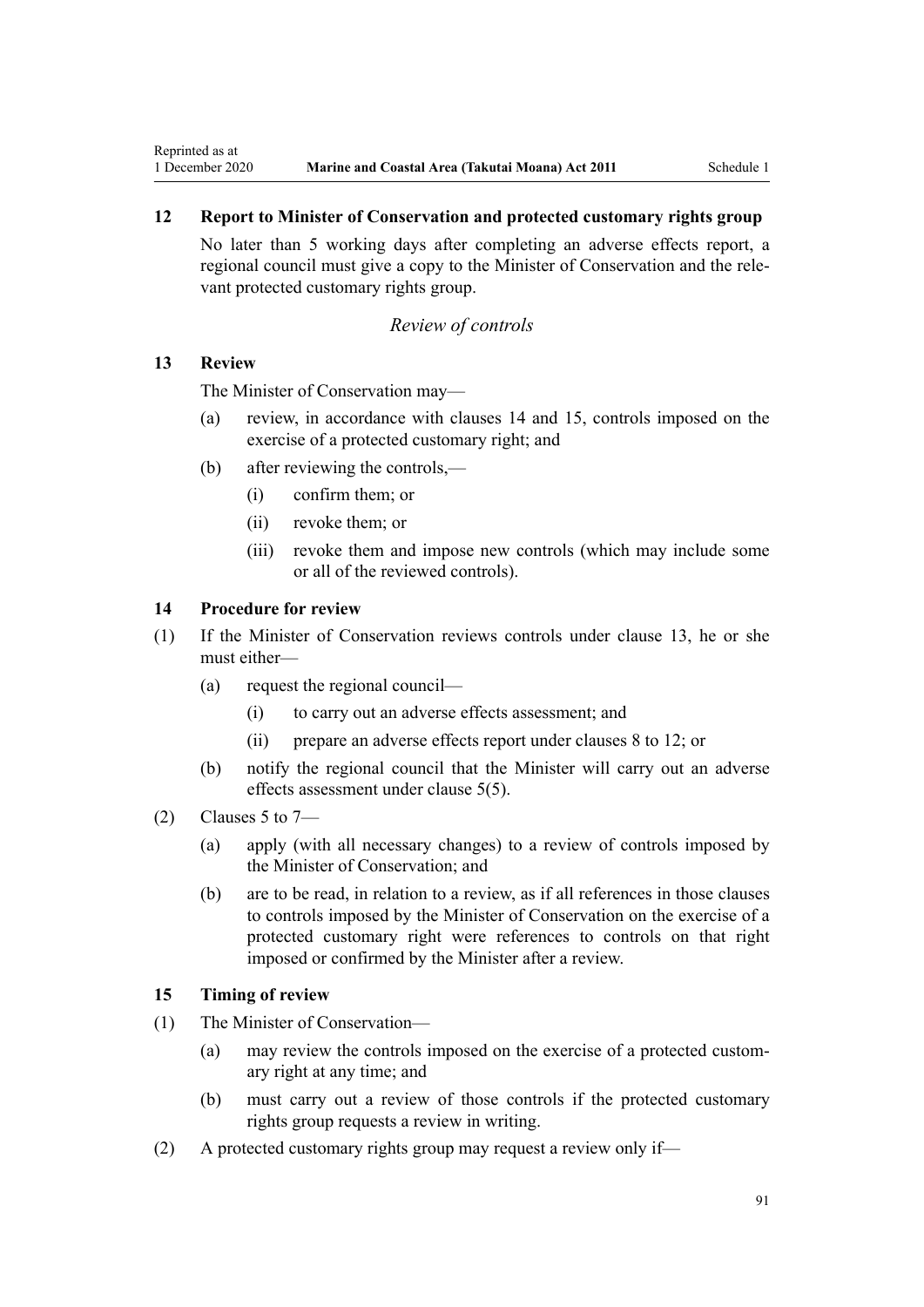- (a) at least 2 years have passed since the controls were imposed or since they were last reviewed; or
- (b) the protected customary rights group considers, on reasonable grounds, that the effects of the exercise of a protected customary right on the environment are, or are likely to be, materially different from those effects considered when, whichever is the later,—
	- (i) the controls were last imposed; or
	- (ii) the controls were last reviewed under this Part of this schedule.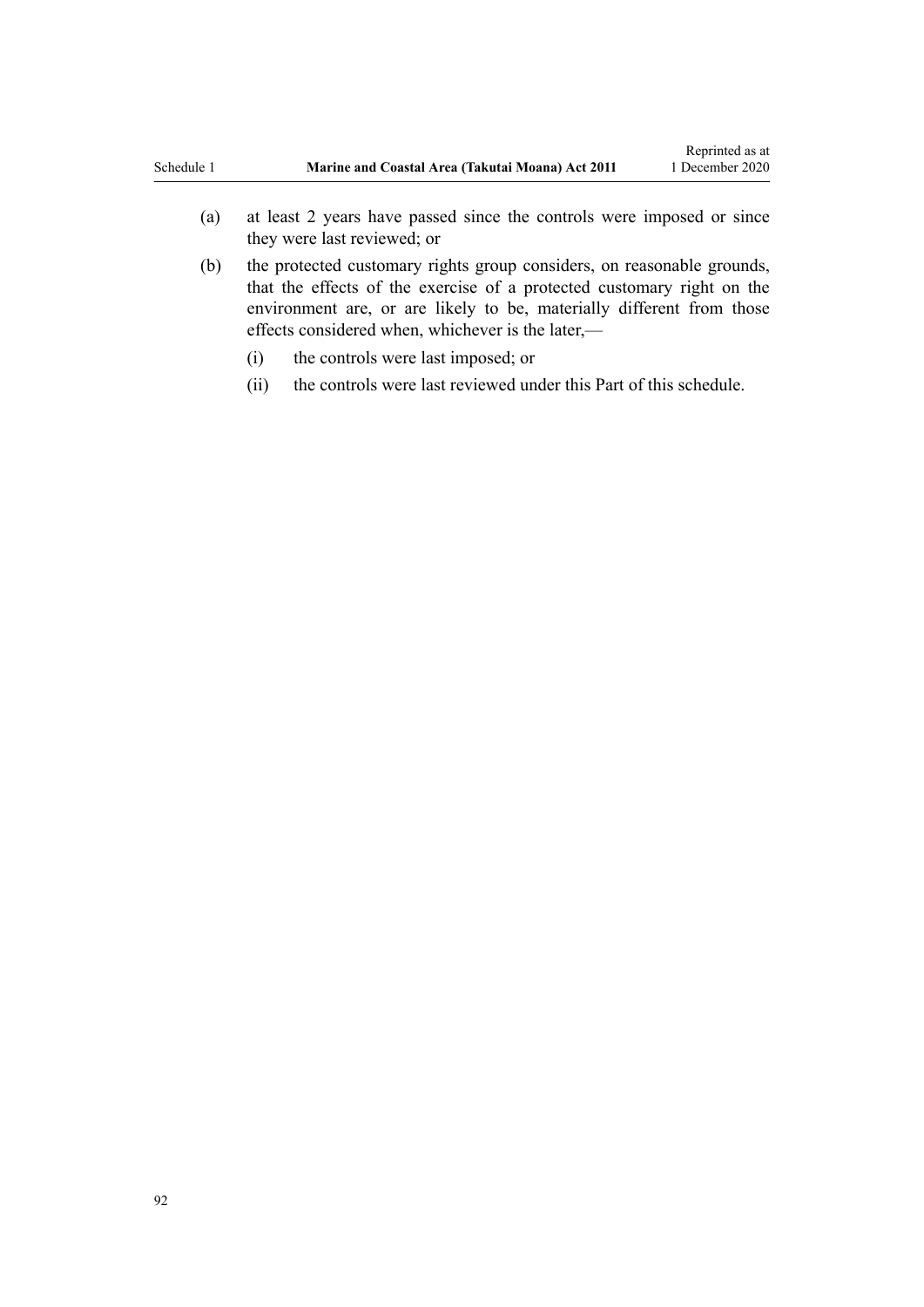## **Schedule 2**

# <span id="page-92-0"></span>**Process by which certain new activities in customary marine title area become deemed accommodated activities**

[ss 63,](#page-48-0) [65](#page-51-0)

## **Part 1**

## **Deemed accommodated infrastructure**

- 1 Prior to an application being lodged under the [Resource Management Act 1991](http://legislation.govt.nz/pdflink.aspx?id=DLM230264) for any resource consents for proposed infrastructure (within the meaning of section  $65(1)(a)$  in a customary marine title area, the proposed infrastructure may become a deemed accommodated activity in accordance with this Part.
- 2 Any person listed in paragraph (b) of the definition of accommodated infrastructure in [section 63](#page-48-0) may apply to the Minister for Land Information to declare a proposed infrastructure to be a deemed accommodated activity. In this Part, **Minister** means the Minister of Land Information.
- 3 In applying under this Part, the applicant must provide to the Minister the following information:
	- (a) a survey and a plan that—
		- (i) shows the customary marine title area where the proposed infrastructure is to be constructed; and
		- (ii) must meet the requirements of the [Cadastral Survey Act 2002](http://legislation.govt.nz/pdflink.aspx?id=DLM141994) as if it were a cadastral survey within the meaning of that Act; and
	- (b) a detailed description of the proposed infrastructure, including all of the relevant resource consents that will be applied for in support of the proposed infrastructure; and
	- (c) a detailed description of the purpose for which the proposed infrastructure is to be used; and
	- (d) why the applicant considers that the proposed infrastructure complies with section  $65(1)(a)(iii)$ ; and
	- (e) an assessment of all practicable alternative locations (within or outside the coastal marine area), and reasons why the proposed infrastructure cannot practicably be constructed in any location outside of the customary marine title area; and
	- (f) a description of the negotiations that have already taken place with the customary marine title group and, on the basis of those negotiations, reasons why the applicant considers it cannot reasonably obtain the permission of that group for the proposed infrastructure.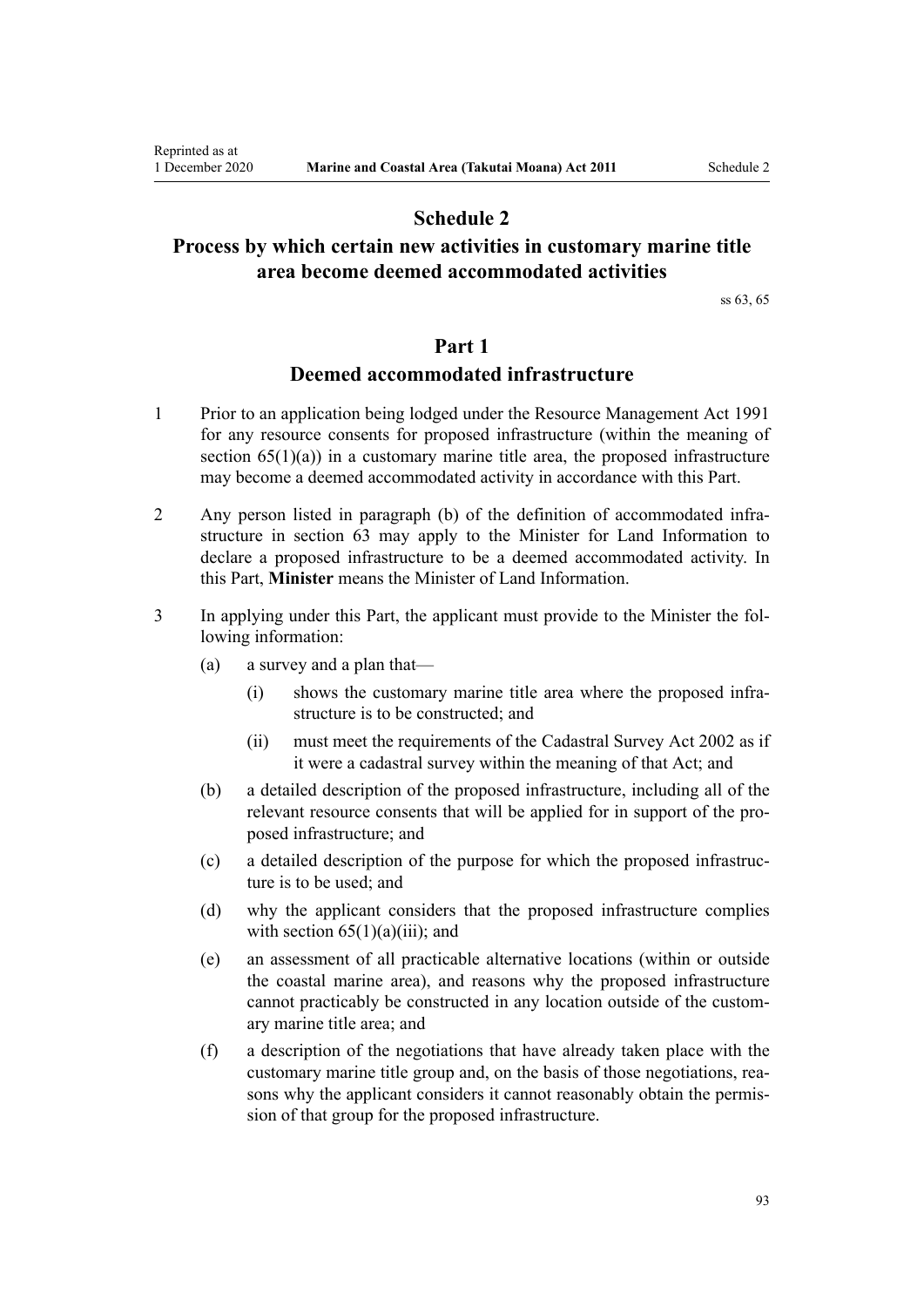- <span id="page-93-0"></span>4 Upon receipt of an application under [clause 3,](#page-92-0) the Minister must consider and decide to—
	- (a) make an initial decision on whether there is sufficient information to demonstrate that all of those requirements and criteria have been adequately addressed; or
	- (b) seek more information from the applicant; or
	- (c) decline the application on the basis that—
		- (i) insufficient information has been provided; or
		- (ii) the proposed infrastructure does not meet all or any of the requirements and criteria set out in [clause 3.](#page-92-0)
- 5 For the avoidance of doubt, a decision under clause 4(a) is not a substantive decision of the Minister in favour of the classification of the proposed infrastructure as a deemed accommodated activity. It is merely a decision that there is sufficient information for the Minister to consider the matter further with the relevant customary marine title group.
- 6 After making a decision under clause 4(a) that there is sufficient information (or after receiving further information under clause 4(b)), the Minister must, before determining the application,—
	- (a) provide to the customary marine title group a copy of the application and any further information received from the applicant; and
	- (b) invite the customary marine title group to identify appropriate compensation for the removal of its RMA permission right or conservation permission right and any other affected right associated with the customary marine title for the proposed infrastructure, in the event that it does not wish to agree to the construction of the proposed infrastructure going ahead; and
	- (c) negotiate in good faith with the customary marine title group in an attempt to compensate for the waiver of its permission rights with respect to the application.
- 7 This clause applies if, after a period of 3 months,—
	- (a) the customary marine title group fails to respond to any invitation issued under clause 6; or
	- (b) the customary marine title group refuses to negotiate with the Minister; or
	- (c) the Minister and the group do not agree to waive the permission rights.
- 8 If clause 7 applies, the Minister must consider the application and any material provided by the customary marine title group and any other relevant information and make a decision on—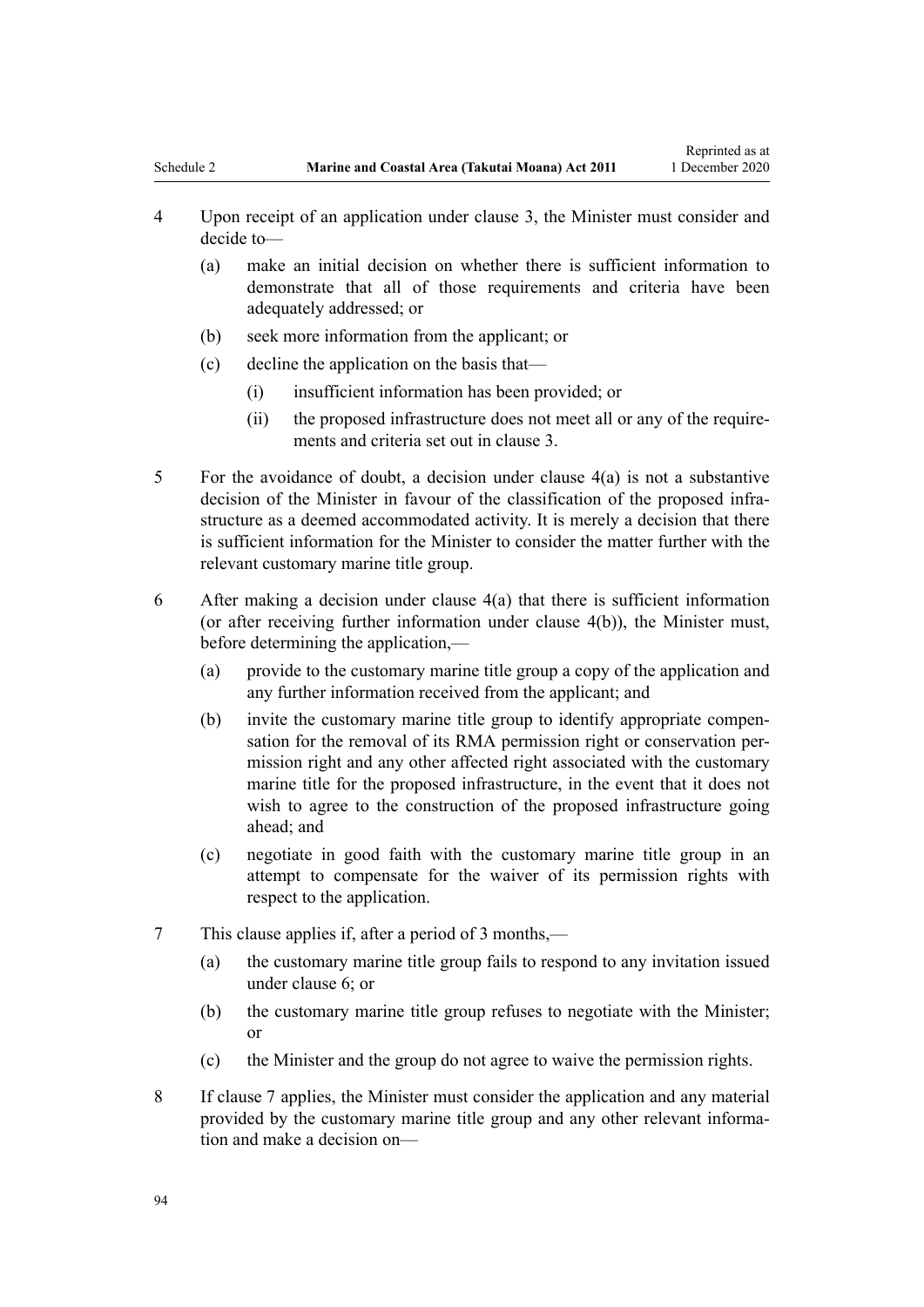- (a) whether to waive the customary marine title group's permission rights; and
- (b) whether there are any other affected rights associated with the customary marine title; and
- (c) what compensation to provide; and
- (d) whether to classify the matter as a deemed accommodated activity under [section 64](#page-50-0).
- 9 In making his or her decision under [clause 8,](#page-93-0) the Minister must consider whether the matters set out in [clause 3](#page-92-0) have been adequately addressed and, without limiting his or her consideration, the Minister may not agree to waive the permission rights if the Minister is satisfied that the information provided under [clause 3\(d\) and \(e\)](#page-92-0) does not justify waiver.
- 10 If the customary marine title group agrees to waive the permission rights, or a decision is made by the Minister under [clause 8](#page-93-0) to waive the permission rights, then the proposed infrastructure will become a deemed accommodated activity, except that—
	- (a) the waiver of the RMA permission right will operate only for the particular resource consents applied for with respect to the proposed infrastructure (and only as far as the proposed infrastructure is defined in the *Gazette* notice set out in clause 11); and
	- (b) the waiver of the permission rights will not otherwise take away the legal effect of the customary marine title order or agreement, except as the customary marine title group expressly agrees otherwise or the Minister decides otherwise; and
	- (c) the waiver of the permission rights will only apply to the activity that is the subject of an application under [clause 3](#page-92-0) and, unless expressly provided otherwise, it will not prevent the customary marine title group from exercising its permission rights under a customary marine title order or agreement within the same area for any other resource consent application not included in the *Gazette* notice published under clause 11; and
	- (d) the customary marine title order or agreement will still be a relevant matter for the consent authority when considering the resource consents necessary for the deemed accommodated activity under the [Resource](http://legislation.govt.nz/pdflink.aspx?id=DLM230264) [Management Act 1991.](http://legislation.govt.nz/pdflink.aspx?id=DLM230264)
- 11 If a proposed infrastructure becomes a deemed accommodated activity under clause 10, the Minister must cause a notice to be published in the *Gazette* giving—
	- (a) a description of the deemed accommodated activity, including a detailed description of the proposed infrastructure and all resource consents that will be applied for as part of the proposed infrastructure; and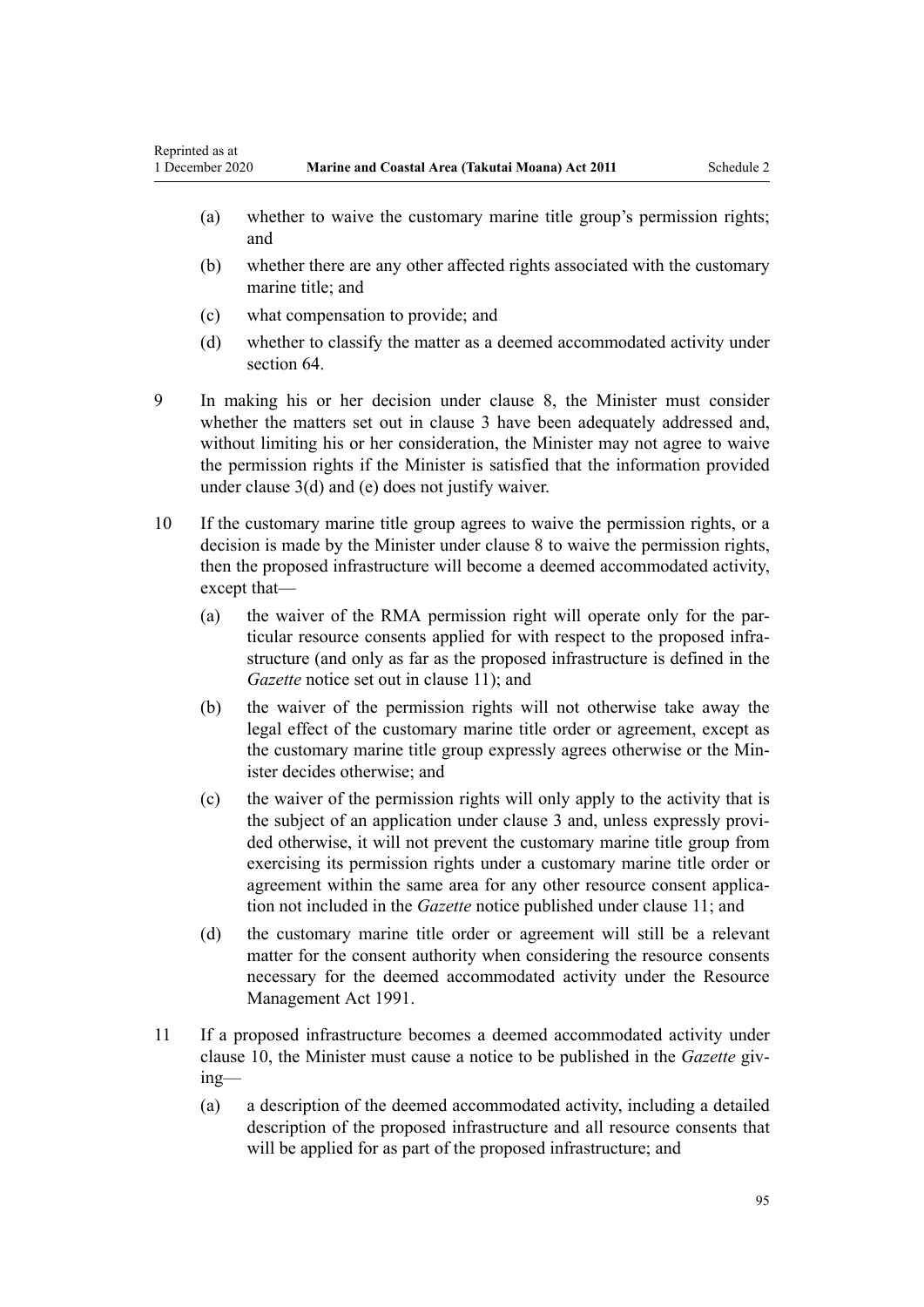- <span id="page-95-0"></span>(c) a description of the purpose for which the infrastructure is to be used.
- 12 The Minister must serve a copy of the *Gazette* notice on the customary marine title group and the relevant regional council.

## **Part 2 New minerals-related activities**

## **13 Definitions**

In this Part,—

**activity** means any activity—

- (a) that is necessary for, or reasonably related to, prospecting, exploration, mining operations, or mining under either or both of the following:
	- (i) a privilege in respect of petroleum:
	- (ii) a privilege to which [section 84\(1\)](#page-63-0) applies; and
- (b) that is to commence in a customary marine title area after the effective date; and
- (c) for which a resource consent is to be sought

**activity agreement** means an agreement of the kind described in clause 15 between the title holder and the permit holder

**permit holder** means the person seeking the resource consent for the activity.

## **14 Permit holder may request title holder to negotiate activity agreement**

- (1) A permit holder may serve a notice on the relevant customary marine title group stating that the permit holder intends to negotiate an activity agreement with the group.
- (2) A notice served under subclause (1) must specify—
	- (a) the area affected by the proposed activity; and
	- (b) the purpose for which resource consent is to be sought; and
	- (c) the proposed programme of work for the activity, including the type and duration of work to be carried out and the likely adverse effect on the customary marine title area and on the customary marine title group; and
	- (d) the compensation and safeguards against any likely adverse effects proposed; and
	- (e) the type of privilege held by the permit holder.

## **15 Contents of activity agreement**

(1) An activity agreement may make provision for the following matters: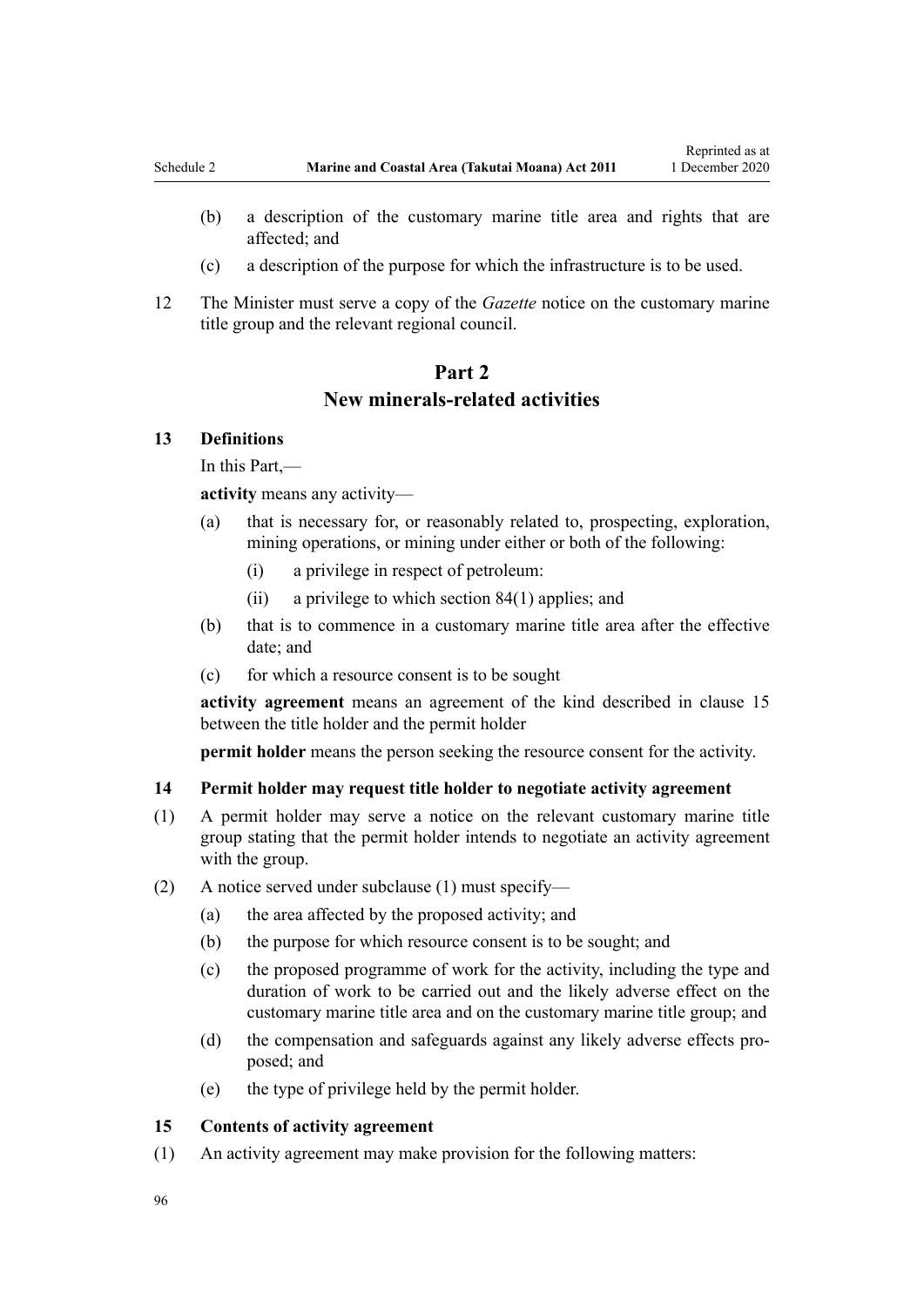- <span id="page-96-0"></span>(a) the periods during which the permit holder is to undertake the activity in the customary marine title area:
- (b) the parts of the customary marine title area on or in which the permit holder may undertake the activity:
- (c) the kinds of activity that may be undertaken in the customary marine title area:
- (d) the conditions to be observed by the permit holder in undertaking the activity in the customary marine title area:
- (e) the action to be taken by the permit holder in order to protect the environment:
- (f) the compensation to be paid to the customary marine title group as a consequence of the permit holder undertaking the activity in the customary marine title area:
- (g) the manner of resolving any dispute arising in connection with the activity agreement:
- (h) any other matters that the parties to the arrangement may agree to include in the activity agreement.
- (2) In considering whether to agree to an activity agreement, the customary marine title group may have regard to any matters it considers relevant.

## **16 Requests for appointment of arbitrator**

- (1) The permit holder may serve a written notice on the customary marine title group requesting the group to agree to the appointment of an arbitrator if—
	- (a) the permit holder and the group are unable to agree on an activity agreement; and
	- (b) a period of at least 60 days has expired since the day on which notice was served under [clause 14\(1\)](#page-95-0).
- (2) The customary marine title group and the permit holder may agree to the appointment of any person as arbitrator.

## **17 Appointment of arbitrator in default of agreement**

- (1) The permit holder or the customary marine title group may apply to the chief executive of the department responsible for the administration of the [Crown](http://legislation.govt.nz/pdflink.aspx?id=DLM242535) [Minerals Act 1991](http://legislation.govt.nz/pdflink.aspx?id=DLM242535) for the appointment of an arbitrator if—
	- (a) the customary marine title group and the permit holder are unable to agree on the appointment of an arbitrator; and
	- (b) a period of at least 30 days has expired since the day on which notice was served under clause 16(1).
- (2) Every application must be accompanied by any prescribed fee.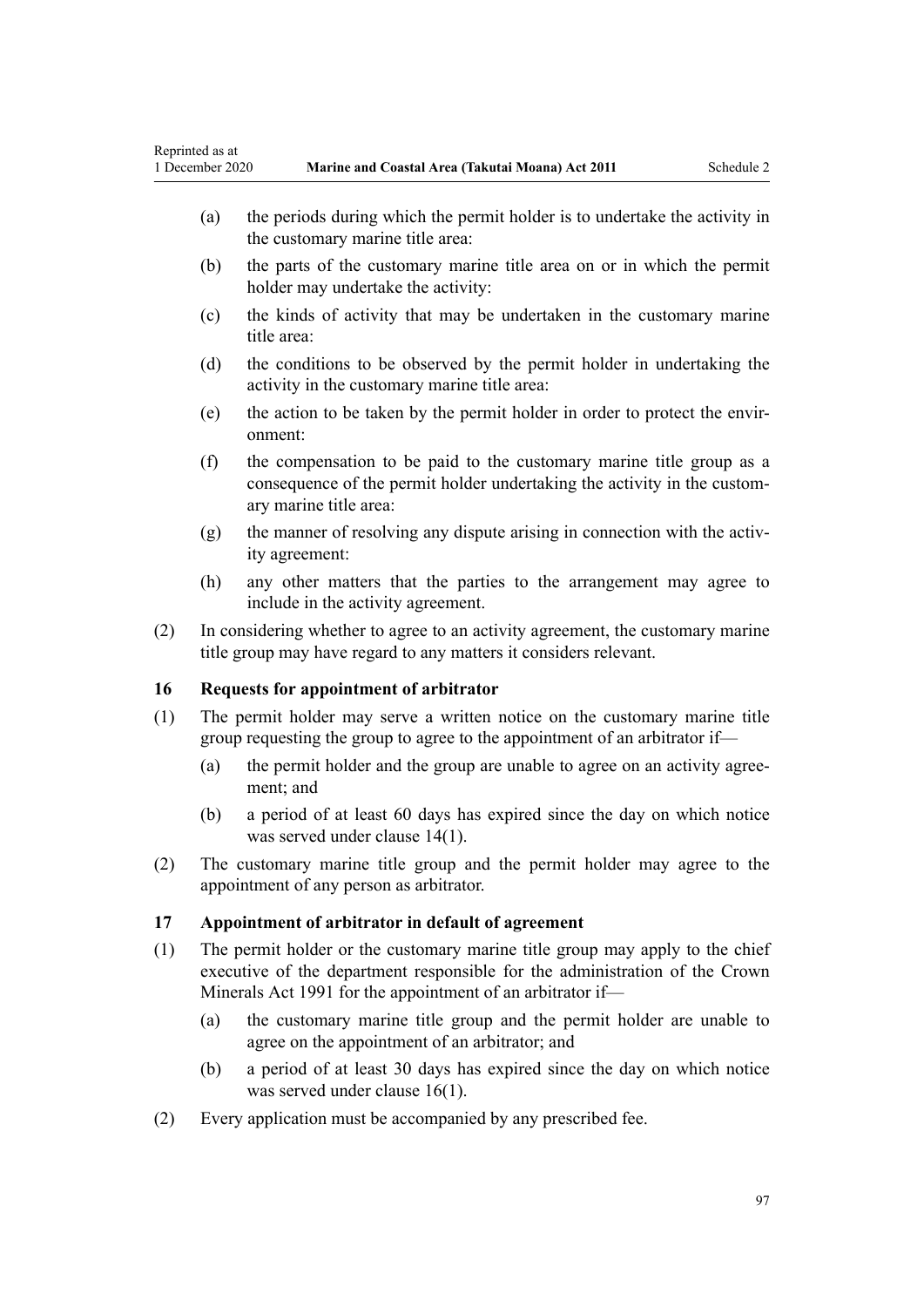(3) On receipt of an application the chief executive must as soon as practicable appoint an arbitrator.

#### **18 Arbitration**

- (1) If an arbitrator is appointed under [clause 16\(2\)](#page-96-0) or [17\(3\),](#page-96-0) the arbitrator must conduct an arbitration in accordance with the [Arbitration Act 1996](http://legislation.govt.nz/pdflink.aspx?id=DLM403276), and the provisions of that Act (other than those relating to the appointment of arbitrators) apply to the arbitration as if—
	- (a) this clause were an arbitration agreement; and
	- (b) the matters specified in paragraphs (a) to (g) of clause  $15(1)$  were matters in dispute that the customary marine title group and the permit holder had agreed to submit to arbitration.
- (2) The arbitrator's award must determine the basis on which the activity is to proceed, on reasonable conditions.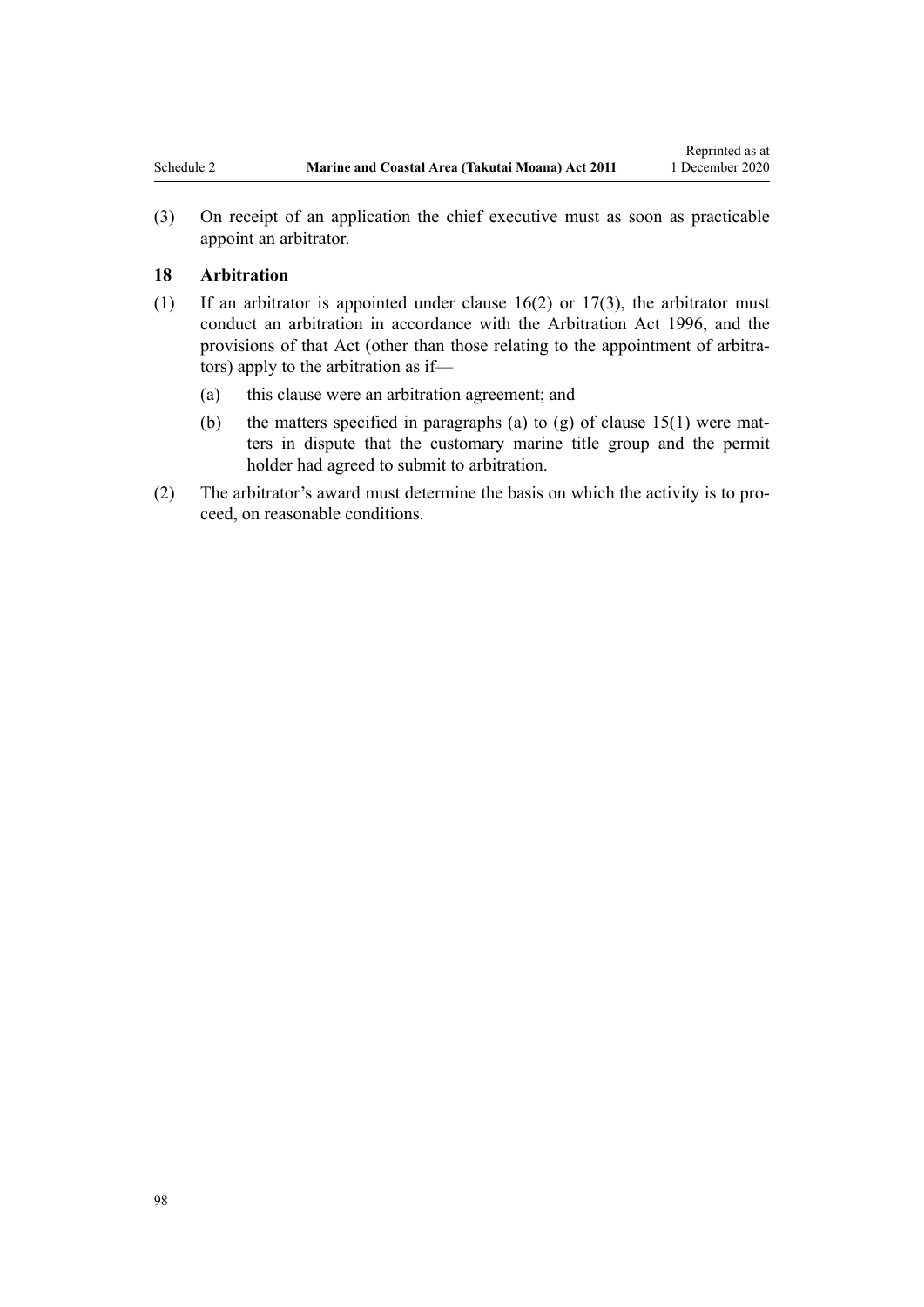## <span id="page-98-0"></span>**Schedule 3 Enactments consequentially amended**

[s 128](#page-83-0)

## **Part 1**

## **Acts amended**

#### **Conservation Act 1987 (1987 No 65)**

[Section 2\(1\):](http://legislation.govt.nz/pdflink.aspx?id=DLM103616) insert in their appropriate alphabetical order:

**common marine and coastal area** has the meaning given in section 9(1) of the Marine and Coastal Area (Takutai Moana) Act 2011

**customary marine title area** has the meaning given in section 9(1) of the Marine and Coastal Area (Takutai Moana) Act 2011

**planning document** has the meaning given in section 9(1) of the Marine and Coastal Area (Takutai Moana) Act 2011

[Section 7\(1\) and \(1A\):](http://legislation.govt.nz/pdflink.aspx?id=DLM104251) omit "or foreshore" in each place it appears.

[Section 17H](http://legislation.govt.nz/pdflink.aspx?id=DLM104613): add:

(5) When reviewing any part of a conservation management strategy, the Director-General must take into account the matters set out in any planning documents lodged with the Director-General under section 90 of the Marine and Coastal Area (Takutai Moana) Act 2011 that are relevant to the strategy.

[Section 17I:](http://legislation.govt.nz/pdflink.aspx?id=DLM104615) add:

(5) When amending any part of a conservation management strategy, the Director-General must take into account the matters set out in any planning documents lodged with the Director-General under section 90 of the Marine and Coastal Area (Takutai Moana) Act 2011 that are relevant to the strategy.

[Section 24\(7C\)](http://legislation.govt.nz/pdflink.aspx?id=DLM104699): add "or under section 39 or 43 of the Marine and Coastal Area (Takutai Moana) Act 2011" after "1991".

[Section 26ZS\(1\)\(ab\)](http://legislation.govt.nz/pdflink.aspx?id=DLM106043): repeal and substitute:

(ab) the Marine and Coastal Area (Takutai Moana) Act 2011:

[Section 39\(7\):](http://legislation.govt.nz/pdflink.aspx?id=DLM106641) omit "all foreshore and seabed" and substitute "any marine and coastal area".

#### **Crown Minerals Act 1991 (1991 No 70)**

[Section 2\(1\):](http://legislation.govt.nz/pdflink.aspx?id=DLM242543) definition of **access arrangement**: repeal and substitute:

**access arrangement** and **arrangement** means an arrangement to permit access to land—

(a) entered into by way of arrangement or determined by an arbiter in accordance with this Act; and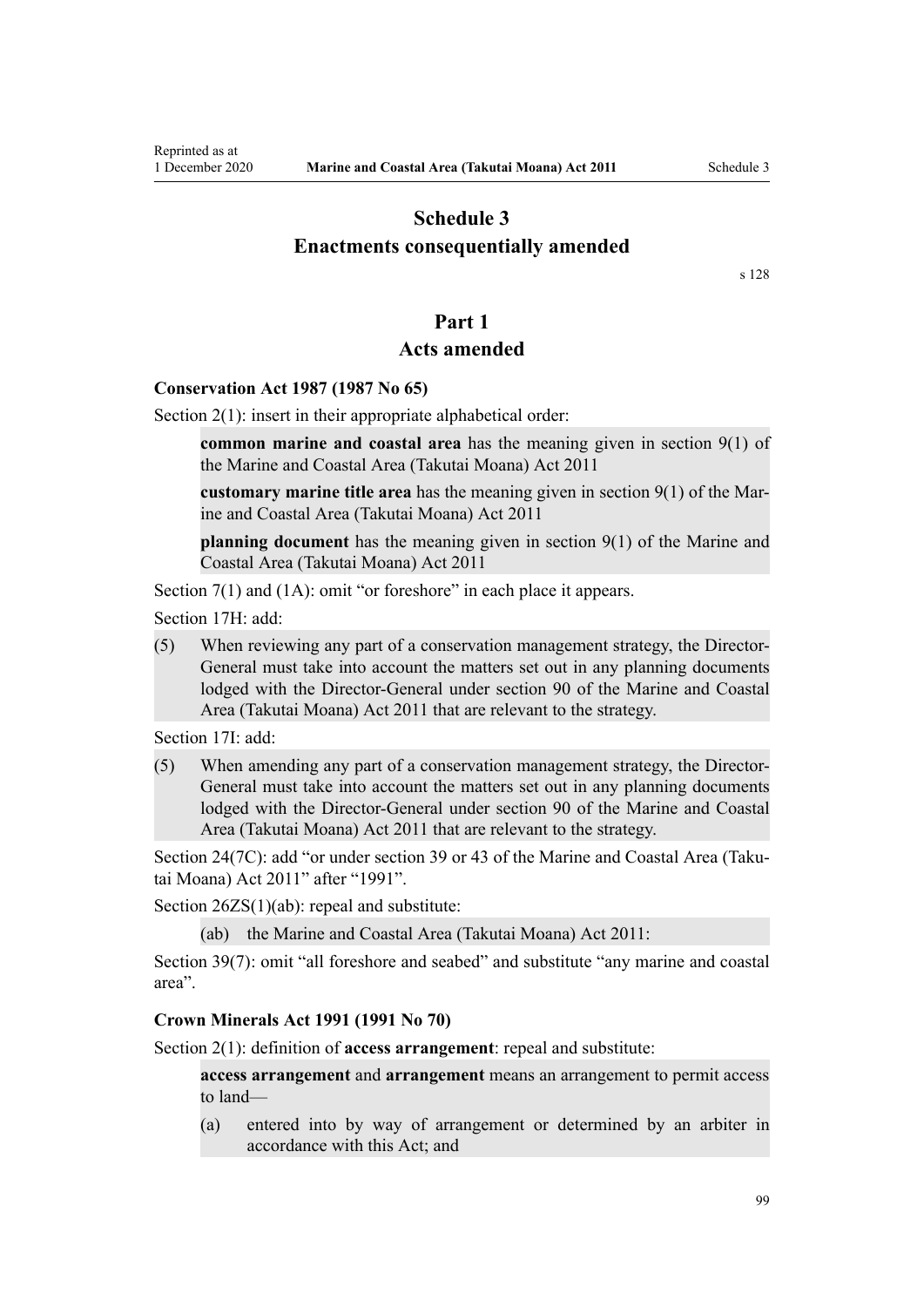#### **Crown Minerals Act 1991 (1991 No 70)***—continued*

- (b) between a person desiring to carry out mineral-related activities and either—
	- (i) the owner (and occupier, if any) of the land; or
	- (ii) in the case of land in the common marine and coastal area that is not a customary marine title area, the appropriate Minister

[Section 2\(1\):](http://legislation.govt.nz/pdflink.aspx?id=DLM242543) definition of **public foreshore and seabed**: repeal.

[Section 2\(1\):](http://legislation.govt.nz/pdflink.aspx?id=DLM242543) insert in their appropriate alphabetical order:

**coastal marine area** has the meaning given in section 2(1) of the Resource Management Act 1991

**common marine and coastal area** has the meaning given in section 9(1) of the Marine and Coastal Area (Takutai Moana) Act 2011

**customary marine title agreement** has the meaning given to **agreement** in section 9(1) of the Marine and Coastal Area (Takutai Moana) Act 2011

**customary marine title group** has the meaning given in section 9(1) of the Marine and Coastal Area (Takutai Moana) Act 2011

**customary marine title order** has the meaning given in section 9(1) of the Marine and Coastal Area (Takutai Moana) Act 2011

[Section 2\(2\)](http://legislation.govt.nz/pdflink.aspx?id=DLM242543): insert "or land in the common marine and coastal area" after "Crown land".

[Section 2\(2\)\(b\)](http://legislation.govt.nz/pdflink.aspx?id=DLM242543): omit "Crown land is public foreshore and seabed" and substitute "land is part of the common marine and coastal area".

[Section 25\(1A\):](http://legislation.govt.nz/pdflink.aspx?id=DLM246328) repeal and substitute:

- (1A) The Minister may not grant an exploration permit or a mining permit under this section in respect of minerals that are privately owned, except in the case of minerals owned by customary marine title groups,—
	- (a) as provided for by section 83(2) of the Marine and Coastal Area (Takutai Moana) Act 2011; and
	- (b) subject to section 84 of that Act.

[Section 32\(7\):](http://legislation.govt.nz/pdflink.aspx?id=DLM246341) add "except in the case of minerals owned by customary marine title groups, as provided for in section 83(2) of the Marine and Coastal Area (Takutai Moana) Act 2011 and subject to section 84 of that Act".

[Section 49\(3\)](http://legislation.govt.nz/pdflink.aspx?id=DLM246396): omit "the owner and occupier" and substitute "each owner and occupier, and any customary marine title group".

[Section 49\(3\):](http://legislation.govt.nz/pdflink.aspx?id=DLM246396) omit "every owner and every occupier of the land" and substitute "each person or group whose consent is required".

[Section 49\(4\)](http://legislation.govt.nz/pdflink.aspx?id=DLM246396): insert "or customary marine title group" after "occupier".

[Section 50](http://legislation.govt.nz/pdflink.aspx?id=DLM246397): add: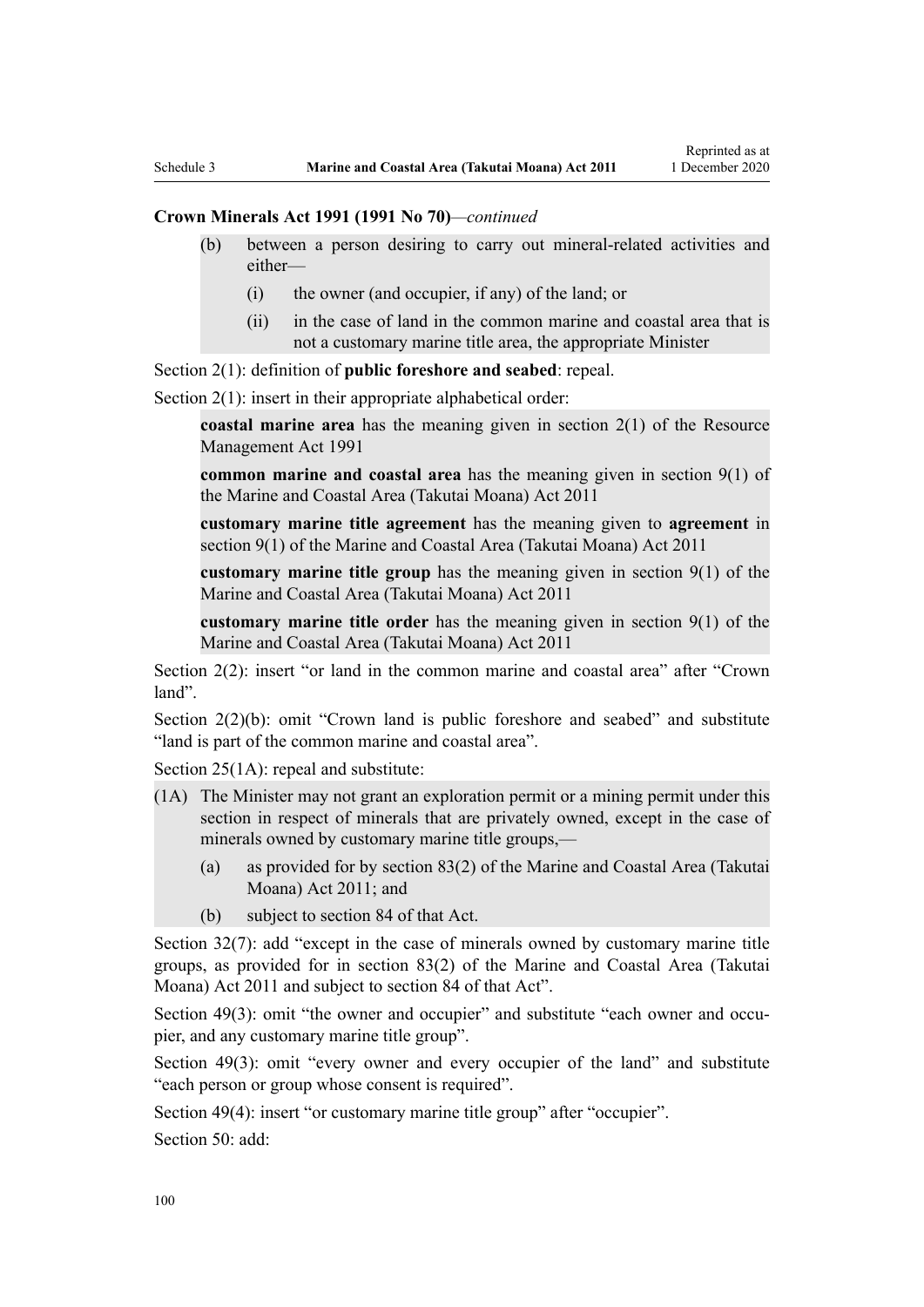## **Crown Minerals Act 1991 (1991 No 70)***—continued*

(2) This section does not apply in the case of entry onto land that is in the common marine and coastal area.

[Section 53](http://legislation.govt.nz/pdflink.aspx?id=DLM246703): add:

- (3) Subsection (2) does not apply if the permit relates to land in the common marine and coastal area, but if the permit relates to land described in Schedule 4, the permit holder may exercise the permit only—
	- (a) in respect of land that is not subject to a customary marine title order or agreement; and
	- (b) in accordance with an access agreement agreed in writing between the permit holder and the appropriate Minister.

[Section 54](http://legislation.govt.nz/pdflink.aspx?id=DLM246704): add:

- (3) Subsection (2) does not apply if the permit relates to land in the common marine and coastal area, but if the permit relates to land described in Schedule 4, the permit holder may exercise the permit only—
	- (a) in respect of land that is not subject to a customary marine title order or agreement; and
	- (b) in accordance with an access agreement agreed in writing between the permit holder and the appropriate Minister.

[Section 55](http://legislation.govt.nz/pdflink.aspx?id=DLM246706): add:

(3) Land within the common marine and coastal area is deemed, for the purpose of subsection (2), not to be within any of the classes of land described in that subsection.

Heading to [section 61:](http://legislation.govt.nz/pdflink.aspx?id=DLM246714) add "**and land in common marine and coastal area**".

[Section 61\(1\)](http://legislation.govt.nz/pdflink.aspx?id=DLM246714): add "or the common marine and coastal area".

[Section 61\(1A\)](http://legislation.govt.nz/pdflink.aspx?id=DLM246714): insert "or land of the common marine and coastal area" after "1977)".

## **Fisheries Act 1996 (1996 No 88)**

[Section 2\(1\):](http://legislation.govt.nz/pdflink.aspx?id=DLM394199) insert the following definitions in their appropriate alphabetical order:

**customary marine title group** has the meaning given in section 9(1) of the Marine and Coastal Area (Takutai Moana) Act 2011

**planning document** has the meaning given in section 9(1) of the Marine and Coastal Area (Takutai Moana) Act 2011

**protected customary right** has the meaning given in section 9(1) of the Marine and Coastal Area (Takutai Moana) Act 2011

**protected customary rights order** and **agreement** have the meanings given in section 9(1) of the Marine and Coastal Area (Takutai Moana) Act 2011

[Section 11\(2\)\(c\):](http://legislation.govt.nz/pdflink.aspx?id=DLM395397) repeal and substitute: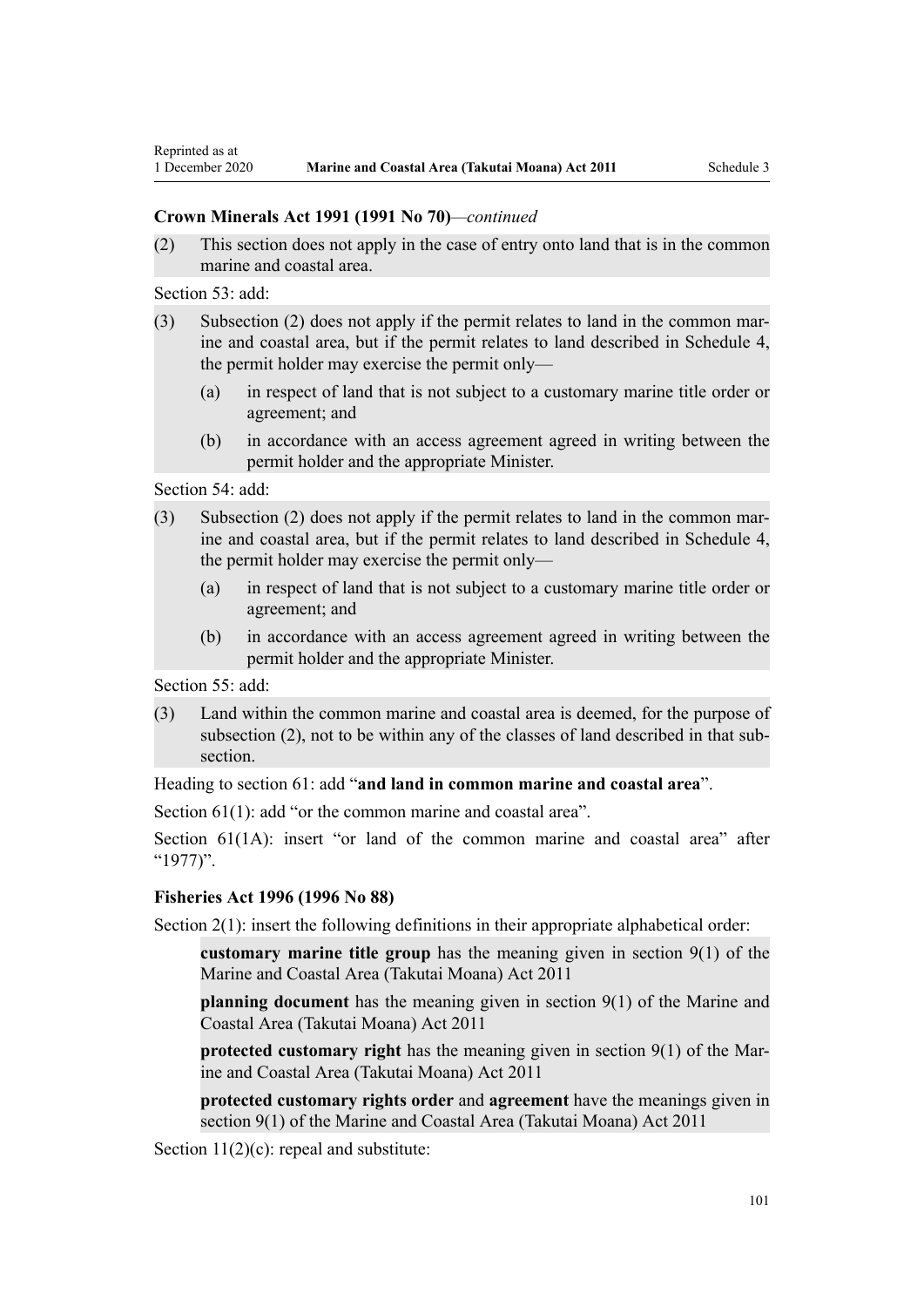## **Fisheries Act 1996 (1996 No 88)***—continued*

- (c) sections 7 and 8 of the Hauraki Gulf Marine Park Act 2000 (for the Hauraki Gulf as defined in that Act); and
- (d) a planning document lodged with the Minister of Fisheries by a customary marine title group under section 91 of the Marine and Coastal Area (Takutai Moana) Act 2011—

Heading to [section 89B](http://legislation.govt.nz/pdflink.aspx?id=DLM396920): omit "**customary rights orders**" and substitute "**protected customary rights**".

[Section 89B\(a\)](http://legislation.govt.nz/pdflink.aspx?id=DLM396920): omit "customary rights order under the Foreshore and Seabed Act 2004" and substitute "protected customary rights order or an agreement".

[Section 89B\(b\):](http://legislation.govt.nz/pdflink.aspx?id=DLM396920) omit "customary rights order" and substitute "protected customary rights order or an agreement".

[Section 186ZB:](http://legislation.govt.nz/pdflink.aspx?id=DLM398342) repeal and substitute:

## **186ZB Subpart does not apply to fish farming under protected customary rights order or agreement**

This subpart does not apply to fish farming undertaken in accordance with a protected customary rights order or an agreement.

## **Forest and Rural Fires Act 1977 (1977 No 52)**

Definition of **fire safety margin** in [section 2\(1\):](http://legislation.govt.nz/pdflink.aspx?id=DLM442952) omit "(other than land administered by the Minister of Conservation pursuant to section 9A of the Foreshore and Seabed Endowment Revesting Act 1991)" and substitute "other than the common marine and coastal area or any reclaimed land that is subject to subpart 3 of Part 2 of the Marine and Coastal Area (Takutai Moana) Act 2011 (as defined in section 29(1) of that Act)".

Paragraph (a)(v) and (va) of the definition of **state area** in [section 2\(1\):](http://legislation.govt.nz/pdflink.aspx?id=DLM442952) repeal and substitute:

- (v) the common marine and coastal area (as defined in section  $9(1)$  of the Marine and Coastal Area (Takutai Moana) Act 2011; and
- (va) reclaimed land vested in the Crown under section 30 or 31 of that Act; and

#### **Hauraki Gulf Marine Park Act 2000 (2000 No 1)**

[Section 33\(2\)\(c\)](http://legislation.govt.nz/pdflink.aspx?id=DLM53174): omit "foreshore and seabed that is land owned by the Crown" and substitute "the common marine and coastal area".

Heading to [section 38:](http://legislation.govt.nz/pdflink.aspx?id=DLM53180) omit "**Crown-owned**".

Heading to [section 39:](http://legislation.govt.nz/pdflink.aspx?id=DLM53181) omit "**Crown-owned land**" and substitute "**land with protected status**".

[Schedule 1:](http://legislation.govt.nz/pdflink.aspx?id=DLM53199) omit "Foreshore and Seabed Act 2004".

[Schedule 1:](http://legislation.govt.nz/pdflink.aspx?id=DLM53199) insert in its appropriate alphabetical order: "Marine and Coastal Area (Takutai Moana) Act 2011".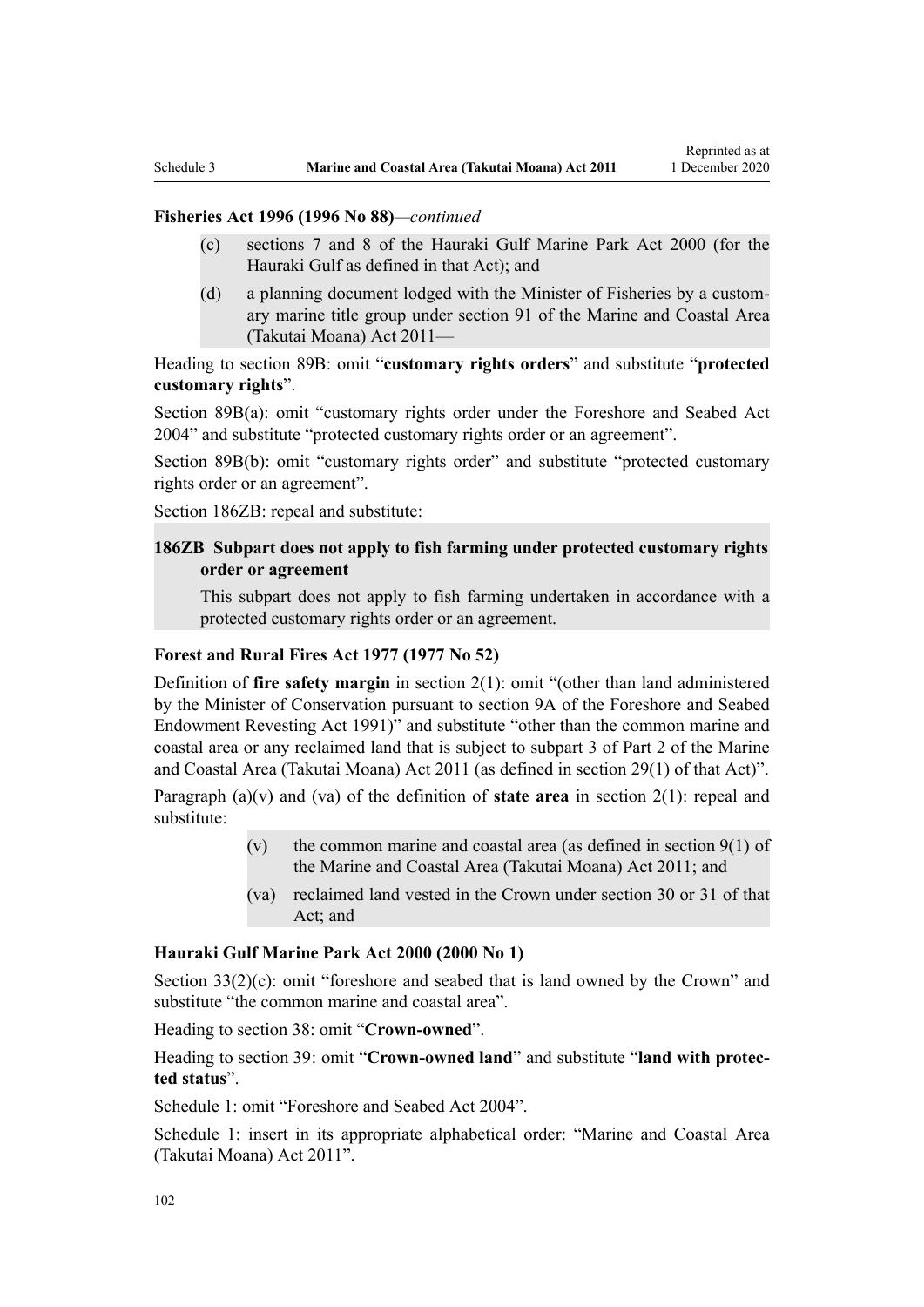# **Historic Places Act 1993 (1993 No 38)**

Reprinted as at

[Section 2](http://legislation.govt.nz/pdflink.aspx?id=DLM300516): insert in their appropriate alphabetical order:

**customary marine title area** has the meaning given in section 9(1) of the Marine and Coastal Area (Takutai Moana) Act 2011

**planning document** has the meaning given in section 9(1) of the Marine and Coastal Area (Takutai Moana) Act 2011

[Section 14](http://legislation.govt.nz/pdflink.aspx?id=DLM300610): insert after subsection  $(3A)$ :

(3B) The Trust must comply with section 89 of the Marine and Coastal Area (Takutai Moana) Act 2011.

[Section 20](http://legislation.govt.nz/pdflink.aspx?id=DLM300622): insert after subsection  $(6A)$ :

(6B) In determining an appeal in respect of a decision made under section  $14(1)(a)$ or (b) that relates to a customary marine title area, the Court must have particular regard to any planning documents lodged with the New Zealand Historic Places Trust under section 89 of the Marine and Coastal Area (Takutai Moana) Act 2011 that are relevant to an archaeological site within the customary marine title area.

#### **Local Government Act 1974 (1974 No 66)**

[Section 345\(1A\):](http://legislation.govt.nz/pdflink.aspx?id=DLM420626) repeal and substitute:

(1A) To avoid doubt, this section does not apply to the common marine and coastal area within the meaning of the Marine and Coastal Area (Takutai Moana) Act 2011.

#### **Local Government (Rating) Act 2002 (2002 No 6)**

[Section 5](http://legislation.govt.nz/pdflink.aspx?id=DLM132004): insert in their appropriate alphabetical order:

**common marine and coastal area** has the meaning given in section 9(1) of the Marine and Coastal Area (Takutai Moana) Act 2011

**customary marine title area** has the meaning given in section 9(1) of the Marine and Coastal Area (Takutai Moana) Act 2011

**structure** has the meaning given in section 9(1) of the Marine and Coastal Area (Takutai Moana) Act 2011

[Schedule 1:](http://legislation.govt.nz/pdflink.aspx?id=DLM133512) Part 1: clause 2(b) and (c): repeal.

[Schedule 1:](http://legislation.govt.nz/pdflink.aspx?id=DLM133512) Part 1: insert after clause 22:

- 23 The common marine and coastal area, including any customary marine title area, within the meaning of the Marine and Coastal Area (Takutai Moana) Act 2011.
- 24 The bed of Te Whaanga Lagoon in the Chatham Islands.
- 25 Structures that are—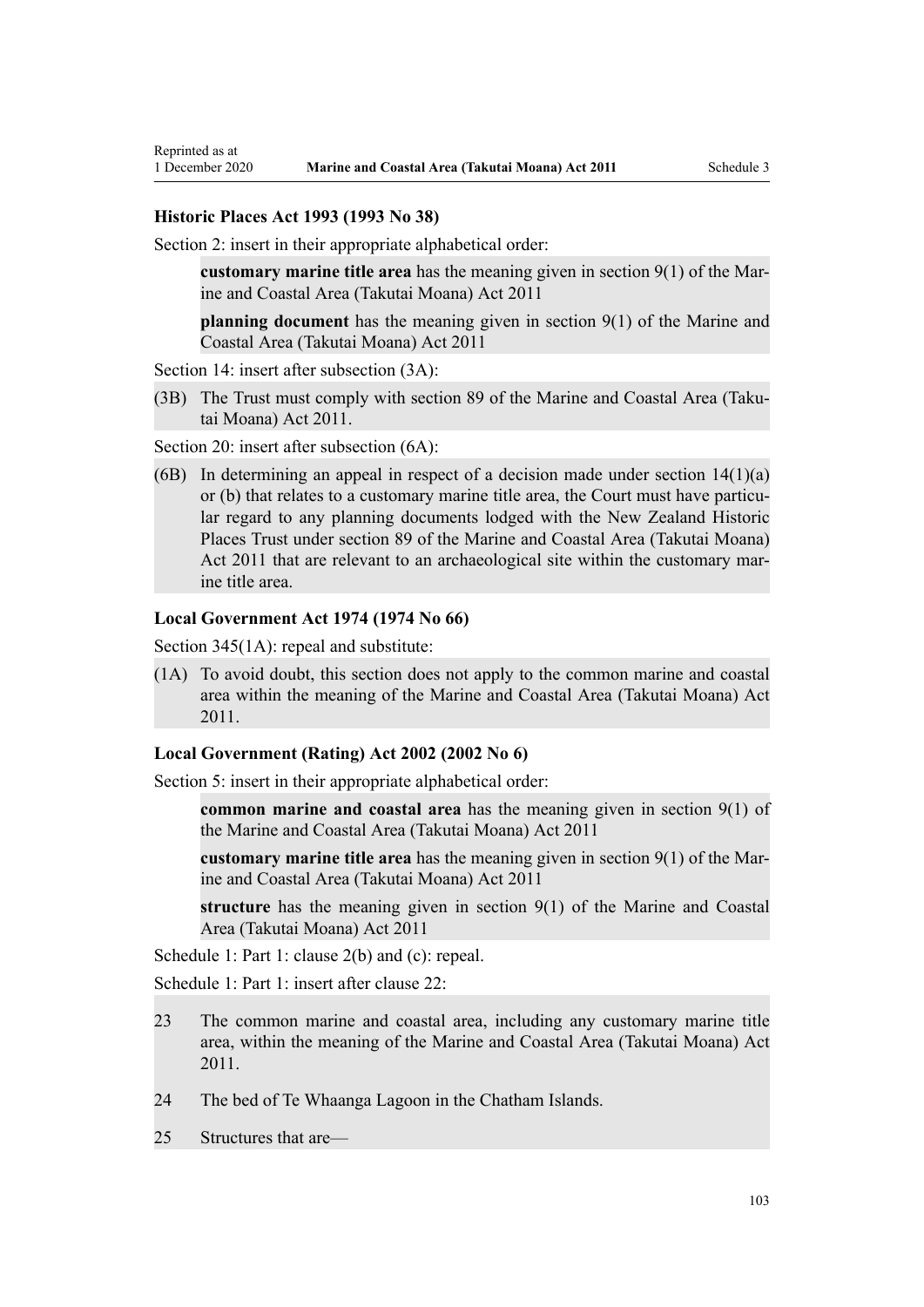#### **Local Government (Rating) Act 2002 (2002 No 6)***—continued*

- (a) fixed to, or under, or over any part of the common marine and coastal area; and
- (b) owned, or deemed to be owned, by the Crown under section 18 or 19 of the Marine and Coastal Area (Takutai Moana) Act 2011.

#### **New Zealand Railways Corporation Act 1981 (1981 No 119)**

[Section 2\(1\):](http://legislation.govt.nz/pdflink.aspx?id=DLM57011) insert in its appropriate alphabetical order:

**common marine and coastal area** has the same meaning as in section 9(1) of the Marine and Coastal Area (Takutai Moana) Act 2011

Paragraph (a) of the definition of **railway** in section 2(1): insert "or forming part of the common marine and coastal area" after "the Reserves Act 1977".

[Section 24](http://legislation.govt.nz/pdflink.aspx?id=DLM57642): insert after paragraph (a):

(ab) occupy, use, or manage any railway that is located in the common marine and coastal area:

[Section 117\(1\):](http://legislation.govt.nz/pdflink.aspx?id=DLM58268) insert "or of the common marine and coastal area" after "a public reserve".

#### **Protected Objects Act 1975 (1975 No 41)**

New section 11A: insert after [section 11:](http://legislation.govt.nz/pdflink.aspx?id=DLM432422)

#### **11A Taonga tūturu found in customary marine title area**

If taonga tūturu are found in a part of the common marine and coastal area for which a customary marine title order has been awarded under the Marine and Coastal Area (Takutai Moana) Act 2011, section 82 of that Act applies to that finding instead of section 11 of this Act, except to the extent that section 11 is expressly applied by section 82 of that Act.

#### **Public Works Act 1981 (1981 No 35)**

[Section 2](http://legislation.govt.nz/pdflink.aspx?id=DLM45433): insert in its appropriate alphabetical order:

**common marine and coastal area** has the meaning given in section 9(1) of the Marine and Coastal Area (Takutai Moana) Act 2011

Definition of **Government work** in section 2: omit "public foreshore and seabed" and substitute "common marine and coastal area".

Definition of **public foreshore and seabed** in section 2: repeal.

[Section 52\(1\)\(b\)](http://legislation.govt.nz/pdflink.aspx?id=DLM46307): omit "public foreshore and seabed" and substitute "common marine" and coastal area".

[Section 52\(3\)\(b\)](http://legislation.govt.nz/pdflink.aspx?id=DLM46307): omit "public foreshore and seabed" and substitute "common marine and coastal area".

[Section 165\(1\):](http://legislation.govt.nz/pdflink.aspx?id=DLM47750) insert: "or any land situated in the common marine and coastal area" after "Crown land or public reserve".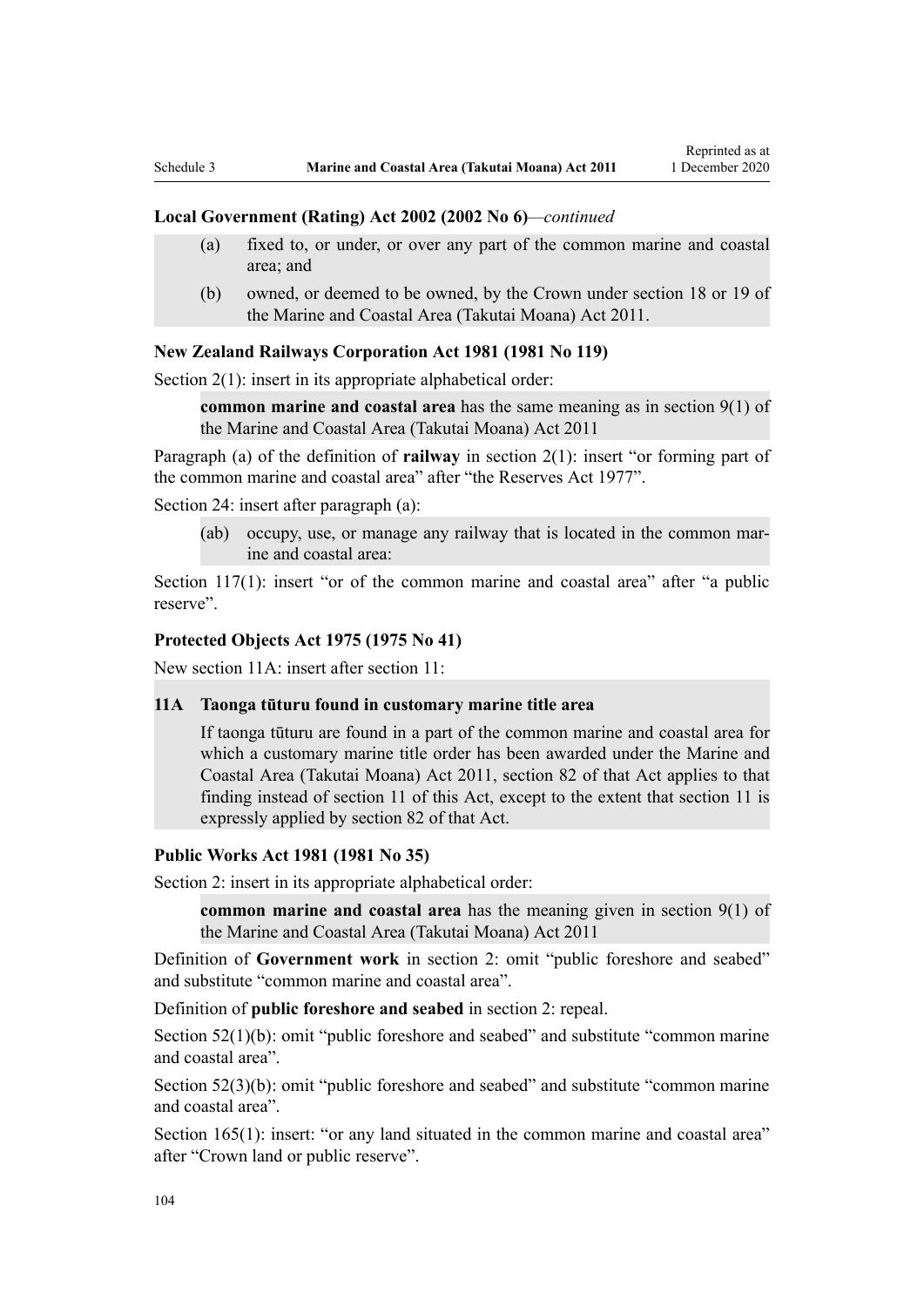#### **Resource Management Act 1991 (1991 No 69)**

Reprinted as at

Definitions of **access rights**, **board**, **customary rights order**, **foreshore and seabed reserve**, **holder**, **management plan**, **public foreshore and seabed**, and **recognised customary activity** in [section 2\(1\):](http://legislation.govt.nz/pdflink.aspx?id=DLM230272) repeal.

[Section 2\(1\):](http://legislation.govt.nz/pdflink.aspx?id=DLM230272) insert in their appropriate alphabetical order:

**accommodated activity** has the meaning given in section 9(1) of the Marine and Coastal Area (Takutai Moana) Act 2011

**agreement** has the meaning given in section 9(1) of the Marine and Coastal Area (Takutai Moana) Act 2011

**common marine and coastal area** has the meaning given in section 9(1) of the Marine and Coastal Area (Takutai Moana) Act 2011

**customary marine title area** has the meaning given in section 9(1) of the Marine and Coastal Area (Takutai Moana) Act 2011

**customary marine title group** has the meaning given in section 9(1) of the Marine and Coastal Area (Takutai Moana) Act 2011

**customary marine title order** has the meaning given in section 9(1) of the Marine and Coastal Area (Takutai Moana) Act 2011

**marine and coastal area** has the meaning given in section 9(1) of the Marine and Coastal Area (Takutai Moana) Act 2011

**planning document** has the meaning given in section 9(1) of the Marine and Coastal Area (Takutai Moana) Act 2011

**protected customary right** has the meaning given in section 9(1) of the Marine and Coastal Area (Takutai Moana) Act 2011

**protected customary rights area** has the meaning given in section 9(1) of the Marine and Coastal Area (Takutai Moana) Act 2011

**protected customary rights group** has the meaning given in section 9(1) of the Marine and Coastal Area (Takutai Moana) Act 2011

**protected customary rights order** has the meaning given in section 9(1) of the Marine and Coastal Area (Takutai Moana) Act 2011

**RMA permission right** means the right provided for a customary marine title group by sections 66 and 68 of the Marine and Coastal Area (Takutai Moana) Act 2011

Definition of **affected order holder** in [section 2AA\(2\):](http://legislation.govt.nz/pdflink.aspx?id=DLM2408220) repeal.

Definition of **limited notification** in [section 2AA\(2\)](http://legislation.govt.nz/pdflink.aspx?id=DLM2408220): omit "or affected order holder".

Section  $6(g)$ : repeal and substitute:

 $(g)$  the protection of protected customary rights.

[Section 12\(2\)](http://legislation.govt.nz/pdflink.aspx?id=DLM231949): repeal and substitute: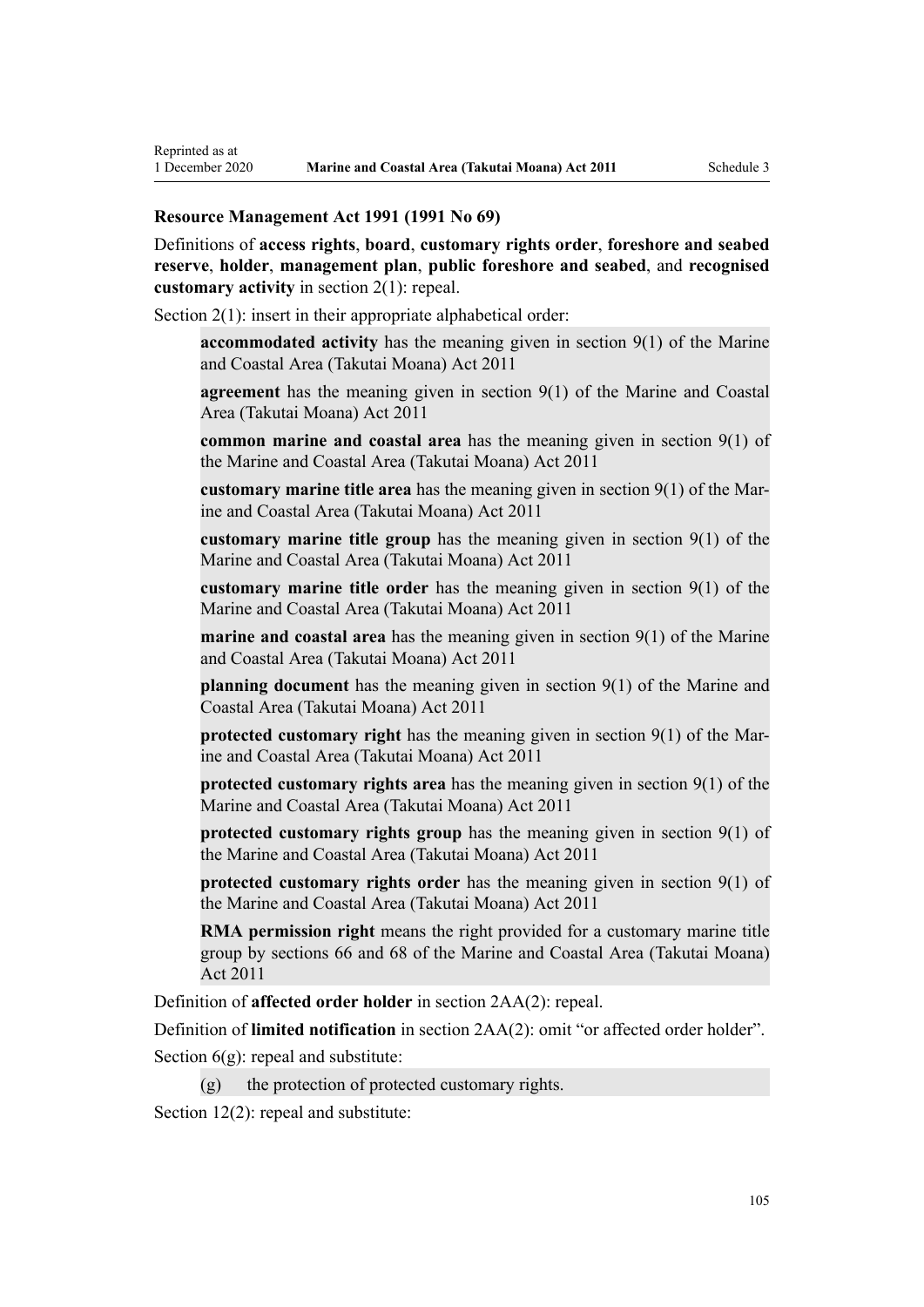#### **Resource Management Act 1991 (1991 No 69)***—continued*

- (2) No person may, unless expressly allowed by a national environmental standard, a rule in a regional coastal plan or in any proposed regional coastal plan for the same region, or a resource consent,—
	- (a) occupy any part of the common marine and coastal area; or
	- (b) remove any sand, shingle, shell, or other natural material from that area.

[Section 12A\(1\):](http://legislation.govt.nz/pdflink.aspx?id=DLM231965) repeal and substitute:

- (1) No person may occupy a coastal marine area for the purpose of an aquaculture activity—
	- (a) except in an aquaculture management area provided for in a regional coastal plan; or
	- (b) if that part of the coastal marine area is in the common marine and coastal area, unless expressly authorised by a coastal permit.

Heading above [section 17A:](http://legislation.govt.nz/pdflink.aspx?id=DLM232508) repeal.

[Section 17A](http://legislation.govt.nz/pdflink.aspx?id=DLM232508): repeal.

[Section 17B:](http://legislation.govt.nz/pdflink.aspx?id=DLM232510) repeal.

[Section 28\(e\):](http://legislation.govt.nz/pdflink.aspx?id=DLM232548) repeal.

[Section 28A\(1\)\(c\):](http://legislation.govt.nz/pdflink.aspx?id=DLM232552) omit "recognised customary activity" and substitute "protected customary right".

Section  $29(1)(p)$ : repeal.

Section  $30(1)(d)(ii)$ : repeal and substitute:

(ii) the occupation of space in, and the extraction of sand, shingle, shell, or other natural material from, the coastal marine area, to the extent that it is within the common marine and coastal area:

[Section 33\(2\)](http://legislation.govt.nz/pdflink.aspx?id=DLM232593): omit "board of a foreshore and seabed reserve,".

[Section 35\(2\)\(e\)](http://legislation.govt.nz/pdflink.aspx?id=DLM233009): repeal and substitute:

(e) in the case of a regional council, the exercise of a protected customary right in its region, including any controls imposed on the exercise of that right under Part 3 of the Marine and Coastal Area (Takutai Moana) Act  $2011-$ 

[Section 35\(5\)\(jb\)](http://legislation.govt.nz/pdflink.aspx?id=DLM233009): repeal and substitute:

(jb) in the case of a regional council, records of every protected customary rights order or agreement relating to a part of the common marine and coastal area within its region; and

[Section 37B\(d\)](http://legislation.govt.nz/pdflink.aspx?id=DLM233052): repeal.

[Section 38\(3\)\(c\)](http://legislation.govt.nz/pdflink.aspx?id=DLM233057): repeal.

[Section 58\(d\)](http://legislation.govt.nz/pdflink.aspx?id=DLM233381): omit "in land of the Crown".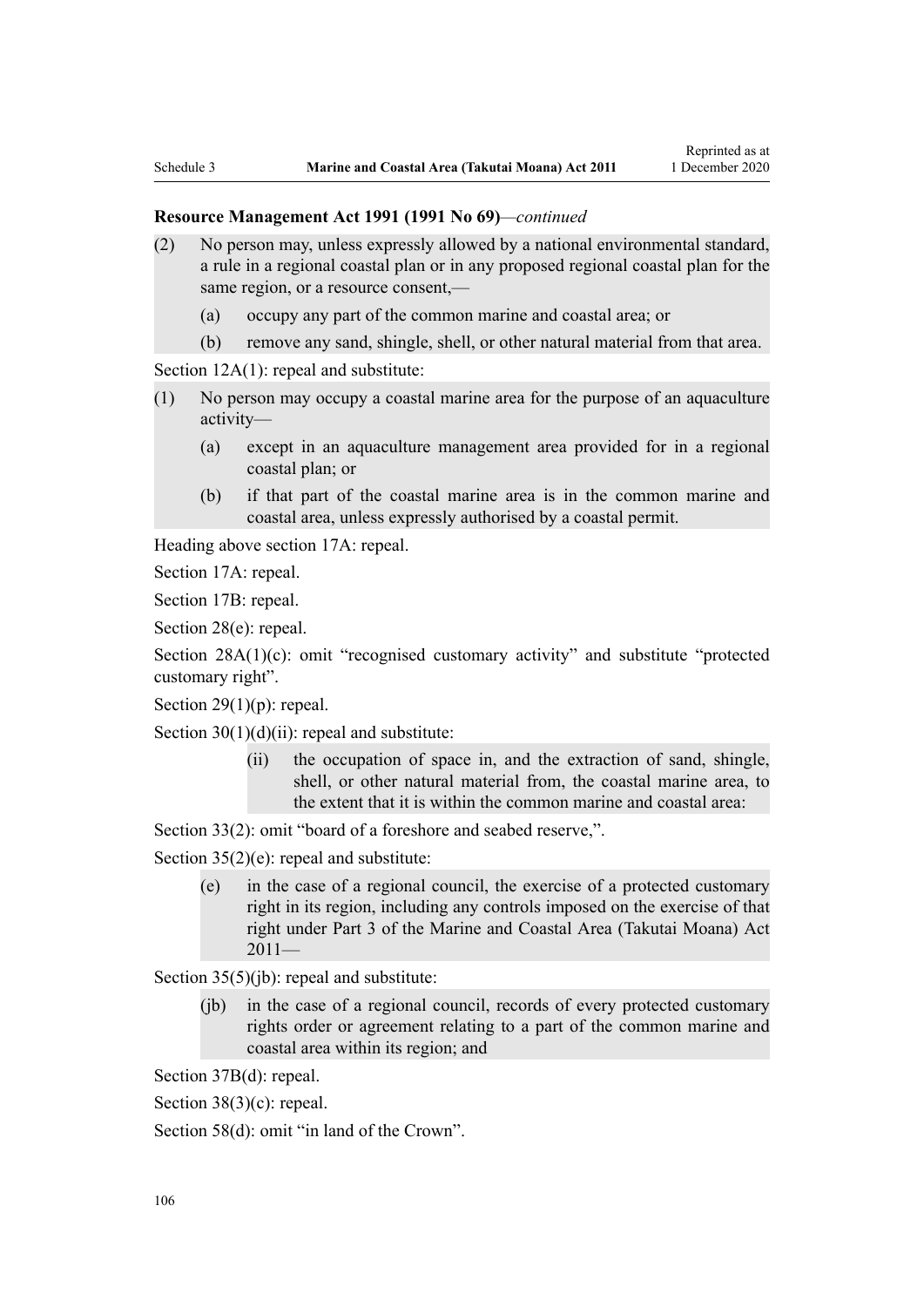#### **Resource Management Act 1991 (1991 No 69)***—continued*

[Section 58\(gb\):](http://legislation.govt.nz/pdflink.aspx?id=DLM233381) omit "recognised customary activities" and substitute "protected customary rights".

[Section 61\(2A\):](http://legislation.govt.nz/pdflink.aspx?id=DLM233389) repeal and substitute:

Reprinted as at

- (2A) When a regional council is preparing or changing a regional policy statement, it must deal with the following documents, if they are lodged with the council, in the manner specified, to the extent that their content has a bearing on the resource management issues of the region:
	- (a) the council must take into account any relevant planning document recognised by an iwi authority; and
	- (b) in relation to a planning document prepared by a customary marine title group under section 85 of the Marine and Coastal Area (Takutai Moana) Act 2011, the council must, in accordance with section 93 of that Act,—
		- (i) recognise and provide for the matters in that document, to the extent that they relate to the relevant customary marine title area; and
		- (ii) take into account the matters in that document, to the extent that they relate to a part of the common marine and coastal area outside the customary marine title area of the relevant group.

Section  $62(1)(b)$ : repeal and substitute:

(b) the resource management issues of significance to iwi authorities in the region; and

[Section 64A\(1\)](http://legislation.govt.nz/pdflink.aspx?id=DLM233610): omit "coastal marine area (relating to land of the Crown in the coastal marine area or land in the coastal marine area vested in the regional council)" and substitute "common marine and coastal area".

[Section 64A\(4A\)](http://legislation.govt.nz/pdflink.aspx?id=DLM233610): repeal and substitute:

(4A) A coastal occupation charge must not be imposed on a protected customary rights group or customary marine title group exercising a right under Part 3 of the Marine and Coastal Area (Takutai Moana) Act 2011.

[Section 66\(2\)\(b\):](http://legislation.govt.nz/pdflink.aspx?id=DLM233620) omit "in land of the Crown".

[Section 66\(2A\):](http://legislation.govt.nz/pdflink.aspx?id=DLM233620) repeal and substitute:

- (2A) When a regional council is preparing or changing a regional plan, it must deal with the following documents, if they are lodged with the council, in the manner specified, to the extent that their content has a bearing on the resource management issues of the region:
	- (a) the council must take into account any relevant planning document recognised by an iwi authority; and
	- (b) in relation to a planning document prepared by a customary marine title group under section 85 of the Marine and Coastal Area (Takutai Moana) Act 2011, the council must, in accordance with section 93 of that Act,—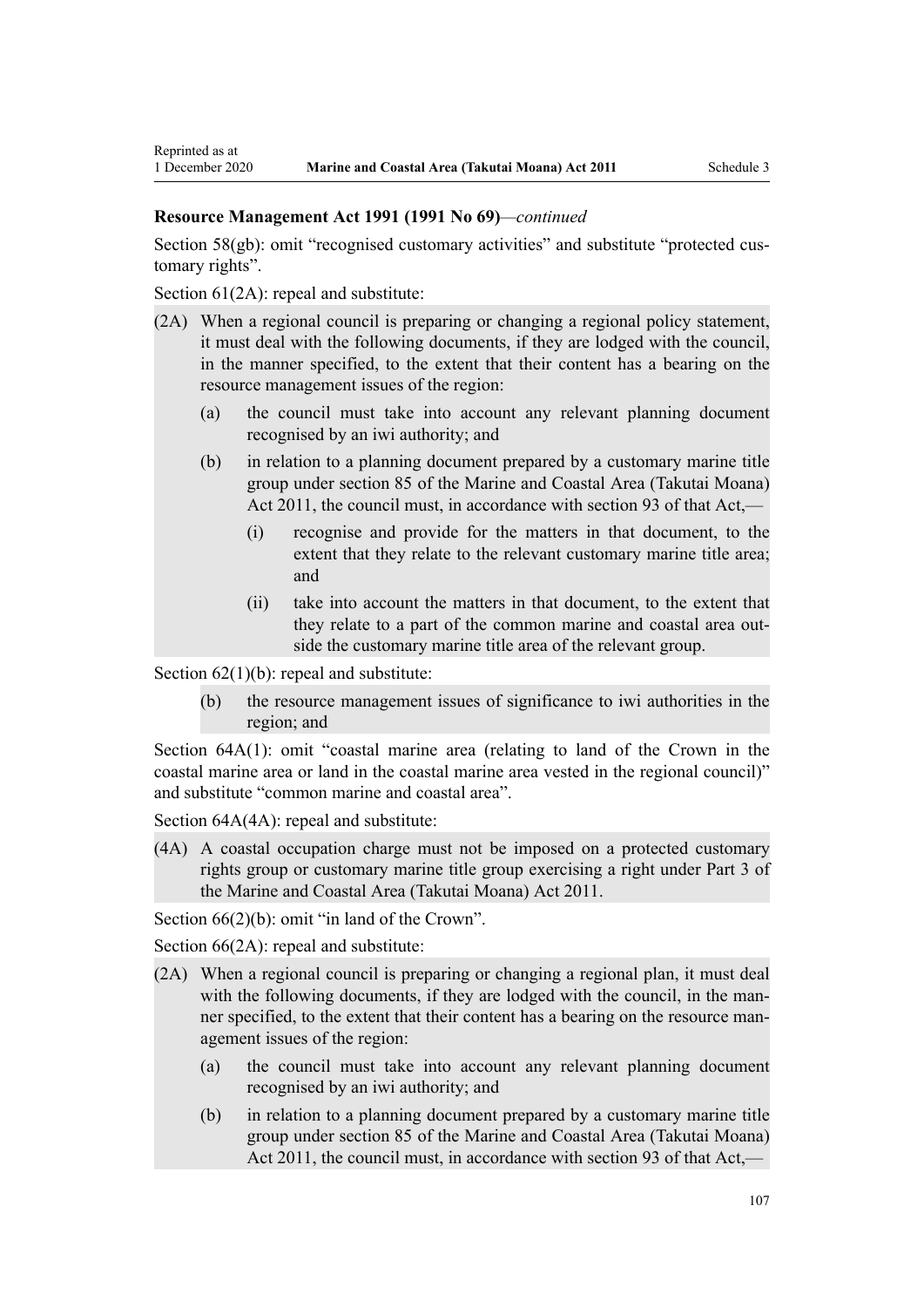#### **Resource Management Act 1991 (1991 No 69)***—continued*

- (i) recognise and provide for the matters in that document, to the extent that they relate to the relevant customary marine title area; and
- (ii) take into account the matters in that document, to the extent that they relate to a part of the common marine and coastal area outside the customary marine title area of the relevant group.

[Section 74\(2A\):](http://legislation.govt.nz/pdflink.aspx?id=DLM233671) repeal and substitute:

(2A) A territorial authority, when preparing or changing a district plan, must take into account any relevant planning document recognised by an iwi authority and lodged with the territorial authority, to the extent that its content has a bearing on the resource management issues of the district.

[Section 79A](http://legislation.govt.nz/pdflink.aspx?id=DLM233815): repeal.

[Section 79B:](http://legislation.govt.nz/pdflink.aspx?id=DLM233818) repeal.

[Section 82A](http://legislation.govt.nz/pdflink.aspx?id=DLM233827): repeal.

Heading above [section 85A](http://legislation.govt.nz/pdflink.aspx?id=DLM233840): omit "*recognised customary activities*" and substitute "*protected customary rights*".

[Section 85A](http://legislation.govt.nz/pdflink.aspx?id=DLM233840): omit "a significant adverse effect on a recognised customary activity carried out under section 17A(2)" and substitute "an adverse effect that is more than minor on a protected customary right carried out under Part 3 of the Marine and Coastal Area (Takutai Moana) Act 2011".

[Section 85B\(1\)](http://legislation.govt.nz/pdflink.aspx?id=DLM233842): omit "If the holder of a customary rights order" and substitute "If a protected customary rights group".

[Section 85B\(2\)\(a\):](http://legislation.govt.nz/pdflink.aspx?id=DLM233842) repeal and substitute:

(a) the effects of the proposed activity on the exercise of a protected customary right; and

[Section 85B\(2\)\(b\):](http://legislation.govt.nz/pdflink.aspx?id=DLM233842) omit "recognised customary activity" and substitute "protected customary right".

[Section 85B\(2\)\(d\):](http://legislation.govt.nz/pdflink.aspx?id=DLM233842) omit "recognised customary activity" and substitute "exercise of a protected customary right".

[Section 85B\(2\)\(e\)](http://legislation.govt.nz/pdflink.aspx?id=DLM233842): omit "recognised customary activity" and substitute "protected customary right".

Section  $87A(2)(a)$ : repeal and substitute:

- (a) the consent authority must grant a resource consent except if—
	- (i) section 106 applies; or
	- (ii) section 55(2) of the Marine and Coastal Area (Takutai Moana) Act 2011 applies; and

[Section 95B\(1\)](http://legislation.govt.nz/pdflink.aspx?id=DLM2416410): omit "or affected order holders" and substitute "an affected protected customary rights group or affected customary marine title group".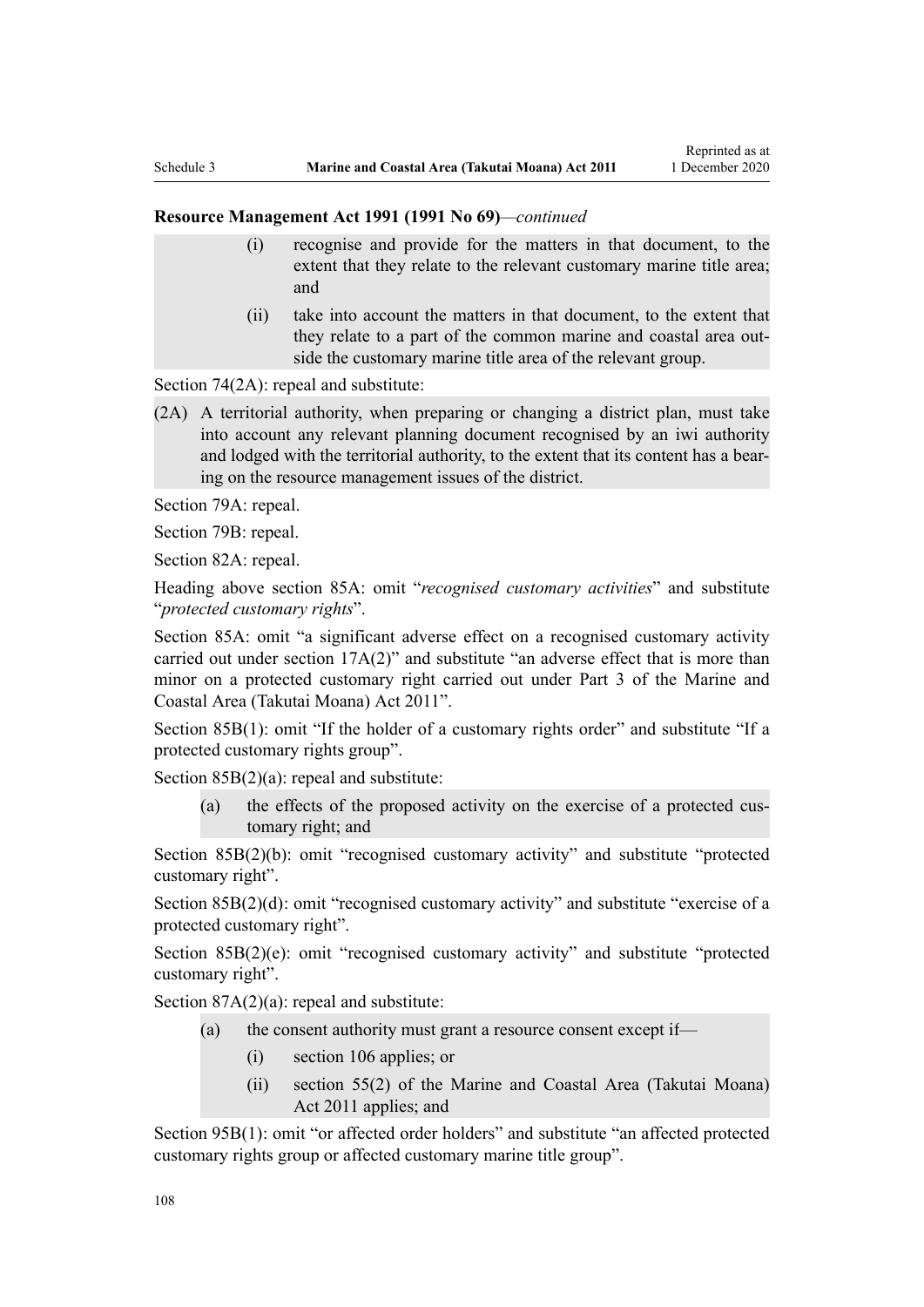[Section 95B\(3\)](http://legislation.govt.nz/pdflink.aspx?id=DLM2416410): omit "any affected order holder" and substitute "an affected protected customary rights group or affected customary title group".

[Section 95B:](http://legislation.govt.nz/pdflink.aspx?id=DLM2416410) add:

Reprinted as at

(4) In subsections (1) and (3), the requirements relating to an affected customary marine title group apply only in the case of applications for accommodated activities.

[Section 95F](http://legislation.govt.nz/pdflink.aspx?id=DLM2416414): repeal and substitute:

### **95F Status of protected customary rights group**

A consent authority must decide that a protected customary rights group is an affected protected customary rights group, in relation to an activity in the protected customary rights area relevant to that group, if—

- (a) the activity may have adverse effects on a protected customary right carried out in accordance with the requirements of Part 3 of the Marine and Coastal Area (Takutai Moana) Act 2011; and
- (b) the protected customary rights group has not given written approval for the activity or has withdrawn approval for the activity in a written notice received by the consent authority before the authority has made a decision under this section.

New section 95G: insert after [section 95F:](http://legislation.govt.nz/pdflink.aspx?id=DLM2416414)

### **95G Status of customary marine title group**

A consent authority must decide that a customary marine title group is an affected customary marine title group, in relation to an accommodated activity in the customary marine title area relevant to that group, if—

- (a) the activity may have adverse effects on the exercise of the rights applying to a customary marine title group under subpart 3 of Part 3 of the Marine and Coastal Area (Takutai Moana) Act 2011; and
- (b) the customary marine title group has not given written approval for the activity in a written notice received by the consent authority before the authority has made a decision under this section.

[Section 104:](http://legislation.govt.nz/pdflink.aspx?id=DLM234355) insert after subsection  $(2A)$ :

- (2B) When considering a resource consent application for an activity in an area within the scope of a planning document, a consent authority must have regard to any resource management matters set out in that planning document.
- (2C) Subsection (2B) applies until such time as the regional council, in the case of a consent authority that is a regional council, has completed its obligations in relation to its regional planning documents under section 93 of the Marine and Coastal Area (Takutai Moana) Act 2011.

Section  $104(3)(c)(iv)$ : repeal and substitute: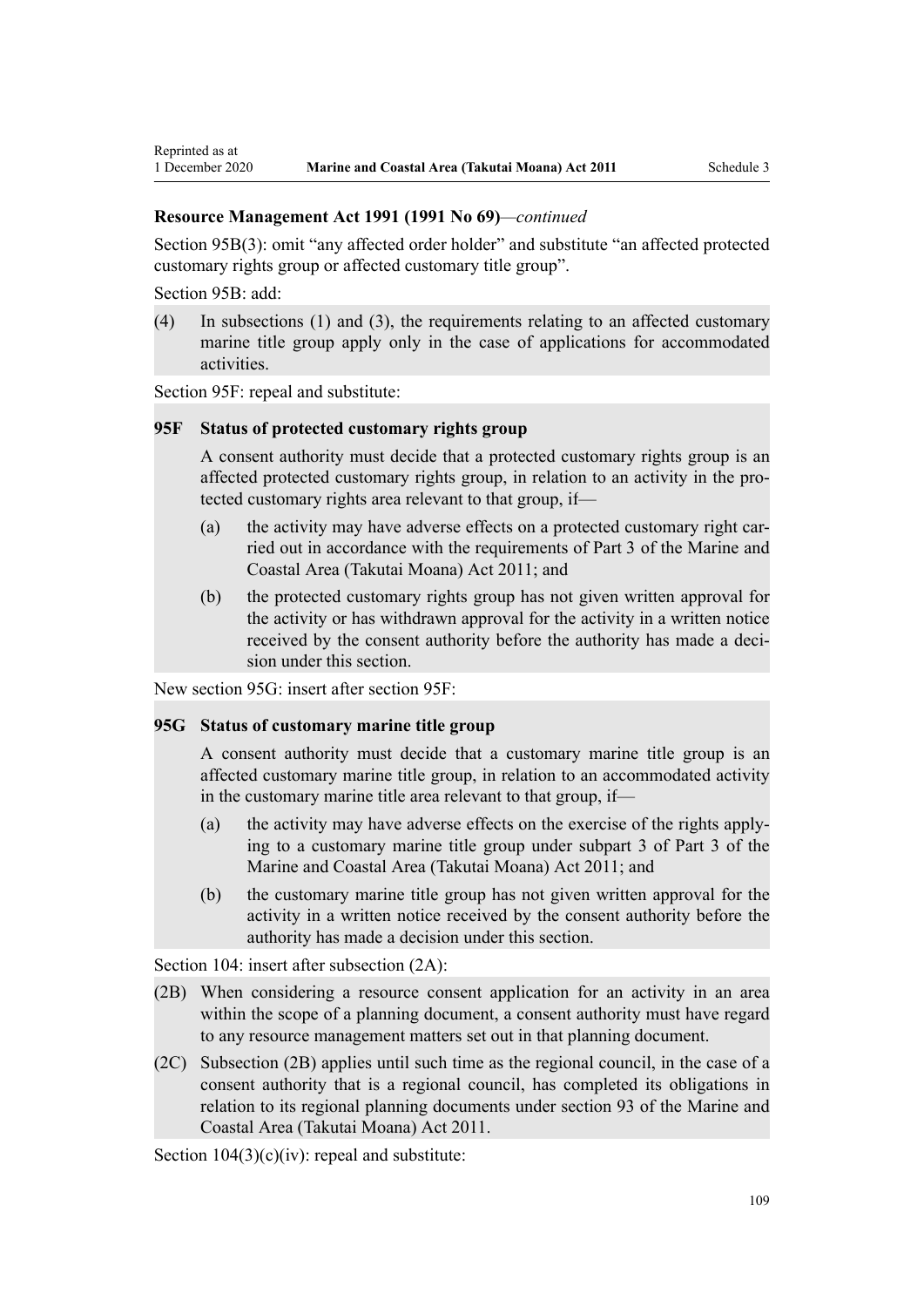- (iv) wāhi tapu conditions included in a customary marine title order or agreement:
- (v) section 55(2) of the Marine and Coastal Area (Takutai Moana) Act 2011:

[Sections 107A to 107D:](http://legislation.govt.nz/pdflink.aspx?id=DLM234801) repeal.

[Section 108\(2\)\(h\)](http://legislation.govt.nz/pdflink.aspx?id=DLM234810): omit "coastal marine area (relating to land of the Crown in the coastal marine area or land in the coastal marine area vested in the regional council)" and substitute "common marine and coastal area".

[Section 116](http://legislation.govt.nz/pdflink.aspx?id=DLM234865): add:

(6) If a resource consent is granted for an activity in a part of the common marine and coastal area where a customary marine title order or agreement is in effect, section 68(1) of the Marine and Coastal Area (Takutai Moana) Act 2011 applies.

Section  $122(5)(c)$ : omit "which is land of the Crown or land vested in a regional council".

[Section 152\(1\)](http://legislation.govt.nz/pdflink.aspx?id=DLM235468): omit "The Governor-General may, by Order in Council, on the advice of the Minister, in respect of any specified part of the coastal marine area, direct that a consent authority shall not grant a coastal permit in respect of any land of the Crown in that specified part which would authorise the holder of the permit (if granted) to—" and substitute "The Governor-General may, by Order in Council, on the advice of the Minister, direct that a consent authority must not grant a coastal permit, in respect of a specified part of the marine and coastal area (other than in respect of any specified freehold land) that would, if granted, authorise the permit holder—".

[Section 152\(4\)](http://legislation.govt.nz/pdflink.aspx?id=DLM235468): repeal and substitute:

(4) The Minister shall not advise the making of an Order in Council under subsection (1) or (2) unless the Minister considers that there is, or is likely to be, in respect of any area to which it is proposed that the Order in Council relate, competing demands for the use of that area for all or any of the activities referred to in subsection (1).

[Section 156:](http://legislation.govt.nz/pdflink.aspx?id=DLM235484) omit "in respect of any land of the Crown".

[Section 165H:](http://legislation.govt.nz/pdflink.aspx?id=DLM236036) omit "vested in the Crown or a regional council in a coastal marine area" and substitute "in the common marine and coastal area".

Heading to section 237A: omit and substitute "**Vesting of land in common marine and coastal area or bed of lake or river**".

[Section 237A\(1\)\(b\):](http://legislation.govt.nz/pdflink.aspx?id=DLM237276) repeal and substitute:

(b) show any part of the allotment that is in the coastal marine area as part of the common marine and coastal area.

Section  $237A(2)$ : omit "or subsection  $(1)(b)$ ".

[Section 237G](http://legislation.govt.nz/pdflink.aspx?id=DLM237291): repeal and substitute: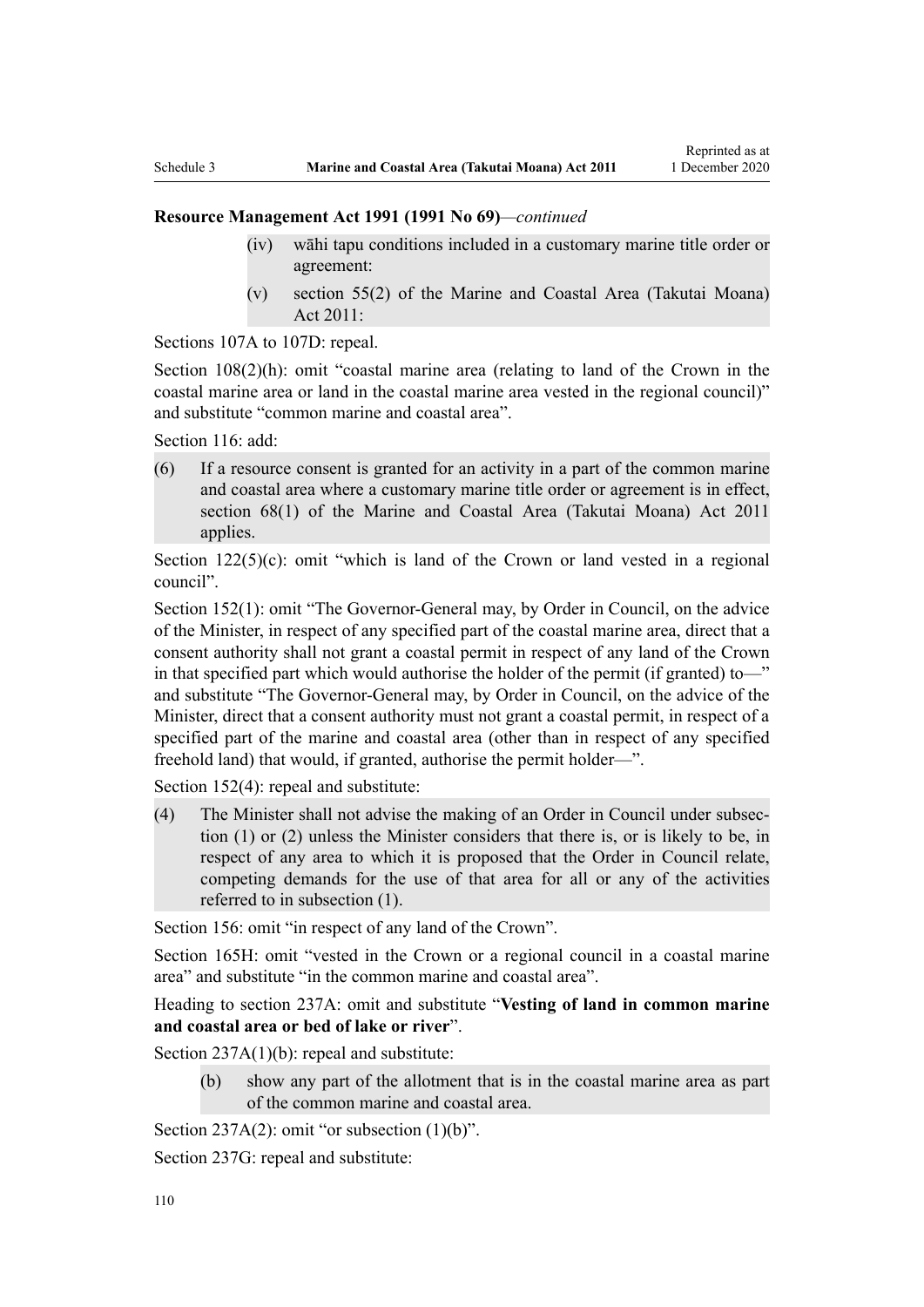#### **237G Compensation**

- (1) This section applies if—
	- (a) the bed of a river or lake—
		- (i) is vested in the Crown in accordance with section  $237A(1)(a)$ ; and
		- (ii) adjoins, or would adjoin if it were not for an esplanade reserve, any allotment of 4 hectares or more when land is subdivided; or
	- (b) land that is within the coastal marine area—
		- (i) becomes part of the common marine and coastal area in accordance with section  $237A(1)(b)$ ; and
		- (ii) adjoins, or would adjoin if it were not for an esplanade reserve, any allotment of 4 hectares or more created when land is subdivided.
- (2) In the case of land referred to in subsection (1)(a), the Crown or territorial authority, as the case may be, must pay compensation to the registered proprietor of that land, unless the registered proprietor agrees otherwise.
- (3) In the case of land referred to in subsection (1)(b), the Crown must pay compensation to the registered proprietor of that land, unless the registered proprietor agrees otherwise.

[Section 239\(1\)\(c\):](http://legislation.govt.nz/pdflink.aspx?id=DLM237600) repeal and substitute:

- (c) any land or any part of the bed of a river (not being part of the coastal marine area) or lake, shown on the survey plan as land to be vested in the territorial authority or the Crown, shall vest in the territorial authority or the Crown, as the case may be, free from all interests in land, including any encumbrances (without the necessity of an instrument of release or discharge or otherwise); and
- (d) to avoid doubt, any land shown on the survey plan as land in the coastal marine area becomes part of the marine and coastal area.

[Section 239\(3\)](http://legislation.govt.nz/pdflink.aspx?id=DLM237600): repeal and substitute:

(3) Any land vested in the Crown vests under the Land Act 1948 unless this Act provides otherwise.

Heading to [section 293A:](http://legislation.govt.nz/pdflink.aspx?id=DLM238254) repeal and substitute "**Determinations on recognition orders and agreements made under Marine and Coastal Area (Takutai Moana) Act 2011**".

[Section 309\(4\):](http://legislation.govt.nz/pdflink.aspx?id=DLM238505) omit "recognised customary activity carried out in accordance with section  $17A(2)$ " and substitute "protected customary right".

[Section 309\(5\)](http://legislation.govt.nz/pdflink.aspx?id=DLM238505): omit "337" and substitute "331", and omit "recognised customary activity" and substitute "protected customary right".

Section  $332(1)(c)$ : omit "; or".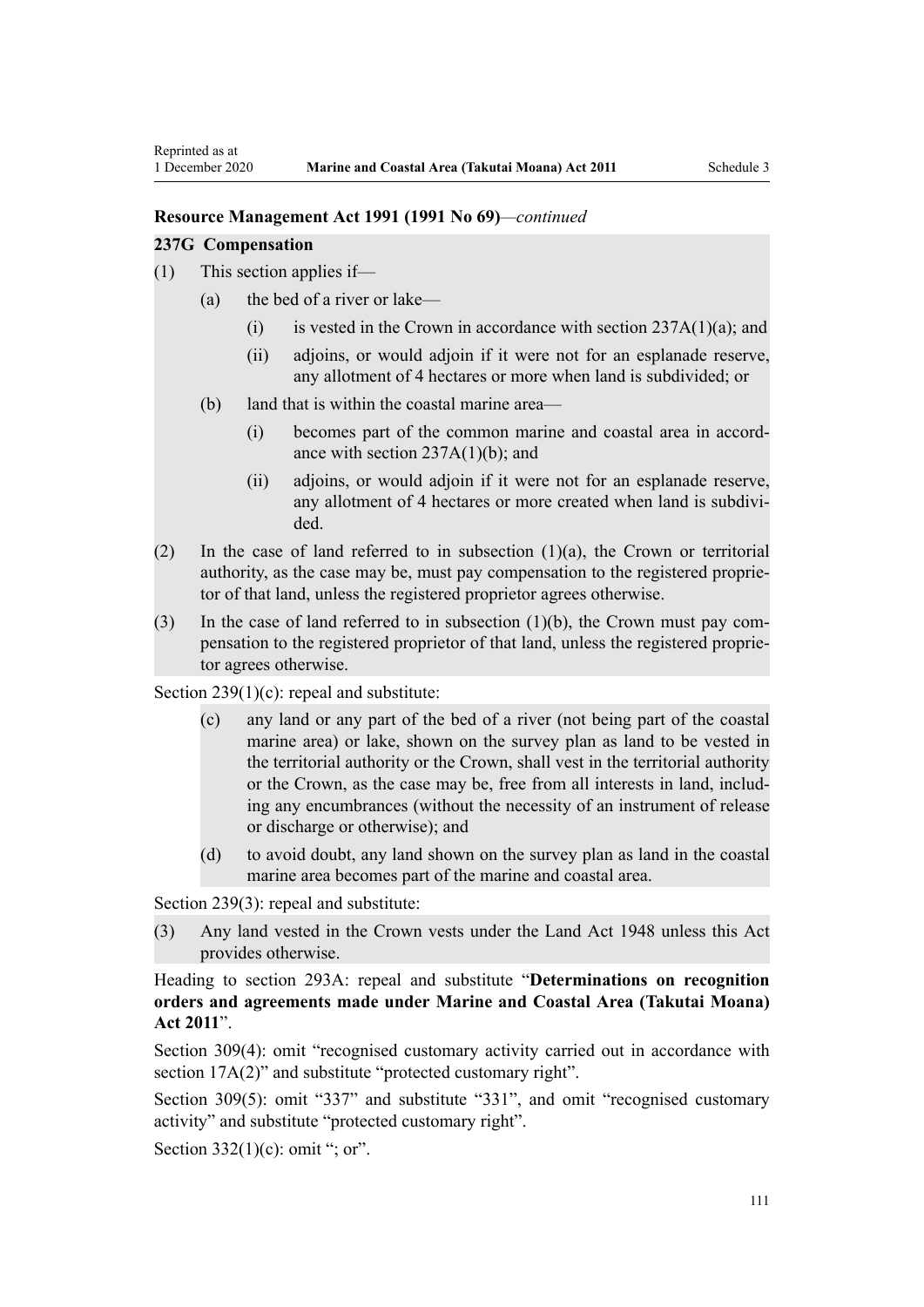Section  $332(1)(d)$ : repeal.

[Section 333\(1A\):](http://legislation.govt.nz/pdflink.aspx?id=DLM239027) repeal.

[Section 354\(3\)](http://legislation.govt.nz/pdflink.aspx?id=DLM239318): repeal and substitute:

- (3) Any person may use or occupy any part of the common marine and coastal area without obtaining consent, unless consent must be obtained under—
	- (a) this Act; or
	- (b) any other enactment; or
	- (c) any instrument or order made under an enactment.

[Section 355\(1\)](http://legislation.govt.nz/pdflink.aspx?id=DLM239322): repeal.

[Section 355\(3\):](http://legislation.govt.nz/pdflink.aspx?id=DLM239322) omit: "Without limiting section 355AA, the relevant Minister" and substitute "The Minister of Lands".

[Section 355\(3\)](http://legislation.govt.nz/pdflink.aspx?id=DLM239322): insert "that forms part of a riverbed or lakebed that is not within the coastal marine area and" after "reclaimed land".

[Section 355\(6\)](http://legislation.govt.nz/pdflink.aspx?id=DLM239322): repeal and substitute:

(6) For the purposes of this section, references to land that forms part of a riverbed or lakebed include land which was part of that bed before it was reclaimed.

[Section 355AA](http://legislation.govt.nz/pdflink.aspx?id=DLM239326): repeal.

[Section 355AB:](http://legislation.govt.nz/pdflink.aspx?id=DLM239328) repeal.

Section  $360(1)(c)$ : repeal and substitute:

- (c) prescribing the amount, methods for calculating the amount, and circumstances and manner in which holders of resource consents are liable to pay for—
	- (i) the occupation of the coastal marine area, to the extent that it is within the common marine and coastal area; and
	- (ii) the occupation of the bed of any river or lake that is land of the Crown; and
	- (iii) the extraction of any sand, shingle, shell, and other natural materials from an area described in subparagraph (i) or (ii); and
	- (iv) the use of geothermal energy:

[Schedule 1:](http://legislation.govt.nz/pdflink.aspx?id=DLM240686) clause  $2(2)(c)$ : repeal and substitute:

(c) any customary marine title group in the region.

[Schedule 1:](http://legislation.govt.nz/pdflink.aspx?id=DLM240686) clause 3(1)(e): repeal and substitute:

(e) any customary marine title group in the area.

[Schedule 1:](http://legislation.govt.nz/pdflink.aspx?id=DLM240686) clause  $5(4)(f)$ : omit "; and".

- [Schedule 1:](http://legislation.govt.nz/pdflink.aspx?id=DLM240686) clause 5(4)(g): repeal.
- [Schedule 1:](http://legislation.govt.nz/pdflink.aspx?id=DLM240686) clause  $20(4)(f)$ : omit "; and".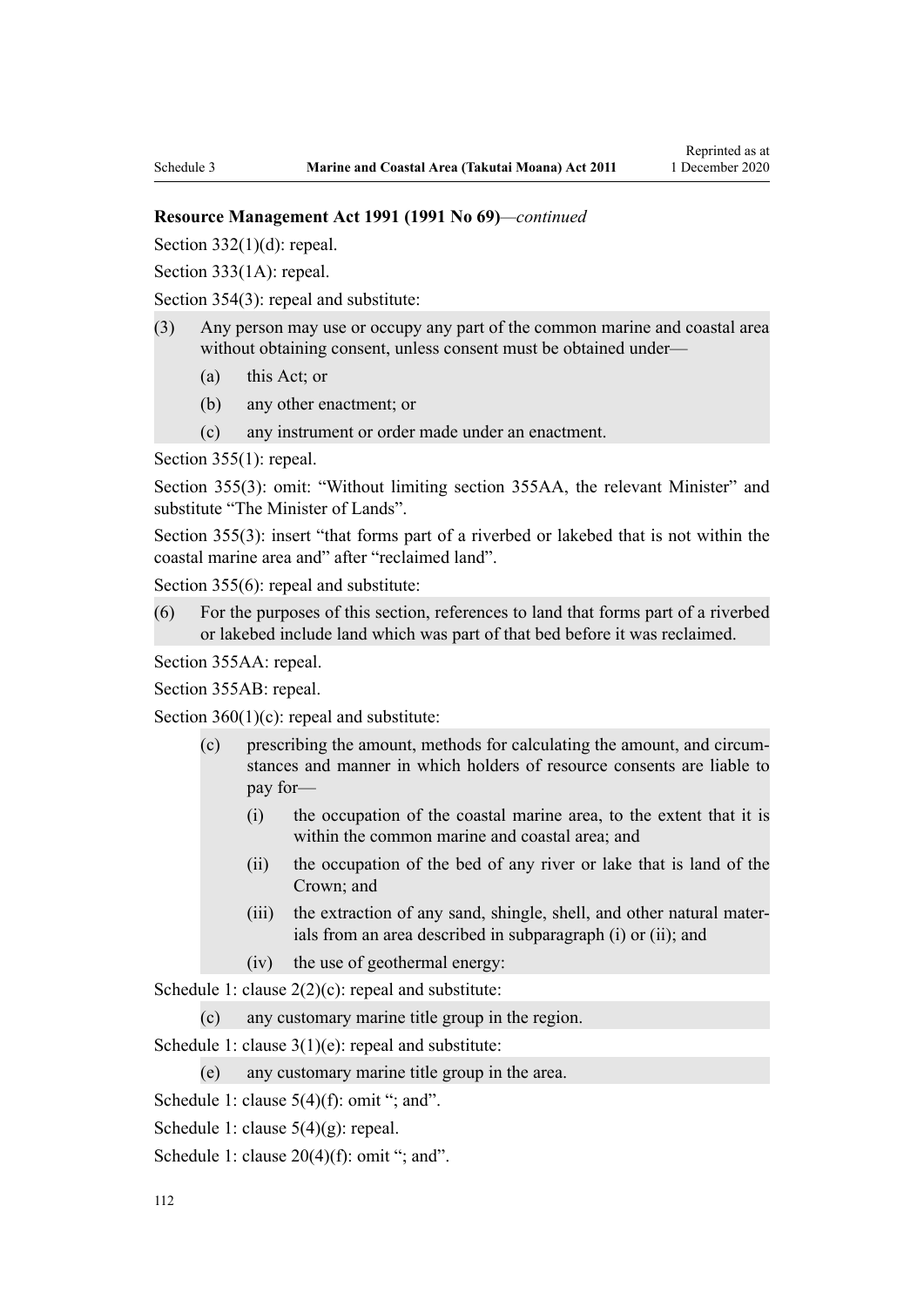[Schedule 1:](http://legislation.govt.nz/pdflink.aspx?id=DLM240686) clause 20(4)(g): repeal.

[Schedule 4:](http://legislation.govt.nz/pdflink.aspx?id=DLM242008) clause 1A: repeal and substitute:

#### **1A Matters to be included in assessment of effects on environment**

An assessment of effects on the environment for the purposes of section 88 must include, in a case where the activity for which a resource consent is sought will, or is likely to, have adverse effects that are more than minor on the exercise of a protected customary right, a description of possible alternative locations or methods for the exercise of the proposed activity (unless written approval for the proposed activity is given by the protected customary rights group).

[Schedule 12:](http://legislation.govt.nz/pdflink.aspx?id=DLM242515) repeal.

#### **Te Ture Whenua Maori Act 1993 (1993 No 4)**

[Section 4](http://legislation.govt.nz/pdflink.aspx?id=DLM289897): insert in its appropriate alphabetical order:

**common marine and coastal area** has the meaning given in section 9(1) of the Marine and Coastal Area (Takutai Moana) Act 2011

[Section 4:](http://legislation.govt.nz/pdflink.aspx?id=DLM289897) paragraph (b) of the definition of **land**: omit "public foreshore and seabed" and substitute "common marine and coastal area".

[Section 43\(7\)](http://legislation.govt.nz/pdflink.aspx?id=DLM290907): repeal.

[Section 72\(1\)](http://legislation.govt.nz/pdflink.aspx?id=DLM290961): omit "(other than proceedings under the Foreshore and Seabed Act  $2004$ ".

[Section 98\(3\)\(c\)](http://legislation.govt.nz/pdflink.aspx?id=DLM291203): repeal.

[Section 98\(3A\):](http://legislation.govt.nz/pdflink.aspx?id=DLM291203) repeal.

# **Part 2**

## **Regulations amended**

#### **Commodity Levies (Mussel, Oyster, and Salmon) Order 2007 (SR 2007/212)**

[Clause 3](http://legislation.govt.nz/pdflink.aspx?id=DLM443990): insert in its appropriate alphabetical order:

**customary marine title** has the meaning given in section 9(1) of the Marine and Coastal Area (Takutai Moana) Act 2011

Clause  $16(g)(ii)$ : revoke and substitute:

(ii) claims made under section 94 of the Marine and Coastal Area (Takutai Moana) Act 2011 for recognition of a protected customary right or customary marine title; and

### **Marine Mammals Protection Regulations 1992 (SR 1992/322)**

[Regulation 2](http://legislation.govt.nz/pdflink.aspx?id=DLM168290): insert in its appropriate alphabetical order: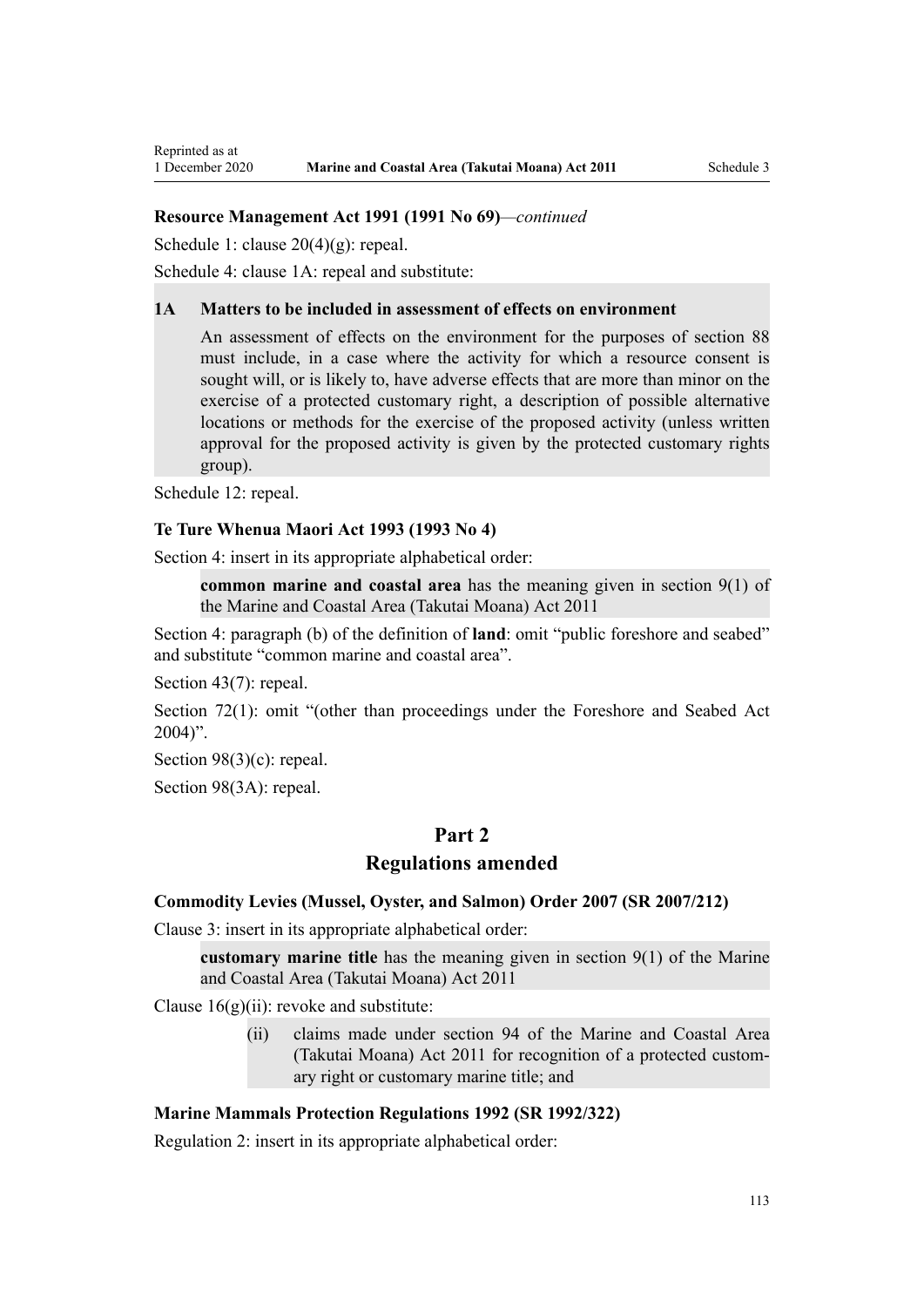## **Marine Mammals Protection Regulations 1992 (SR 1992/322)***—continued*

**customary marine title area** has the meaning given in section 9(1) of the Marine and Coastal Area (Takutai Moana) Act 2011

[Regulation 6](http://legislation.govt.nz/pdflink.aspx?id=DLM168824): add:

(2) Section 76 of the Marine and Coastal Area (Takutai Moana) Act 2011 applies to any application under these regulations for a permit to watch marine mammals within a customary marine title area.

# **Resource Management (Forms, Fees, and Procedure) Regulations 2003 (SR 2003/153)**

[Regulation 10\(2\)\(h\)](http://legislation.govt.nz/pdflink.aspx?id=DLM168828): omit "the holder of a customary rights order who" and substitute "a protected customary rights group that".

[Regulation 10\(2\)](http://legislation.govt.nz/pdflink.aspx?id=DLM168828): insert after paragraph (h):

(ha) a customary marine title group that, in the opinion of the consent authority, may be adversely affected by the grant of a resource consent for an accommodated activity: